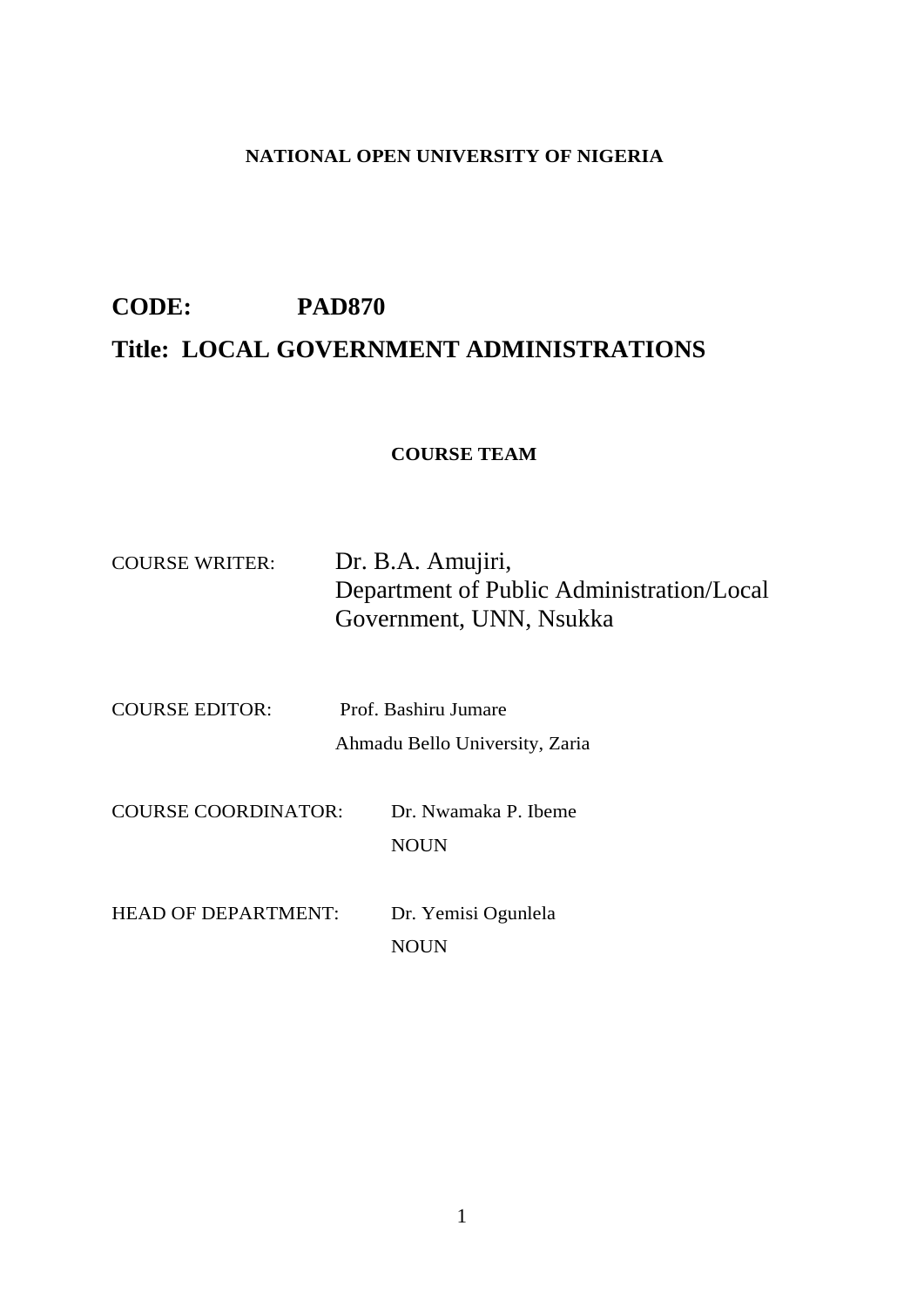# **COURSE GUIDE**

# **CONTENTS**

| Introduction -                    |  |                                                                                      |                                                                                                                                                                                                                                           |  | 1 |
|-----------------------------------|--|--------------------------------------------------------------------------------------|-------------------------------------------------------------------------------------------------------------------------------------------------------------------------------------------------------------------------------------------|--|---|
| Course content                    |  | والمستوات والمستورد والمستور والمستور                                                |                                                                                                                                                                                                                                           |  | 2 |
| Course Aims -                     |  | $\mathcal{O}(\mathbb{R}^2)$ . The set of the set of the $\mathcal{O}(\mathbb{R}^2)$  |                                                                                                                                                                                                                                           |  | 2 |
| Ways of achieving the course Aims |  |                                                                                      | $\mathcal{L}^{\mathcal{A}}$ . The set of the set of the set of the set of the set of the set of the set of the set of the set of the set of the set of the set of the set of the set of the set of the set of the set of the set of the s |  | 2 |
| Objectives -                      |  | فالمستحيل والمستنقي والمستنق والمستحدث والمستنق                                      |                                                                                                                                                                                                                                           |  | 3 |
| <b>Course Materials</b>           |  | $\mathcal{A}$ and $\mathcal{A}$ are the set of the set of the set of $\mathcal{A}$ . |                                                                                                                                                                                                                                           |  | 3 |
| Study Units -                     |  | المستحقق والمستحقق والمستحدث والمستحدث                                               |                                                                                                                                                                                                                                           |  | 3 |
| Assignments -                     |  | والموالي والموالي والموالي والموالي والموالي                                         |                                                                                                                                                                                                                                           |  | 5 |
| Assessments -                     |  | and a straightful and a straight and a straight and                                  |                                                                                                                                                                                                                                           |  | 5 |
| Tutor-Marked Assignment -         |  |                                                                                      | and the state of the state of the                                                                                                                                                                                                         |  | 5 |
| Final Written Examination -       |  |                                                                                      | and the state of the state of                                                                                                                                                                                                             |  | 5 |
|                                   |  |                                                                                      |                                                                                                                                                                                                                                           |  | 5 |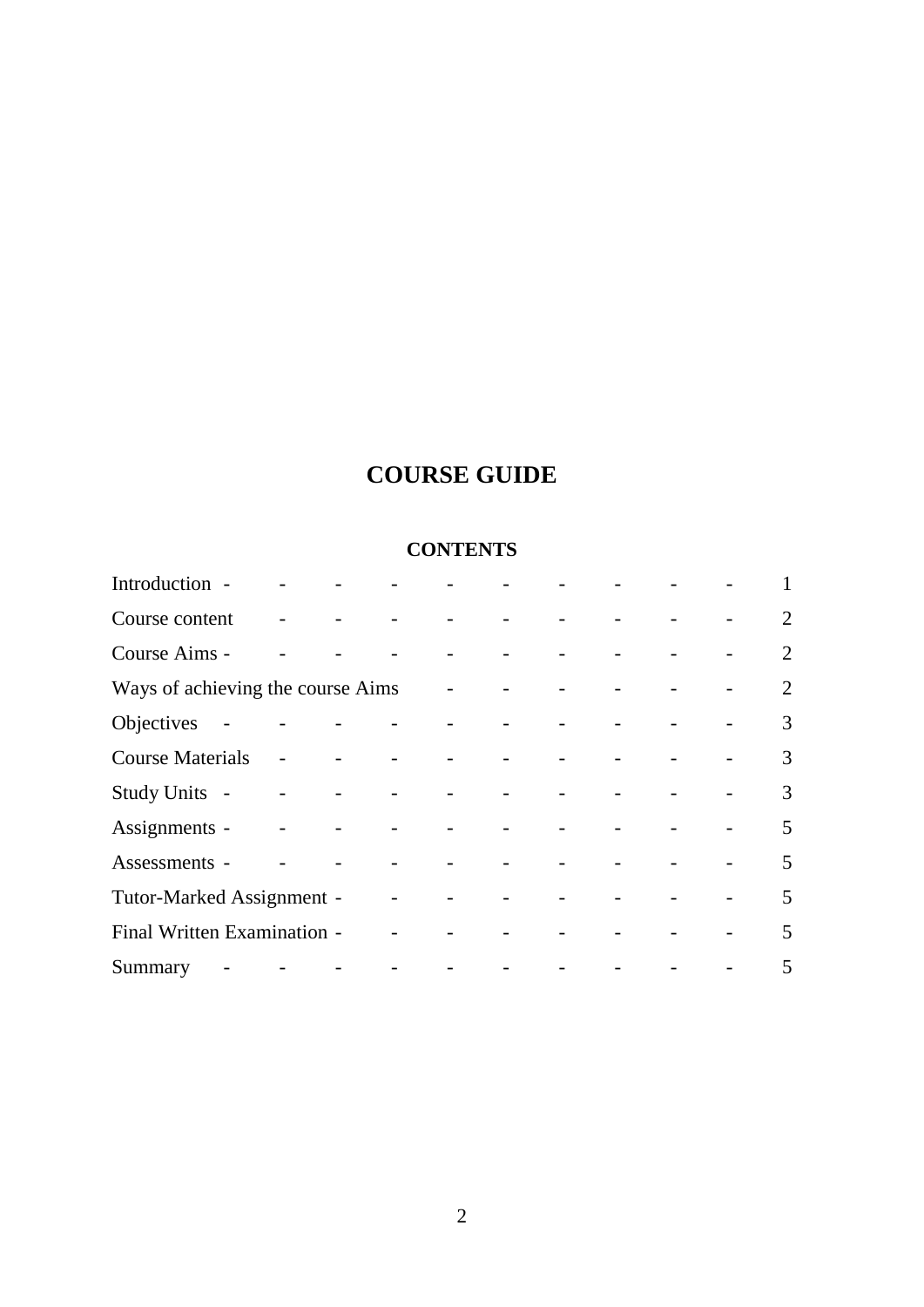#### **1. Introduction**

At this stage of our national commitment to democracy, it is important to examine what happens at the grassroots by looking at the trajectory of local government which of course is an essential constitutional expression. Regardless of the epoch of our national evolution, the form of government, and the nature of the political and ruling classes, local government had always been considered an inescapable and indispensible bulwark of the political system and accepted by all as an important means of extending and encouraging political participation to millions of people, and possibly also brining development at the very door-steps of citizens. All are agreed that the local government is the government that is the closest to the grassroots and makes the highest impact on them. Changes in the system directly affect many Nigerian, the majority of whom reside in the rural areas. PAD 870 Local Government Administration is a semester course work of three credit hours to be taken by all students doing masters degree in Public Administration. It exposes them to evolution, the changes local governments have witnessed in Nigeria, various theories used in studying it, its place in National Scheme of things; its relationship with other tiers of government: sources of generating revenue and other science and practice of local government.

The course consists of 32 units which tells you what the course is all about. Additionally, it contains other vital scholarly information such as Tutor-marked Assignment and notification of Further Reading Materials which will help to span, elevate and exposes students to many textbooks and journals in the Theory and Practice of local government.

### **2. Course Content**

The course content consists of

- General overview of Local Government
- The concept of Decentralization
- Problems and control of Local Government
- Evolution of Local Government in Nigeria
- Local Government Finance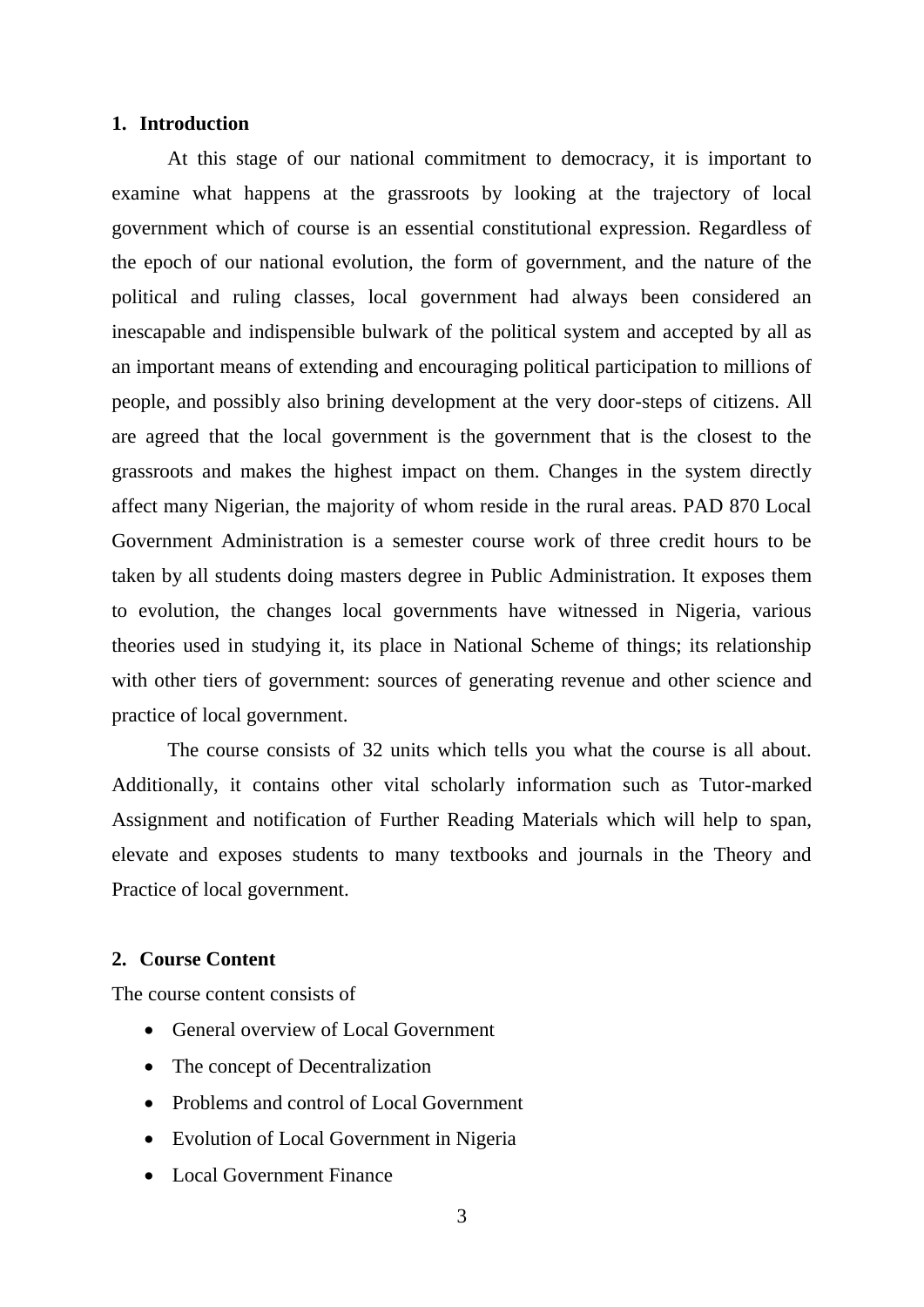- Theories of Local Government
- Role of Local Government in National Development
- Intergovernmental Relations
- Organizational Structure of Local Government

# **3. Course Aims**

The aim of this course is to inform, educate, enlighten and expose students to the evolution, principles, practices, theory and workings of local government which is widely acknowledged as a viable instrument for rural transformation and for the delivery of social services to the people.

# **4. The Aims Will Be Achieved By**

- Explaining origin, evolution and development of local government
- Discussing the place of local government in National scheme of things
- Stating various changes that law taken place in the local governments in Nigeria.
- Highlighting the various theories of local government as well as types of local government
- Identify various sources of finance both statutory and non statutory open to local government
- Examining relationship between local government and other tiers of government.

# **5. Objectives**

At the end of the course, the students should be able to

- Explain the meaning and functions of local government
- Analyze various changes local governments have undergone in Nigeria and types of local government.
- Discuss problems of local government and local government finance
- Identify how local government relates with both state and federal governments
- Describe various theories of local government.

# **6. Course Materials**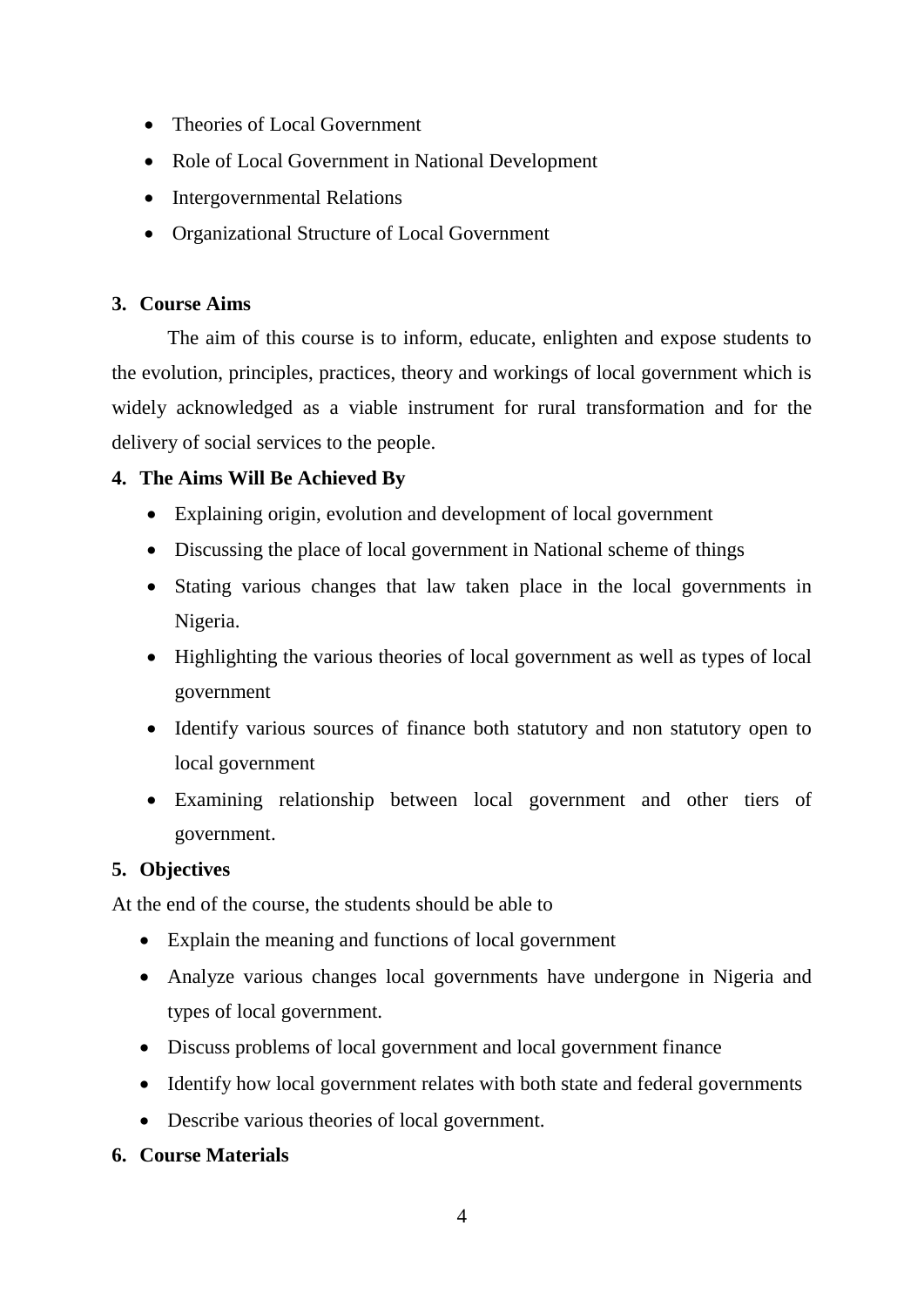- Course guide
- Study units
- Text books
- Assignment guide

# **7. Study Units**

There are Ten modules of this course. For preciseness, coherency and easy understanding it is subdivided into 32 units.

# **Module 1**

# **8. Unit one: General Overview of**

# **Module One: General Overview Of Local Government**

- Unit 1: General Overview of Local Government
- Unit 2: Rational for Creating Local Government<br>• Unit 3: Justification for Local Government
- Justification for Local Government
- Unit 4: Functions of Local Government

# **Module Two: Decentralization**

- Unit 5: Structure of Local Government
- Unit 6: Measurement of Decentralization
- Unit 7: Merits and Demerits of Decentralization

# **Module Three: Problems & Control of Local Government**

- Unit 8: Problems of Local Government
- Unit 9: Control of Local Government

# **Module Four: Evolution of Local Government**

- Unit 10: Development of Local Government in Pre-colonial Era
- Unit 11: Local Government during the Colonial Administration
- Unit 12: Local Government in Post Colonial Era
- Unit 13: The 1976 Local Government Reform
- Unit 14: Local Government under Babandida Administration

# **Module Five: Local Government Finance**

Unit 15: Sources of Local Government Finance

# **Module Six: Theories of Local Government**

- Unit 16: Efficiency Theory of Local Government
- Unit 17: Democracy Theory of Local Government
- Unit 18: Accountability Theory of Local Government

# **Module Seven: Types of Local Government**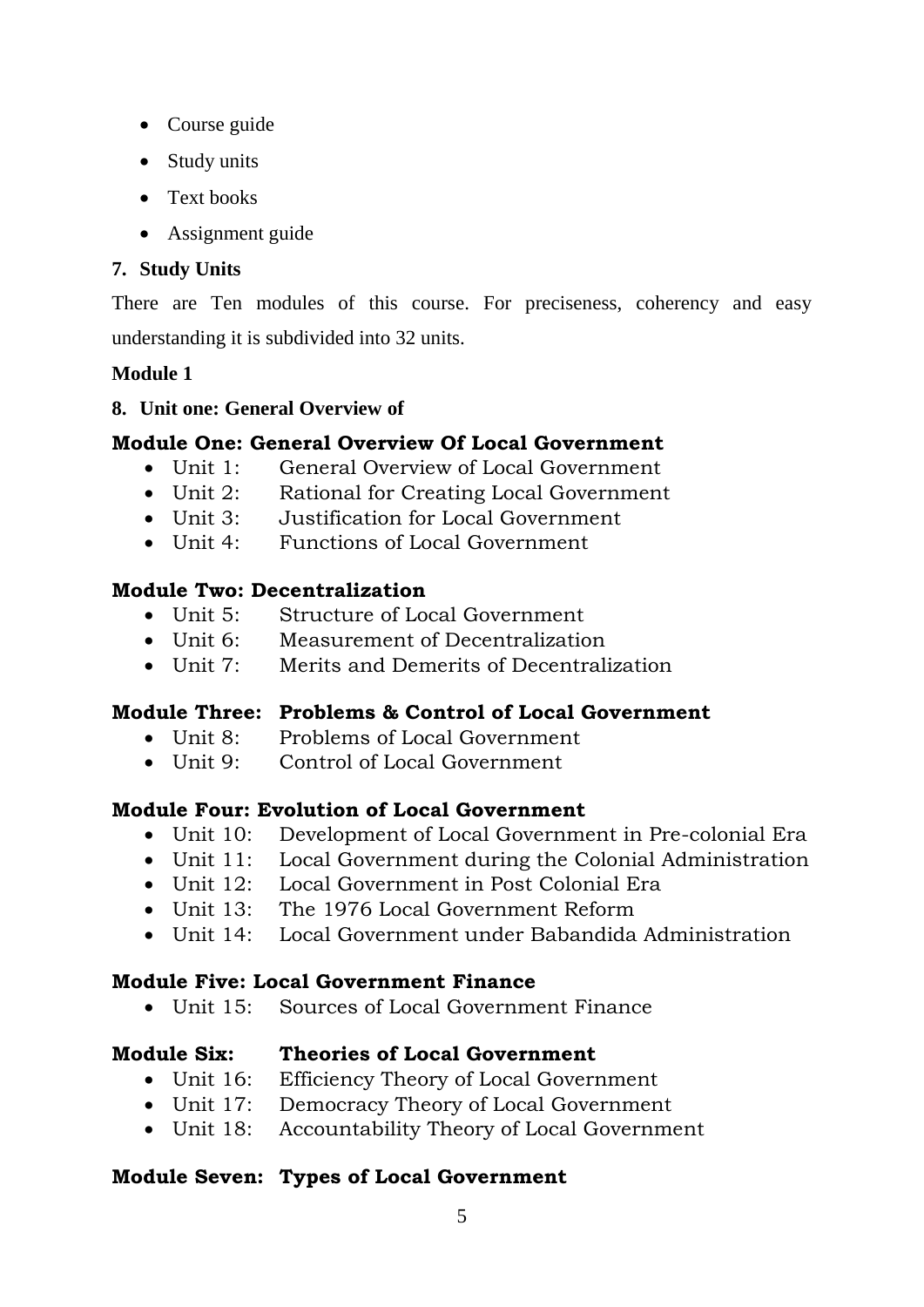- Unit 19: Presidential Type of Local Government
- Unit 20: Parliamentary Type of Local Government
- Unit 21: Prefectoral Type of Local Government
- Unit 22: The Communist Type of Local Government
- Unit 23: The Council Manager Type of Local Government
- Unit 24: The Commission Type of Local Government

# **Module Eight: Role of Local Government in National Development**

- Unit 25: Role of Local Government in National Development
- Unit 26: Reasons for Poor Performance of Local Government in National Development

# **Module Nine: Intergovernmental Relation**

- Unit 27: Levels and Patterns of Intergovernmental Relation
- Unit 28: Federal-State-Local Relation
- Unit 29: Federal-Local Relations
- Unit 30: State-Local Relation
- Unit 31: Inter-Local Relation

# **Module Ten: Organizational Structure of a Local Government**

- Unit 32: Organizational Structure of a Local Government
- Unit 33: Various Committees in a Local Government Council

Each unit consists of introduction, objectives, main contents, exercise, conclusion, summary and references as well as tutor-marked question.

### **9. Assignment**

Students are expected to study materials and do the exercise. Reference texts are produced at the end of each unit for students to get additional information.

There are assignments at the end of each unit and students are expected to do all of them.

# **10.Assessment**

# **11.Tutor-Marked Assignment**

Students are expected to apply what they have learnt in the contents of the study units to do them and return to their facilitator for grading.

# **12.Final written Examination**

There will be a written examination at the end of the course and it will attract 70%.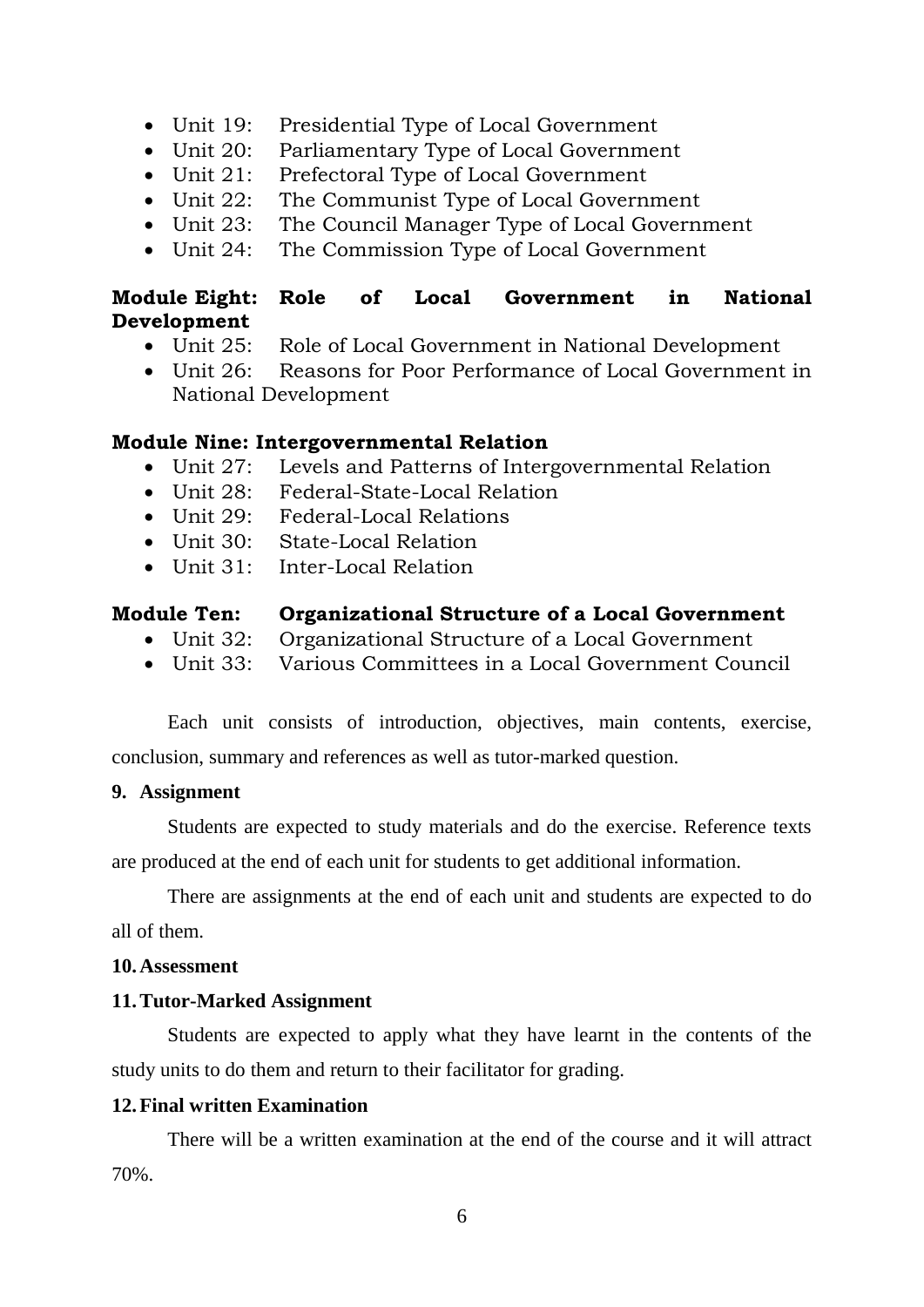### **13.Summary**

Course PAD 870 - Local Government Administration will expose students to the principles, theory and practice of local government in Nigeria.

# **Table of Content**

### **Module One: General Overview Of Local Government**

- Unit 1: General Overview of Local Government
- Unit 2: Rational for Creating Local Government
- Unit 3: Justification for Local Government
- Unit 4: Functions of Local Government

# **Module Two: Decentralization**

- Unit 5: Structure of Local Government
- Unit 6: Measurement of Decentralization
- Unit 7: Merits and Demerits of Decentralization

# **Module Three: Problems & Control of Local Government**

- Unit 8: Problems of Local Government
- Unit 9: Control of Local Government

# **Module Four: Evolution of Local Government**

- Unit 10: Development of Local Government in Pre-colonial Era
- Unit 11: Local Government duringthe Colonial Administration
- Unit 12: Local Government in Post Colonial Era
- Unit 13: The 1976 Local Government Reform
- Unit 14: Local Government underBabandida Administration

# **Module Five: Local Government Finance**

Unit 15: Sources of Local Government Finance

# **Module Six: Theories of Local Government**

- Unit 16: Efficiency Theory of Local Government
- Unit 17: Democracy Theory of Local Government
- Unit 18: Accountability Theory of Local Government

# **Module Seven: Types of Local Government**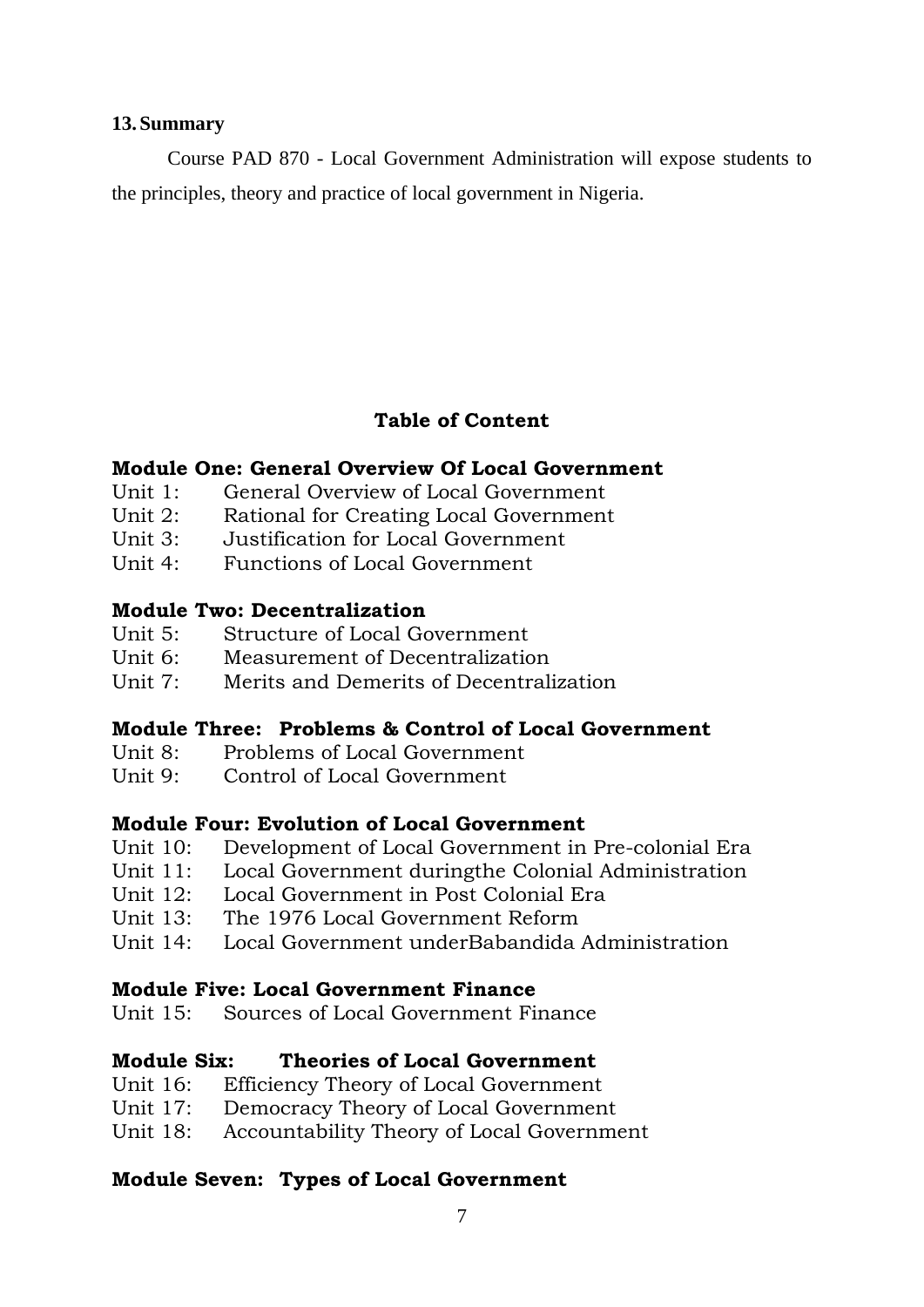- Unit 19: Presidential Type of Local Government
- Unit 20: Parliamentary Type of Local Government
- Unit 21: Prefectoral Type of Local Government
- Unit 22: The Communist Type of Local Government
- Unit 23: The Council Manager Type of Local Government
- Unit 24: The Commission Type of Local Government

# **Module Eight: Role of Local Government in National Development**

- Unit 25: Role of Local Government in National Development
- Unit 26: Reasons for Poor Performance of Local Government in National Development

# **Module Nine: Intergovernmental Relation**

- Unit 27: Levels and Patterns of Intergovernmental Relation
- Unit 28: Federal-State-Local Relation
- Unit 29: Federal-Local Relations
- Unit 30: State-Local Relation
- Unit 31: Inter-Local Relation

# **Module Ten: Organizational Structure of a Local Government**

- Unit 32: Organizational Structure of a Local Government
- Unit 33: Various Committees in a Local Government Council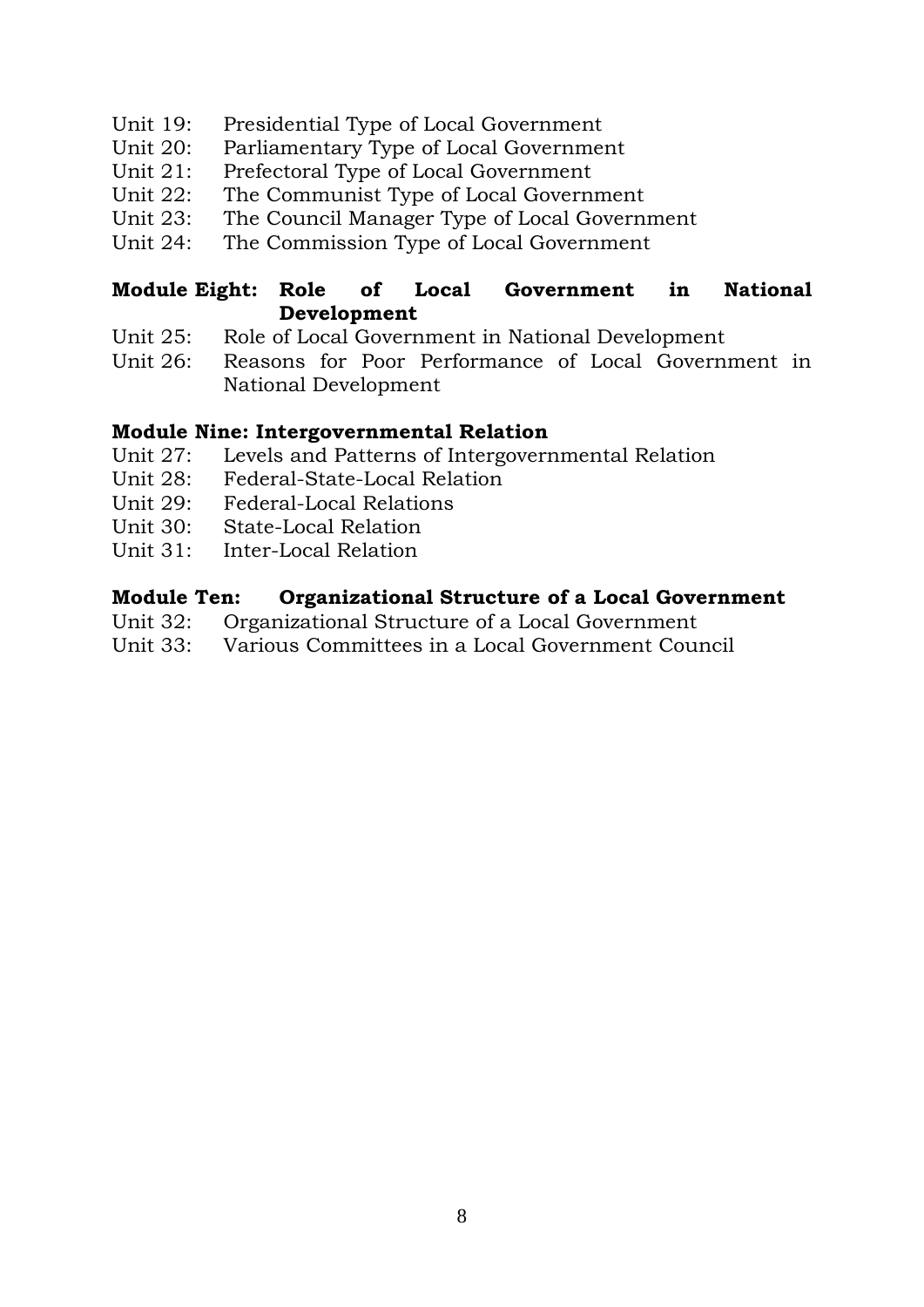# **LOCAL GOVERNMENT ADMINISTRATION PAD 870 MODULE ONE**

### **UNIT ONE: GENERAL OVERVIEW OF LOCAL GOVERNMENT ADMINSTRATION**

# **Table of Contents**

- 1.0 Introduction
- 2.0 Objective
- 3.0 Meaning of Local Government
- 3.0.1 Reasons for Creating of Local Government
- 3.0.2 Importance of Local Government
- 4.0 Conclusion
- 5.0 Summary
- 6.0 Tutor Marked Assignment (TMA)
- 7.0 Further Reading Materials

#### **1.0 Introduction**

In this unit, we shall examine the meaning of local government from different perspectives; the reasons for creating of local government as well as the importance of local government. We are able to establish that local governments are developmental intermediary between grassroots people and national scheme of things. It is a system of government that fosters democracy. It is grassroots – based consisting of small units of local communities upon which political power are developed to cater for then needs. It engenders greater participation of the people in the process of government. It is designed to serve as a viable instrument for repeal and even development of local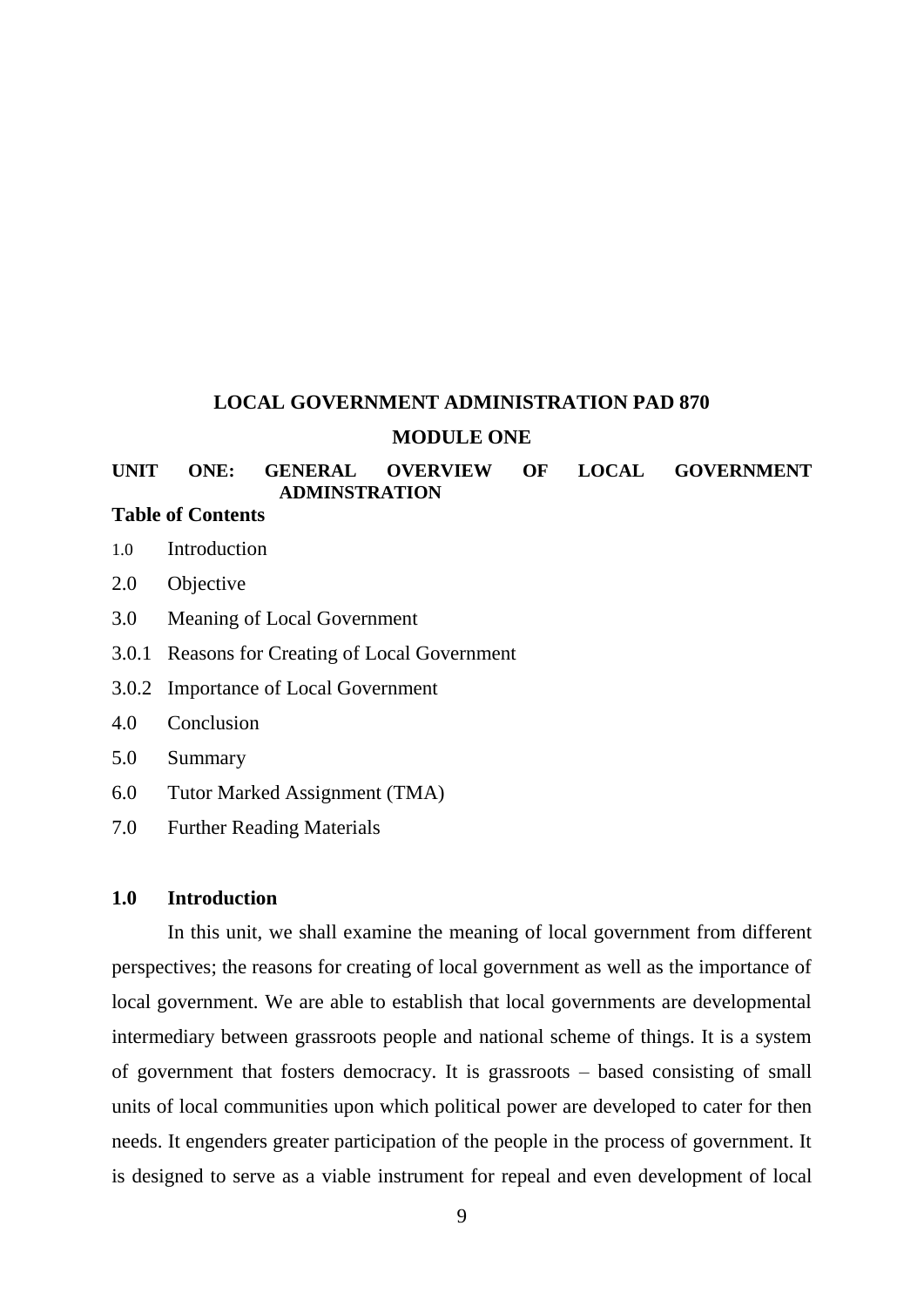government as their areas serve as units for sharing government amenities and offices eg sitting of government establishment, appointment of commissioners, ministers and sharing of federation accounts etc.

### **2.0 Objectives**

By the end of this unit, the students should be able to

- 1 Define the term local government
- 2 Explain the importance of local government
- 3 Discuss the characteristics of local government

#### **3.0 Meaning of Local Government**

The term local government has been defined in various ways by public administrators, political scientist, writers and scholars According to Ogunna (1988), it is a political authority, purposely created by the state government under a law by which local communities within a definite area are organized to manage their own affairs within the limit of the law under which the authority is created. In the words of Okoli (1983), it is a process of devolution of power to the local authority to provide services of local nature. Alao (1986), viewed it as a government of grassroots which is designed to serve as "instrument of rural transformation". In his own contributions, Golding (1981), viewed it as a political authority set up by a nation or state as subordinate authority for the purpose of dispersing or decentralizing political power. This idea of local government by Awa (1981), has been reinforced by the Federal Republic of Nigerian Guidelines for local government in Nigeria which elaborately defined local government as "government at local level exercised through representative councils established by law to exercise specific powers within defined areas. These powers should give the council substantial control over local affairs, (including staffing) and institutional and financial powers to initiate and direct the provision of services and to determine and implement projects so as to complement the activities of the state and federal governments in their areas and to ensure, through devolution of functions to these councils and through the active participation of the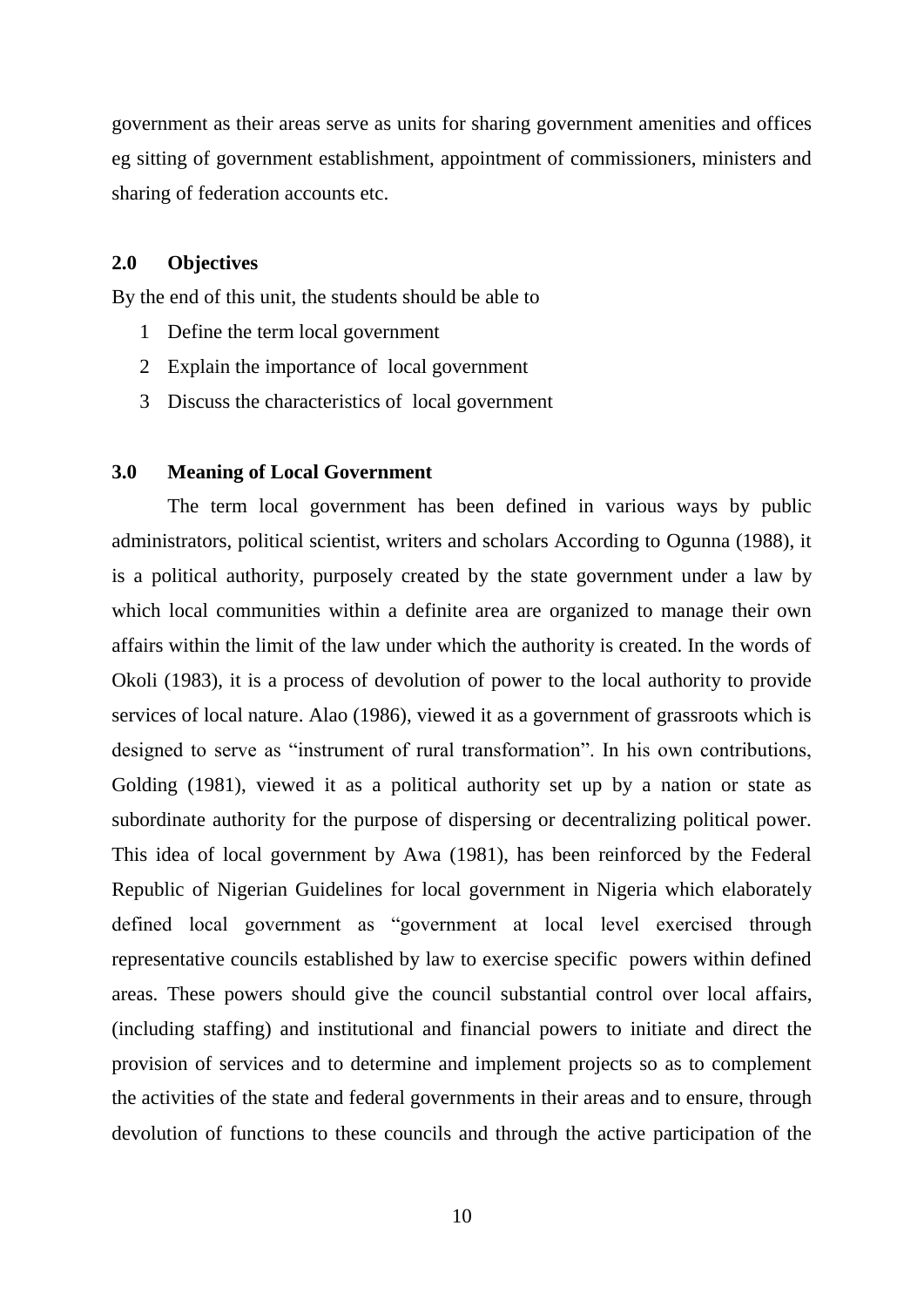people and their traditional institutions, that local initiative and response to local needs and conditions are maximized" Federal Republic of Nigeria.

Local government therefore plays crucial role in rural as well as urban development the world over. The importance of local government in rural development process made AbubakarRimi to remark as far back as 1978 thus, "Local government is the most important government of our land. The local government is the nearest a 9nd most immediate government for the man. The man in my village does not care about who the president is. He doest not even care about who the governor of Kano State is. He cares only about those who are counselors and chairman of his local government" (constituent Assembly: 1978:994). Local government is therefore, a powerful instrument of rural and urban development.

Consequently, if appropriately structured, based on adequacy of units; adequately funded, sufficiently staffed with well qualified and continuously trained, motivated and dedicated personnel, enjoy a measure of freedom from the state government, it will give effect to mass participation of the people in the process of government as well as serve as a spring signboard for local participation and rural development. Local government is therefore designed to achieve multi-dimensional goals of economic, social, cultural and political development. It is form of government most desired all over the world today due to its therapeutic cleansing effect on rural development problems.

#### **3.0.1 Reasons for the Establishment of Local Government**

According to Ezeani (2005:257) there are a number of reasons why local government are created and they are as follow:

- To assist the central or state government to maintain law and order.
- To complement the efforts of central or federal or state government in the provision of series of services within their areas of authority. Local government all over the world is seen as an efficient agent for providing services that are local in character. According to Mackenzie (1961:14) in Ezeani (2006) "local government exists to provide services and it must be judged by its success in providing services up to a standard measurable by a national inspectorate. It is argued that because of its closeness to an area, local government can provide certain services far more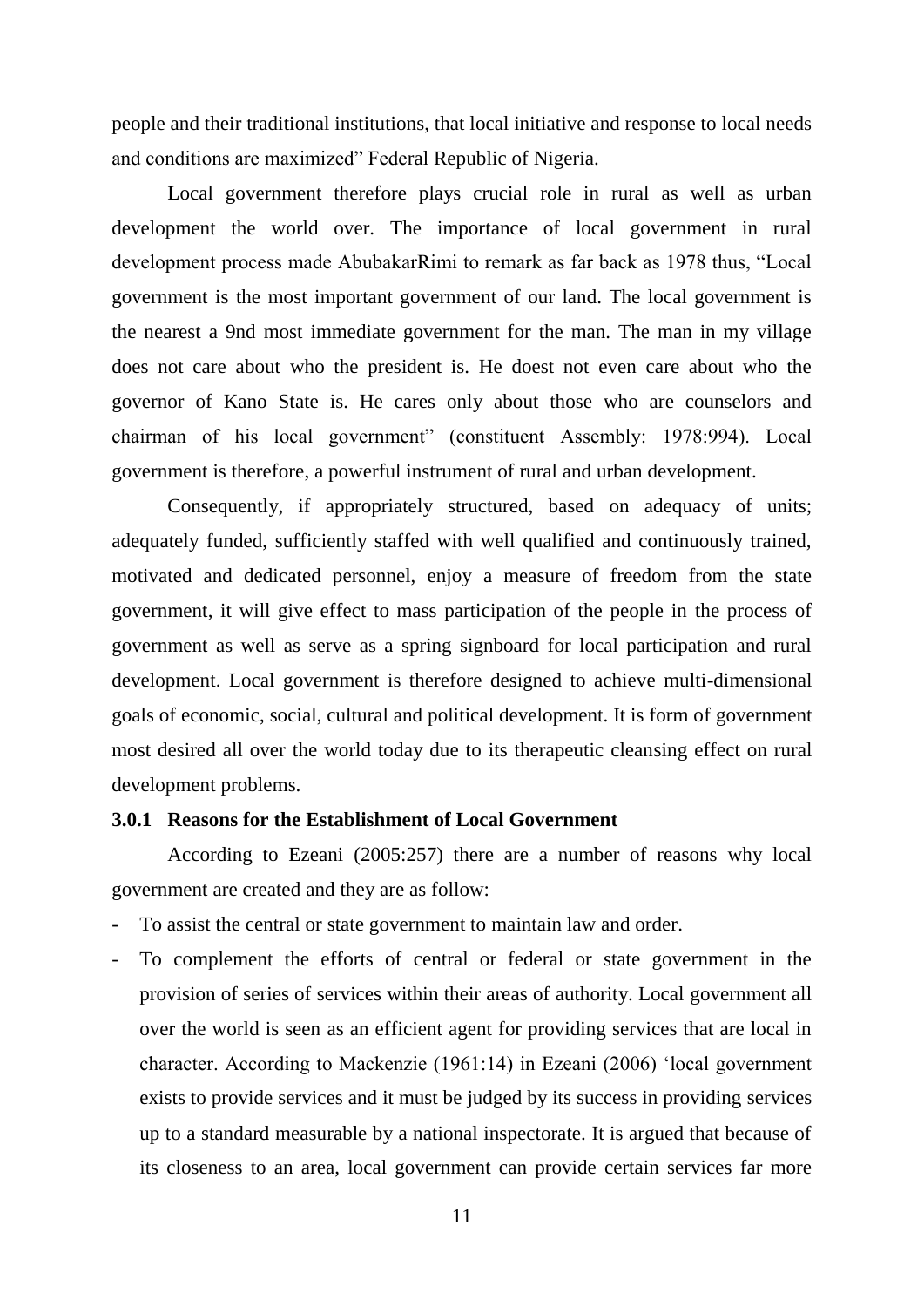effectively and efficiently than the central or federal government (Ezeani 2004:40). Local Government particularly in developing countries is seen as a veritable instrument for rural development. Consequently, all over the world, local governments have been assigned some functions under the law they include;

- To assist the central and state governments carry out their functions and policies, especially those areas that require local knowledge and participation for successful execution.
- To make appropriate services and development activities responsive to local wishes and initiatives by devolving or delegating them to local representative bodies.
- To assist the Central or Federal and State Government in resolving conflicts in the rural areas.
- To sensitize and mobilize the various communities in their areas of authority in order to get involved in the overall development of their areas.
- To facilitate the exercise of democratic self-government close to the grassroots of our society and to encourage initiative and leadership potential.
- Local governments act as a medium through which the federal or state government promotes mutual understanding and meaningful communication between people who are resident in the rural areas (Olisa, 1990:93).

Other rationales for the creation of the local government according to the National Guidelines for Local Government Reform (1976:1) include;

- To provide a training ground for democracy. Local government serves to promote democracy at the grassroots. This is the view espoused by the democratic participatory school which argued that local government functions to bring about democracy and to afford opportunities for political participation to the citizen as well as to educate and socialize him politically (Ezeani 2004:37).
- To make appropriate services and development activities responsive to local wishes and initiative by developing or delegating them to local representative bodies and
- To mobilization material resources through the involvement of members of the public in their development.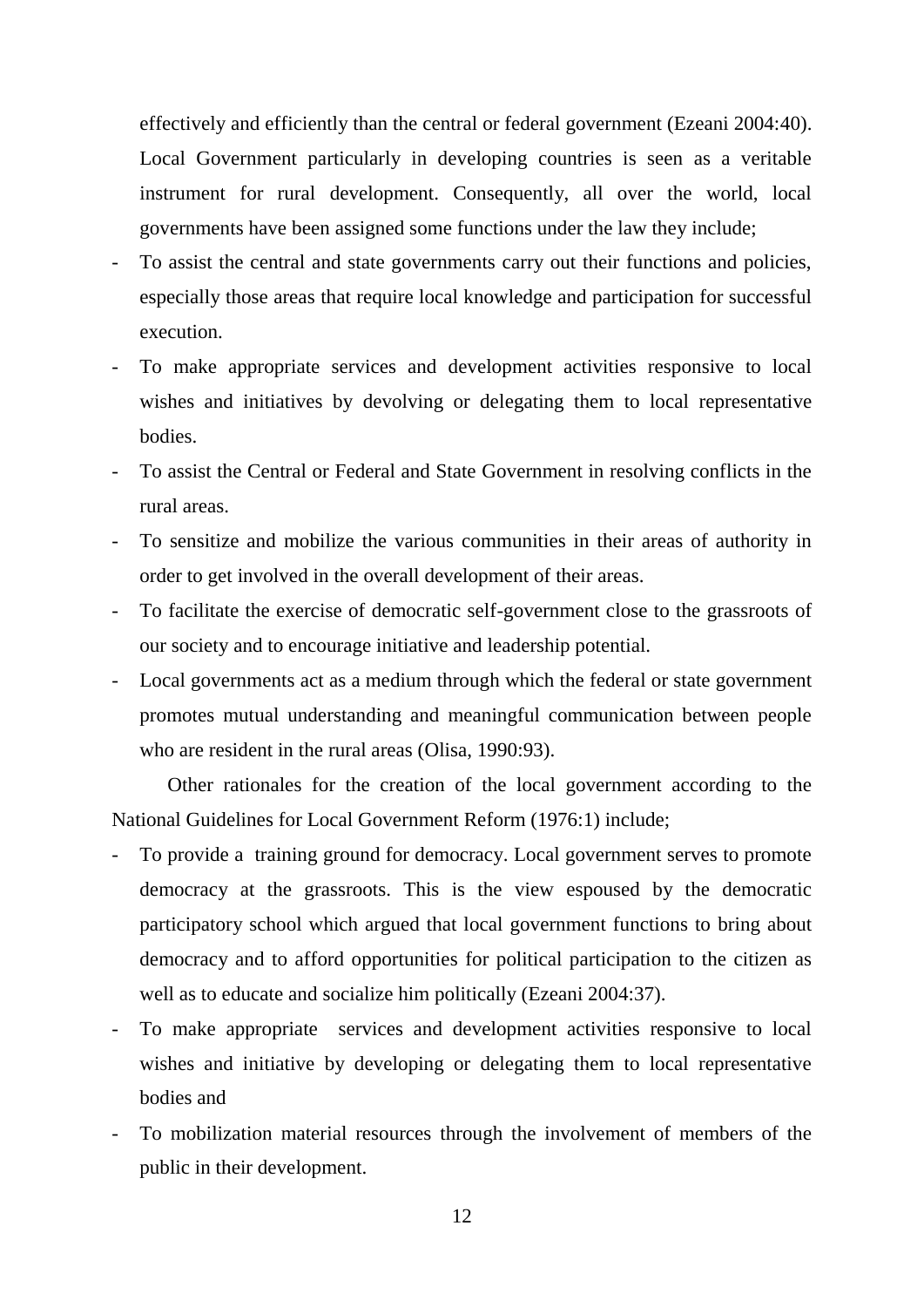- Acting as a veritable instrument for development (Ola 1984:14) The local government can do a lot to promote human development index which is very low compared to that of other countries, the roles of local government towards the development process includes;
	- a. Helping to inculcate in people positive citizenship attitudes, such as consideration, self-control, community responsibility and identity.
	- b. Providing basic community services which is both to improve the quality of people lives and enable the community attract economic activities. Such basic community services includes, primary health care, basic primary education, provision of basic infrastructure etc and
	- c. Helping people, especially in the rural areas to organize themselves for the mobilization and effective management of community resources and central government programmes respectively.

According to Afegbua (2010) Local government is conceived as a platform for political education, a forum for breeding politicians; and a training ground for national politicians as a means of gaining access to power, pressure and control as the case maybe. Furthermore, Chukwuemeka (2003:195) posited that the basic reasons that justify the creation of local government system are:

- 1. Local government is more responsive to the needs of the citizens than large units of government.
- 2. It is the government at the grass root and near enough to the people, and therefore being able to articulate and tackle the problems of the citizenry.
- 3. The existence of local government recognizes the superior capacity of the local people to understand and conduct their own local affairs. The people themselves are able to secure a closer adaptation of public services to local needs than they to the central or state governments, looking at the locality from afar.
- 4. Local governments encourage people to become involved in the lives of their communities.
- 5. Naturally, people tend to resist imposition from above (outside) but they tend to defend what they themselves have decided upon the way people look at the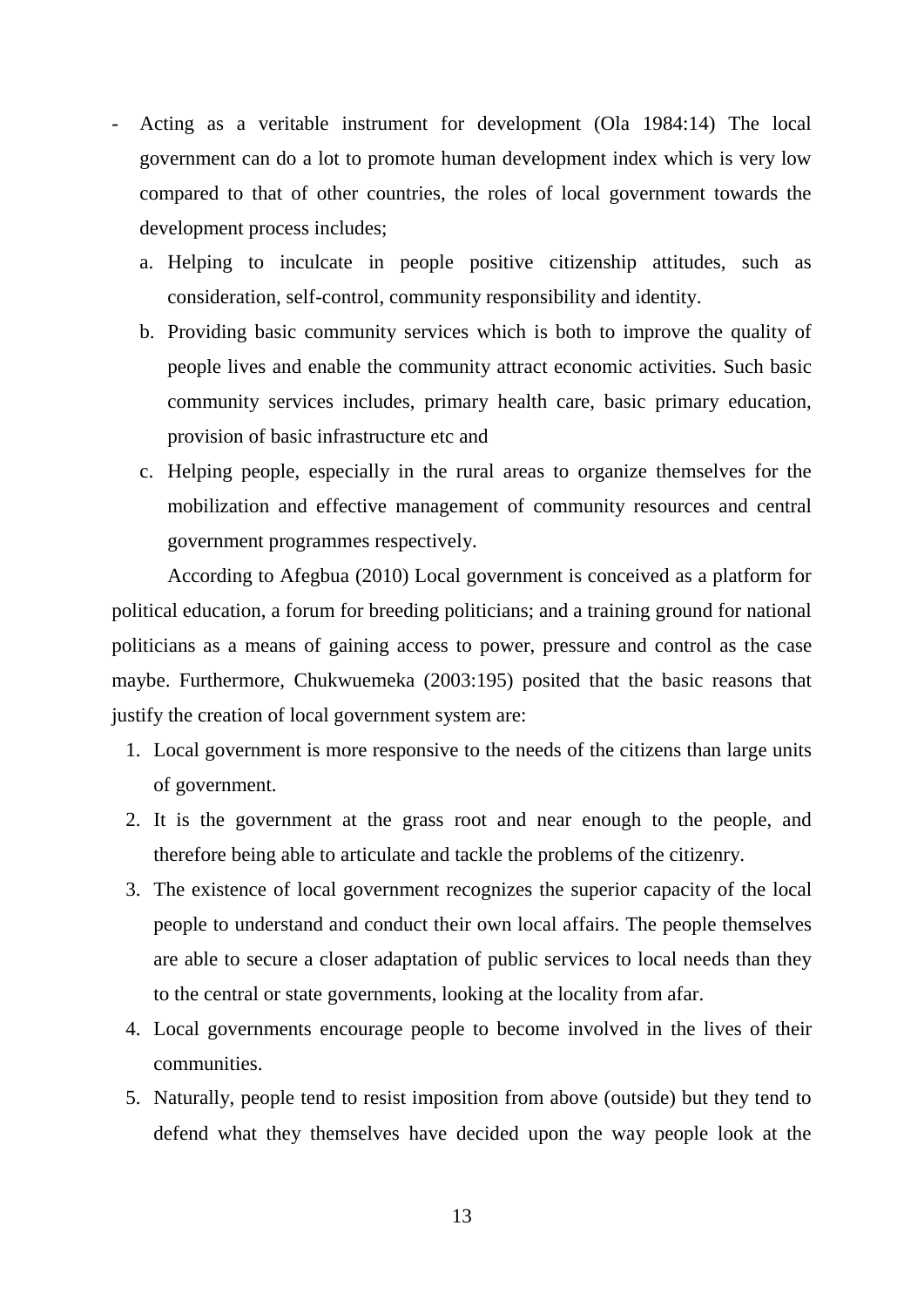command from an outside body than what they have decided to do by themselves.

- 6. Local Government is a form of decentralization under the centralization of power and foundation in the centre which might be tended to high handedness of government and deposition.
- 7. Local Government is intended to relieve the central/state government of excessive amount of business from the center and thus, decongest the national and state governments.
- 8. Local government upholds personal liberty.
- 9. Local government is an instrument of political education, providing a form of socialization for political space for its participants.
- 10.Local government helps to pool resources together at the local level for the provision of a wide range of essential social services.

#### **3.0.2 The Importance of Local Government:**

Jawaharial Nehru emphasized the importance of local government when he said that "local self-government is and must be the basis of any true system of democracy. Democracy at the top may not be a success unless you build on this foundation from below".

Historically too the local government preceded national government when people started living organized life, they were in small communities. They cooperated with each other in organizing many of their affairs like growing food, looking after the cattle, organizing defence against the enemies and beasts etc. They became the selfgoverning communities. With the passage of time, the communities became bigger and bigger and some of their functions were taken over by the larger communities, i.e. the national government. Defence, administration of justice, policing are some of such instances. Nevertheless the basic and primary needs of the people continued to be looked after by the local authority. But it does not mean that the emergence of the national government has decreased the importance of the local government. The fact is that the concept of welfare state has enlarged the scope of functions of the government as a whole, both at the national and local levels. If the number of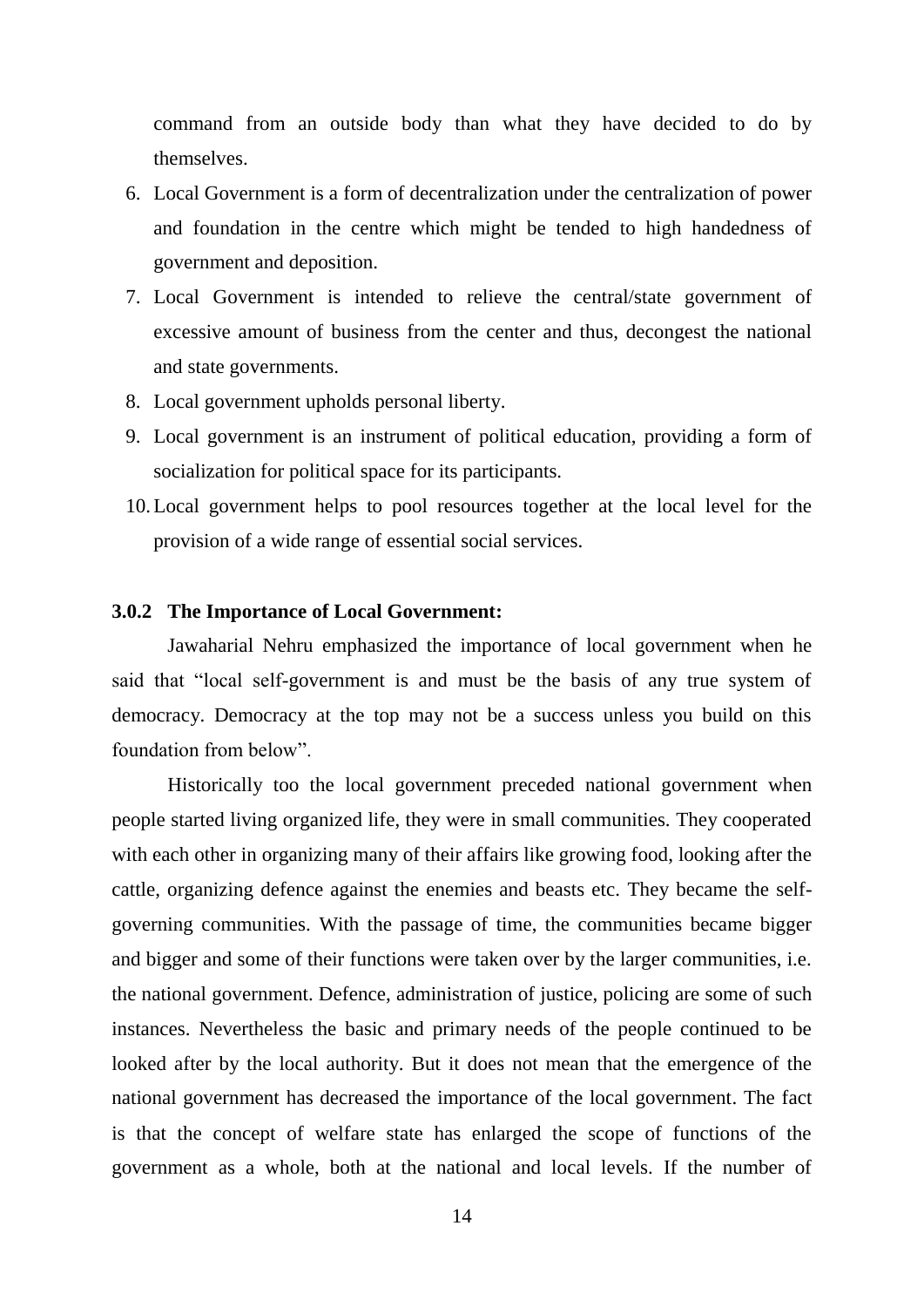functions of the national government has increased, so has the number of functions of the local government.

The existence and functioning of local government t grass-root level have many advantages. That advantage "primarily lies in the convenience at least cost, for at this level the range of activities and the jurisdiction of work of officials is not as vast as in a district or a state. As everyone knows everyone else, the chance for fair and open working are greater. Cases of corruption are few, as no body would like to be exposed. "Some Community effort and citizen participation in decision-making are higher and since citizens have a stake, solutions for the subjects handled are likely to be relevant and more pragmatic".

- **1. Grass-root Democracy:** Local government provides scope for democracy at the grass-root level. If direct democracy can still be practicable, it is only at this level, otherwise democracy at the state or national level has become only indirect or representative type. G.D.H. Cole says that "Democracy is nothing unless it means ….letting the people have their own way not only in the mass by means of an aggregate vote on nationwide scale, but also in their lesser groups and societies of which the great society is made up, and through which it is made articulate in such a way that the less clamorous voices can be heard".
- 2. **Serves as a training school:** Local government is an excellent ground for creating and training future leaders. The participation of people at the local level in the management of their own affairs, gives them necessary experience to handle bigger affairs later at the state or national level. Thus the local government serves as a training school for democracy. The advisory committee of U.S. Commission on Inter-government Relations rightly remarked, "The counties, cities, towns, villages and boroughs serve as training schools for the leaders of government, and in the affairs of local government are tried those who aspire to state and national offices". Lord Bryce regarded local government as the best school of democracy and the best guarantee of local government as a general. He said, "The institution of local government is educative in perhaps a higher degree at least contingently, than any other part of government. And it must be remembered that there is no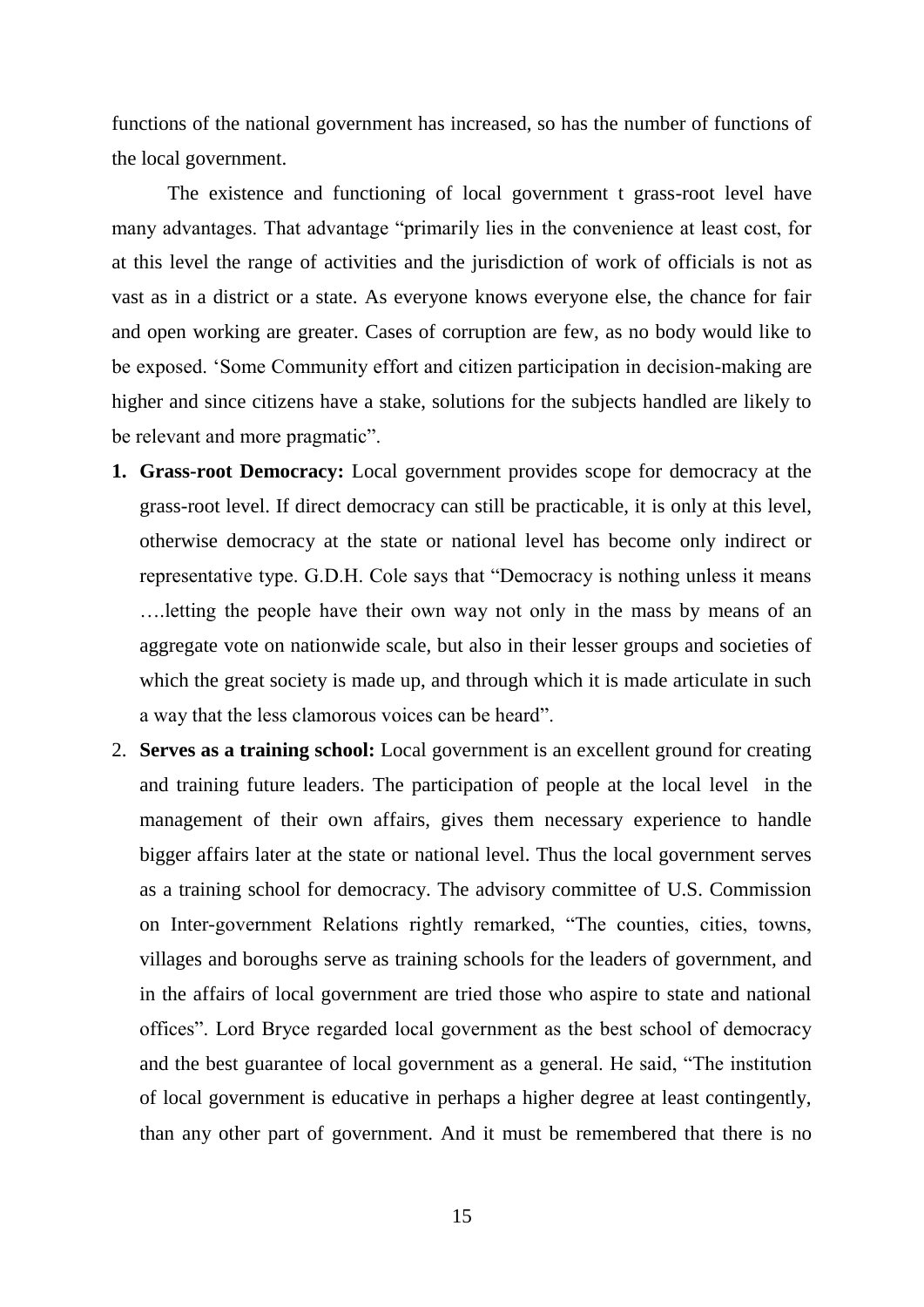other way of brining the mass of citizens into intimate contact with persons responsible for decisions".

Local government servers not only as a training ground for the politicians to function at the state and national levels, but also it provides an outlet for competent and public spirited persons of the locality to render social service to the community. It is from such a group of experienced and tested persons that there emerge leader who can take up responsibilities at state and national levels. Therefore local government ensures a regular flow of talent to higher levels. It is for these reasons that the local self-government is regarded as the best school of democracy and the best guarantee for its successes. Many of the Indian leaders of the national movement like MotiLal Nehru and JawaharLal Nehru, Ferozeshah Mehta and VallabhBhai Patel, Dr. Rajendra Prasad and Subash Chandra Bose, etc. had risen from the service they rendered in the local governments.

- 3. **Encourages participation of the people in public affairs:** Local government affords opportunity to the people to participate in public affairs. Democracy no doubt means government by the people, but it has become impracticable for the common people to participate in public affairs at the state or national level. The affairs of the modern state are too complex to understand for an ordinary citizen. Moreover the affairs at the national level are too far removed to be of much interest for him. The large size of the modern state is another handicap. On the other hand, local government is too close to the citizen. It affects his everyday life. The affairs of the village, the town or the borough are his own affairs, in which he is naturally interested. Moreover, these are too simple for an ordinary citizen. Sanitation, need of education for the village or town"s children, maintenance of streets and roads, street lighting, management of local markets, etc. are subjects which he understands. None else than him can know the problems arising in these matters. None else than him also knows the solutions of these problems. Therefore he is encouraged to participate in the management of these affairs.
- 4. **More competent to solve local problems:** Modern State is too large in size and the scope of its functions has expanded in recent times. Therefore it hardly has the time to attend to the local problems of the people. It is competent to deal with the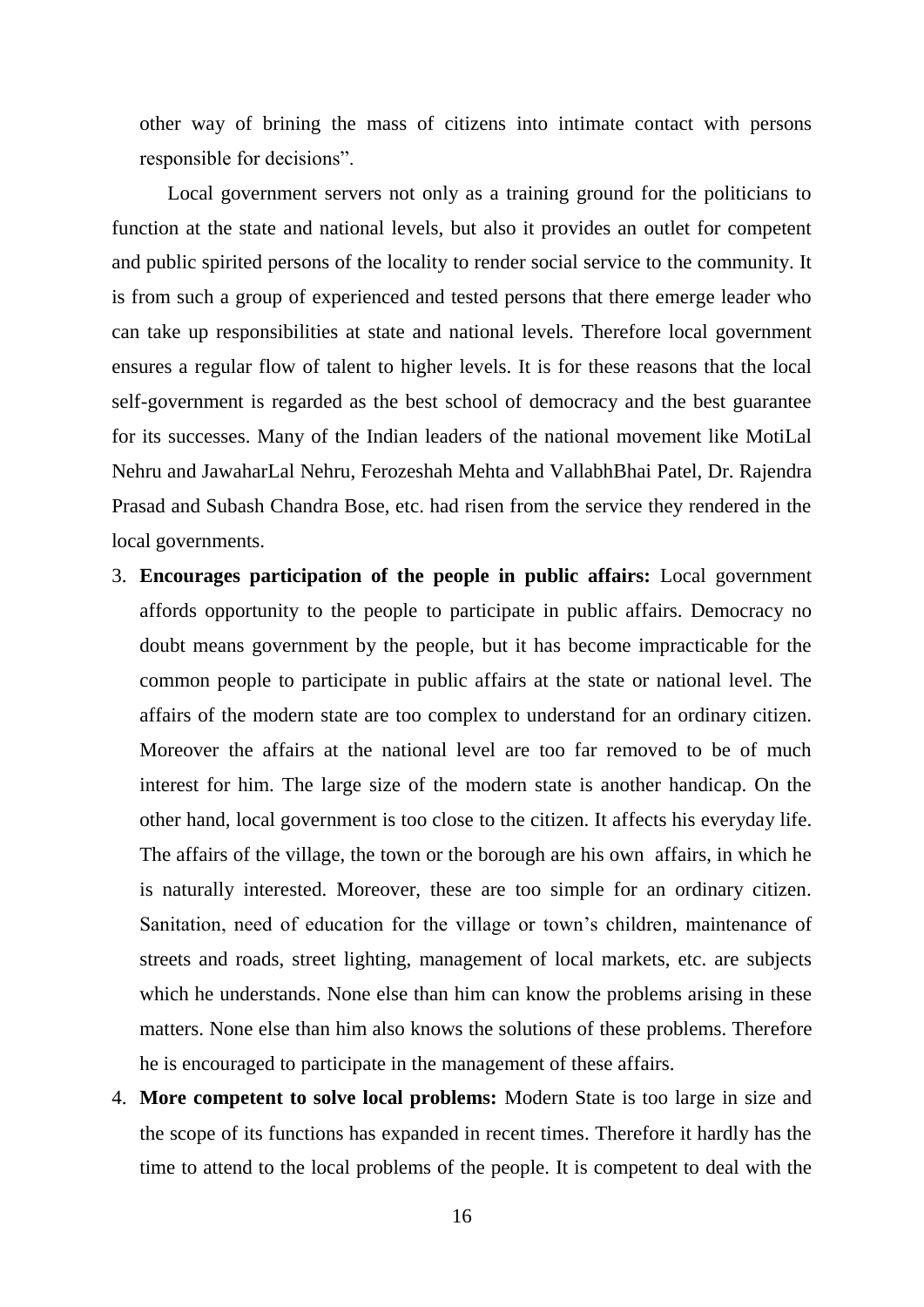problems which are common to all the people or which are national in nature like defence, foreign affairs, currency, communications and international trade etc. But it is neither competent nor has the knowledge to deal with the local problems of the people. The local problems vary so much that no single agency can mange them. The problems of the villages are different from those of the towns. The problems of desert regions are different from those of mountainous areas. Even the needs and problems of one village or town will be different from those of the other village or town. Therefore it is the local government which is present at the spot which can understand and solve those problems. Local affairs can best be managed locally. Local affairs are bound to be neglected if they are dealt with by the Central Government. Local government is preferable precisely because locally elected institutions employing their own specialist staff are better placed to understand and interpret both the conditions and the needs of local communities.

5. **Local government is economical:** It costs the taxpayer much less if his local affairs are managed by the local government. If these affairs were to be managed by the Central Government that means that the Central Government will have to keep a large bureaucracy. It will be a big administrative state. Its agents or employees serving at the local level will have to be paid at the central rates which are generally very high. It will make it very expensive and increase the burden on the taxpayer. On the other hand, the local government can manage these affairs with the help of locally available specialists or employees who will cost much less. Thus management of local affairs by the local government results in economy. Moreover the local government knows that the money being spent is its own money which has been raised through local sources. Therefore it will try to economize and avoid wastage.

Also, the people of the local community can keep a watch on the work being done by the local government and can hold it accountable for any misuse of funds or financial lapses. The Central Government has no accountability to the local community; therefore the chances of misuse of funds or wastage are greater if these affairs were to be managed by it.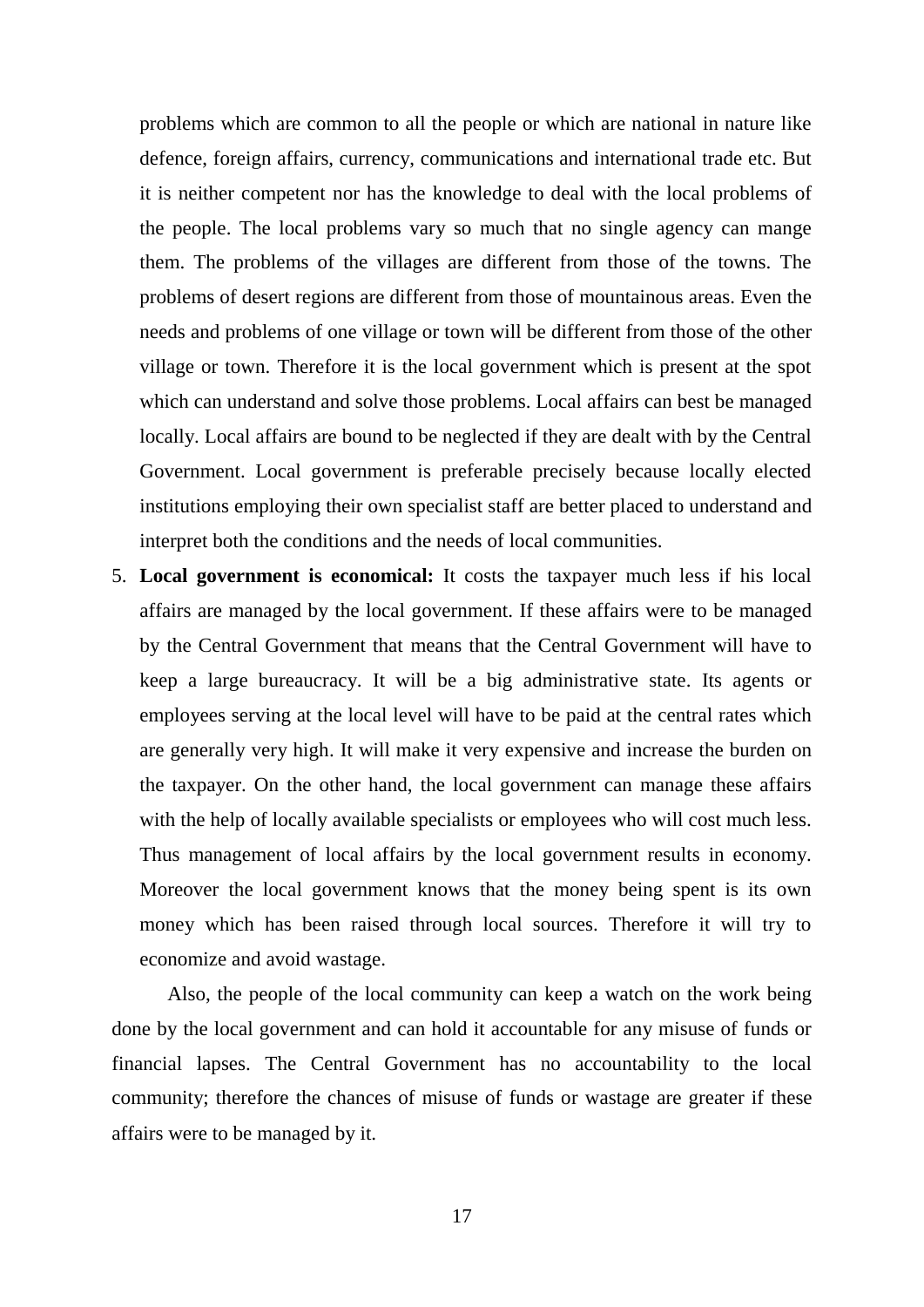- 6. **Reduced the burden of the Central Government:** Local government in a way acts supplementary to the Central Government. No doubt historically the local government is prior to the state or national government, but with the passage of time many important functions got transferred to the Central Government. It resulted in the division of functions – affairs of national importance such as defence, foreign affairs, currency, communications etc. began to be performed by the latter, leaving affairs of local interest and importance which required local knowledge, in the hands of the former. It is useful for both. Since the local functions are performed by the local government, the Central Government is freed from that responsibility and burden, consequently it can better concentrate on affairs of national importance. The local government too knows its area of activity in which it can develop its competence.
- 7. **Serves as a channel of communication:** The local government serves as two-way channel of communication between itself and the Central Government. "Desires and aspirations of the local community are articulated and carried upward to the State Government, and plans and programmes of the State and the Central Governments flow in the reverse direction. In times of national emergency local government acts as the field post of the distant Centre, transmits national decisions to far-flung corners, mobilizes the people for national tasks and keeps the Centre informed about happenings in the locality."
- 8. **Vital for national progress:** Local government promotes diversity of experience and creative activity through democratic action. Thus it contributes to national progress through resilience, strength and richness of democracy. Edward Jenks remarks, "In countries where the organs of local government are under the thumb of the central authority, although the efficiency of administration may be great, the political character of the people will be unsatisfactory; it will be apathetic for long periods and then dangerously excited, with the result of instability and corruption in the Central Government. On the other hand, a country of strong local government may be slow to move and blundering in its methods, but it will be a country of steady progress and of political stability and honesty".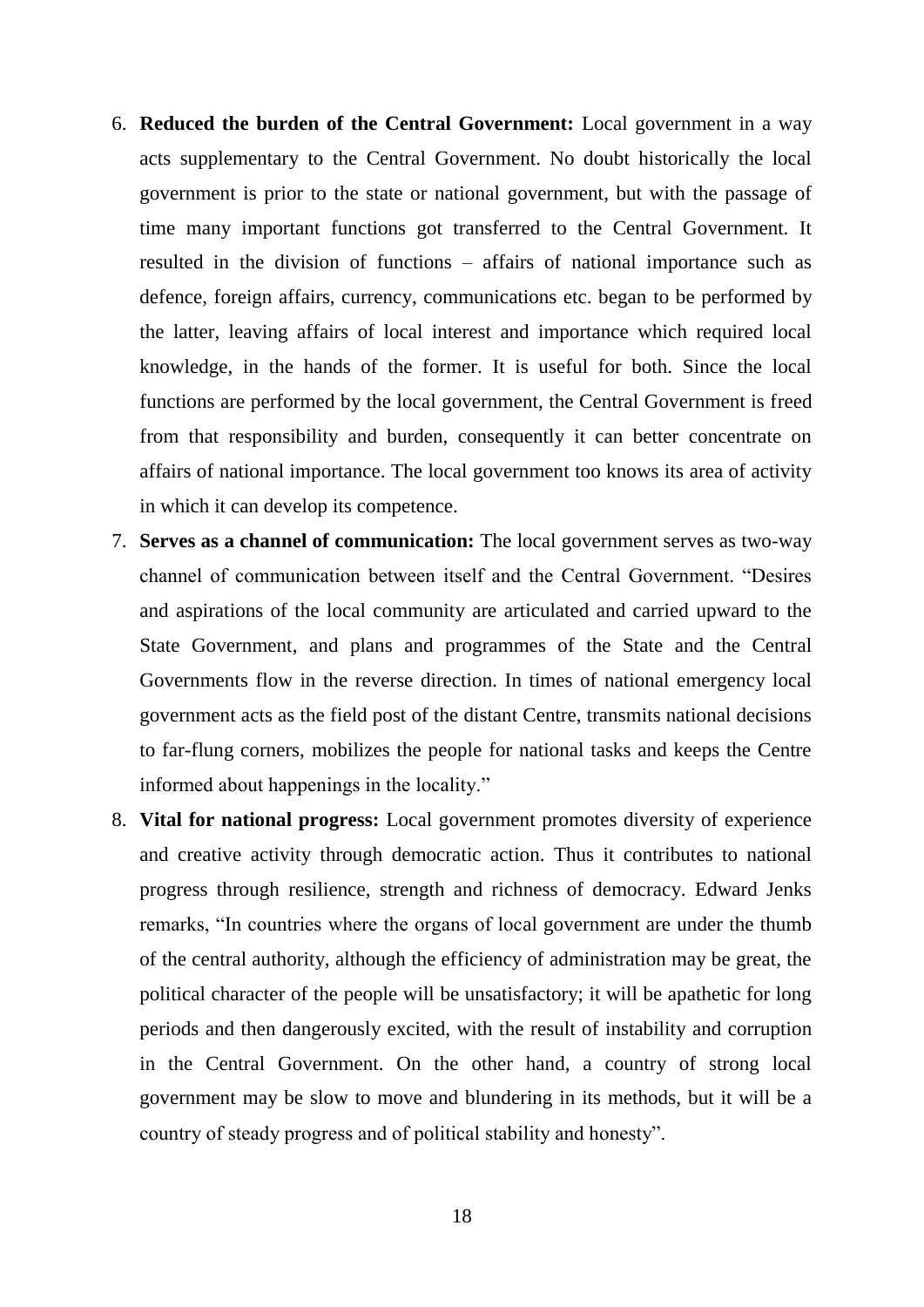#### **4.0 Conclusion**

In this unit we have able to establish that local governments the world over is designed to serve as an instrument for rural development. In federal structure like ours, local government is the basic unit of democracy; it is the fountain head of democracy upon which national democracy is established.

### **5.0 Summary**

Local government is a third tier government in Nigeria as well as the closet tier of government to the people. The guidelines for 1976 Local Government Reform in Nigeria elaborately describes it as government at the local level exercised through representative councils established by law to exercise specific powers over local areas. The Primary Goal of local government is to bring government nearer to the people for the purpose of maximum participation of rural inhabitants, utilization of local resources (men and materials) for rapid and even development of local communities.

#### **6.0 Tutor –Marked Assignment**

- i. What do you understand by the term local government
- ii. Why are local governments created?
- iii. What is the place of local government in our nation"s building.

#### **7.0 Further Reading and Materials**

- Agagu, A.A. (1997) "Local Government" In Kolawole, D, (Eds) Readings in Political Science, Ibadan: University of Nigeria Press Limited.
- Ajayi, K, (2000) Theory and Practice of Local Government,AdoEkiti University of Ado-Ekiti Printing Press.
- Chukwuemeka, E.E.O. (2003) Public and Local Government Administration in Nigeria: Issues, Theory and Practice, Enugu HRV Publishers.
- Fajobi, O.F. (2010) X-ray of Local Government Administration in Nigeria, Ibadan Crest Hill Ltd.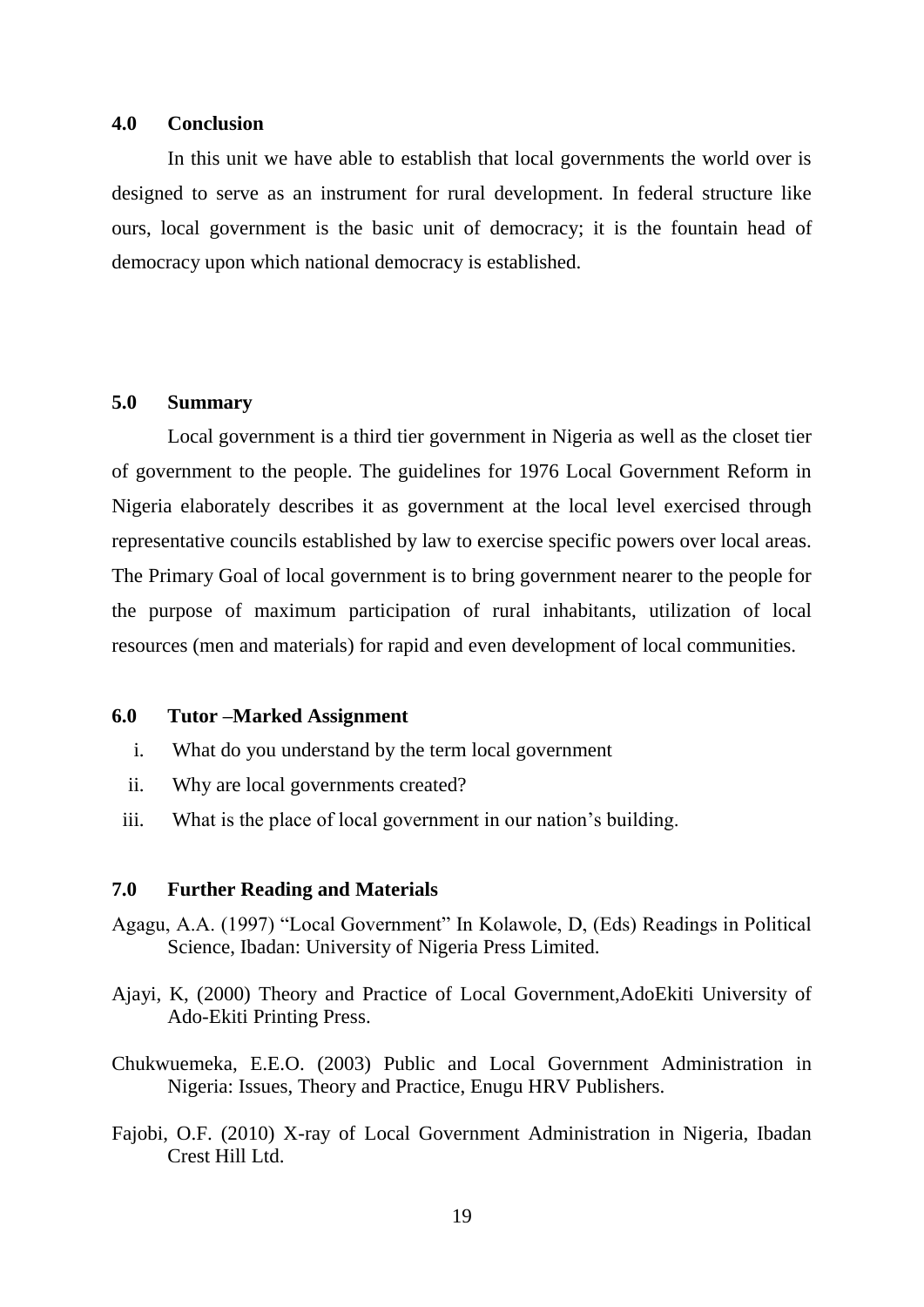Golding, L. (1975) Local Government, London, Hodder and Stoughton

- Ogunna, A.E.C. (1976) A handbook on Local Government in Nigeria Owerri, Versatile Publishers
- Oyediran, O. (1988) Bssays on Local Government and Administration in Nigeria, Lagos, Project Publications Ltd.

#### **UNIT TWO: THE RATIONAL FOR LOCAL GOVERNMENT**

#### **Table of Contents**

- 1.0 Introduction
- 2.0 Objectives
- 3.0 Rational for establishment of Local Government
- 3.0.1 Rational for creation of Local Government
- 3.0.2 Need for Local Government
- 4.0 Conclusion
- 5.0 Summary
- 6.0 Tutor Marked Assignment (TMA)
- 7.0 Further Reading Materials

#### **1.0 Introduction**

Local government is a product of decentralized administration as well as a grassroots government recognized by law. Consequently, the UNO (1961:1) viewed it as a political sub-division of a nation (or in a federal system, a state) which is constituted by law and has substantial control of local affairs including the power to impose taxes or to exert labour for prescribed purposes. The governing body of such an entity is elected or otherwise selected.

#### **2.0 Objectives**

By the end of this unit, the students would be able to do the followings:

- 1. Justify the Rational for creation of local government
- 2. Provide at 10 reasons for creation of local government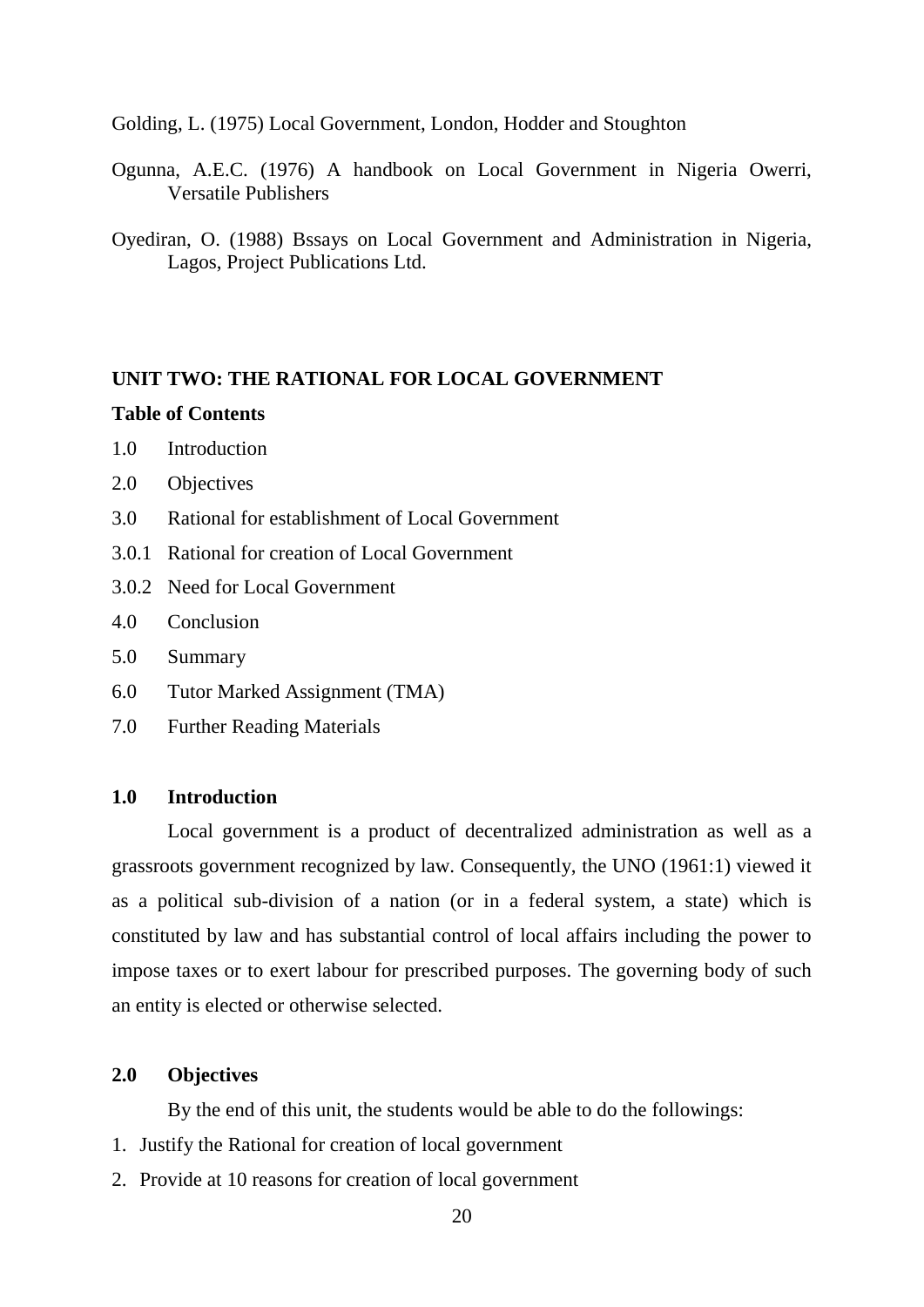#### 3. Discuss the reasons for local government

#### **3.0 Main Content**

#### **3.0.1 Rational for the Creation of Local Government**

These authors (Olowu 1985; Okoli, 2000; Enemuo, 2005) in Ezeani (2006) are all of the view that the Rationale for the creation of the Local Government system includes;

- **1. Political Integration and Nation-Building:** This is to create an opportunity for political participation, articulation of interests and achievement of sense unity. It is envisaged that local government assures better access to information which enhances intra and inter-group relationship as well as the understanding of the environment with a view to improving capacities for survival.
- **2. Training in Citizenship and Political Participation and Articulation:** The local government makes it easier to gain the people's knowledge and initiative. The opportunity to conduct their local affaire for their benefit and upliftment.
- **3. Promotion of Accountable Governance to the Local People:** To promote the exercise of democratic self-government at the grassroots that encourages local initiative and leadership, it also provides a framework for mobilizing and sustaining developmental initiatives. The local government screens the local populace against over-concentration of power at the higher level.
- **4. Promotion of Claim-making on State and Federal Government:** Having bee established by status, the local government is a more credible stakeholder in national affairs than individuals and communities. The interests and choices of the local government are integrated into national policies. Such policies are often implemented through the instrumentality of the local government especially those that require local knowledge and participation.
- **5. Promoting Channels of Communication:** The local government serves as a two-way channel of communication between the local population and the higher levels of government. It aggregates local interest and transmits these to higher level of government and also creates awareness of higher government policies and programmes.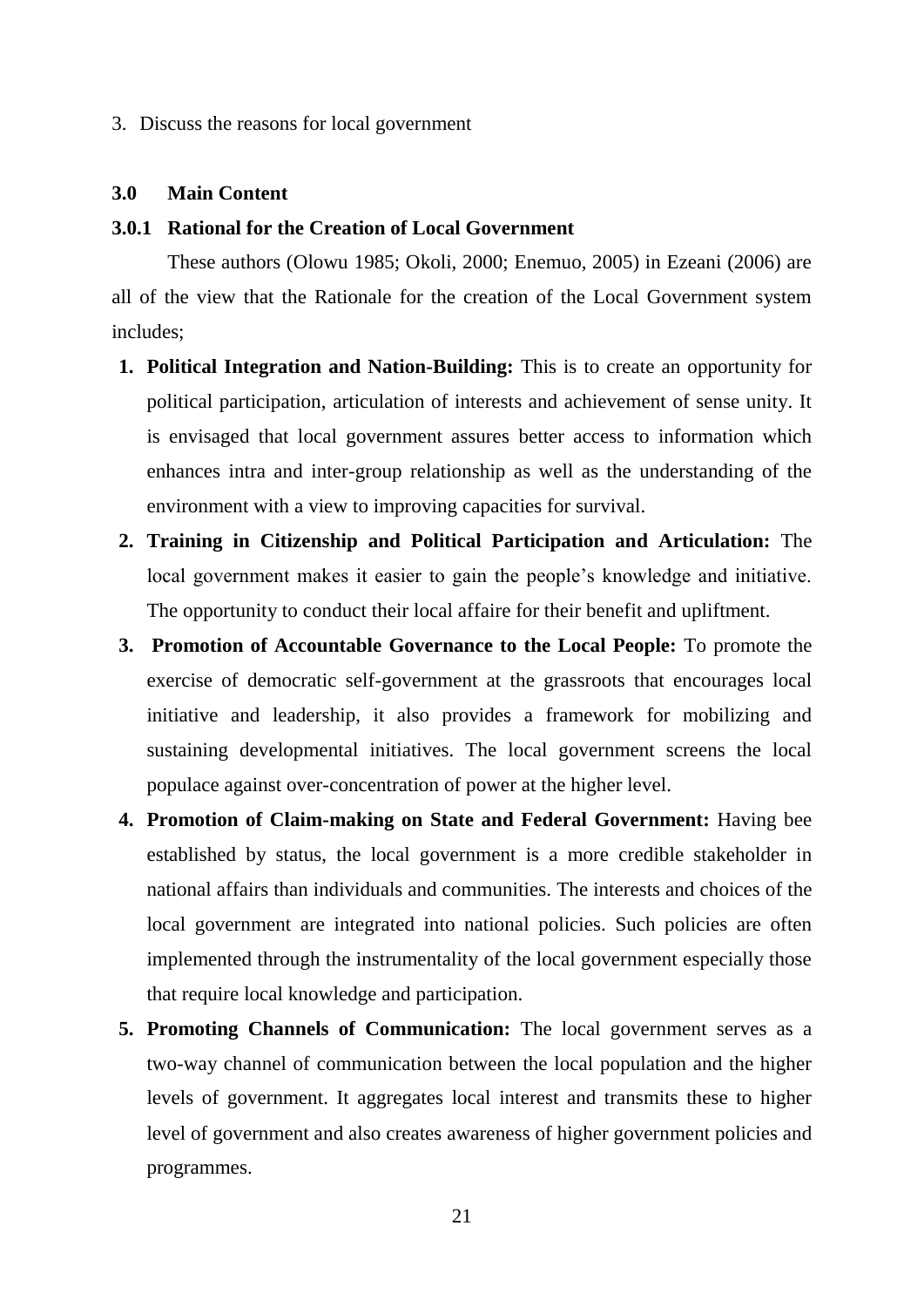Okoli (2009) gave four reasons for the existence of local government. The first is that local government acquires its meaning and rationale only within the territorial confines of a national environment. Secondly, local government exists to fill a gap which the national government is too remote to fill. Under the circumstance the existence of local government becomes necessary to carry out purely local activities. Thirdly, local government exists only to implement the ideas, objectives programmes and aspirations of the national government. Fourthly, the ideology of the national government will, to a large extent, determine the structure and functioning of local government (Okoli, 2009).

#### **The Need for Local Government**

The need for local government may be stated specifically as follows:

- a. It is more democratic. This is referring to the fact that it increases the scope for citizenship participation in the government of their locality.
- b. It provides valuable political education. This type of education expose citizens to power and authority – it is acquisition, its use and its risk.
- c. It trains people for higher public offices. Local government becomes a platform or a springboard for acquiring experiences for higher career in government.
- d. Local knowledge is brought to bear on decision by local government.
- e. It is more sensitive to local opinion. Councilors and representatives are closer to the people and respond much easily to their demands or to be voted out.
- f. Local initiative can easily be identified and taken on board especially in mobilizing the community to gain local support for projects.
- g. Power is more widely dispersed which is a safeguard against tyranny. The local government system protects citizens against this.
- h. Local variations and needs in service provision can better be handled by local government since it understands the needs of its own locality.

### **4.0 Conclusion**

From our discussion so far, local government is a political authority which is purposely created by law or constitution for local communities by which they manage their local public affairs within the limits of the law/constitution. These according to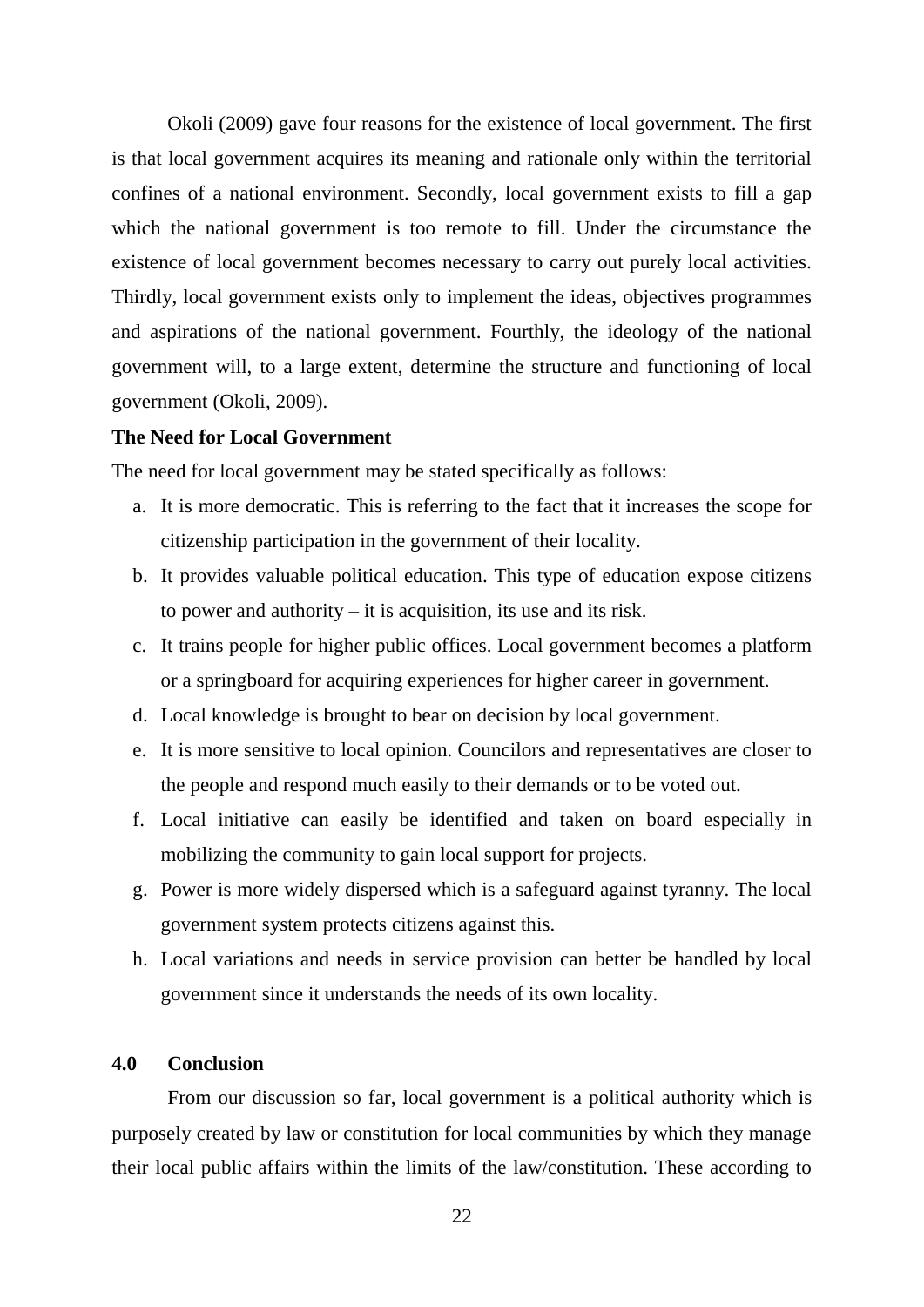Ogunna (1976) have five implications: first local government is a political authority which means it is a level of government vested with legislature and executive powers to make and execute laws and policies. It is created by law or constitution which defines its structure, functions and powers, sources of revenue and composition of local Government. Third, it is created at the local level hence, it is the government which is nearest to the people. As such, it feels the greatest impact of the needs and problems of the people. Fourth, it is a government by which the local people manage their affairs. Accordingly Goldiny (1975) defines local government as the management of their own affairs by the people of a locality. Fifth, a local government operates within a law or constitution which creates it. The law should define the specific areas and powers within which the local government should operate. From the fore-going, the justification for creation of local government cannot be ever emphasized.

#### **5.0 Summary**

Local government in the words of political Bureau (1987) is widely acknowledged as a viable instrument for rural transformation and for the delivery of social sciences to people. It is a developmental intermediary between the grassroots people and national scheme of things. It fosters local democracy as well as designed to serve as an instrument for rural development. Thus, Amujiri (1993) described it as a type of government designed to be nearer to the people so as to ensure greater active participation of the people in the process of government.

#### **6.0 Tutor-Marked Assignments**

- 1. Advance 10 reasons for the creation of local governments in Nigeria
- 2. What are the rationale behind the establishments of local government.
- 3. Discuss the need for local government.

#### **7.0 Further Reading and Materials**

Aboyega A. (1987) Political Values and Local Government in Nigeria Lagos: West African Book Publishers.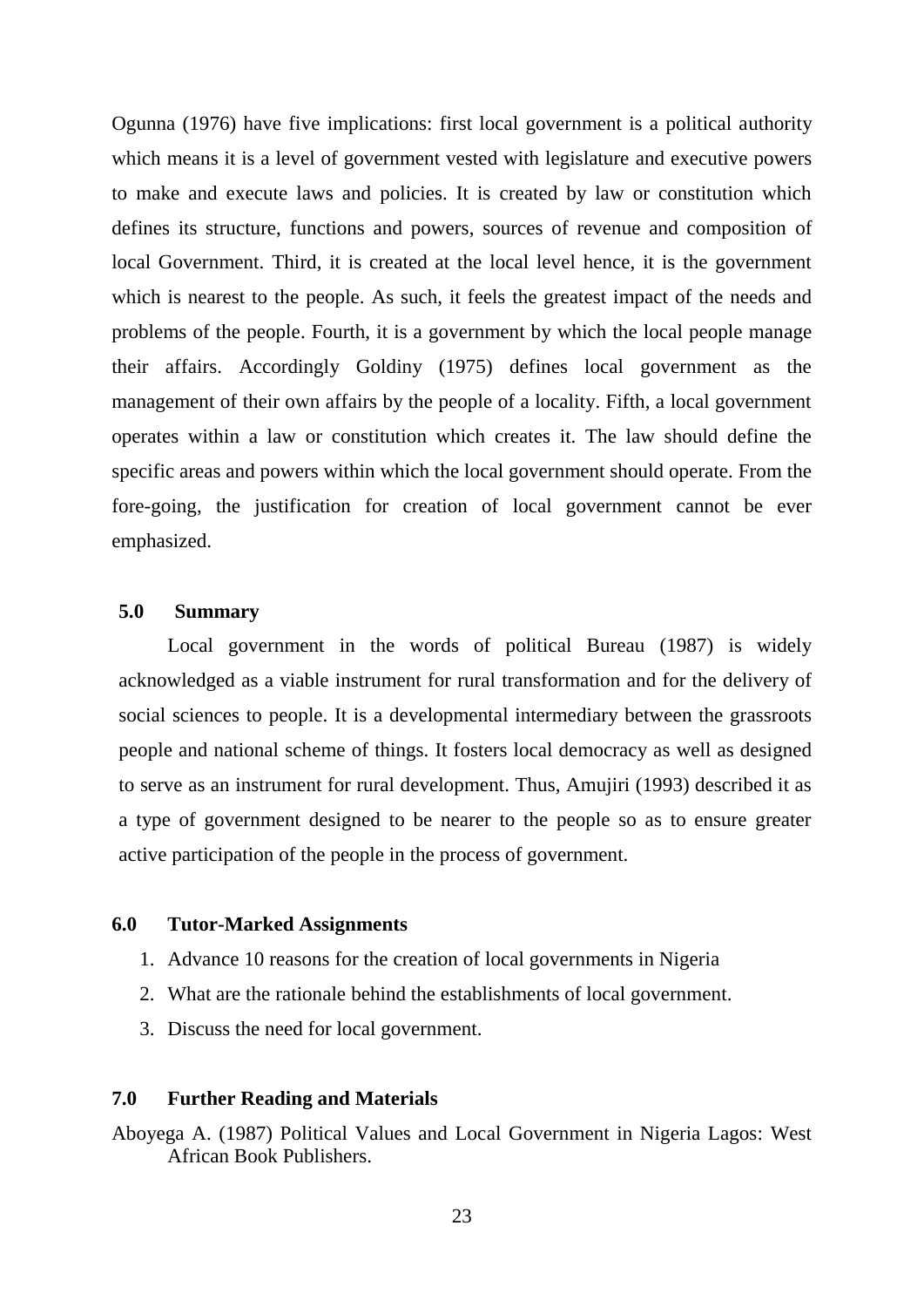- Axon, O. and Jefferson M. (2012) Local Government in Nigeria, Benin: Denmark Publishers
- Bello, A.C. (2012) Challenges Befor Local Government Administrators, Enugu: Fourth Dimension Publishers
- Chukwuemeka, E.E.O. (2003) Public and Local Government Administration in Nigeria: Issues, Theory and Practice, Enugu: HRV Publishers

Eze, S (2010) Theory and Practice of Local Government. Ado Ekiti: UNAD Ezeani, E.O. (2004) Local Government Administration Enugu: Zik-Chuks Nigeria.

- Lucass, D. (2011) Local Government in Nigeria. Ibadan: Dekaal Publishers
- Nwachukwu, G. E (2010) Theory and Practice of Local Government in Nigeria Abia: Ark Publishers
- Obi, V.A. (2001) Modern Local Government Practice in Nigeria, Enugu: Fulladu Publishing Company.

#### **UNIT THREE: JUSTIFICATION OF LOCAL GOVERNMENT:**

- 1.0 Introduction
- 2.0 Objective
- 3.0 Justification of Local Government
- 4.0 Conclusion
- 5.0 Summary
- 6.0 Tutor Marked Assignment (TMA)
- 7.0 Further Reading Materials

### **1.0 Introduction**

Local governments in Nigeria is a third tier government that is seen as a development out of extreme necessity. It is an indispensable administrative units for quite a number of reasons. First, it is more democratic and increases scope or citizenship participation in the government of their locality; provides valuable political education; trains people for higher public offices; ensures that local knowledge is brought to bear on decision by local government; help to identify local initiative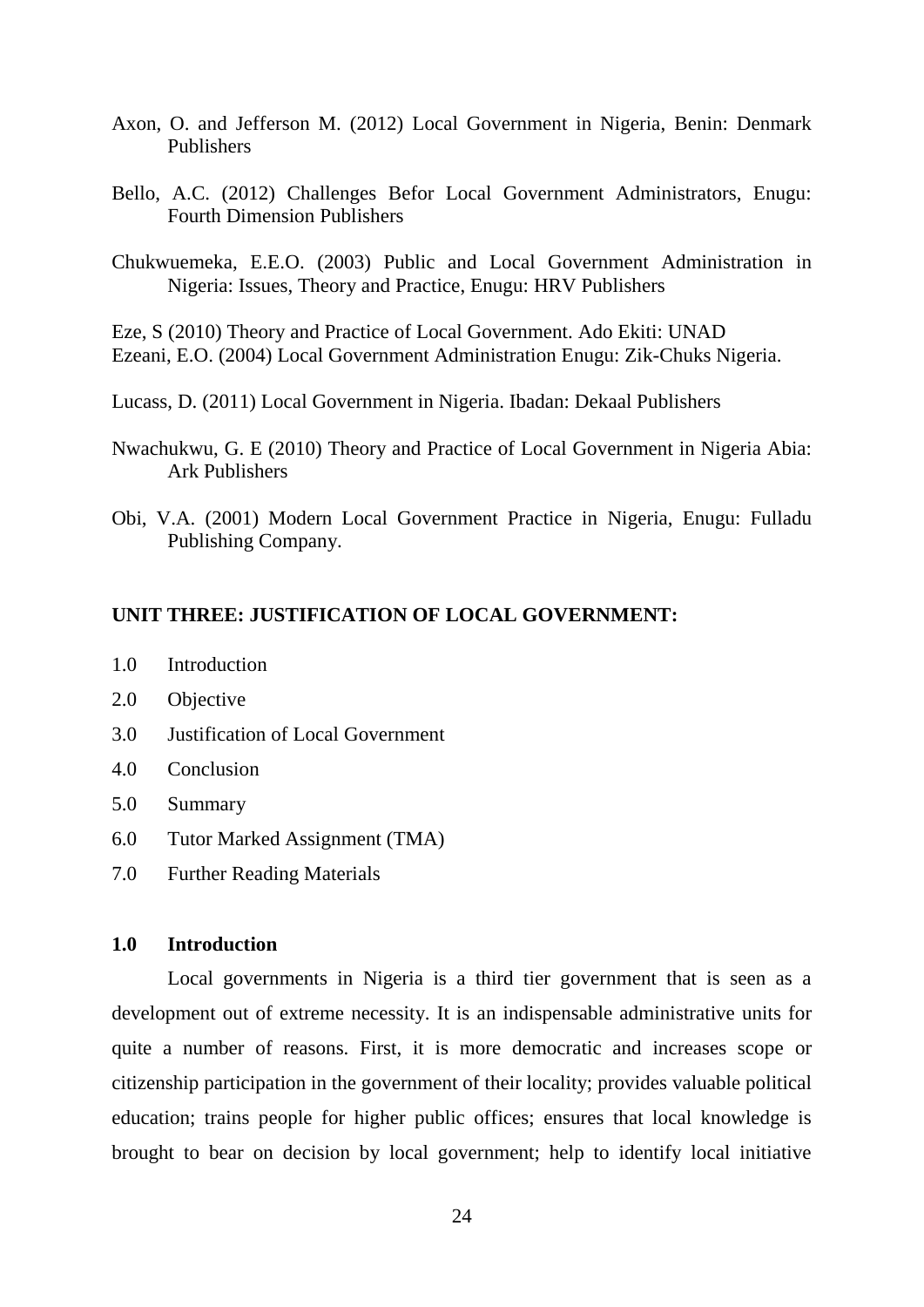easily; is more sensitive to local opinion; ensures that powers is more widely dispersed which is a safeguard against tyranny and handles more appropriately local variations and needs. That is why in this unit we want to provide justifications for creating local governments.

#### **2.0 Objectives**

By the end of this unit, the students you should be able to do the followings:

- 1. Recall the definition of local government
- 2. Explain reasons for the desirability of local governments
- 3. Explain the inter-connecting role of local government between the grassroot people and the upper tiers of government
- 4. Appreciate the development role of local governments at the grassroot level.

#### **3.0 Main Content**

#### **3.0.1. Justification for Local Governments**

Let us recall some of what you learnt in previous units of this course. In the unit, you learnt of the concepts of local government and decentralization.Decentralization was described as a system of dispersing power and authority from a central government to other units of agencies of government. You learnt that the implication of decentralization of power is that power rather than being concentrated on a single focus of administration, it is shared among other lower levels unit of government. You also learnt that local government is a form of decentralization which can be defined as apolitical sub-division of a state as approved by law and for specific functions.It is a government at the grassroot level exercised through representative council, established by law to perform specific responsibilities in defined areas.Decentralization and local government have their purpose in promoting administrative efficiency.There are some other globally acknowledged reason why local government has become an attractive administrative system.

#### **i. The need for Decentralization:**

25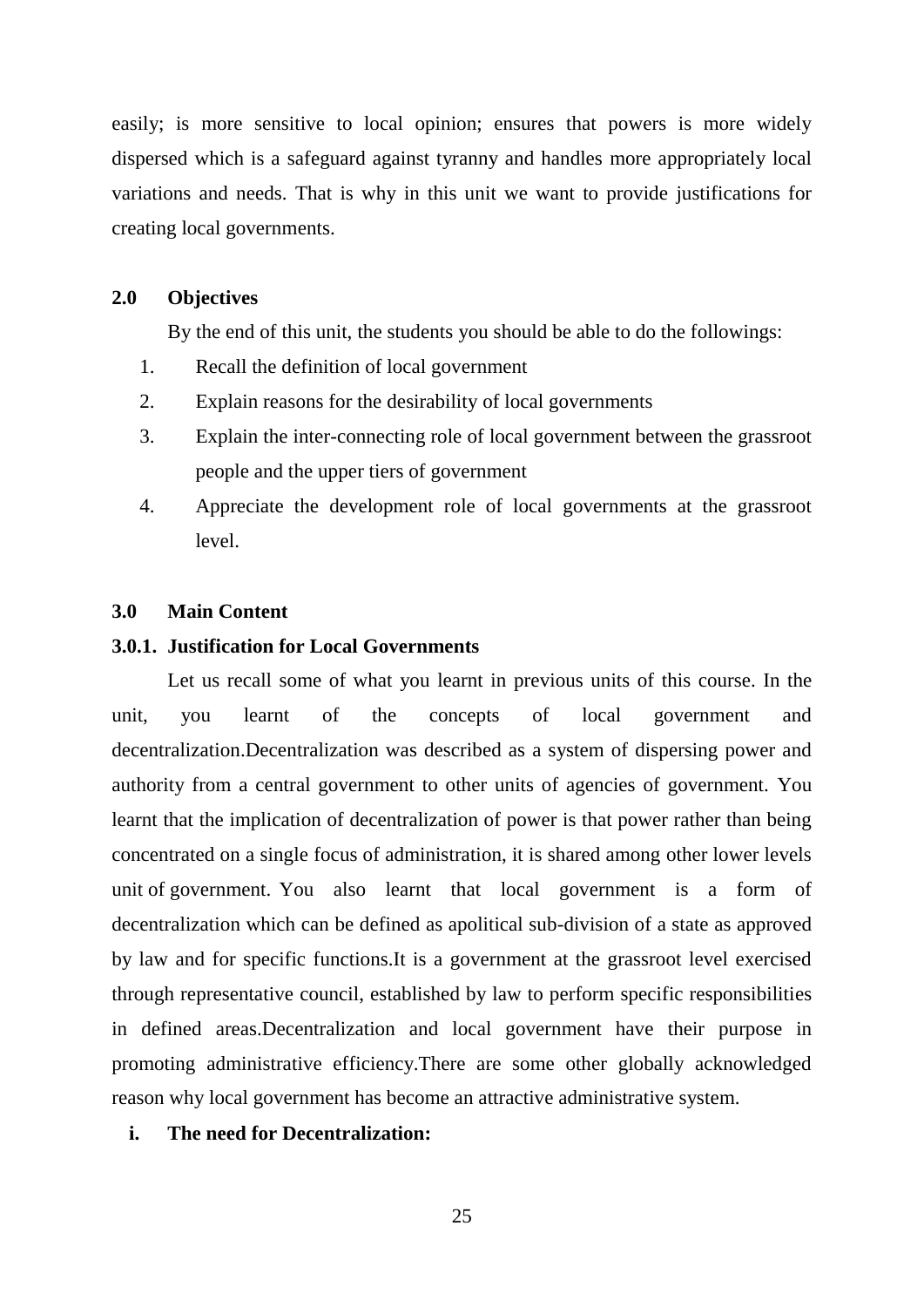The first justification for local government is the need for decentralization for reasons of largeness of many countries in terms of geographically area and equally large population.For instance, let us take Nigeria as our unit of analysis Nigeria as a very large country geographically and demographically, it would have been very difficult for government to effectively rule directly from Abuja, the Federal Capital.Therefore, there is the need for decentralization for the purpose of administrative efficiency and effectiveness so to be able satisfy the basic needs of the people. Government realized this fact and consequently divided the country into 774 local governments.State governors have started creating more local governments in the states, though not approved by the federal government and that is why they tagged it development centre.

#### **ii Trends in contemporary administrative practice:**

Decentralization of political and administrative power has been the vogue throughout the world which has resulted into the creation of local government, this global trend of which Nigeria has become a part is made possible because of the contemporary governance in the modern system.

New problems are emerging for government attention everyday, the population is growing, new diseases such as AIDS is in the increase, there are inter-ethnic and national wars, problems of huger and internally displaced people to mention a few have all pre-occupied government and subsequently brought up the need for administrative decentralization.

#### **iii Grossroot accelerated development**

Nigerian leaders also realized that local government as the closest government to the people, it will easily know the problems of its people because of their closeness, small population and geographically united area to cope with, that local government will respond quickly to their development aspirations than the other higher levels of government, that is, state and Federal government.

#### **iv Bridging communication Gap**

26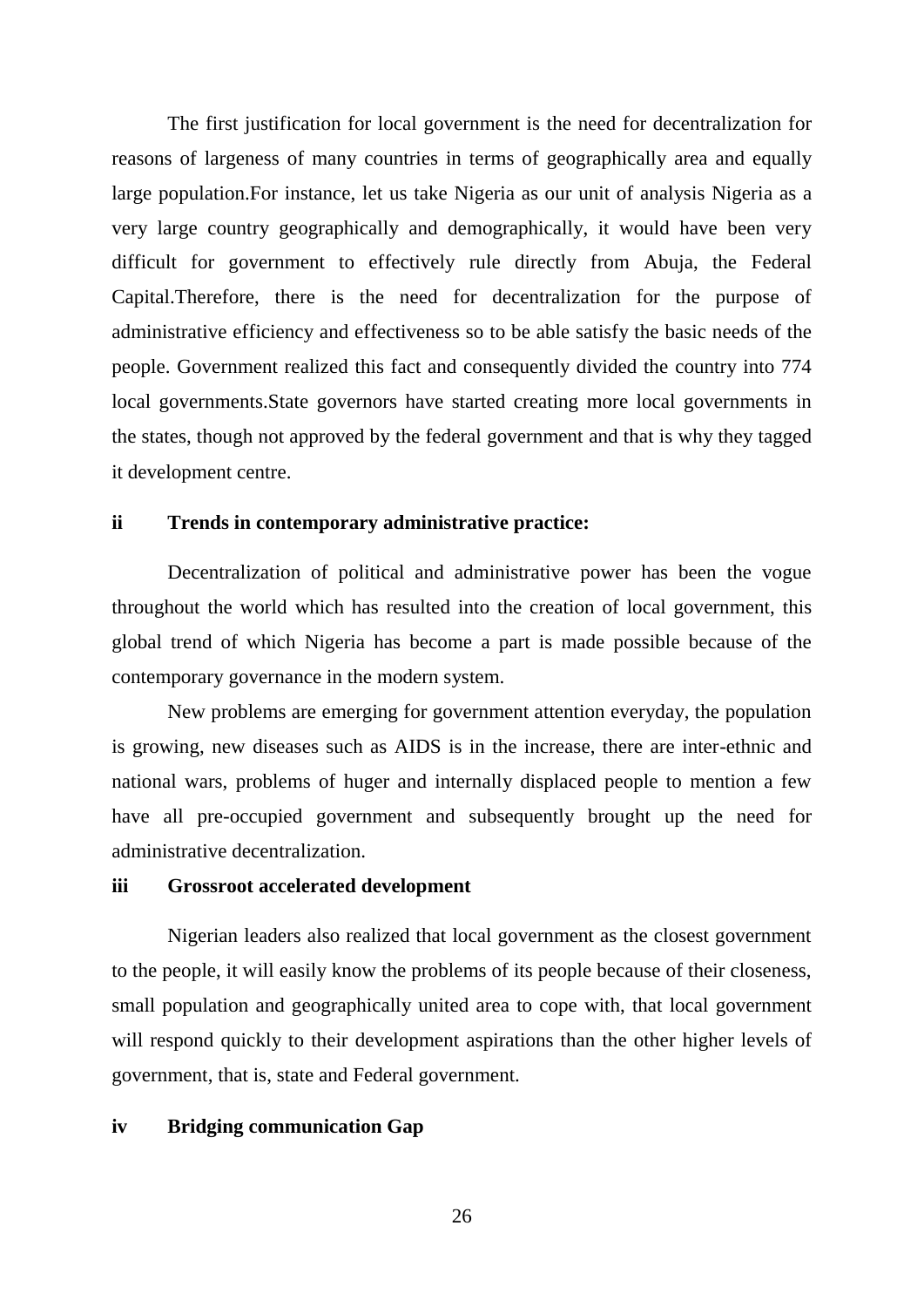You should recall that said that Abuja is too far away to people at the remote areas of Nigeria. The president and the governors do not know many of these areas. A gap of communication therefore exists between the grassroot people and the two higher levels of government. Therefore, local governments serve to bridge the communication gap that exists between the chairman and councilors. It therefore acts as the link in terms of knowing the problems of the people by government on one hand, and what government is doing about the plight of the people on the other hand.

#### **v Training of future leaders**

Local government is seen as a training school for future national leaders. It is the belief that entering into political leadership right from the local level either as chairman or councilor will confer the necessary leadership training that will enable them to lead at the state regional level and from that level to the federal level.Passing through from local to state would have conferred the necessary leadership qualities and training for a higher task at the federal level.Your will recall that many of our relatives or friends are now either chairmen of local governments or councilors of their wards in their respective local governments. These political office holders at the grassroot are indirectly being groomed for higher future political calling. Local government and development (Ajayi, 200;1-7).

#### **4.0 Conclusion**

The acceptance and practice of local government as lower level of government in most state of the world is a reflection of the utility of the administrative system in some ways. Local government is first seen as a means of decentralization of power to lower levels in order to ensure efficiency in social service delivery especially for the rural people.

The rural people most often are not aware of the existence of the higher levels of government, and on the other hand, the higher levels of government are ignorant of the needs and problems of the rural people. The local government therefore acts as the connecting bridge between the higher level governments and the rural people. It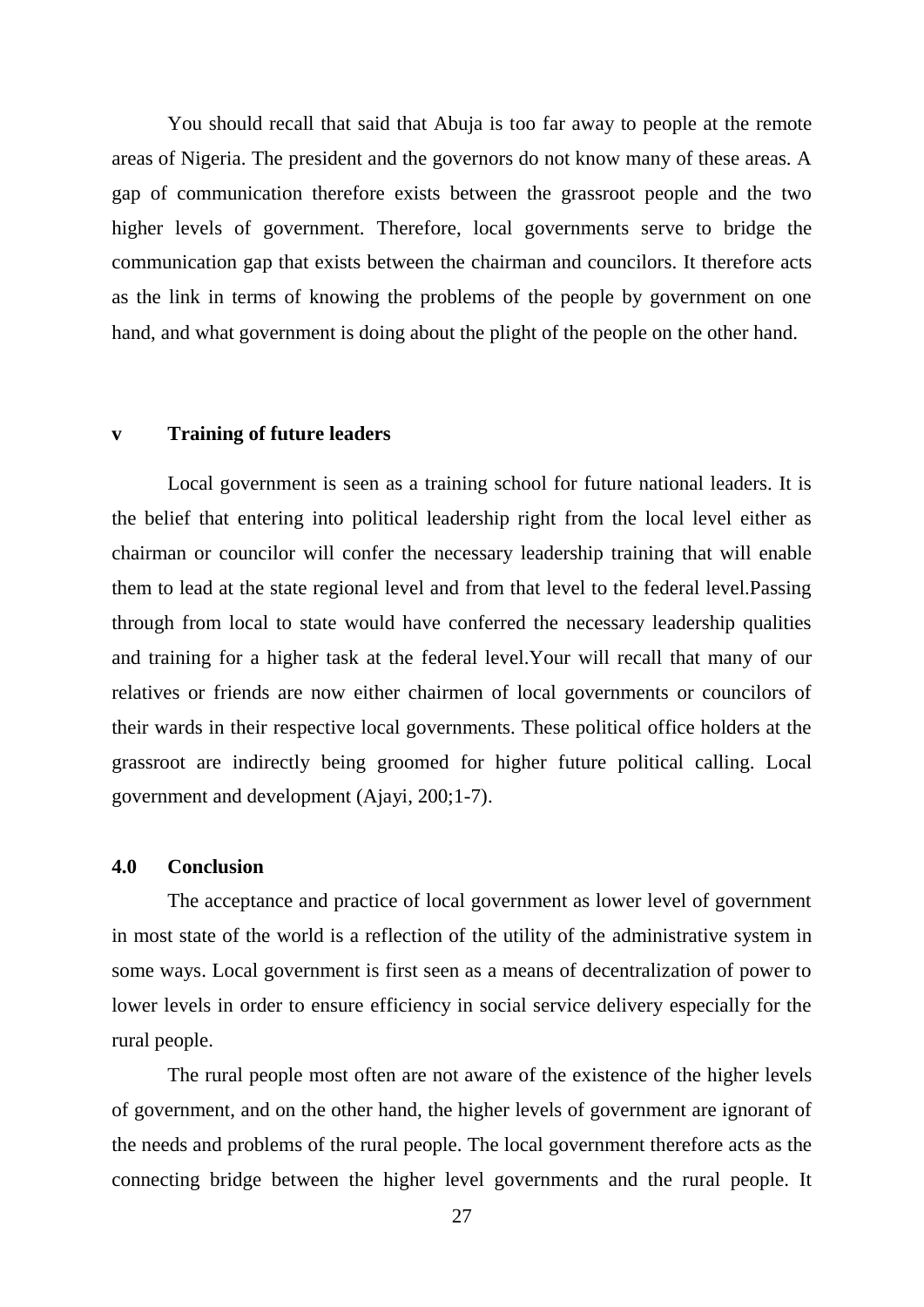bridges the communication between the two ends. Local governments, in modern times, have transcended beyond a mere administrative centre.

More importantly, they are now regarded as political schools for the training of future political leaders who will eventually take up the mantle of leadership. Local government offers the necessary training and provides the initial knowledge and experience for such tasks.

### **5.0 Summary**

You learnt in this unit that local government has become an ending administrative system as it provides the need for decentralization of power to lower levels id order to provide for administrative efficiency. You also learnt that developments in contemporary states involving increasing complexities of governance arising from new problems emerging everyday for government attention including both man-made and natural disasters, out break of diseases such as AIDS and population explosion. These problems are more often than not very difficult for the central authority alone to handle without involving lower levels of government and external assistance. Therefore, it becomes very imperative for higher levels of government to decentralize power.You also learnt that local government is an engine of facilitating accelerated grassroot, rural development. The remoteness of the rural areas is a disadvantage to the rural dwellers that on many occasions are forgotten by the scheme of development by the central authorities. The local government is to correct the developmental negligence of the rural people by the central authorities.

The local government is primarily empowered to engineer development at the rural area. This is made possible because of the smallness of the local government areas.

#### **6.0 Tutor-Marked Assignment**

1. Justify the place of local government as an engine of development in the rural areas.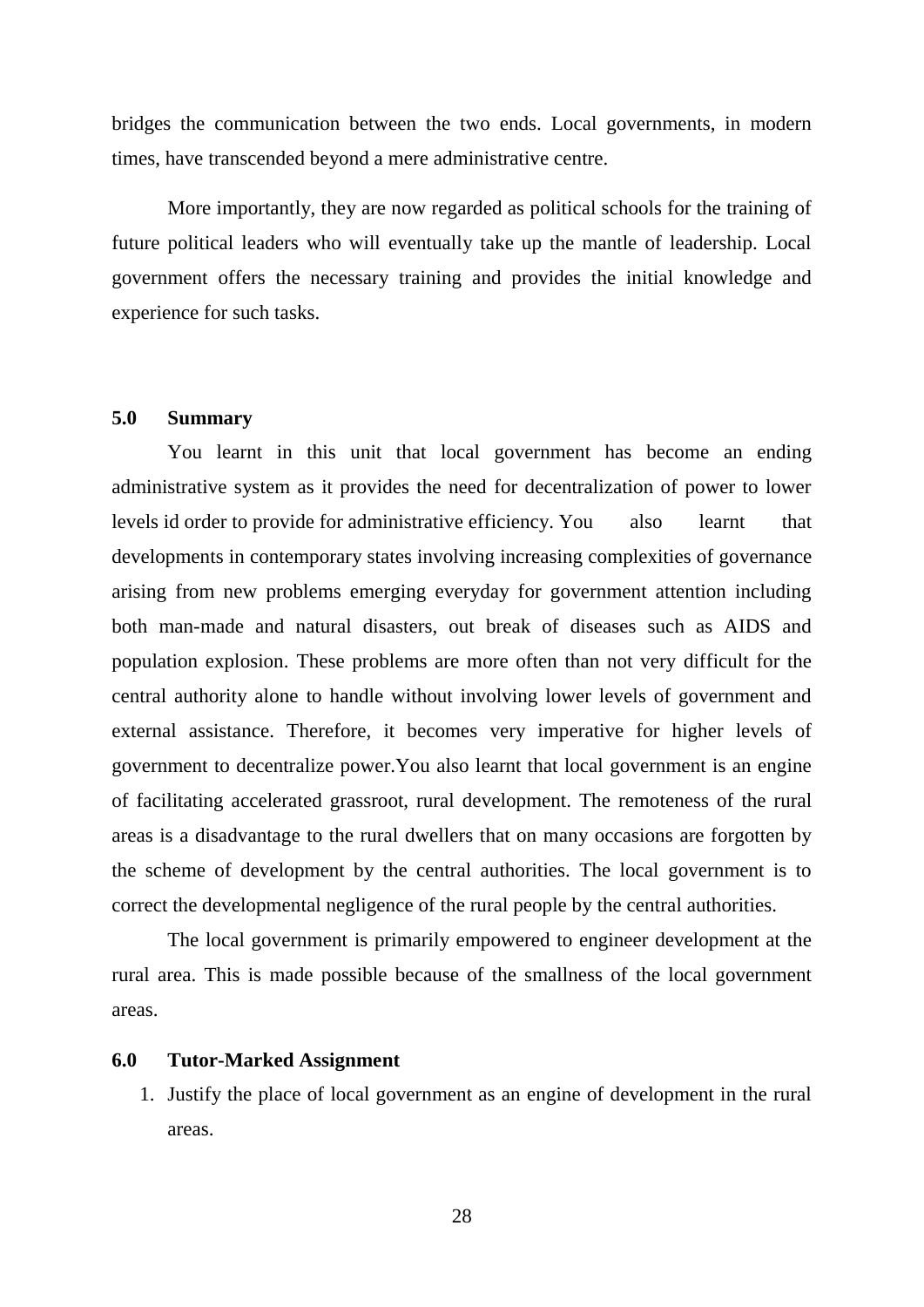2. Account for the reasons why local government system has become attractive to modern states.

#### **7.0 Further Readings and Other Resources**

- Adewale, A ed (1990) Issues on the practice of Local Government in Nigeria.Ikeja comfort press
- Ajayi, Kunle (2000) "Justification of theories of Local Government" in KunleAjayi (ed) Theory and Practice of Local Government,Ado-Ekiti, University of Ado-Ekiti.
- Awofeso, O. (2000) Issues in Local Government Administration, Abuja Blues Land Communication Limited.
- Gboyega, A (1987) Political values and Local Government in Nigeria, Lagos, and Malthouse Press.
- Kolawole, Dipo (ed) (1997) Reading in Political Science,Ibadan Dekaal.
- Nwachukwu, A.A.E. (2013) Local Government Administration in Nigeria, Enugu: Fourth Dimension Publishers
- Obasi, E (2013) The Local Government System in Nigeria, Enugu: Fourth Dimension Publishers

# **UNIT FOUR: FUNCTIONS AND CHARACTERISTICS OF LOCAL GOVERNMENT**

- 1.0 Introduction
- 2.0 Objectives
- 3.0 Characteristics of Local Government
- 3.0.1 Functions of Local Government
- 4.0 Conclusion
- 5.0 Summary
- 6.0 Tutor Marked Assignment (TMA)
- 7.0 Further Reading Materials

#### **1.0 Introduction**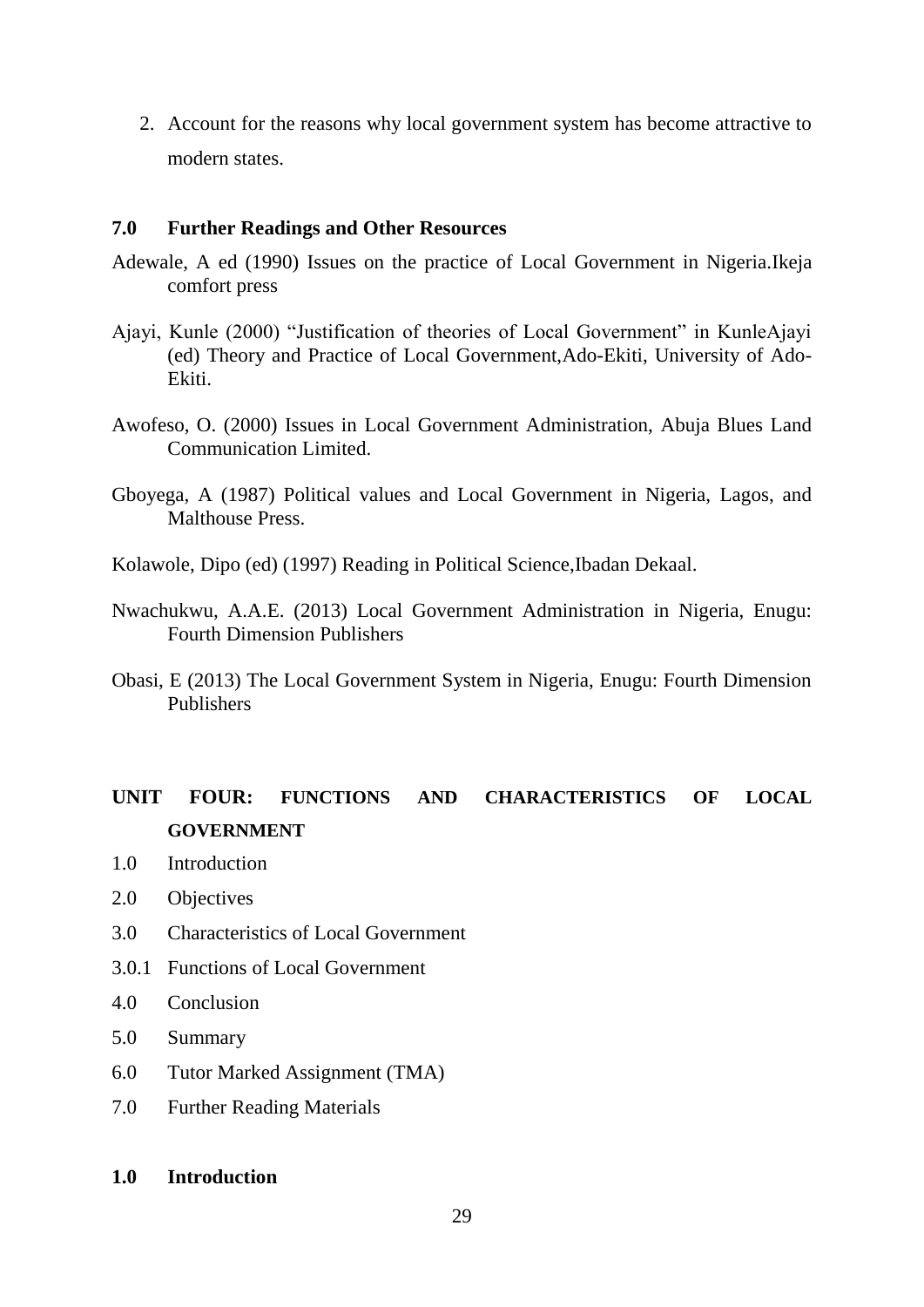Local government is grassroots government recognized by law. It is defined severally by authors and bodies. Let us look at the definition of local government from the perspective of one author and two bodies or document.

Maddick (1963) defines local government as, A sub-unit of government controlled by a local council which is authorized by the central government to pass ordinances having a local application, levy taxes or exact labour and within limit specified by the central government, vary centrally decided policies in local application.

The United Nations defines local government as a political sub-division of a nation (or in a federal system, a state) which is constituted by law and has substantial control of local affairs including the power to impose taxes or to exert labour for prescribed purposes. The governing body of such an entity is elected or otherwise locally selected.

#### **2.0 Objectives**

By the end of this unit, the students should be able to do the followings:

- 1. Discuss comprehensively functions of government
- 2. Identify the characteristics of local government

#### **3.0 Main Content.**

#### **3.0.1 Functions of Local Government**

The functions of local government include the followings:

- 1. **Maintenance of Law and Order**: Local governments maintain law and order through the bylaws which they enact to ensure orderly conduct, avoid breaches of the peace and safeguard lives and property within their jurisdiction. These bylaws are operational within a local government area, and are enforced by security agencies.
- 2. **Provision of Motor Parks and Markets:** Local governments provide and maintain motor parks and markets for the inhabitants of their localities.
- **3. Collection of Rates, Fees and Rents:**Local governments collect rates, fees and rents for the development of their areas. These include tenement rates, fees on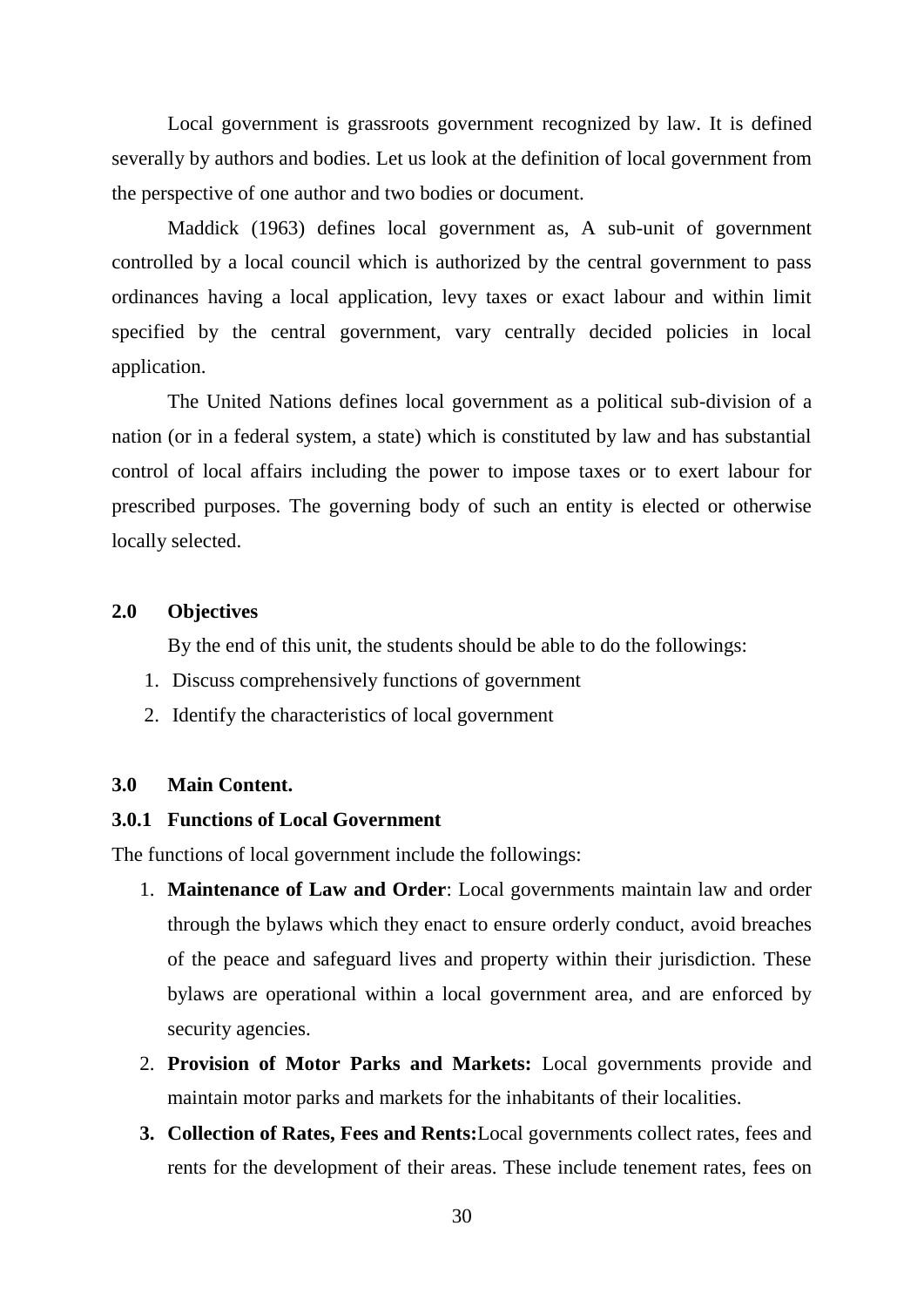market stalls and motor parks, bicycle and motorcycle, licensing, radio and television fees.

- **4. Construction of Feeder Roads and Drainages:** Local government construct and maintain feeder roads, drainages, culverts, urban streets, etc. (the extent of their involvement in road construction is determined by the central government.)
- **5. Provision of Recreational Facilities:** Local governments provide recreational facilities such as swimming pools, amusement parks, football pitches, open spaces and other recreation grounds where the people can relax or engage in sporting activities.
- **6. Provision of Health Facilities:** The local governments provide and maintain health facilities such as heath centers, maternity homes, dispensaries, as well as refuse dumps for waste disposal. They also provide health education, public health inspection services, and maintain public conveniences like cemeteries, toilets, abattoirs etc.
- **7. Registration of Births, Deaths and Marriages:** Local governments register births, deaths and marriage and issue appropriate certificates for these.
- **8. Provision of Educational Facilities:** The local government provides and maintains schools, libraries and adult education facilities. They find primary schools by paying teachers' salaries and maintaining school buildings.
- **9. Enlightenment Campaign:** The local governments educate the citizens on the policies and programmes of the local, state and federal governments and relay to the central government the needs of their people.
- **10.Establishment of Customary Courts:** The local governments provide customary courts to handle disputes in their areas.
- **11.Naming and Maintenance of Streets:** Local governments maintain and name streets, and number houses on the streets within their areas of jurisdiction.
- **12.Establishment of Agricultural and Commercial Ventures:** Local governments provide agricultural extension services to local farmers. They also maintain small-scale agricultural holdings, to serve as reference centers to the peasant farmers who are used to the traditional method of farming.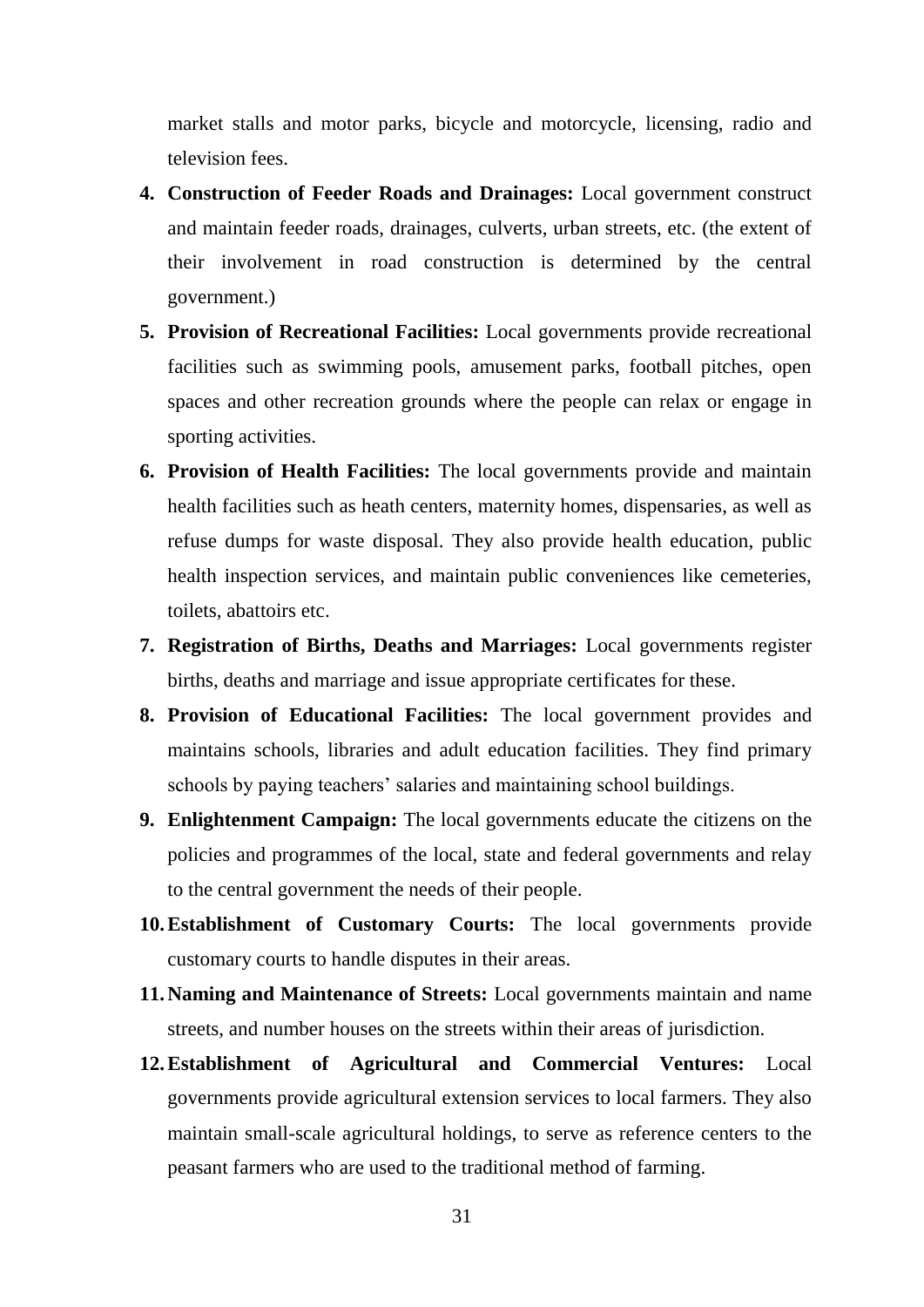**13.Provision of Social Amenities:** Local governments provide social amenities such as water, rural electrification and television viewing centers.

#### **3.0.2 Characteristics of Local Government**

An analysis of the above definitions reveals certain essential characteristics of local governments. These are:

- **a) Local Area:**A local government like any other government, has to operate in a geographical area. In a the case of a local government that geographical area by its very nature has to be small or local, i.e. a village, a town or a city, in contrast to the whole country or state. But it is difficult to precisely fix the size of the territory or population of a local government. The population may not be more than a few hundred if it is a village. But is may run into several millions if the local government is operating in a modern metropolitan city like Greater London, Delhi, Kolkata, Mumbai or Paris. In fact the populations of these metro cities administered by their local governments are larger than the populations of some sovereign countries like Nauru, Malta, Mauritius, Monaco although the latter are members of the U.N. What is true of population also applies largely to the size of the territory. Nevertheless, there is limit to the size of both population and territory beyond which it cannot go. Otherwise such local governments become difficult to administer. Where this has happened, efforts are made to decentralize the local government or divide the metro cities into several independent local bodies or to transfer their functions to autonomous boards.
- **b) Statutory Status:** The local government enjoys statutory status, i.e. it is created by a specific law or statute. The Act of the Legislature establishing local government may be general, applicable to the whole state e.g. Local Government Act (1972) in England and Wales; The Local Government (Scotland) Act, 1973; various Panchayat Raja CTS passed by States in India like Gujarat Panchayats Act, 1994; U.P. MahanagarpalikaAdhiniyam, 1959 etc, or it may be a special legislation creating local government in a specific area e.g. Delhi Municipal Corporation Act, 1957; Bombay Municipal Corporation Act, 1988; London Government Act, 1964, etc. The main thing is that the local government is created by a law of the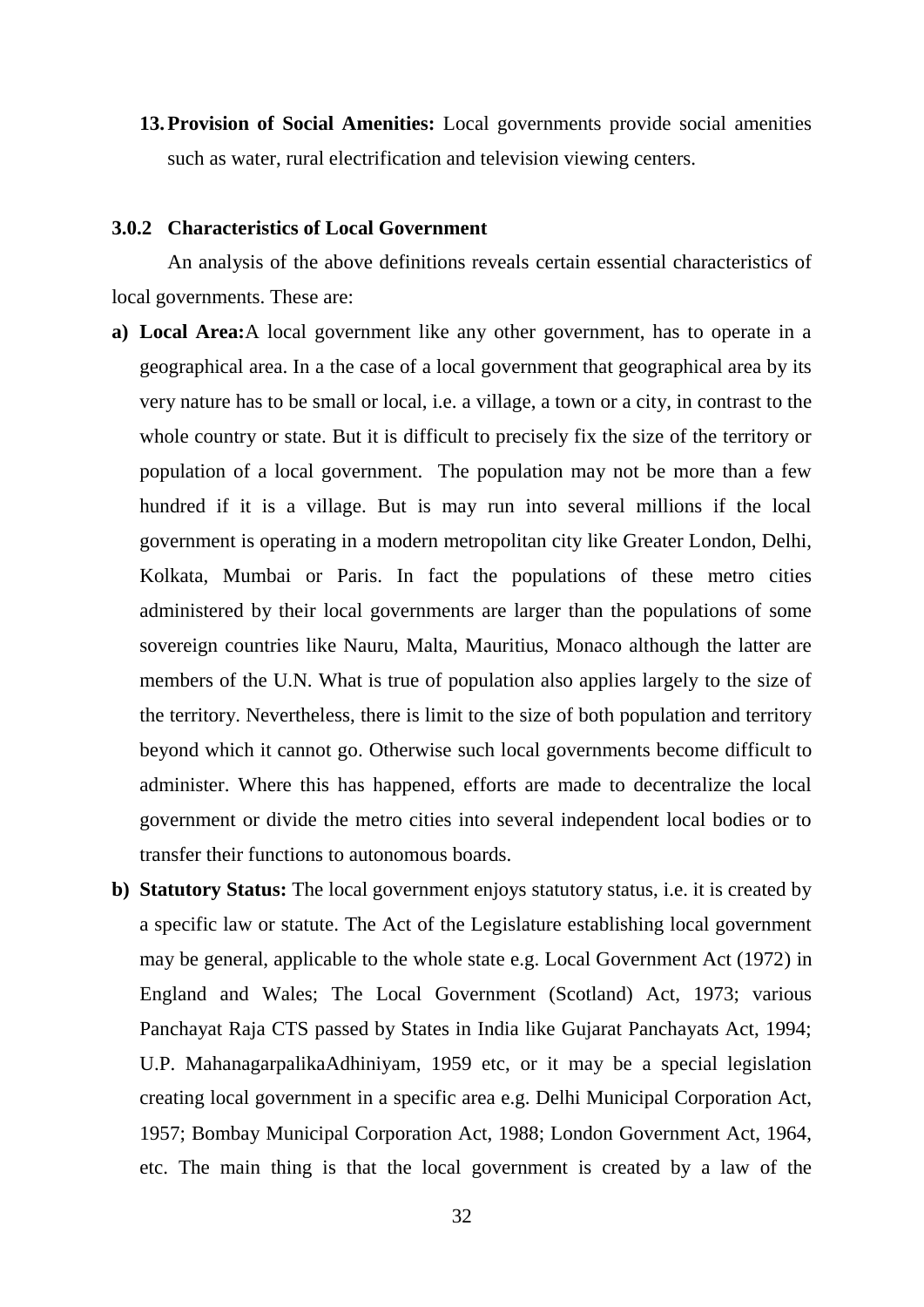Legislature from which it derives its status and powers. Its status or powers do not rest on the discretion of sweet will of the Central or State Government although the latter exercises some control over it. In India, after the passage of  $73<sup>rd</sup>$  and  $74<sup>th</sup>$ Amendments of the Constitutions, the local governments have been granted constitutional status. This is an important feature of the local governments because many of their other aspects directly flow from it.

- **c) Autonomous Status:** Autonomy of the local governments is the natural consequence of their statutory status. Since the local governments is the created by an Act of the Legislature or Parliament, that Act lays down their powers, functions and relationship with Central or State government. It also lays down how the local governments are to be constituted, and their term of office etc. The Central or State Government can exercise only that much control over the local governments as is envisaged in the status. That means that local governments are free or autonomous in exercising the powers and performing their functions as are envisaged in the statute. This autonomy cannot be curtailed unless and until the statute is amended by the legislature.
- **d) Local Participation:** It is essential that people or inhabitants of the local area should be associated with the functioning of the local government. Participation of the local people in decision-making and administration of the local authority is important that is what gives it the character of self-government. It is called democracy at the grass-root level. In democratic countries participation of the people is ensured by making the local bodies elected or representative in character. In countries which are not democratic, participation of the people is provided through nomination or indirect election. Sometimes this procedure is adopted even in democratic countries for specific reasons. In America the governing bodies of many special districts are appointed and not elected by the people. In India, New Delhi Municipal Committee and Urban Improvement Trusts have nominated chairmen and members. Cantonment Boards in India too have partly elected and partly nominated members.
- **e) Local Accountability:** Since local government provides services of local nature called civil amenities like sanitation, education, transport etc. to the people of the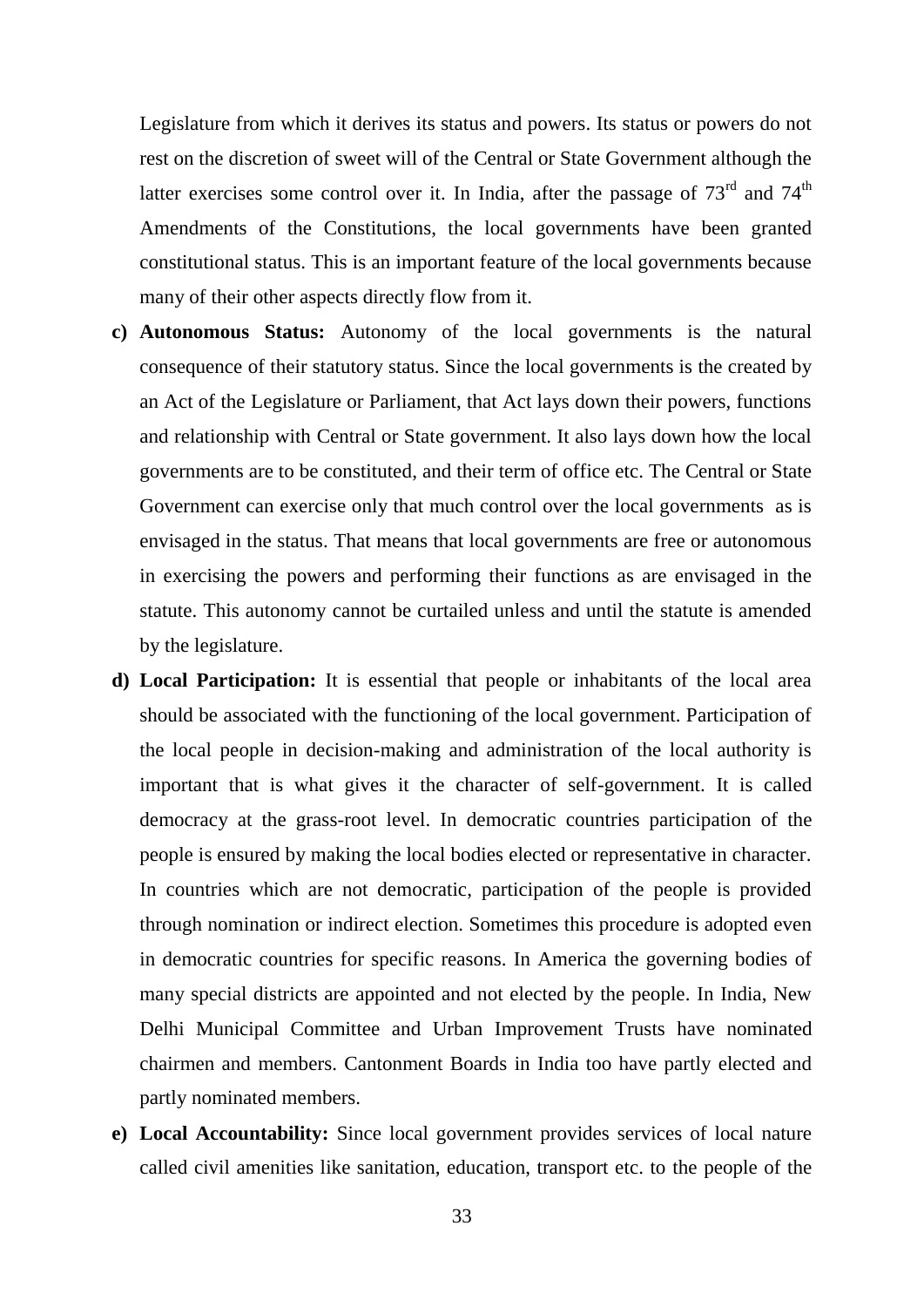area, it is appropriate that it is accountable to the local people. The control of the local people will compel it to serve them better. Accountability is better ensured by making the local bodies elective institutions. If they do not function efficiently, they may be criticized by the people or defeated by them in the next elections. Absence of local accountability will make them indifferent to the needs of the local people.

- **f) Local Finance:** Local governments have two main sources of finance
- (1) Grants-in-aid given by the Central or State Government, and (2) taxes and levies imposed by the local governments themselves. Local governments are generally not self-sufficient in their financial resources. Therefore they are helped by the grant-in-aids provided by the Central or State Government. But dependence only on grants-in-aid will necessarily entail greater interference by the latter in the working of the local government. Therefore to make the autonomy of the local government real, it must be vested with the powers to raise revenues locally through taxation. That will enable it to spend its money according to the local needs. For this local government is provided with independent sources of revenue like taxes on local properties, fees on local markets, fairs and entertainments, etc. by the statute under which it is created. There are examples of local governments which do not have independent sources to raise their own revenues, as for instance in Saudi Arabia and United Arab Emirates. But no studies have been made to find out as to what extent the lack of independent financial resources has affected their autonomy from the control of the national governments in these countries.
- **g) Civic Services for the Local People:** The main objective of the local government is to provide certain civic amenities to the people of its area at their door-step. The provision of these services ensures healthy living of local community. Sanitation, street lighting, sewerage disposal, registration of births and deaths, maintenance of parks, libraries, burial or cremation grounds, water supply, health care, primary education etc, are the functions which make life of the people of the area healthy and comfortable. Hence such functions are assigned to the local government. These are the basic needs of the people. Therefore the local government which performs these functions, is their first concern.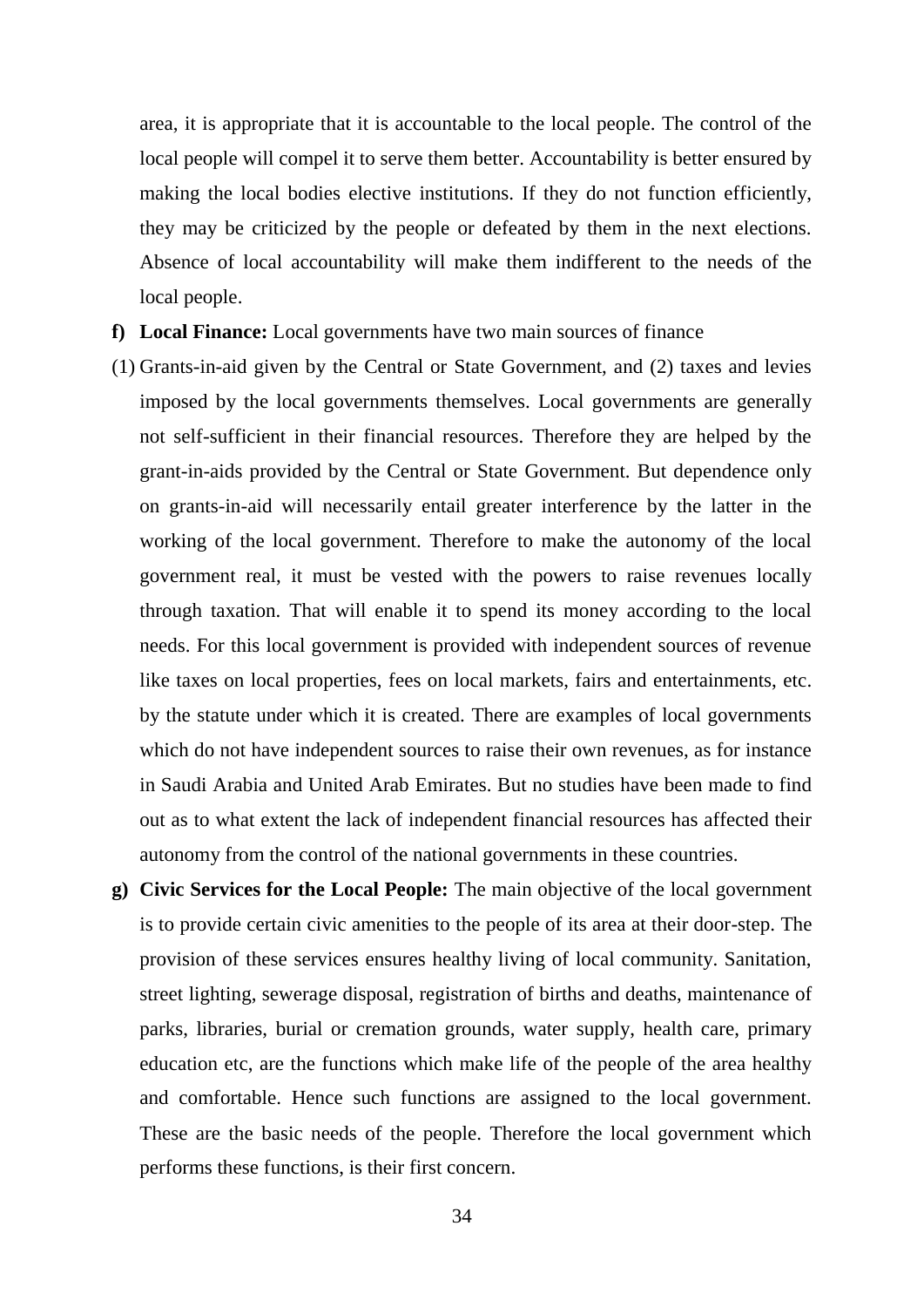**h) General Purpose:** Local government is a general-purpose authority, in contrast to a single-purpose body. In other words, it is multi-purpose – performing several or variety of functions like health care, primary education, sanitation, water supply, regulation of local fairs and markets, maintenance of parks, libraries, etc, local transport and so and so forth. Recent trends, however, indicate that single-purpose authorities also have been set up at the local level to perform specific functions. For example, urban development boards like Delhi Development Authority, U.S. School Districts, Delhi Jal Board, etc. These are created to handle special situations and do not nullify our stand that the local government is a multifunctional authority.

#### **4.0 Conclusion**

The fourth schedule of the 1989 constitution provided for two sets of functions to the local government councils. The first sets of the functions are those functions which are exclusive to the local governments. These include the collection of rates, radio and television licenses, the establishment, maintenance and regulation of markets, motor parks, slaughter houses and slaughter slabs; construction of roads, streets, drains and other highways; provision and maintenance of parks, gardens and open spaces; licensing of bicycles, trucks wheelbarrow and carts; it is also exclusive function of the local government to register deaths, and marriages; give names to roads and streets and number houses. Local government are also assigned the responsibility for the assessment of privately owned houses or tenements for the purpose of levying rates; provision and maintenance of public conveniences and refuse disposal; control and regulation of outdoor advertising, movement and keeping of pets of all description, shops and kiosk, restaurants and other places for the sale of food to the public. The second set of functions are those which they perform concurrently with the state government. These functions include the provision and maintenance of primary and adult education; the development of agriculture and natural resources; the maintenance of health services and other functions which may be conferred on the local governments from time to time by the state government. The Reform document (Nigeria 1976) defines local government as: government at local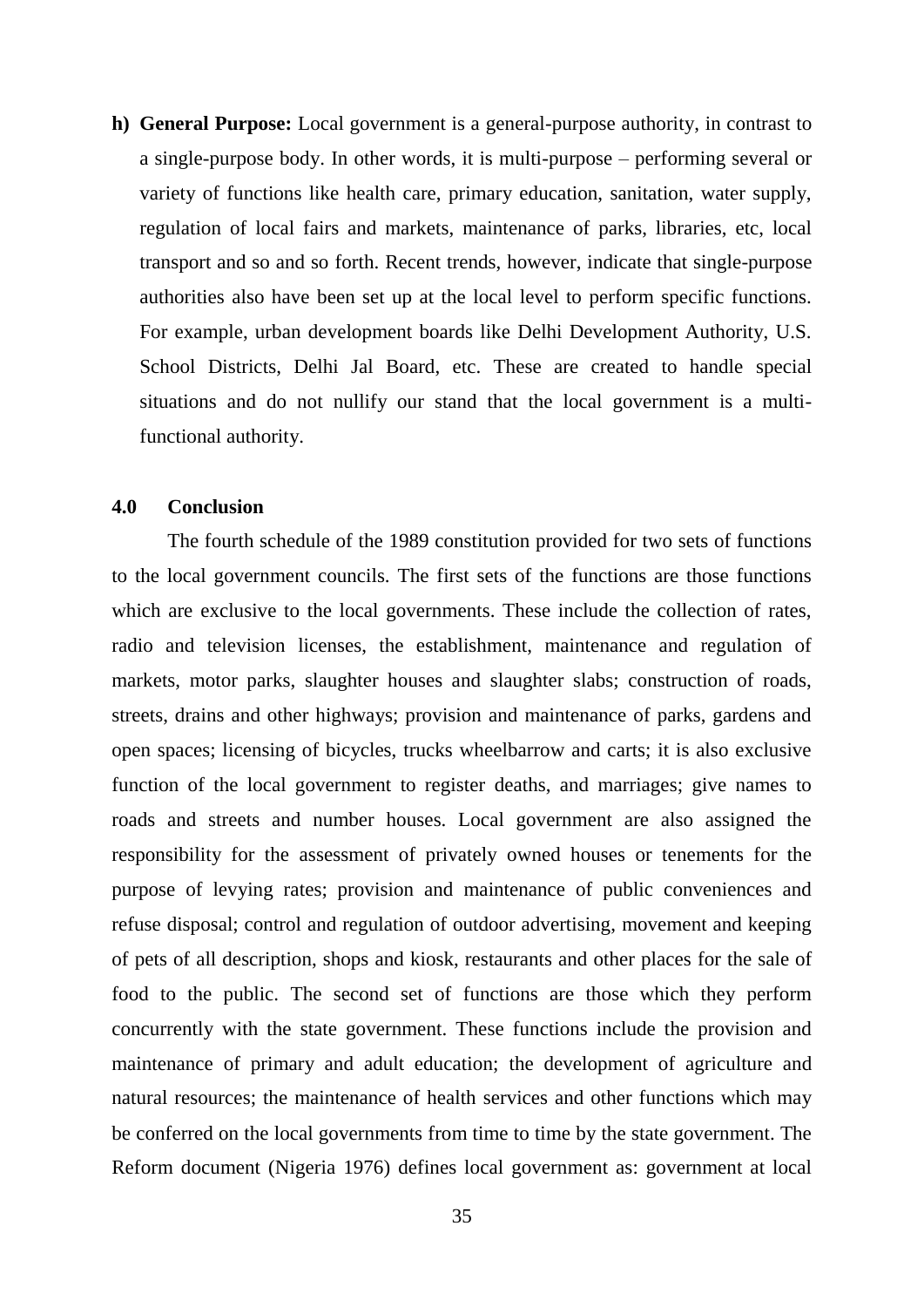level exercised by representative council, established by law to exercise specific power within defined areas.

From the three definitions above, certain characteristics of local government stand out:

- a. That local government is a subordinate system of government
- b. It has both legal and constitutional powers to perform certain legislative, administrative and quasi judicial functions
- c. Has the power to make policies, prepare budgets and a measure of control over its own staff
- d. Its council could be elected or selected
- e. It has legal personality i.e. can sue and be sued.
- f. It exercises authority over a given territory or population.

#### **5.0 Summary**

Local governments is an indispensable instrument of rural development. It mobilizes groups for community development; provide services that are very essential to grassroots people. As government closet to the people, it makes a lot of impact on them.

#### **Characteristics of Local Governments are:**

- a. Legal entity which can sue and be sued for wrong doing.
- b. Power to make its own laws, policies plans and budges on what to do, how, why, where, when, for who and at what cost.
- c. Legislative body called a council composed of elected councilors and a chairman to make laws and policies.
- d. Executive body called the Committee composed of appointed or elected officials and the chairman to formulate policies and laws.
- e. Administrative body called the local government service composed of career civil servants to assist in formulating and in implementing laws and policies.
- f. Power to tap human, financial and material resources for public use within the geographical area.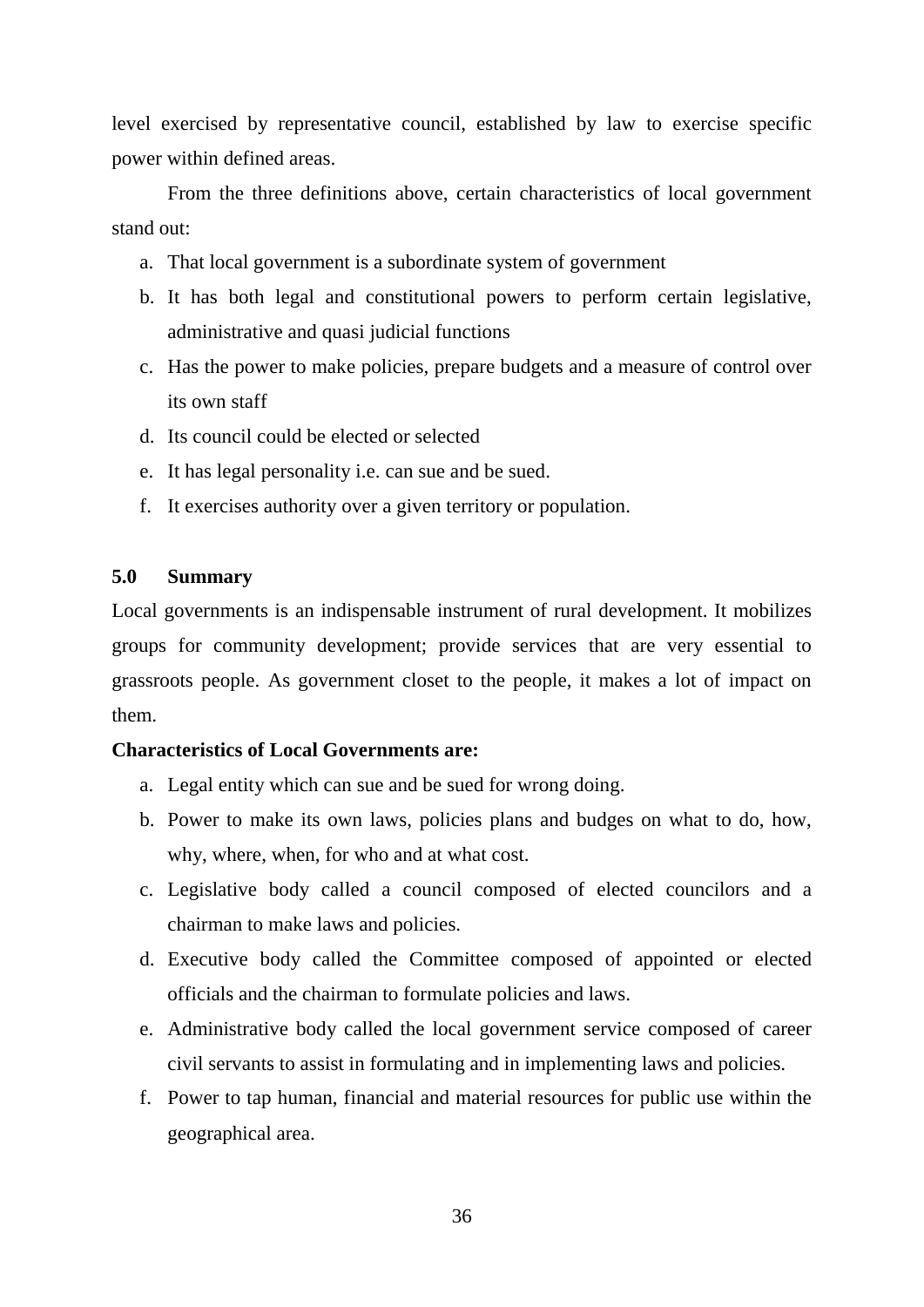g. Answerable to a higher level of government (National or state or regional) on certain power and functions it carries out (especially concurrent function). This is to say that a local government is not absolutely autonomous.

# **6.0 Tutor-Marked Assignment**

- i. Why is local government a very important level of government?
- ii. Outline briefly, concurrent functions of local government.
- iii. Discuss the characteristics of local government.

# **7.0 Further Reading Materials**

- Abba, E.U. et al, (2007) Local Government Administration in Nigeria, Issues and Practice, Onitsha: Abbof Book Ltd
- Bello Imam (1996) Local Government System in Nigeria: Evolving a Third Tier of Government, Ibadan Heinemann Educational Books Nig. Plc
- Federal Republic of Nigeria (1993) Handbook on Local Government Administration in Nigeria, Abuja.The Presidency.
- Ganduje, A.U. (2008) Democracy and Local Government Administration in Nigeria, Ibadan, Spectrum Books Limited
- Nwatu, D.N. (2012) Local Government Reforms and Mobilization for Rural Development, Enugu: Fourth Dimension Publishers
- Ogunna, A.E (1979) A Handbook on Local Government in Nigeria, Owerri Versatile Publishers
- Wralth, R. (1972) Local Government Administration in West African London, George Allen and Unwin

## **MODULE TWO**

## **DECENTRALIZATION**

## **UNIT FIVE: THE NATURE OF LOCAL GOVERNMENT:**

1.0 Introduction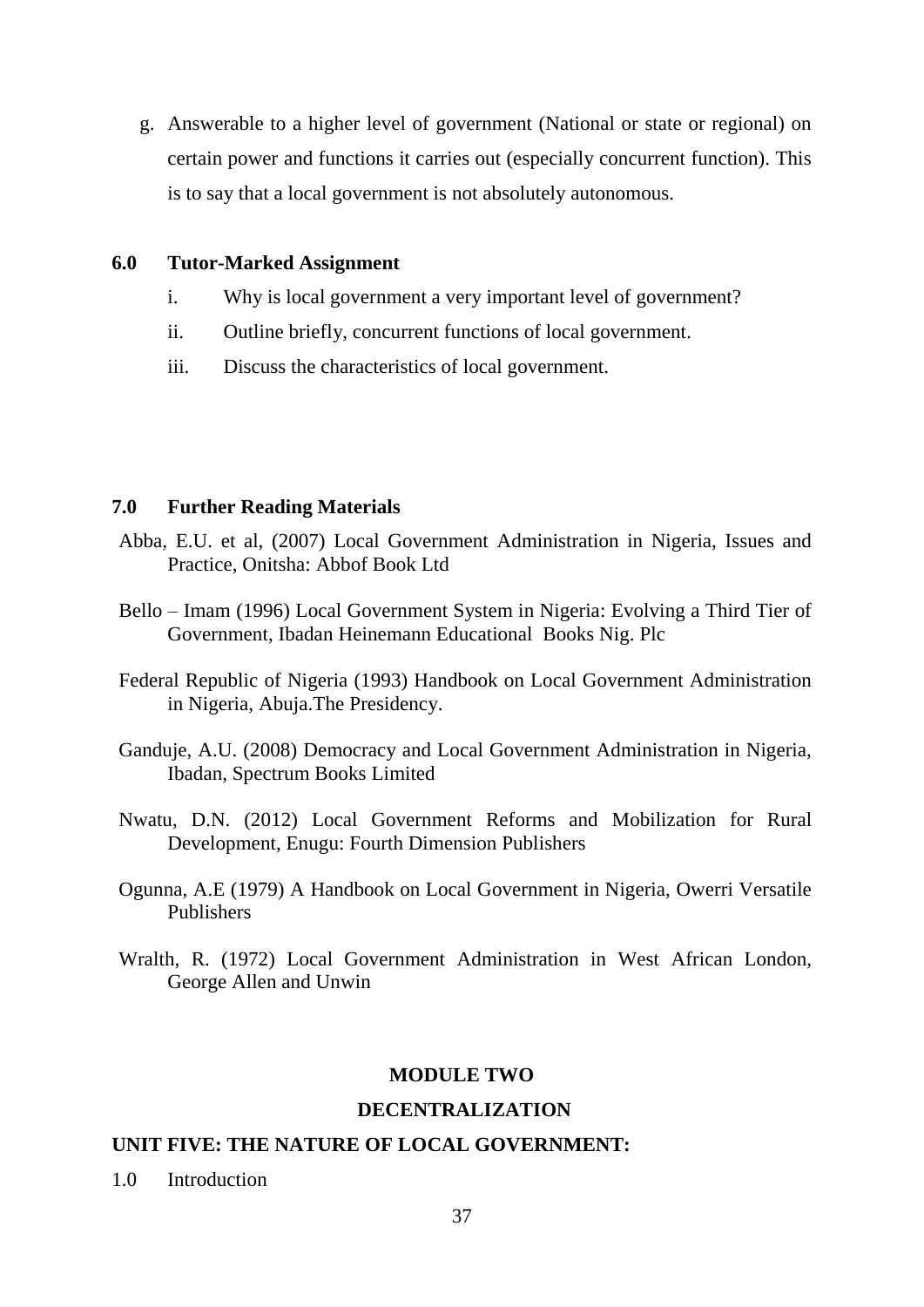- 2.0 Objectives
- 3.0 Nature of Local Government
- 3.0.1 Decentralization
- 3.0.2 Forms of centralization
- 4.0 Conclusion
- 5.0 Summary
- 6.0 Tutor MarkedAssignment (TMA)
- 7.0 Further Reading Materials

# **1.0 Introduction**

Nigeria operates a federal system of government with thirty six states plus the Federal Capital Territory (Abuja) it in addition has 774 local governments charged with functions of delivering services to its geographical jurisdiction. As creatures of the federal government, local governments are constitutionally mandated to perform four key basic functions which are to provide a machinery for the discussion of local needs and for the provision of corresponding services within the competence and capability of the local area; to provide machinery for the execution at the local level of regional or federal government policy; to provide a consensus mechanism for the resolution of conflicts of interest at the local level and to provide a training ground for political participation and articulation. This implies that Nigeria local governments are to render cutting edge services that will foster socio-economic development for the rural people. If properly managed, local governments are viable instrument for rural transformation, development and the delivery of social service, to rural communities in their jurisdiction.

### **2.0 Objectives**

By the end of this unit, the students, should be able to do the followings:

- 1. Explain the nature of local government
- 2. Disucss decentralization.
- 3. Identify various forms of decentralization.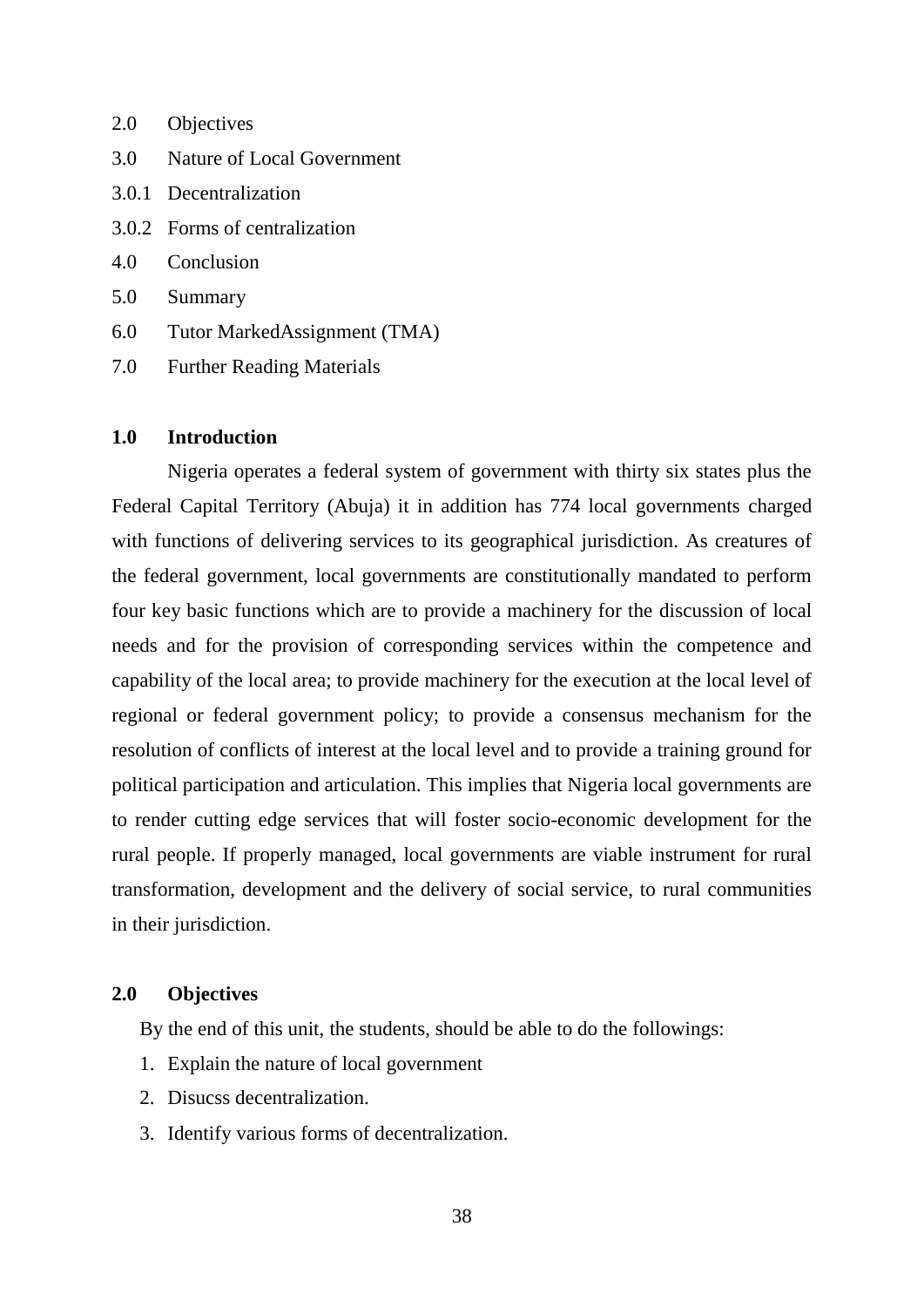### **3.0 Main Content**

#### **3.0.1 The Nature of Local Government**

Local government in words of Ogunna (1996) is designed to serve as a viable instrument for rapid and even development of local communities. As a community – based commissioners, members of public boards and commissions and so on. It is used in Nigeria as a bases for the sharing of the federation Accounts. Being a yard strict for sharing our national cake, it ensures that development is not concentrated in a few areas.

# **3.0.2 Decentralization**

Local government is a product of decentralized administrations. The term decentralization is variously used to describe variants, sometimes confusing it not conflicting of administrative and geo-political arrangements in a country. According to UN (1968:88-89) decentralization is the transfer of authority on a geographic basis whether by deconcentration (i.e. delegation of authority to field units of the same departments as local government or by devolution of authority to local government units or special statutory bodies. The above definition implies that there are different forms of decentralization.

### According to Rondinehi (1981:137).

Decentralization is defined here as the transfer or delegation of legal and political authority to plan, make decisions and manage public functions from the central government and its agencies to field organizations of those agencies, subordinate units of government, semi-autonomous public corporations, areawide, regional development authorities, autonomous local

Authority it creates a great sense of "we-feeling" among the people of the area. The sense of "we-feeling" fosters commitment to common cause that makes the mobilization of the people possible. It therefore seeks to exploit, tap, mobilize and harness the available human and material resources of local communities and local leadership potentials and patriotism for rapid community development. Local government areas serve as centres of socio-economic development. As a local initiative response to local needs and conditions are maximized, and healthy competition among various local governments are promoted, socio-economic development is highly accelerated. Thus local government is designed to lay a solid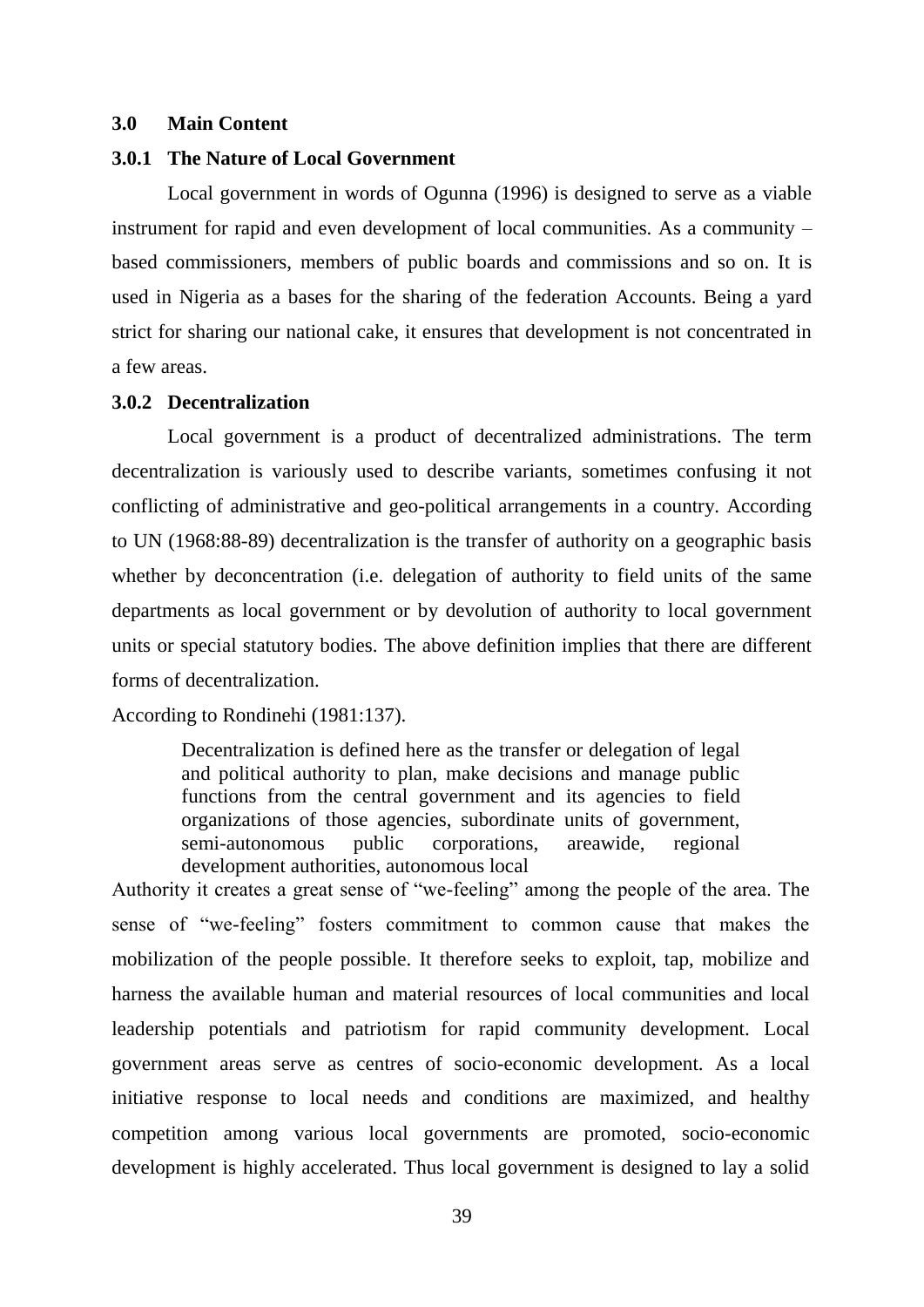political and economic foundation for grassroots socoi-economic and political development. Accordingly, Ex PresidentBabangida put it aptly thus:

> Growth points must emerge from local government areas and provided the much needed push to activate and energize productive activities in rural Nigeria and to reverse the phenomenon of ruralurban drift.

Consequently, local government ensures even development as their areas serve as units for sharing local government amenities and offices, e.g. sitting of industries, schools, medical establishment, appointments of ministers governments or non governmental organizations simply put, it refers to any transfer of administrative and/or political power or functions from the central government and its agencies to sub-national structures or local organizations. The amount of power or functions that the central government transfers to sub-national structures or local government depends on the form of decentralization.

## **3.0.3 Forms of Decentralization**

There are many forms of decentralization. However, one of the distinctions that has often be made is between functional and area decentralization. The former entails the transfer of authority to perform specific functions or activities to specialized organizations that have branches nation-wide. An example of functional decentralization is the establishment of field offices within federal ministries dealing with health care, highway construction or agriculture. The later, area decentralization has as its primary objective the transfer of public functions to organizations within well-defined sub-national spatial or political boundaries such as a province, district municipality, river basin or geographical region (Rondinelli, 1981:137)

Furthermore, distinction has also been made among three levels of decentralization – deconcentration, devolution and delegation.

#### **i. Deconcentration**

This is an administrative measure involving the transfer of administrative responsibilities and decision making discretion from the central government or headquarters to the field and/or local administration.

### **Fig 1: Forms of Decentralization**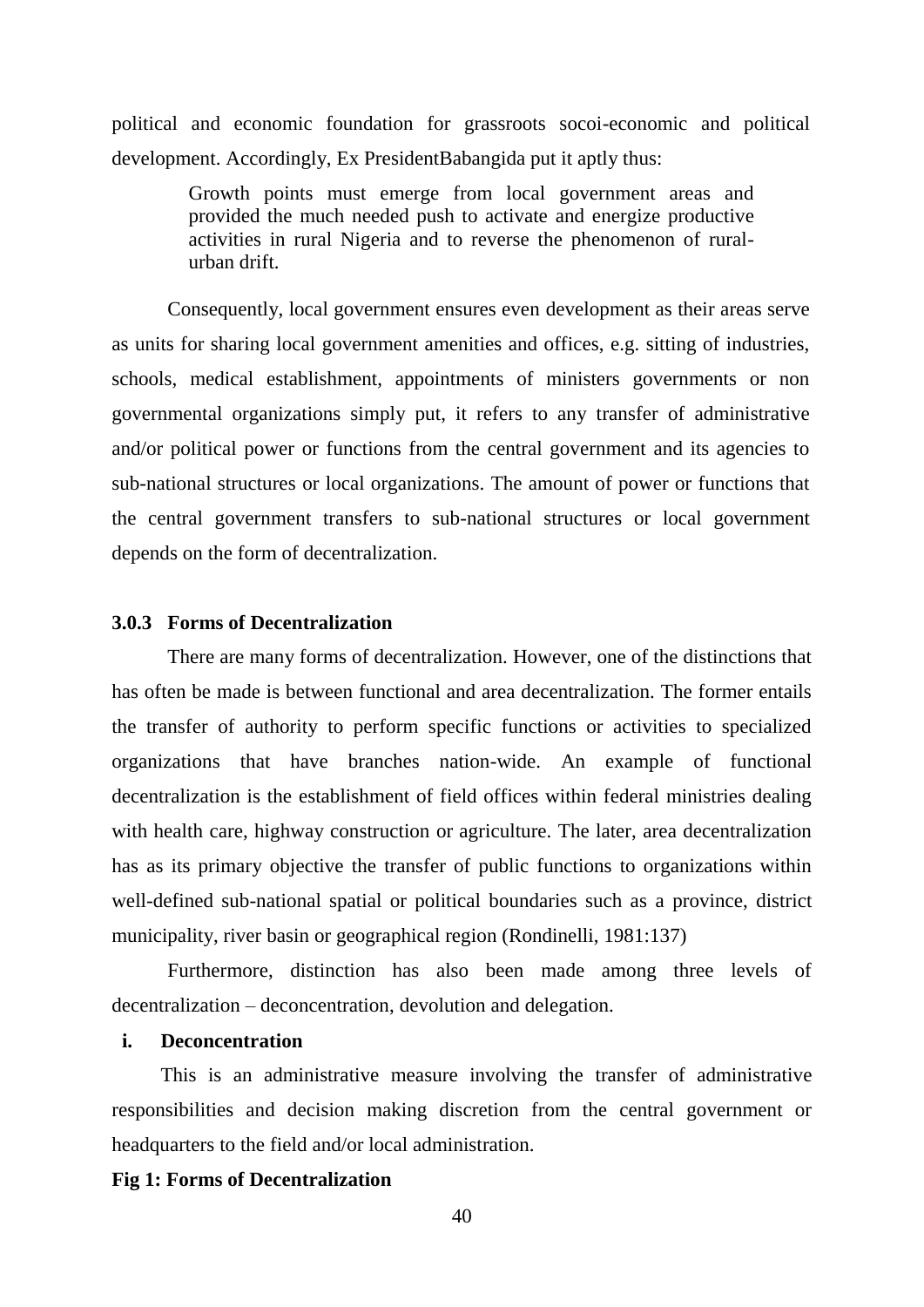

This form of decentralization grants some measure of freedom to the field staff to plan, make routine decisions and adjust the implementation of central directives to local conditions although within guidelines set by the headquarters (Rondinelli, 1981:137). Deconcentration is the least extensive form of decentralization.

Typical example of deconcentration in Nigeria at the federal and state levels include the field divisions of the federal and state ministries of education, works, agriculture, etc, and the Task Forces on road rehabilitation and maintenance.

## **ii. Delegation**

Delegation is a more extensive form of decentralization than deconcentration.

It implies the transfer of decision-making and management authority for specific functions to semi-independent agencies such as public area enterprises, regional planning and area development authorities, multi-purpose and single-purpose functional authorities, and special project implementation units (Luke, 1986:76).

Itis important to mention that often the organization to which the functions are delegated may not be located within the regular government structure. The delegation of functions to public corporations and special authorities has been used extensively by many governments in developing countries and by international lending institutions to execute development schemes (see Boodhoo, 1976:221-236). Also in Nigeria, such Federal agencies and programmes as Directorate of Food, Road and Rural Infrastructure (DFRRI), Operation Feed the Nation (OFN); Expanded Programme on Immunization (EPI), the River Basin Development Authorities et cetra, are good example of delegation of authorities.

## **iii. Devolution**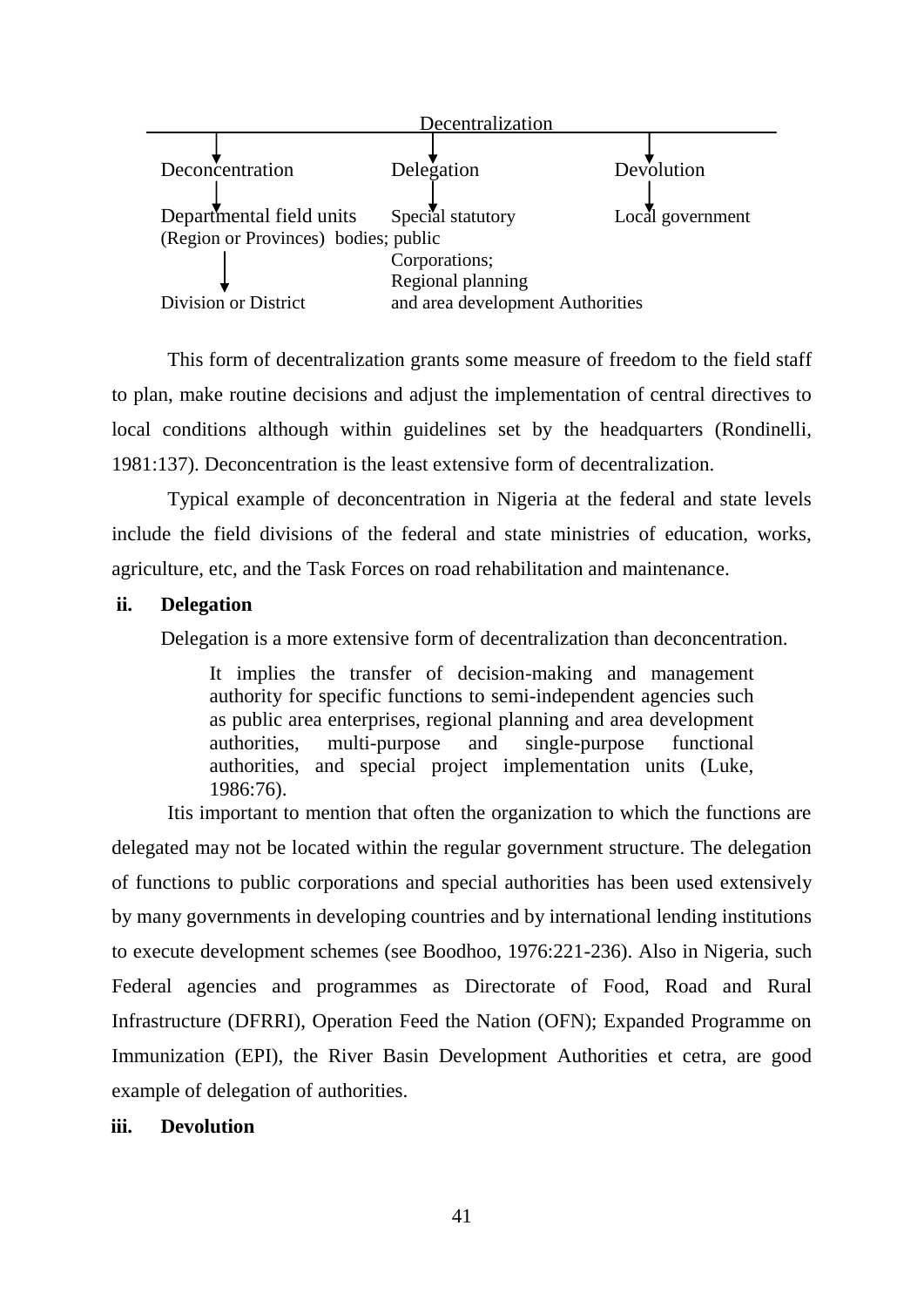Devolution is the most extreme form of decentralization. It involves the derogation of powers and responsibilities over specific functions by the central government to local government and/or special statutory bodies that at least in theory, operate outside the control of the central or federal government. Sine public administration theorists have drawn a distinctions between devolution and decentralization. Sherwood (1969:60-87) and others for example, used "decentralization to describe an intra-organizational pattern of power relationships". In contrast, devolution, according to Sherwood (1969:60-87), means "the transfer of power to geographic units of local government that lie outside the command structure of the central government". Thus, "devolution represents the concept of separateness, of diversity of structures within the political system as a whole" (Sherwood, 1969:60- 87).

Based on the above distinction, devolution has certain characteristics (Rondinelli, 1981:138). First, it demands that local government be granted autonomy and independence and be clearly recognized as a tier of government over which the central governments has little or no direct control. Second, the local units must have clear and legally recognized geographical boundaries. Third, local governments must be granted corporate status including the power to raise sufficient revenue to perform assigned functions. Fourth, devolution involves the need to "develop local governments as institutions". Finally, devolution entails reciprocal, mutually benefiting and coordinate relationships between central and local governments. According to Up hoff and Esman (1974:xii) "local institutions which are separated and isolated from other levels are likely to be important developmentally".

Despite the above distinctions, devolution is regarded in this book as a form of decentralization. It represents an attempt by the federal or central government to transfer powers and responsibilities to lower units of government which are granted substantial but not complete autonomy. Also although the above characteristics of devolution may be valid from a Western theoretical or legal perspective, actual requirements are less stringent in developing countries. As Rondinelli (1981:139) rightly points out: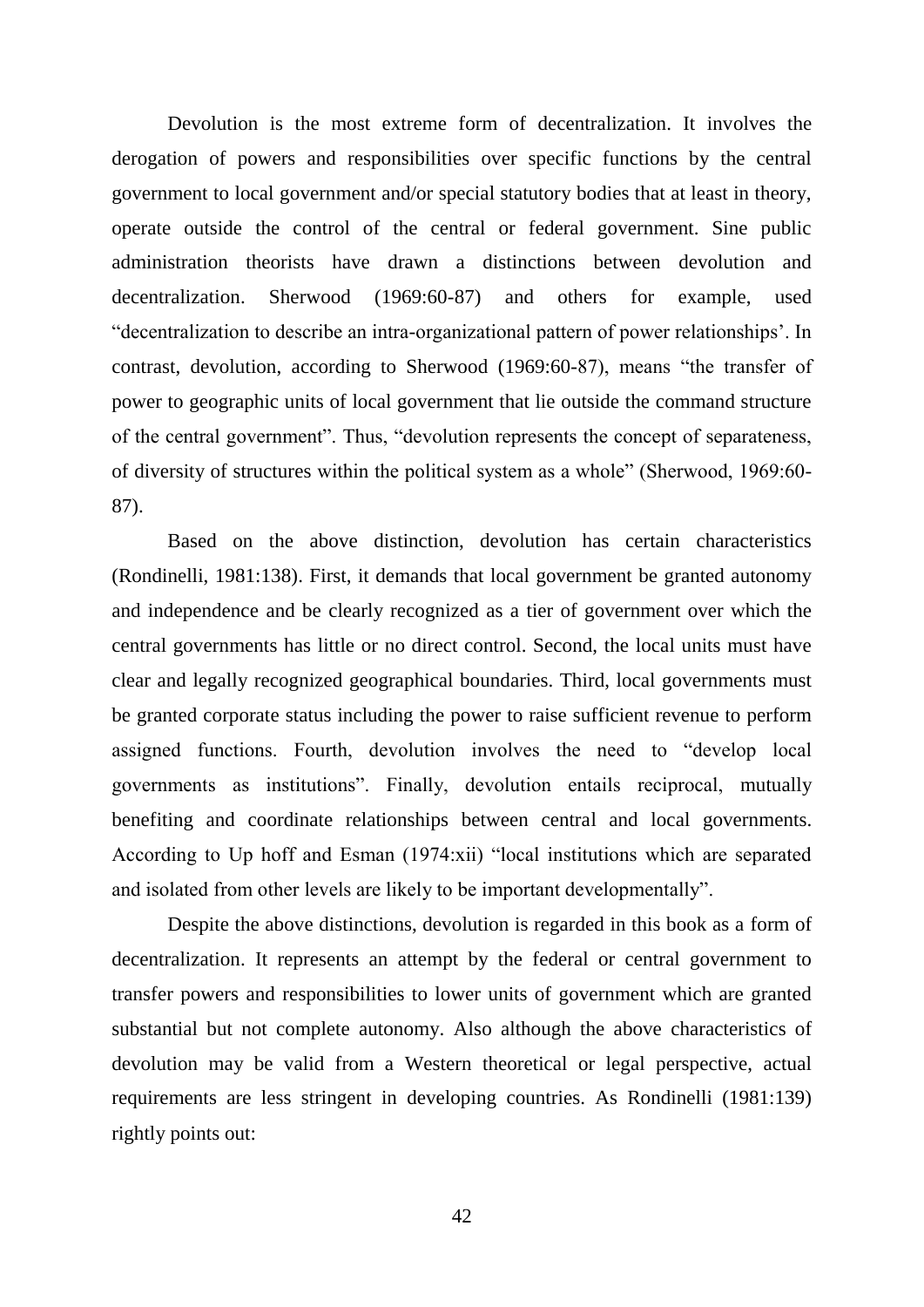Devolution is usually seen as a form of decentralization in which local government units are given responsibility for some functions but in which the central government often retains some supervisory powers and may play a large financial role.

It is important to mention that each form of decentralization has different implications for institutional structure or arrangement, the degree of power and authority to be transferred, the degree of local citizen participation and advantages and disadvantages for various groups in the political system (see Luke, 1987:79).

### **4.0 Conclusion**

Local government is a product of decentralization. The decentralization of the powers of central governmental authorities could take the form of deconcertration or devolution. Deconcentration has been defined to mean "the sharing of power between members of the same rulling group having authority respectively in different areas of the state, political structures which essentially represent the interests of the central rulers and depend upon their support, functioning in areas away from the capital city, and units of local administration in which formal decision-making is exercised by centrally appointed officials. Associated with the notion of deconcentration of powers are terms such as field administration, prefectoral administration and delegation of powers. The concept of devolution on the other hand, involves a more effective deconcentralization of governmental powers. Effective deconcentralization involves the devolution of powers and functions from the central government or other lower levels of government as different form, the idea of delegation of power by the central government to officials and departments of regional and local field administration.

### **5.0 Summary**

In this unit, we discussed decentralization. This is important since local government is a product of decentralized administration. We noted that decentralization refers to any transfer of administrative and/or political power or functions from the central or federal government and its agencies to sub-national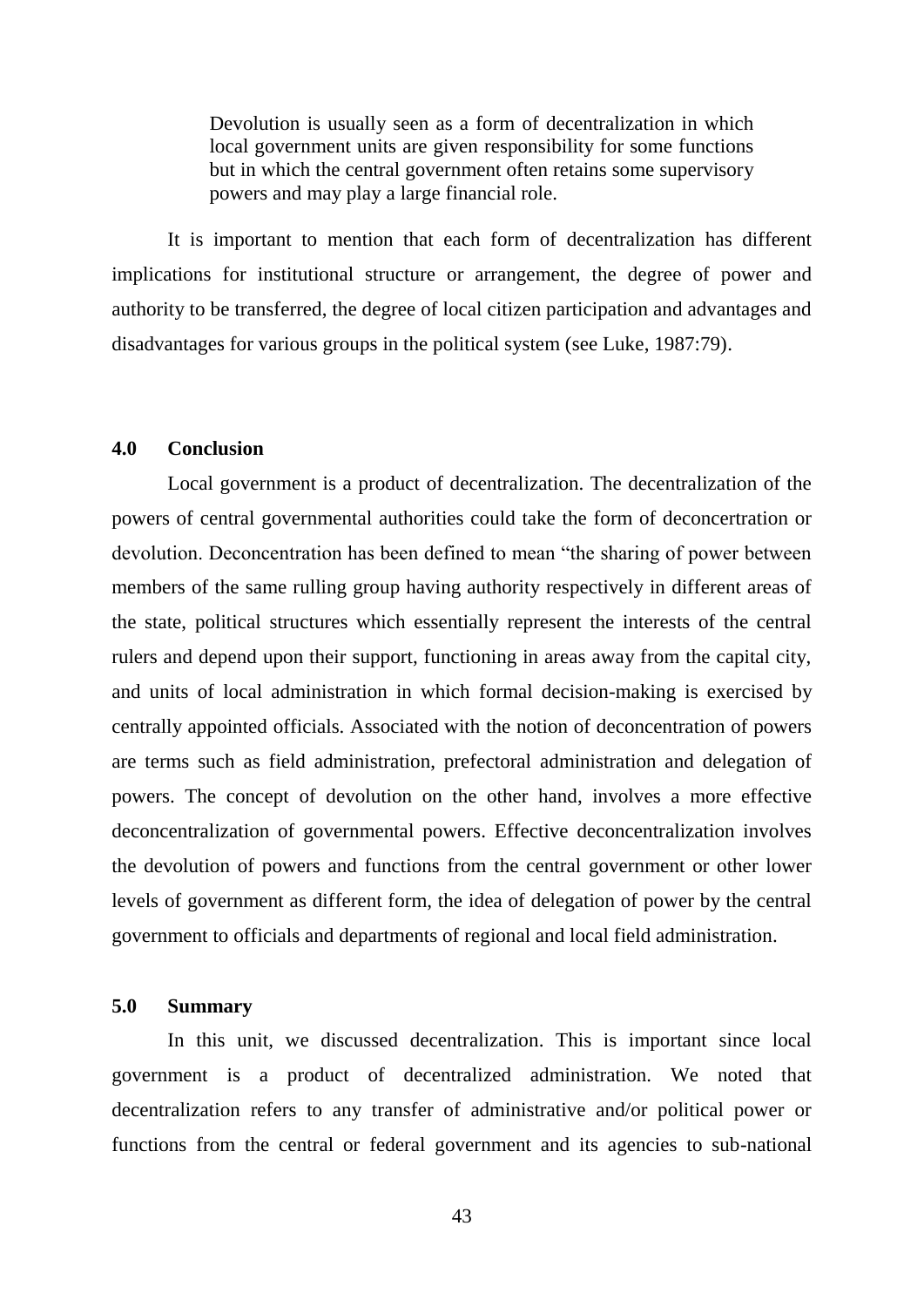structures or local. We identified the various forms of decentralization – deconcentration, delegation and devolution.

Deconcentration is the transfer of administrative responsibilities and decision making discretion from the central government or headquarters to the field and/or local administration. Delegation which is more extensive form of decentralization than deconcentration involves the transfer of decision-making and management authority for specific functions by the central or federal government to semi-independent agencies such as special statutory bodies, public corporations, regional planning and area development authorities etc. Devolution, the most extreme form of decentralization, involves the transfer of powers and responsibilities over specific functions by the central or federal government to local government and/or special statutory bodies that enjoy substantial autonomy.

## **6.0 Tutor- Marked Assignment**

- i. Discuss the concept of Decentralization
- ii. Differentiate devolution from deconcentration
- iii. What do you understand by Delegation as a type of decentralization process?

### **7.0 Further Reading Materials**

- AdamoLekun, L. (2002) Public Administration and Administration in Africa Lagos: Spectrum Books.
- Boodhoo M. (1976) "The organization and Management of Development Agencies: A Comparative Perspective" International Review of Administrative Sciences vol. 42.
- Chizea B. and Ubhenin O. (2009) Current Perspectives on Local Government in Nigeria, Benin City Dos Nitas Global
- Conyers, D. (1981) "Decentralization for regional development: a comparative study of Tanzania, Zambia and Papau New Guinea" Public Administration and Development, vol. 1.
- Davey, K.J. (1971) Local Autonomy and Independent Revenues" Public Administration Vol. 49.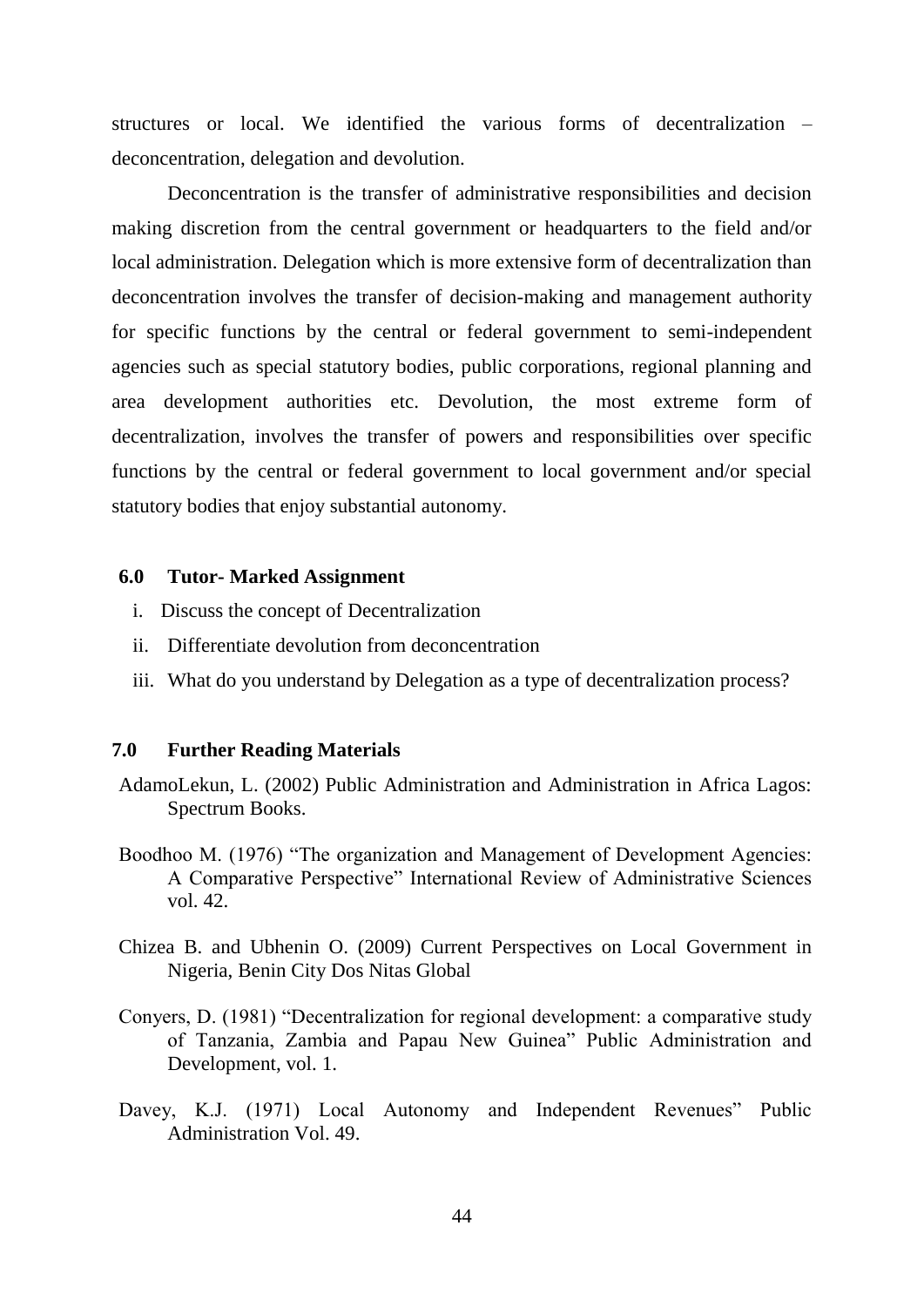- Ezeani, E.O. (2004) Local Government Administration Enugu: Zik-chuks Printing Press.
- Lawal, S. (2000) The Local Government Administration in Nigeria: A Practical Approach, Lagos Malthouse

# **UNIT SIX: MEASUREMENT OF DECENTRALIZATION**

- 1.0 Introduction
- 2.0 Objectives
- 3.0 Criteria for the Measurement of Decentralization and Conditions for Effective Decentralization
- 4.0 Conclusion
- 5.0 Summary
- 6.0 Tutor Marked Assignments (TMA)
- 7.0 Further Reading Materials

### **1.0 Introduction**

Some form of local government exists in each country the world-over. Even though they may differ in such distinguishing features as: constitutional status, historical experience, structure and organization, as well as in the scope of their statutory, delegated or devolved responsibilities and functions among others, local governments are consensually regarded as governmental/administrative units closet to the people, or in more general parlance, the grassroots. Invariably, therefore, they act as veritable agents of local service delivery, mobilisers of community based human and material resources and organizers of local initiative in responding toa wide variety of local needs and aspirations. Importantly, also, local governments provide the basic structure and conditions for grassroots participation in the democratic process. The foregoing tends to lend credence to the contention of the universality of local government as a product and medium of decentralization. In this unit we shall examine criteria for the measurement of decentralization as well as conditions for effective decentralization.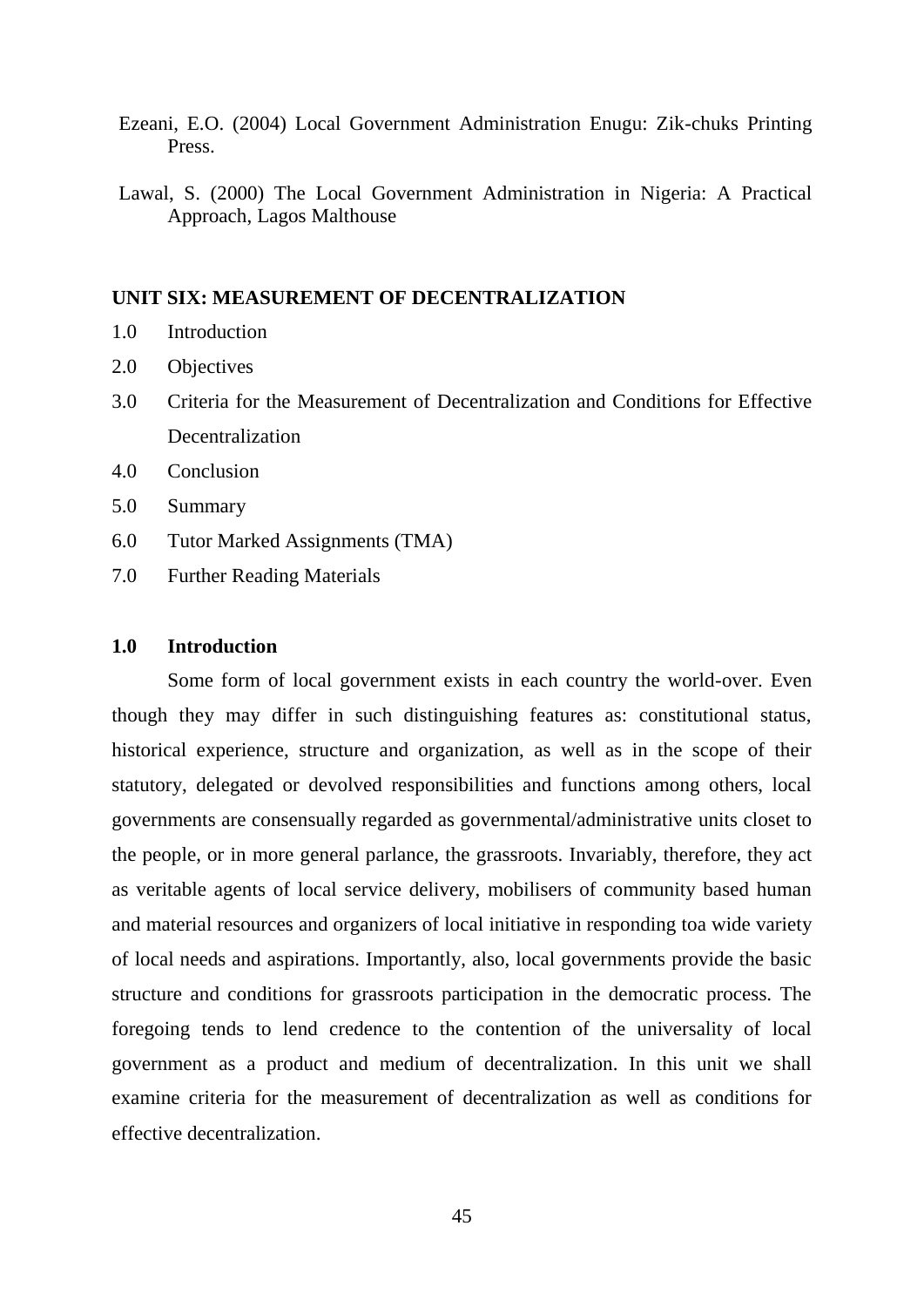### **2.0 Objectives**

By the end of this unit, the students should be able to do the followings:

- i Provide some yardsticks for measuring decentralization
- ii State degrees of decentralization between two areas in relation to the powers delegated to them by the centre.
- iii Discuss conditions that will make decentralization policies successful.

# **3.0 Main Content**

# **3.1 Criteria for the Measurement of Decentralization**

Some criteria have been developed for the measurement of decentralization (Smith, 1979:214-222). Their weaknesses, notwithstanding they provide some yardsticks for measuring and/or comparing levels or degrees of decentralization between two areas in relation to the powers delegated to them by the centre. Some of these criteria are discussed in detail below.

### **i. Tasks of decentralized institutions**

This criterion relates to governmental functions or tasks assigned or performed by the different levels of government in a decentralized system. The assumption is that the more the responsibilities that are handled by the local less decentralization than reporting. Inspection, a third method, falls somewhere between the two.

## **ii. Delegation**

The amount of delegation to local political authorities is also another important criterion for measuring decentralization. the amount of delegation is measured by reference to three factors. The first is the extent of jurisdiction granted by the center. According to Smith (1979:218) "local authorities with a "general competence" will be taken as more decentralized than one subject to the rule of *ultra vires*". The second factor is the form of central direction. Is it by control or by influence.The more the number of local decisions which are centrally influenced (subject to resistance) rather than controlled (backed by sanction), the greater the decentralization (Smith, 1979:218). The third, and last factor is whether central control is in form of initiation or veto.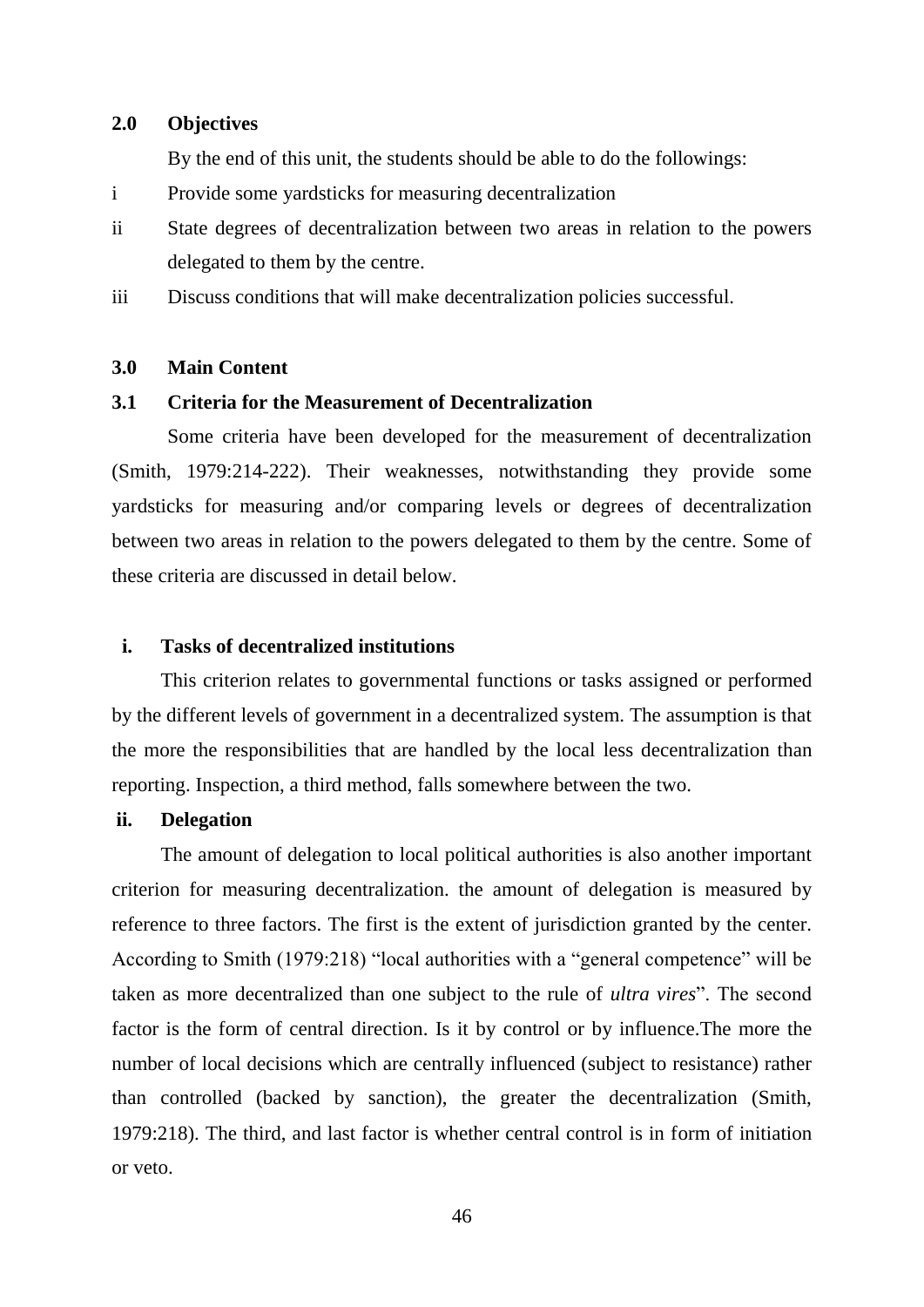### **iii. Creating Area Government**

The critical issue here is determining the source of the area government's authority. Is it the legislature or the executive? A political system where local authorities have statutory powers and duties assigned to them by the legislature or the constitution is more decentralized than one where statutory powers and duties are delegated by the executive.

# **iv. Expenditure**

This criterion measures decentralization by ascertaining the level of local expenditure as a proportion of total public spending. The higher the proportion of total public expenditure incurred by the local government the greater the decentralization. this criterion has been used by researchers in the United States of America to show how the level of state participation has increased in virtually all areas of local public policy (Gurmm and Murphy, Quoted in Smith 1979:128-129).

## **v. Financial Dependence**

Decentralization is also measured by determining the rate of local government revenue in relation to the total government revenue. The assumption here is that the higher the financial dependence of the local government on the federal government, the less the decentralization. Financial dependence, therefore, reduces local government autonomy by increasing central or federal control. On the contrary, "when parts of an organization have their own sources of revenue, their own credit and expend their resources as they see fit, the organization is called decentlized" (Kaufman, 1963: 13).

However, there should be less emphasis on the direct relationship between the proportion of local revenue emanating from the federal grants and level of decentralization. Financial dependence on the federal government does not necessarily lead to federal control or loss of local government autonomy. What is important is whether the federal grant has certain conditionalities or strings attached to it. For example, "grants may be specified for certain purposes and so restrict the freedom of the spending body to distribute the resources according to its own sense of priorities" (Smith, 1979:221). In addition, a grant may be accompanied by a ceiling for all local expenditure which if exceeded attracts certain penalty.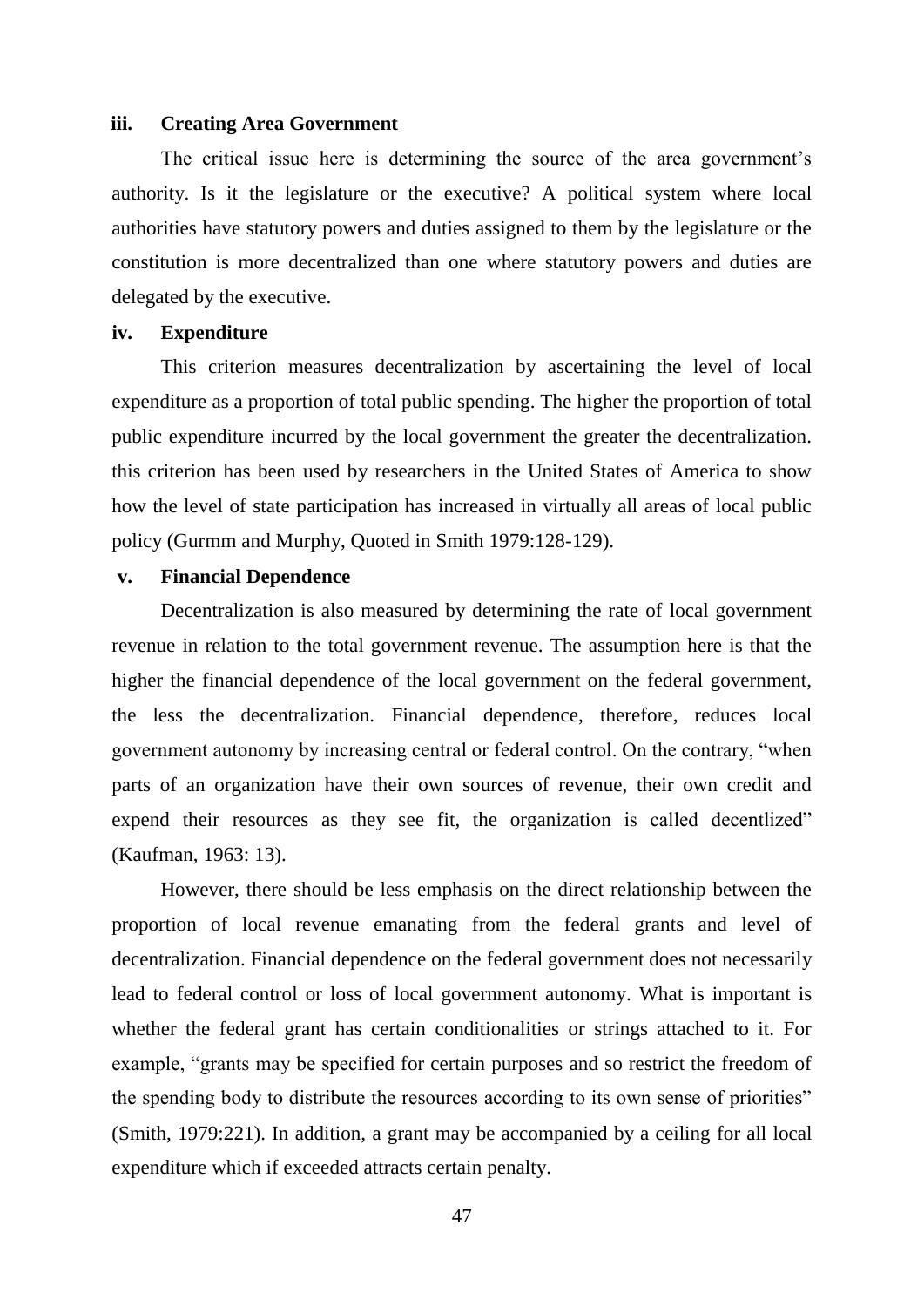#### **vi. Personnel**

The extent to which the federal or centre controls the selection and deployment of local personnel is another measure of decentralization. The assumption here is that the government, the more decentralized the system will be. Stephens (1974) has devised a "services index" to measure the state/local distribution of services such as police, education airports, penal institutions, and highways within the states in the United States of America. The index is based on the central (state) and local governments. Stephens (1974) classified a service as "central" if the state spends 60- 100%, as "Local" if the state spends 0-39% and as "joint" if the state accounts for 40- 50%. The services index might be adaptable to other countries.

# **vii. Taxation**

According to this criterion, local government and systems of decentralization can be compared on the basis of their powers or raising revenue from their own sources rather than central subventions (Smith, 1974:216). There are two aspects of local taxation that need to be investigated for the purpose of measuring taxation. The first is the proportion of total state revenue which is generated locally. "This has been used to assess decentralization within the American states where it has been claimed that, as measured by the distribution of state-local revenues, the balance of power has altered "dramatically" in favour of the states" (Smith, 2974:216).

The second aspect of local taxation which requires investigation is the extent to which it is allowed to expand faster than the rate of inflation. In other words, a decentralized system of government exists where there is no restriction on local tax rates, and where the tax base can expand faster than the rate of inflation. This view is also shared by Davey (1971:46).

# **viii. Field Administration**

This criterion measures the level of decentralization within field hierarchies. Field administration as we noted earlier involves the transfer of power and responsibilities from the headquarter of an organization to a field office. "The exercise of authority is based on appointment or bureaucratic recruitment. The authority so delegated is managerial or administrative" (Smith, 1974:217).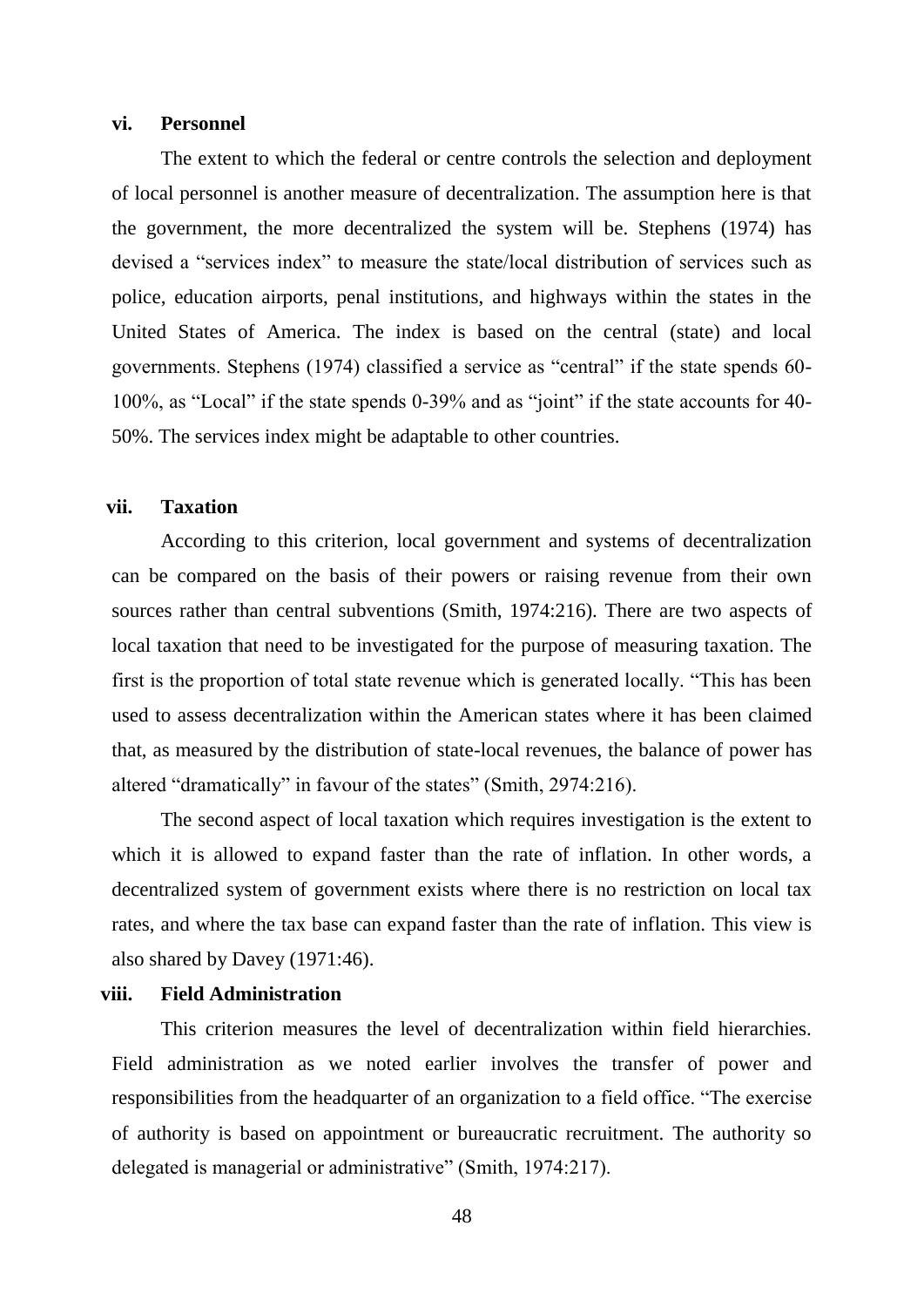The field administration system is designed to reduce the forces of localism and ensure uniformity in service provision throughout a state. Smith (1974:217) has identified the following variables as they relate to field administration"s contribution to the level of decentralization:

- The more the *levels* in the field organization's hierarchy, the greater the decentralization involved irrespective of the differences in the powers of the different levels in the field.
- The *responsibilities* assigned to field personnel also determines or impacts on the level of decentralization. Usually, field officers have different tasks (approval of schemes, inspectoral functions, et cetera) with different degrees of autonomy.
- The type of inter-department co-ordination used will affect decentralization. A prefectoral system is more likely to reduce decentralization since it adds to the degree of central control over both the field agents of functional departments and any devolved institution.
- $\ddot{\phantom{1}}$  The rate at which field offices have to refer matters to central headquarters for decision is also an indication of how far a field service is centralized or decentralized. The higher the frequency, the less decentralized the field service.
- $\overline{\text{I}}$  The level of decentralization to field officers is affected by the methods of control. *Advance review* involves.

## **Conditions for Effective Decentralization**

The success of decentralization policies depends on the existence of, or the ability to create the following conditions (Rondinelli, 1981:142).

## **i. Favourable Political and Administrative Conditions:**

These include strong political commitment and support from national leaders, government officials and line agencies to decentralization; strong administrative and technical capacity both within central government ministries and agencies and their field agencies and lower levels of government; and effective channels of political participation and representation for rural dwellers that reinforce and support decentralization.

# **ii. Existence of Favorable Organization Factors**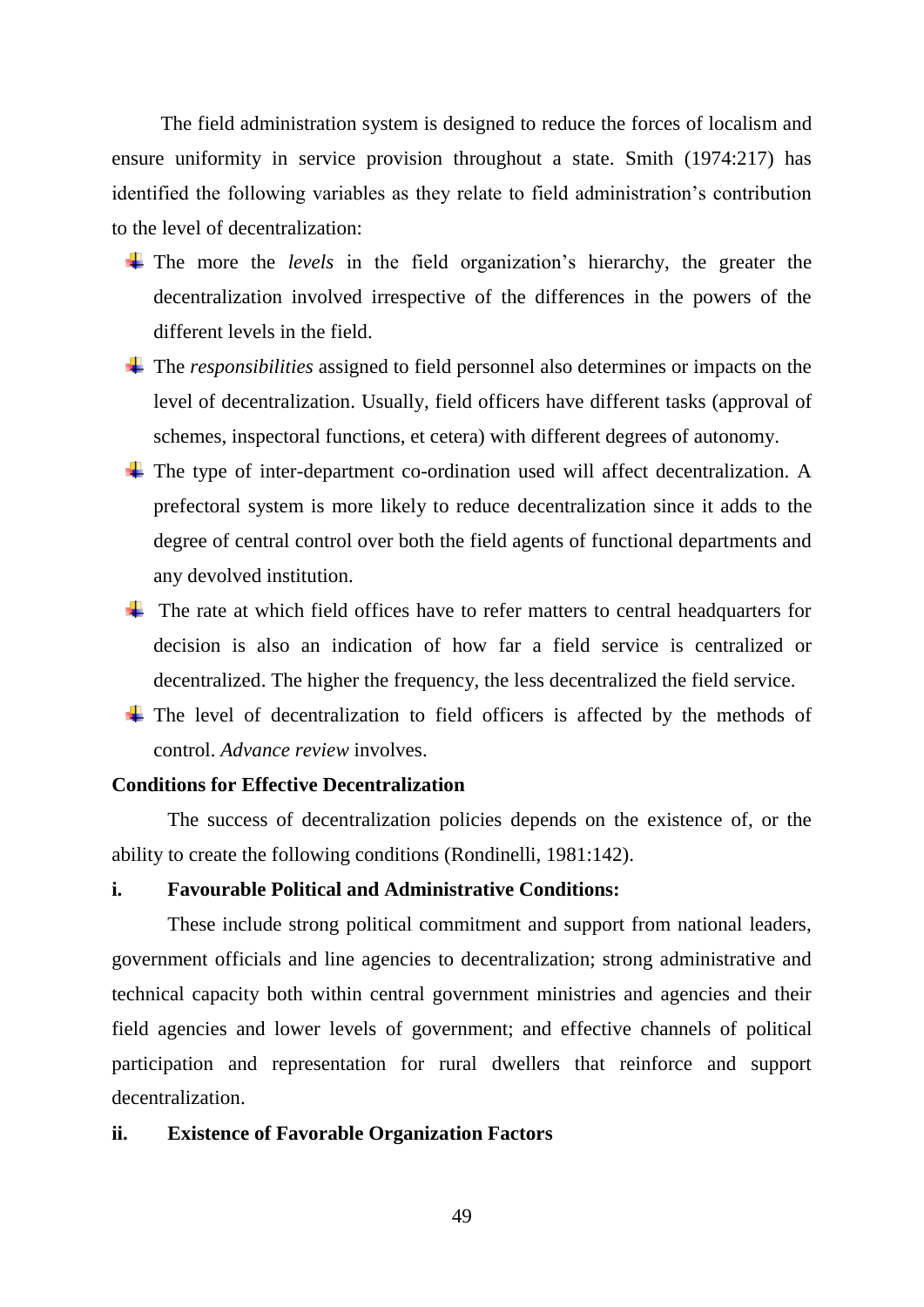These include the allocation of planning and administrative responsibilities among levels of government based on decision-making capabilities, existing or potential resources and performance capabilities of each level; clear and unambiguous decentralization laws, regulations and directives that outline the relationship among different levels of government and administration; clear division of functions among organizational units as well as the roles and duties of officials; existence of effective communication linkages among local units of administration or government and between them and higher levels necessary for reciprocal interaction, exchange of information and ideas, cooperative activity and conflict resolution.

### **iii. FavourableBehavioural and Psychological Conditions**

These consist of favourable attitudinal and behavioural disposition towards decentralization by both central and local officials as manifest in their willingness to share authority with rural people and accept their participation in planning change of implementation of development activities; a positive change of attitude towards decentralization by local elites and traditional leaders; and existence of trust and respect between citizens and government officials and mutual recognition that each is capable of participating in the planning and implementation of development activities.

### **iv. Resource Conditions**

These include the provision of adequate funds for lower level of government or administration necessary for effective performance; granting of adequate authority to lower level administration or government to raise or obtain adequate financial resources to perform assigned functions; and existence of adequate physical infrastructure, and transportation and communication linkages, within local administrative or governmental units necessary for easy mobilization of resources and delivery of public services.

It is important to mention that there does not exist a universally prescribed precise combination of conditions necessary for making decentralization feasible. The conditions vary from one country to another and must be assessed based on the peculiarities of each country at the time decentralization policies were formulated.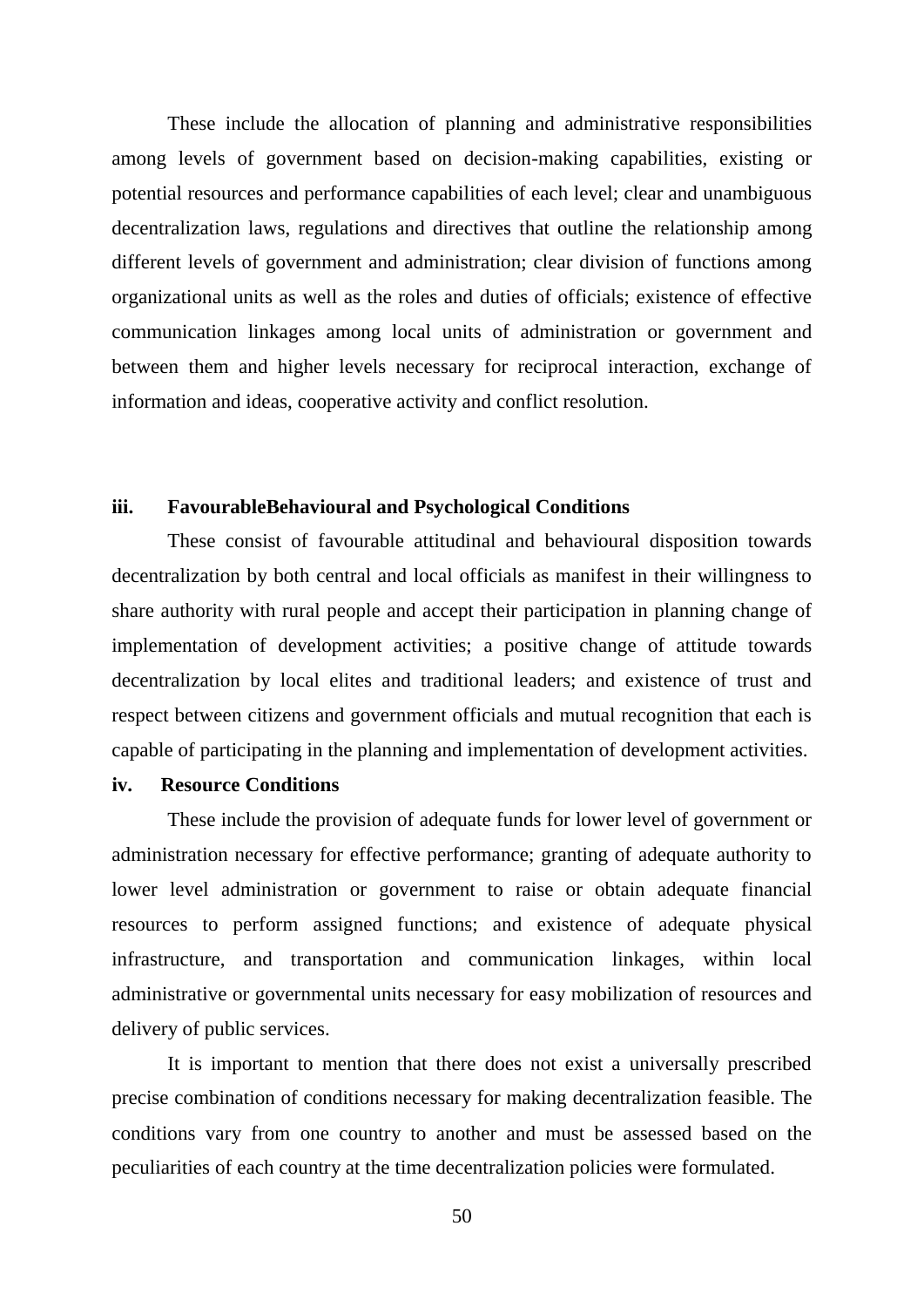#### **4.0 Conclusion**

Local government is by conception and design a unit or level, a geo-political and administrative unit of some large or groups of larger governmental authority or body. Local government has meaning mainly in the framework of devolution or what Allen (1990) call participatory decentralization. This form of decentralization allows for power sharing between the component units of a political superstructure in a horizontal rather than hierarchical pattern. Devolutionary sharing of powers according to Mawhood (1983) is the distinct form of sharing power by a central ruling group with other groups each having authority within a specific area of the state. The author further explains that "...at the level of norms" it devolution indicates the existence of formal political structures, even covering a defined aria, represent local interests as well as the interest of the central rulers, the local share of allocating powers is protected by formal as well as by normative rules. It is quite clear from the foregoing that local government is a product of decentralization.

### **5.0 Summary**

In this unit we were able to identify the following criteria for measurement of decentralization – the task of decentralized institution, taxation, the level of decentralization within field hierarchies, the amount of delegation to local political authorities, the level of expenditure as a proportion of public spending the rate of local government revenue as a total of government revenue etc. We equally identified the following conditions for effective e decentralization, namely favourable political and administrative conditions, existence of favourable organizational factors, provision of adequate funds to lower level of government etc.

### **6.0 Tutor Marked Assignment**

- 1 What are the criteria for effective decentralization?
- 2 Explain conditions necessary for successful decentralization.

#### **7.0 Further Reading Materials**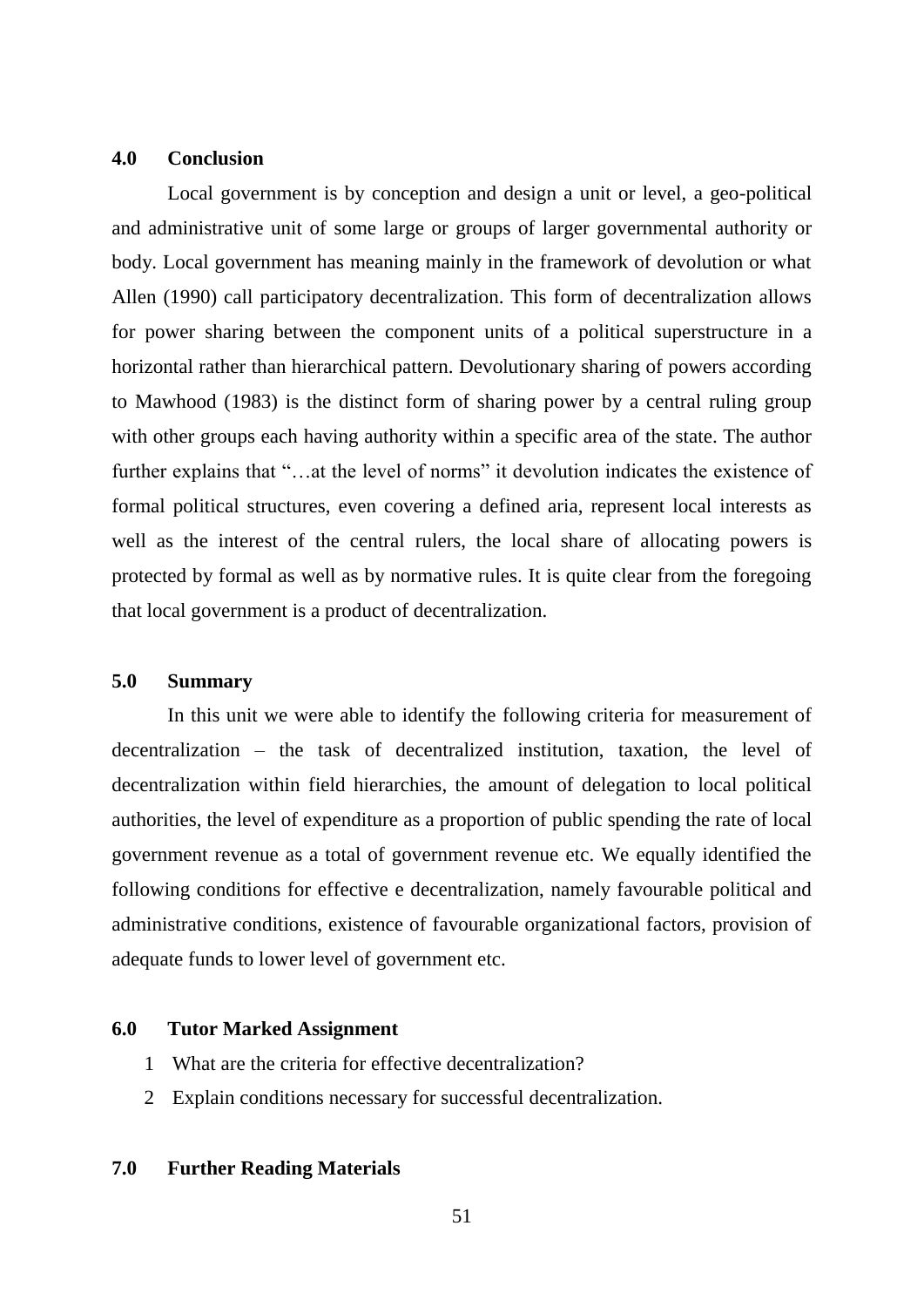- Davey, K.J. (1971) "Local Autonomy and Independent Revenues" Public Administration, Vol. 49
- Lele, U. (1975) The Design of Rural Development Lessons from Africa Baltimore John Hopkins
- Mawhood P. (ed) (1983) Decentralization: The Concept and The Practice" The Experience of Tropical Africa, John Wiley & Sons.
- Nico S. (2008) Enhancement of Democracy through Empowerment of Disadvantaged Groups in John K. and Rupak, C. (eds) Local Government in Federal System New Deth. Viva Books Ltd
- Nyerere, J. K. (1975) Decentralization Dar es Salam Government Pointer.
- Okolie, D. and Eze, E. (2006) Local Government Administration in Nigeria, Concepts and Application, Enugu, John Jacob Publishers.
- Prud, H.R. (1995) "The dangers of decentralization" world Bank Research Observer 10 (2)

## **UNIT SEVEN: MERITS AND DEMERITS OF DECENTRALIZATION**

- 1.0 Introduction
- 2.0 Objectives
- 3.0 Advantages and Disadvantages of Decentralization
- 3.0.1 Problems of Decentralization
- 4.0 Conclusion
- 5.0 Summary
- 6.0 Tutor Marked Assignments (TMA)
- 7.0 Further Reading Materials

# **1.0 Introduction**

Many countries in sub-Saharan Africa at independence inherited their systems of local governments from their erstwhile colonial masters. Thus, for instance, countries under former British colonial rule (Anglophone Africa) adopted the English model while those countries under French rule (Francophone countries) adopted the French model. However local governments in countries have witnessed a number of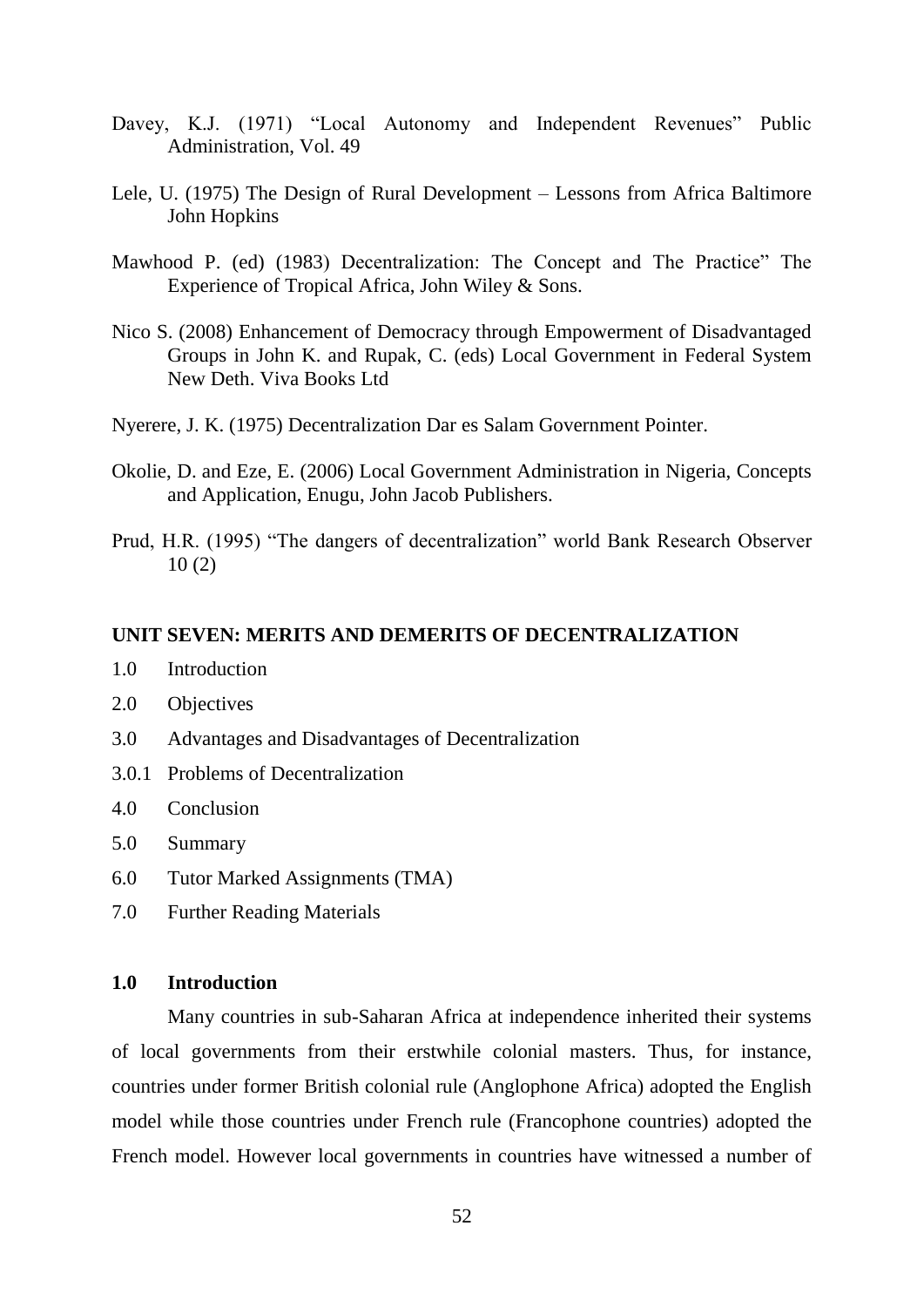changes, or in many cases, large scale reforms that today, the system of local governments operating in the erstwhile colonies differ in several fundamental respects from systems or models on which they were originally based. They have equally witnessed different types of decentralization process. In unit, we are going to look at the advantages and disadvantages of decentralization as well as the problems inherent in decentralization.

# **2.0 Objectives**

By the end of this unit, the students should be able to do the following.

- i. Explain the advantages of decentralization
- ii. Discuss the disadvantages of decentralization
- iii. Identify the problems inherent in decentralization.

### **3.0 Main Content**

## **3.0.1 Arguments in Favour of Decentralization**

There are a number of advantages associated with the transfer of greater powers and responsibilities from the central government to lower units of administration or organizations for development planning and management in developing countries.

Firstly, decentralization has become a strategy of overcoming some of the deficiencies of centralized national planning. The transfer of greater responsibilities to field staff, local government and/or local administration and other grassrootorganizations, allows them freedom to tailor development plans and programmes to the needs of heterogeneous regions and groups within the country.

Secondly, decentralization of responsibilities to government officials at the local levels provides then the opportunities to have closer contact with the local population, enhances their knowledge of and sensitivity to local problems and needs.

Decentralization also promotes equity in the allocation of government resources and investment by allowing greater representation for various groupspolitical, religious, ethnic-in development decision-making. A good example is Sudan,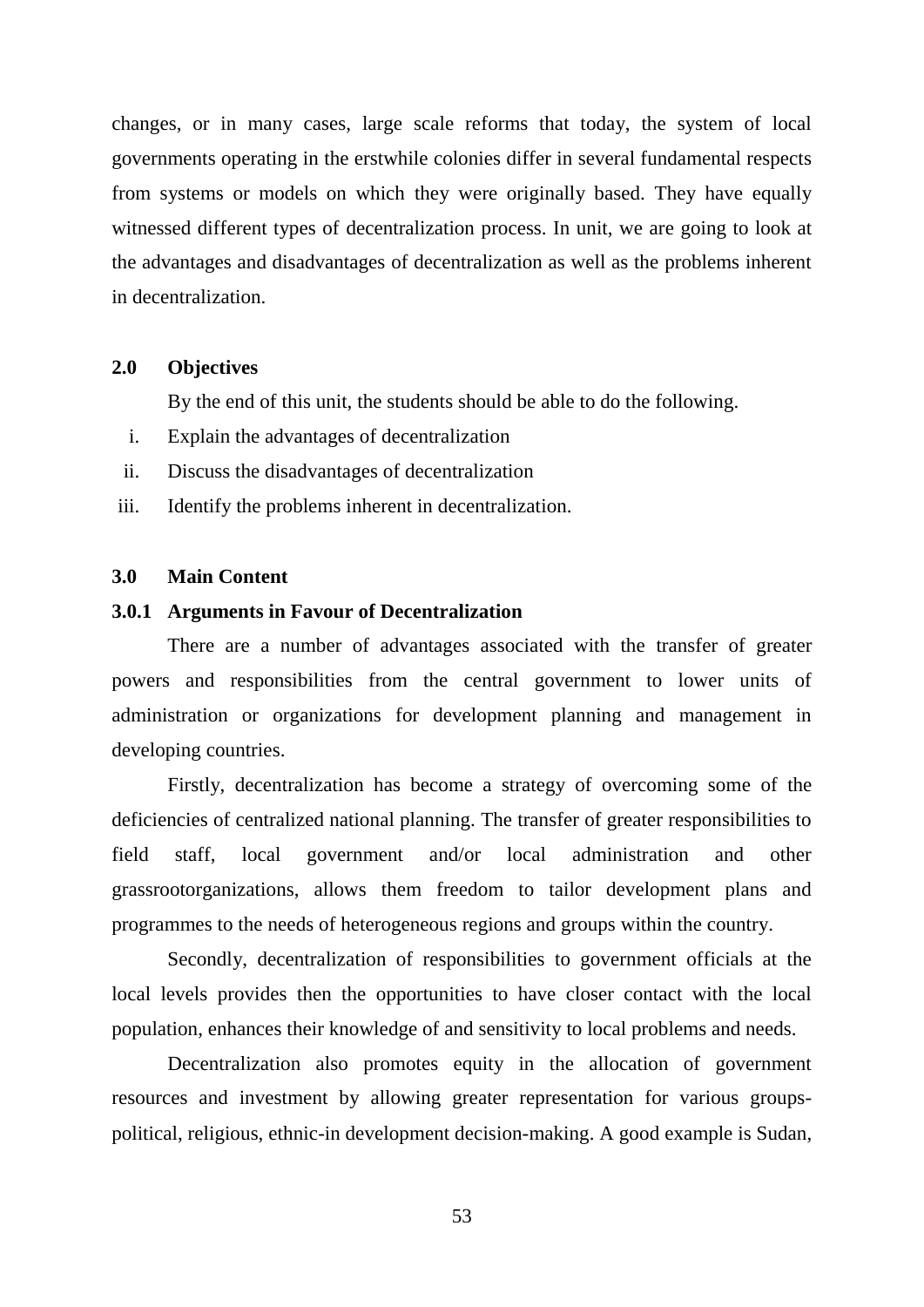where decentralization was used to satisfy dissident political and religious groups demand for administrative autonomy (see Musa, 1973: 1-6).

Another advantage of decentralization is that it could lead to capacity building among officials of local government and other local institutions, and thus enhance their capacities to assume functions that are not usually performed well by the central ministries. Such functions include the maintenance of roads and infrastructure and investment in areas remote form the national capital (Rondinelli, 1981:135).

Decentralization enhances the efficiency of central or federal government. This is because, it relieves top management officials of routine tasks that could be more effectively performed by field staff or local officials. The top management staff would, therefore, have more time to plan more carefully and supervise more effectively the implementation of development policies and projects (Rondinelli, 1981:135-136).

Decentralization is equally capable of enhancing political stability and national unity by providing opportunities for diverse groups in different parts of the country to participate more directly in development decision-making, thereby increasing their "stake" and commitment to the unity of the country.

Again by transferring greater responsibilities to field staff, local officials and organizations, decentralization would facilitate greater "penetration" of national government policies and programmes to remote and/or rural areas whose inhabitants are sometimes insensitive and ignorant of national government plans, and where support for these plans are weak.

Another merit of decentralization is that by granting some measure of autonomy and independence to local unit officials, it can promote flexibility, innovation and creative administration. This is because the local officials would now have the opportunity or freedom to experiment with new programmes and projects which if successful can be replicated in other areas of the country (see Lele, 1975, Chapter VIII and IX).

Furthermore, decentralization is capable of providing "a structure through which activities of various central government ministries and agencies involved in development could be co-ordinated more effectively with each other and with those of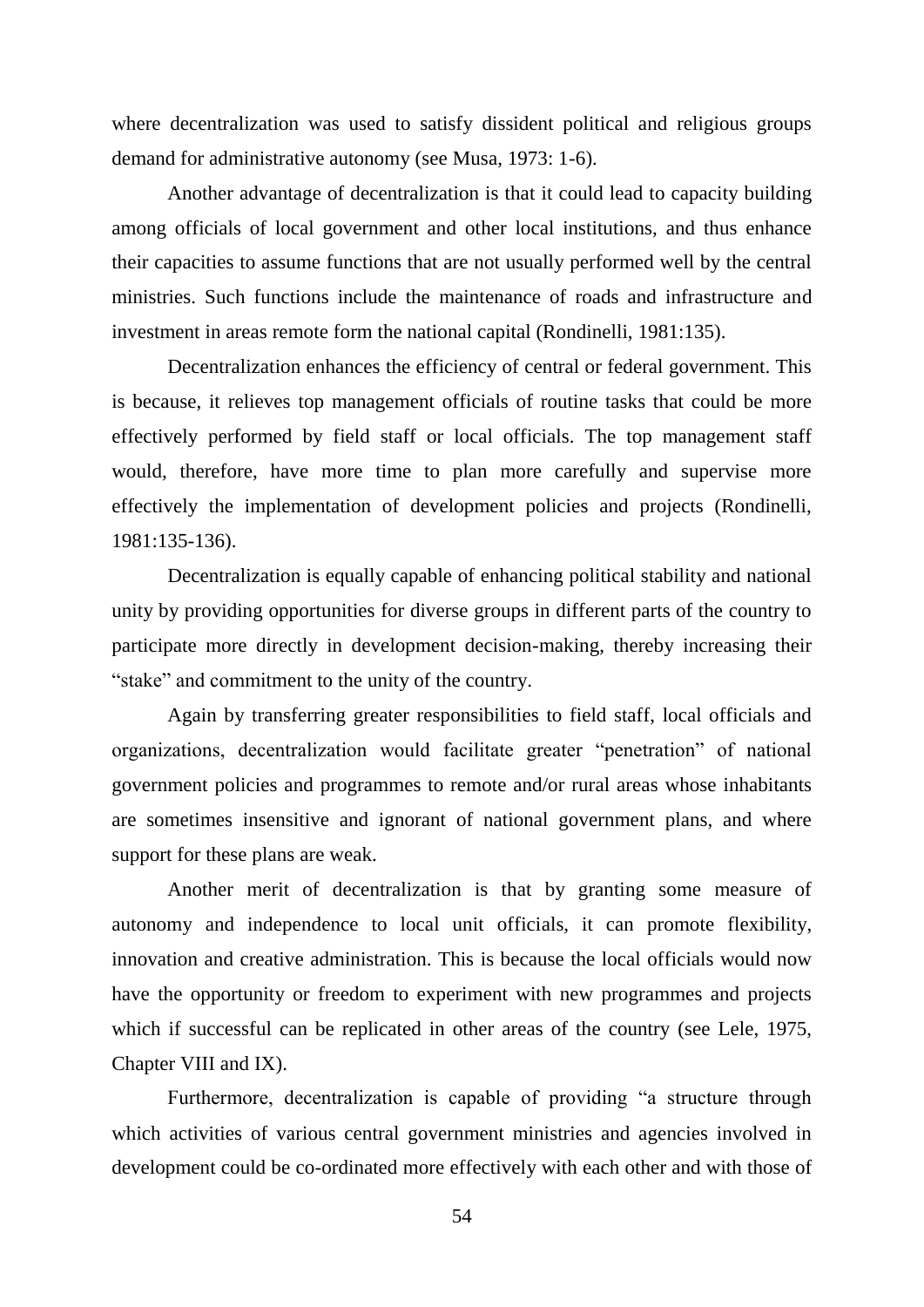local leaders and non-governmental organizations within various regions" (Rondinelli, 1981: L 136).

Institutionalization of citizens participation in development planning and management can be realized through a decentralized administrative structure, which can facilitate the exchange of information about local needs and channel political demands from the local community to national ministries (see Rondinelli, 1981:136, Cohen and Uphoff 1980: 233-235).

Decentralization also would lead to greater mobilization of local resources for development. This is because

> "citizens within self-governing sub-national governments are likely to be more willing to contribute financially in support of development activities that are identified and implemented at the local level than they would contribute to central government" (Adamolekun, 2002:50).

Finally, decentralization, according to the public choice school, promotes competitions and choice. By promoting competition among decentralized government units, decentralization will lead both to improvement in the quality of goods and services they provide and reduction of costs.

# **Arguments against Decentralization**

Inspite of the advantages of decentralization discussed above, the following arguments which Prod" home, (1995) summarized as the "dangers of decentralization," have often been put forward. Firstly, pertaining to the argument of the public choice school, critics contend that competition among decentralized government units does not always result to reduction in the cost of providing goods and services. In addition, they argue that "the idea that citizens have a choice between jurisdictions is only practicable in certain socio-cultural and political contexts (for example, the United States)" (Adamolekun, 2002:51).

On the issue of resource mobilization, allocation and utilization, critics of decentralization argue that the central or federal government in developing countries is better equipped to mobilize national resources and deliver results than the local levels due to the high caliber of manpower in its employ. It is also in a better position to tackle inter-jurisdictional inequalities.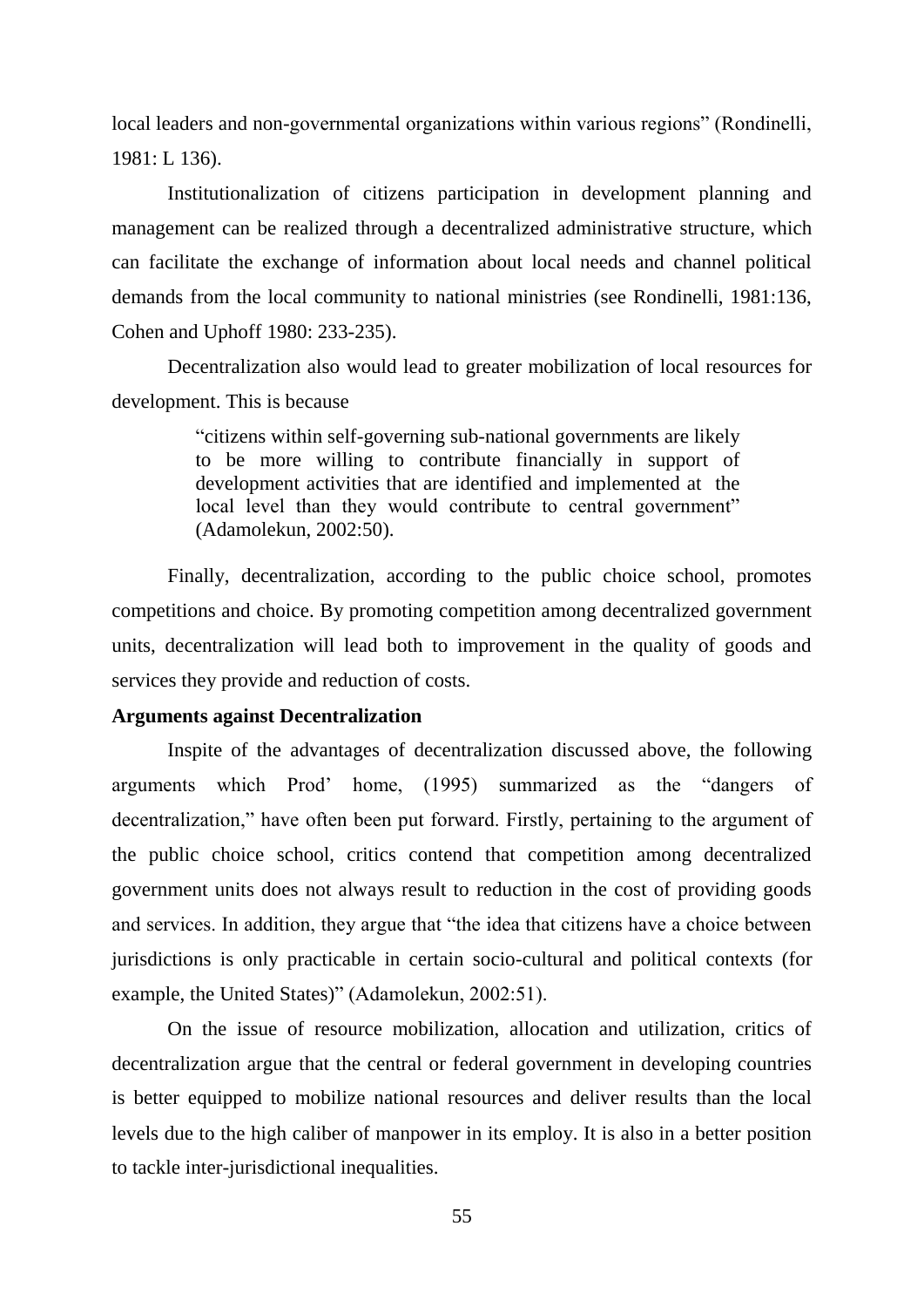Finally, critics of decentralization argue "that weak states cannot afford to decentralize, especially in the sense of devolution, because of the danger of further weakening the state" (Adamolekun, 2002:51). This argument is weak because autonomy for distinct communities or ethnic groups could actually contribute to the stability of the nation state. A good example is Switzerland which has remained stable despite its autonomous ethnic/linguistic cantons.

# **3.0.2 Problems in the Practical Implementation of Decentralization**

The implementation of decentralization policies in the developing countries has recorded limited success. Commenting about the implementation policies in Tanzania Picard (1980:239-257) notes that while "decentralization has brought about a modicum of deconcentration of power to the regions and districts, the administrative structure has not been able to establish the mechanisms that will ensure increased participation at the district and sub-district level". The following factors constrain the effective implementation of decentralization policies.

The first is low commitment on the part of the dominant political leaders. This was the situation in Tanzania, Sudan and Kenya. In Tanzania, for instance, Nyerere initially received little cooperation from local leaders.

The second and very important constraint to decentralization has been the continuing resistance of central government bureaucrats in both the national ministries and local administrative units. Writing on the situation in East Africa, Rondinelli (1981:140) notes:

The resistance is attributable not only to the unwillingness of central ministries to transfer those functions that provided their base of financial resources and political influence, but also to the deep district that technicians and professionals within central ministries have of local administrators and tribal, religious and community leaders.

In the case of Sudan, for instance, president Nimiery had to reorganize in some cases abolish many central ministries to overcome bureaucratic opposition to decentralization decrees (Rondinelli, 1981:140).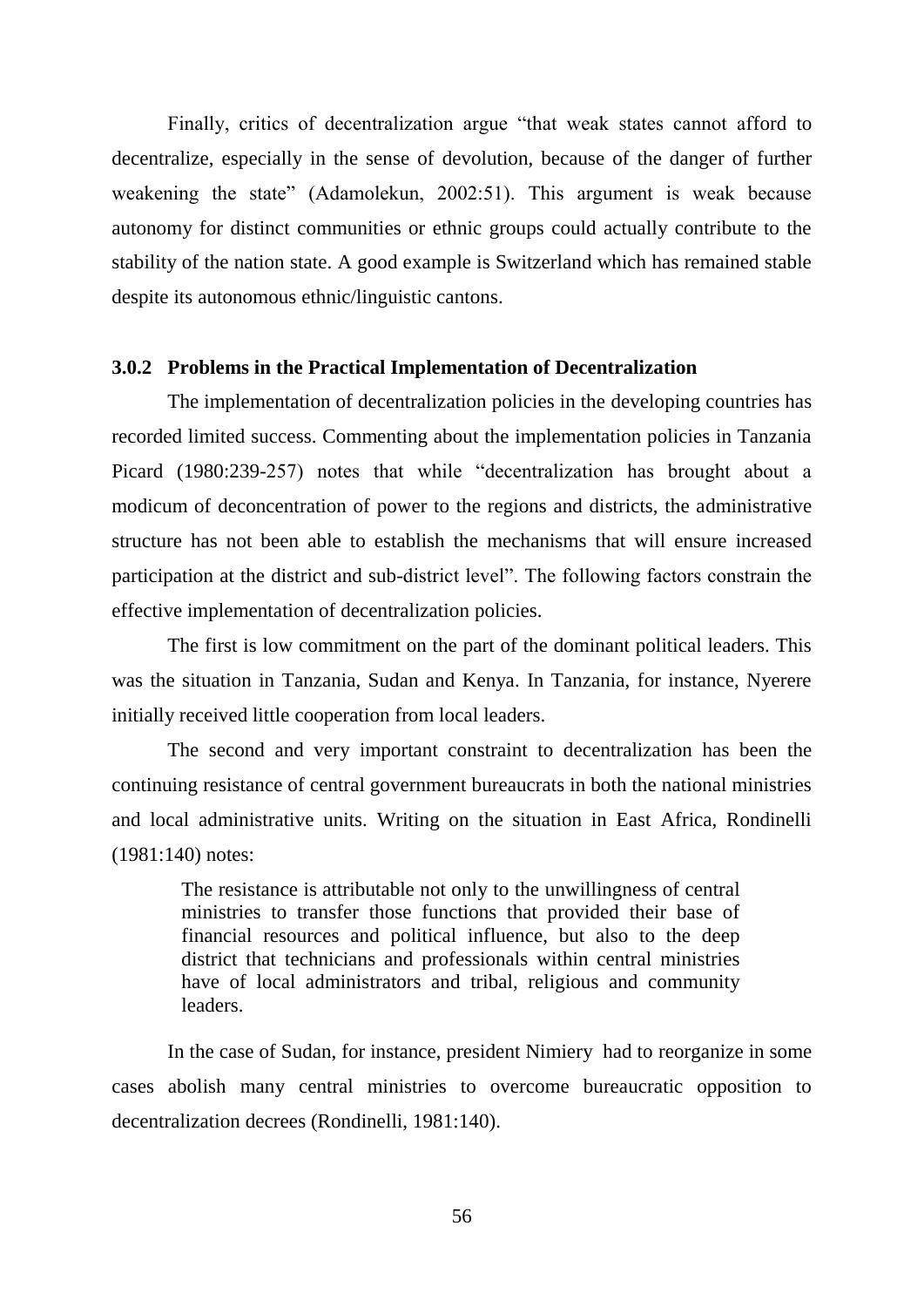The third is resistance from traditional elites and some local leaders who felt that decentralization will break up or weaken their traditional bases of political influence.

The fourth is the centralist attitude of many government officials – both at the national level and in local communities – which make them oppose participation of rural people in development activities.

The fifth constraint to effective decentralization in developing countries is the weak administrative capacity, especially, at lower levels of government. In most developing countries, there is a dearth of high caliber technical and managerial skills, especially, at the lower levels of government needed to carry out development activities.

Sixth, decentralization policies in developing countries have been undermined by the failure of the central or federal government to provide the lower levels of government with adequate financial resources or adequate legal powers to collect and allocate revenues within local jurisdiction. This has been a major problem facing local governments in Nigeria.

The lack of adequate physical and communication infrastructure in rural areas also undermines decentralization in developing countries. It makes coordination among decentralized administrative units almost impossible and constrains effective interaction among them the with central government ministries.

#### **4.0 Conclusion**

The term decentralization is variously used to describe variants, sometimes confusing if not conflicting of administrative and geo-political arrangements in a country. Though not without its shortcomings, proponents of decentralization argue that its advantages far outweigh the disadvantages. Among the many advantages which are often cited include the belief that decentralization ensures that government is more efficient, more sensitive, more varied, more innovative and more democratic. Furthermore, decentralization can provide greater opportunity for economic and social development, better assurance of personal liberty, and it can also enhance security and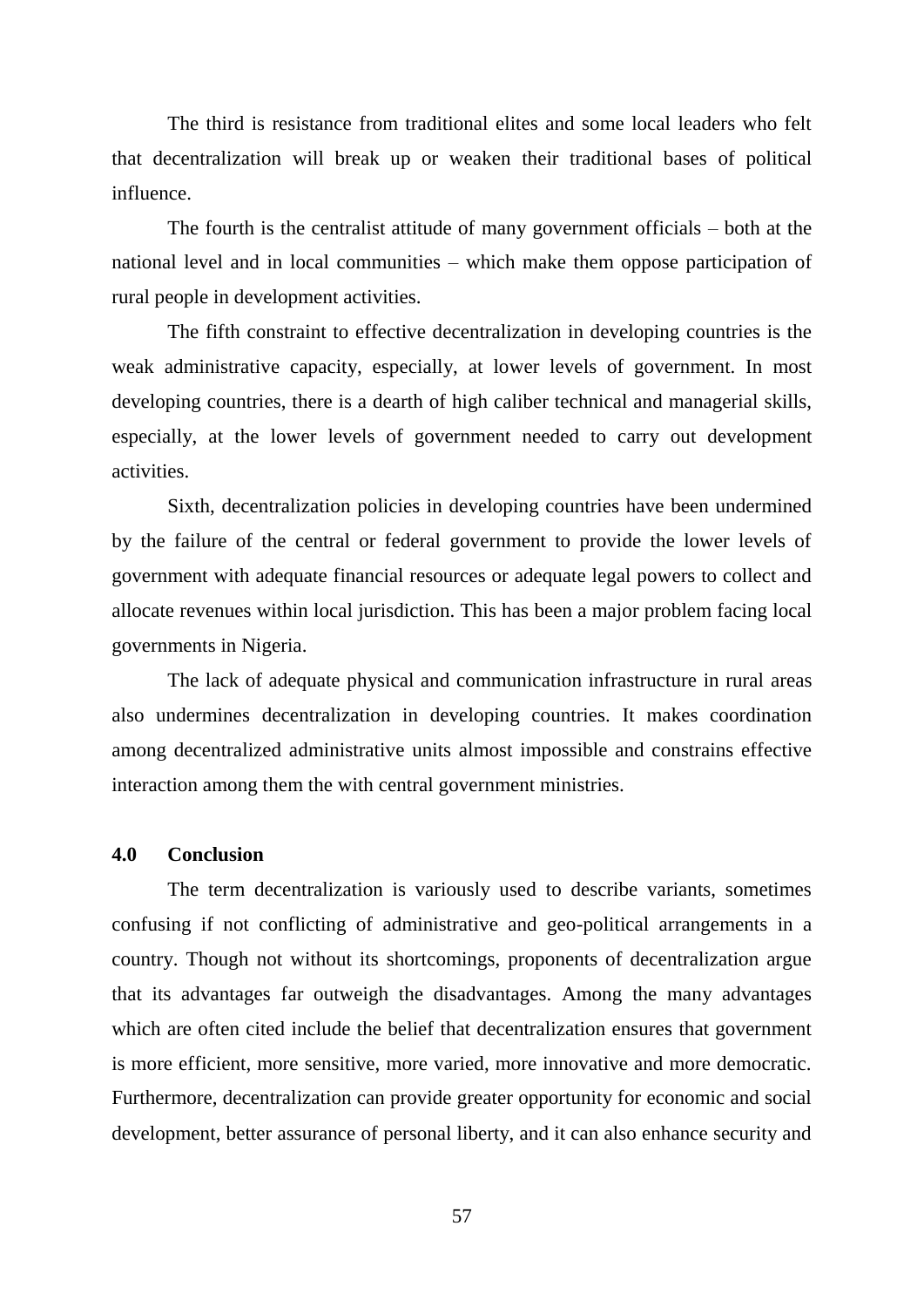national unity. We highlighted the disadvantages of as well as the problem inherent in decentralization.

### **5.0 Summary**

In this unite we identify the following advantages of decentralization: it allows local institutions the freedom to tailor development plans and programmes to the needs of heterogeneous regions and groups within the country; it promote equity in the allocation of government resources to various groups; decentralization could lead to capacity building among officials of local government; it is capable of enhancing political stability and national unity by providing opportunities for diverse groups to participate in development decision making; et cetera.

The arguments against decentralization discussed in the chapter include: the federal or central government is in a better position to ensure that economies of scale are realized; it could further weaken a weak state; et cetera.

The chapter also examined the main problems in the practical implementation of decentralization in developing countries viz: low commitment on the part of the dominant political leaders; resistance from traditional elites and some local leaders who felt their traditional bases of political influence threatened; weak administrative capacity; inadequate finance experienced by lower levels of government, et cetera.

Finally, the following conditions for effective decentralization are identified, favourable political and administrative conditions; existence of favourable organizational factors; provision of adequate funds to lower level of government, et cetera.

## **6.0 Tutor Marked Assignment**

- i. What are the advantages of decentralization
- ii Discuss any four disadvantages of decentralization
- iii Explain the problems of decentralization.

### **7.0 Further Reading Materials**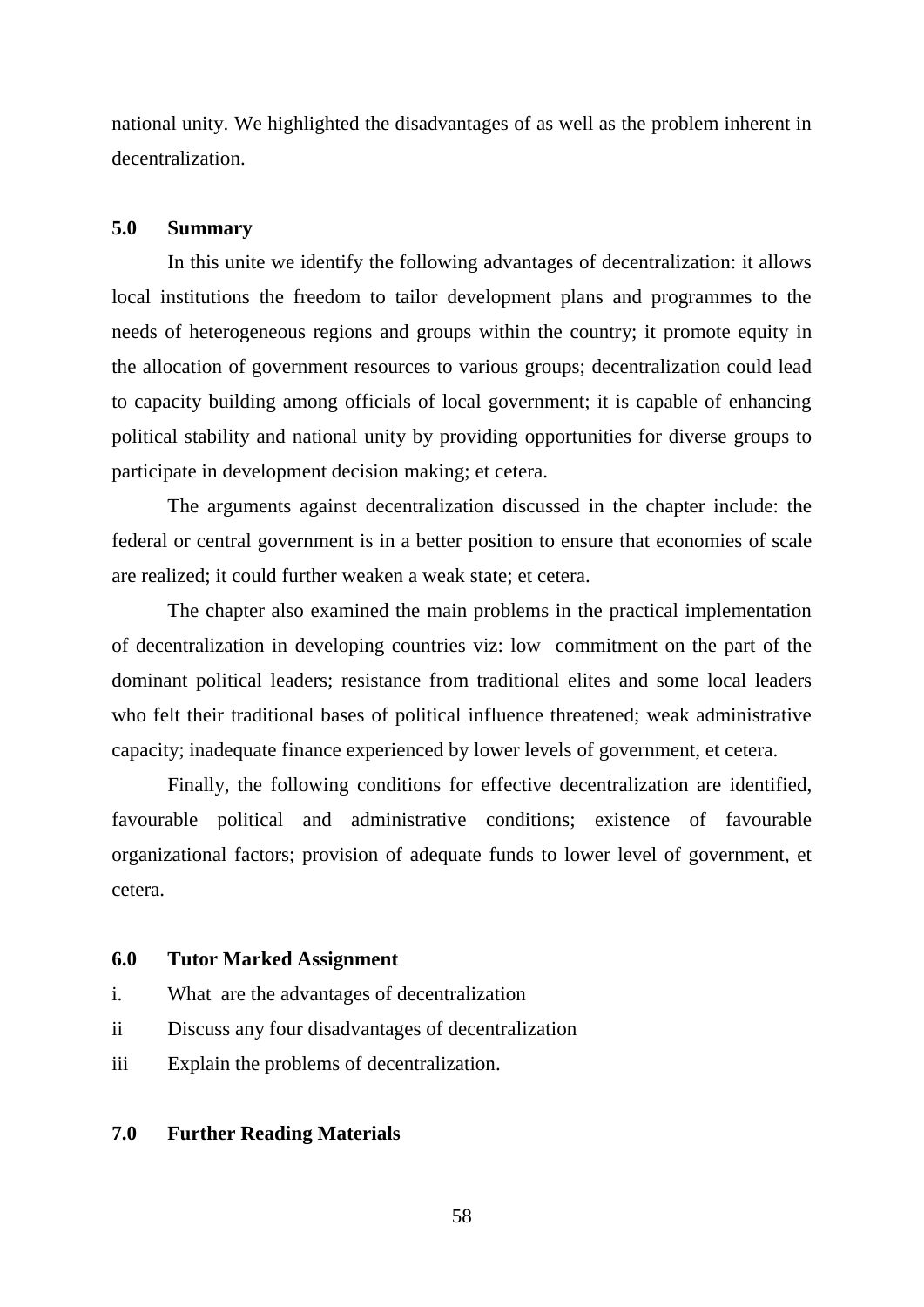- Gbayega A. (1990) "Local Government and its Role in National Development" in Background Papers for Training Programme on Economic Management, Ibadan: NCEMA
- Prud, I.R. (1995) "The Dangers of Decentralization" World Bank Research Observer, 10(2)
- Rondinelli, D. A. (1981) " Government Decentralization in Developing Countries" International Review of Administrative Sciences vol. XL Vii. No 2.
- Smith, B.C. (1979) "The Measurement of Decentralization" International Review of Administrative Sciences vol. 45
- Uphoff, N and Esman, M.J. (1974) Local Organization for Rural Development in Africa, Ithaca, Cornell University Centre for International Studies.

## **MODULE THREE UNIT EIGHT: PROBLEMS OF LOCAL GOVERNMENT**

- 1.0 Introduction
- 2.0 Objectives
- 3.0 Problems of Local Government
- 3.0.1 Solutions to the Problems of Local Government
- 4.0 Conclusion
- 5.0 Summary
- 6.0 Tutor Marked Assignments (TMA)
- 7.0 Further Reading Materials

# **1.0 Introduction**

Local government in Nigeria has undergone very numerous and constant reforms aimed at evolving a viable system that could serve the purpose for which local government is created. This is because successive administration have not failed to cite local governments as a rallying point of National mobilization and veritable instrument of rural transformation. Despite these efforts, the uncontestable reality ion ground is that the Nigeria local government has failed to be a mobilize of the masses and a viable instrument of rural transformation. The reasons for these are given below.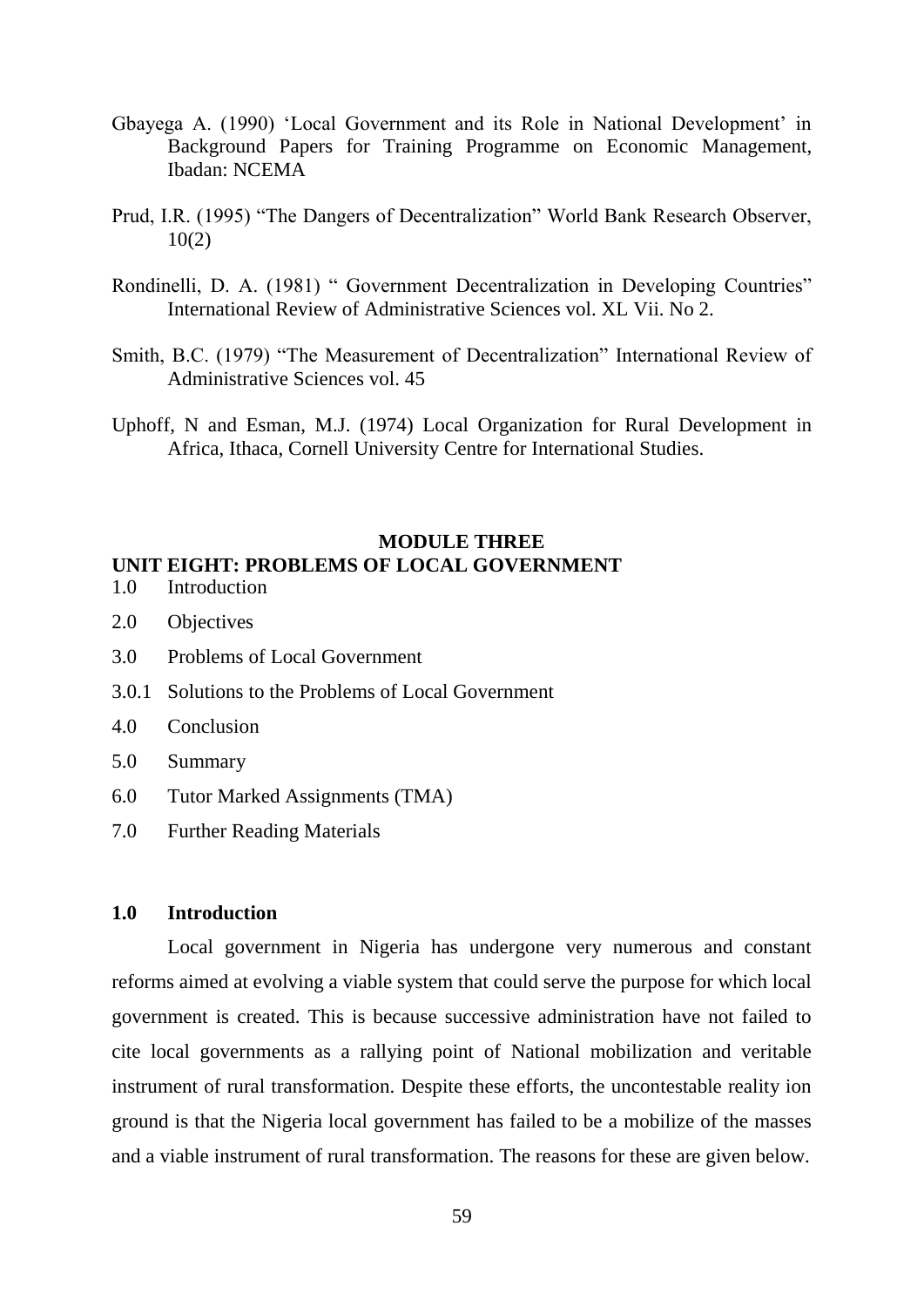### **2.0 Objectives**

By the end of this unit, the students should be able to do the following:

- 1 Discuss comprehensively the problems of Nigeria local government system
- 2 Pro-offer solutions to these problems.

# **3.0 Main Content**

# **3.0.1 Problems of Local Government**

In spite of the various system of local government that have been experimented upon via numerous and constant reforms and despite the fact that successive government in Nigeria have not failed to cite the local government as a rallying point of National mobilization and veritable instrument of rural transformation, the uncontestable reality on the ground today is that the Nigeria local government has failed to be a mobilize of this masses and a viable instrument of rural transformation. The reasons for these are as follows:

### **1 Structure:**

Nigeria operates a single-tier multipurpose Local Government system. The two major characteristics of the existing local government are largeness and uniformity of local government areas throughout the federation. The government's emphasis on the largeness and uniformity of local government areas led to its failure to take into full account, the traditional political and social structure of the people. Hence Egonwan (1984:8) rightly observed that in an attempt satisfy the principles of largeness and uniformity, "communities with different modes of life, habits and surroundings were artificial merged". Furthermore, it led to the creation of local government areas in which the distance (both physical and social) between local government and the communities is enormous local government is neither "Local" in outlook nor "government" in operation. The size is too large to ensure massive mobilization, exploitation and utilization of local resources; mass participation, and citizens identification with, commitment to, and self-less sacrifice for, their local government.

### **2 Finance**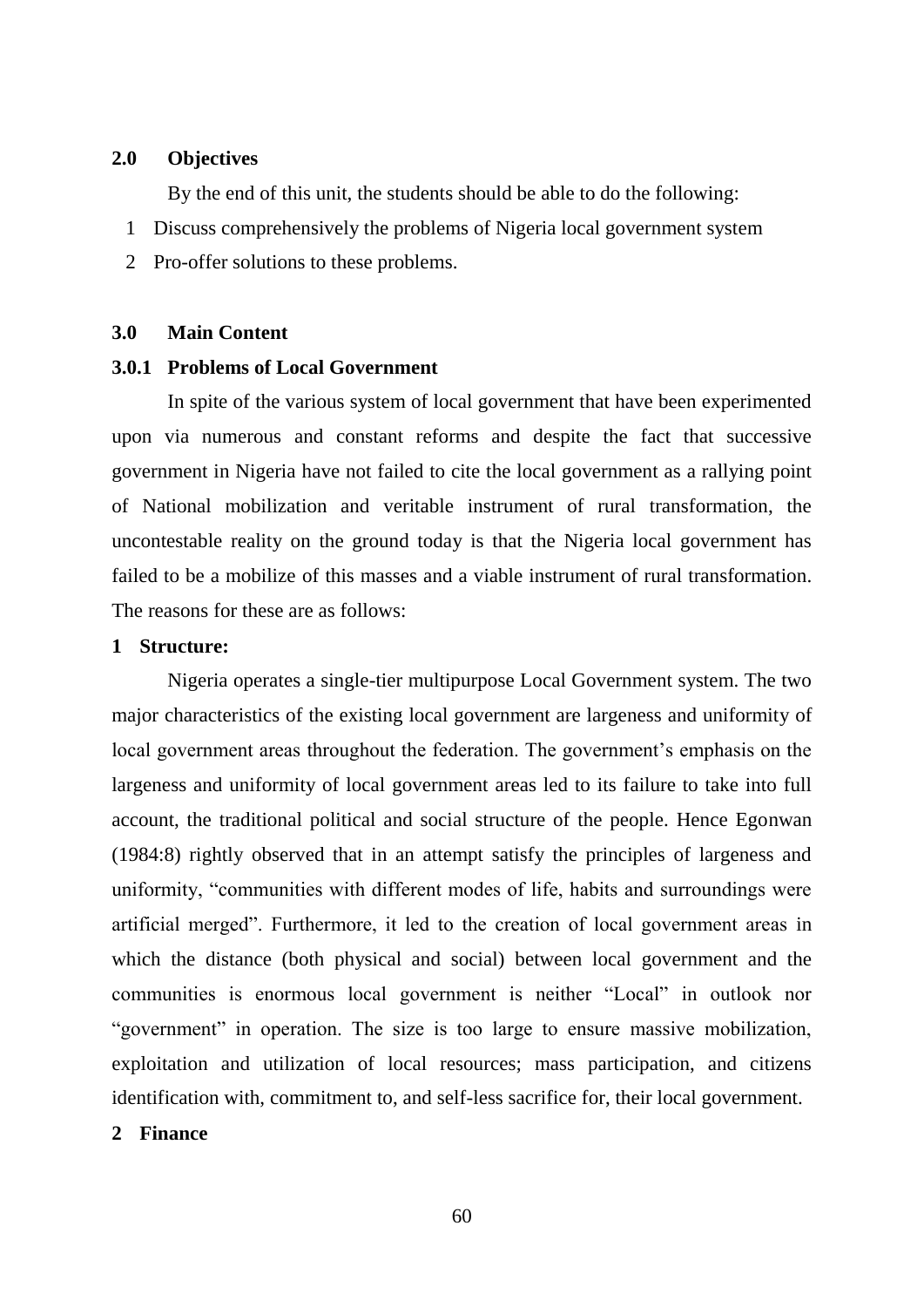The local government in Nigeria have three main sources of revenue namely internal revenue government grants and loans. Internal revenue is made up of property rates market and motor park fees, Liquor license fees, bicycle, canoes and wheelbarrow license fees etc. The second source is the constitutional mandatory statutory 25% allocation from the federation accounts and statutory share of 25% of the state"s total internal revenue fund. Research has shown that local governments have proved incapable of generating adequate revenue to meet their numerous functions. In summary local governments have numerous sources of revenue assigned to them but in practice they do not realize adequate revenue from these sources.

# **3 Staffing**

The function assigned to the local government as a third tier of government are diverse, numerous and complex requiring adequate well qualified and experienced technicians, professionals, administrators and artisans. The efficiency and effectiveness of the local government in the provision of the service to the people is a function of adequacy and professional competence of its personnel. Local government lack competent, adequate, honest and patriotic staff to carry out local government functions.

# **4 Functions**

The functions assigned to local government in Nigeria are admittedly enormous in scope and dicerse in outlook. In fact, it is beyond the capacity of the local government hence they are unable to perform all the functions due to inadequate funds, how executive capacity; inappropriate structural and organizational pattern, which tends to in inhibit rather than promote full participation of the people in local government

# **5 Institutionalized Corrupt Practice**

There is a high incidence of corruption, fraud and embezzlement in local government especially in revenue section. Some revenue officials collect revenue for which they issue fake receipts to the payers and the fund so collect not paid to the councils. Others collect revenue without issuing sums of revenue are lost by local governments to one corruption collectors, licensing officials, collectors of fees and fairs, market masters,and valuation officers who sometimes collect with proper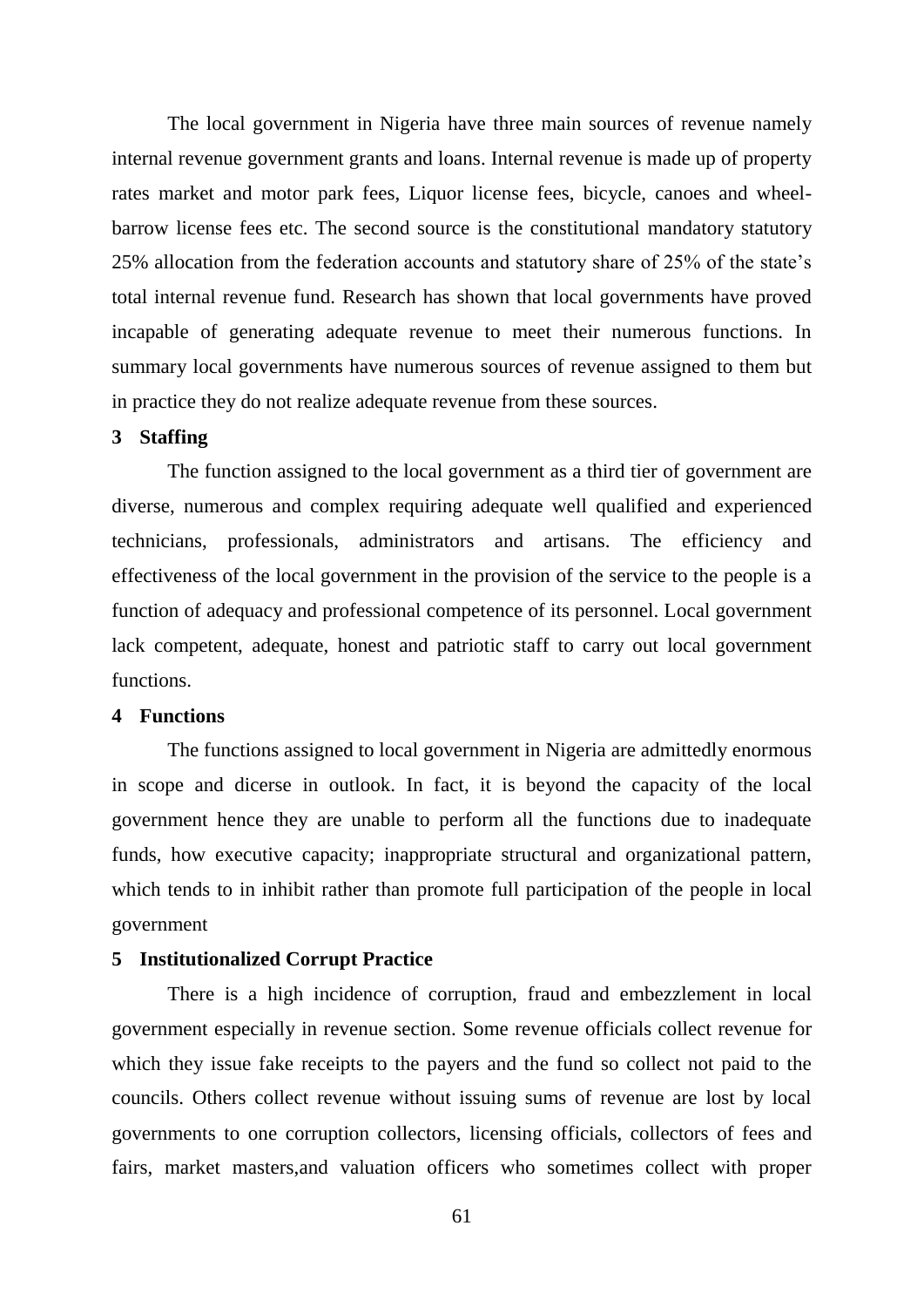owners so that their tenements are under-assessed or they completely escape valuation and rating.

### **6 The Nature of Local Government Services**

Some of the functions of the local government are very costly social services which do not yield and significant revenue. These include primary education, health services, provision of homes for destitute, construction and maintenance of roads and bridges, to mention a few.

# **7 Difficult Internal Revenue Sources**

The internal revenue sources of local government are generally poor, inelastic and very difficult to collect. Sometimes the expenditure revenue from a particular revenue sources would for exceed the expected proceeds from that revenue sources. Thus Ogunna (1988:19) rightly observed that "the state governments have thus acquired the more lucrative, elastic and collectable revenue sources, leaving local government with taxation with low ceiling, revenue which are administratively and politically difficult to exploit in an environment where the vast majority of the people are poor, self employed and dispersed in rural areas.

### **8 Excessive Bureaucratic Controls**

It is discovered that the state ministry of local government delays the issue of receipts, birth certificates and other revenue documents which are necessary for revenue collection. Revenue collection is always halted whenever these relevant documents are not available. Furthermore, the Annual Estimates of local government are unnecessarily delayed by the ministry of local government many months after the commencements of the financial year they are meant or it usually distorch the local government plan of operation on delay the commencement of the collection of nearly introduced on increased revenue proposal.

### **9 High-Jack of Local Government Fund**

It is equally discovered by a research carried out by the writer, that state government "high-jack" federal government allocations which pass through them thereby starving them of funds.

As if that is not bad enough, most state government do not pay to local government their entitled 25% of the total state government internal revenue.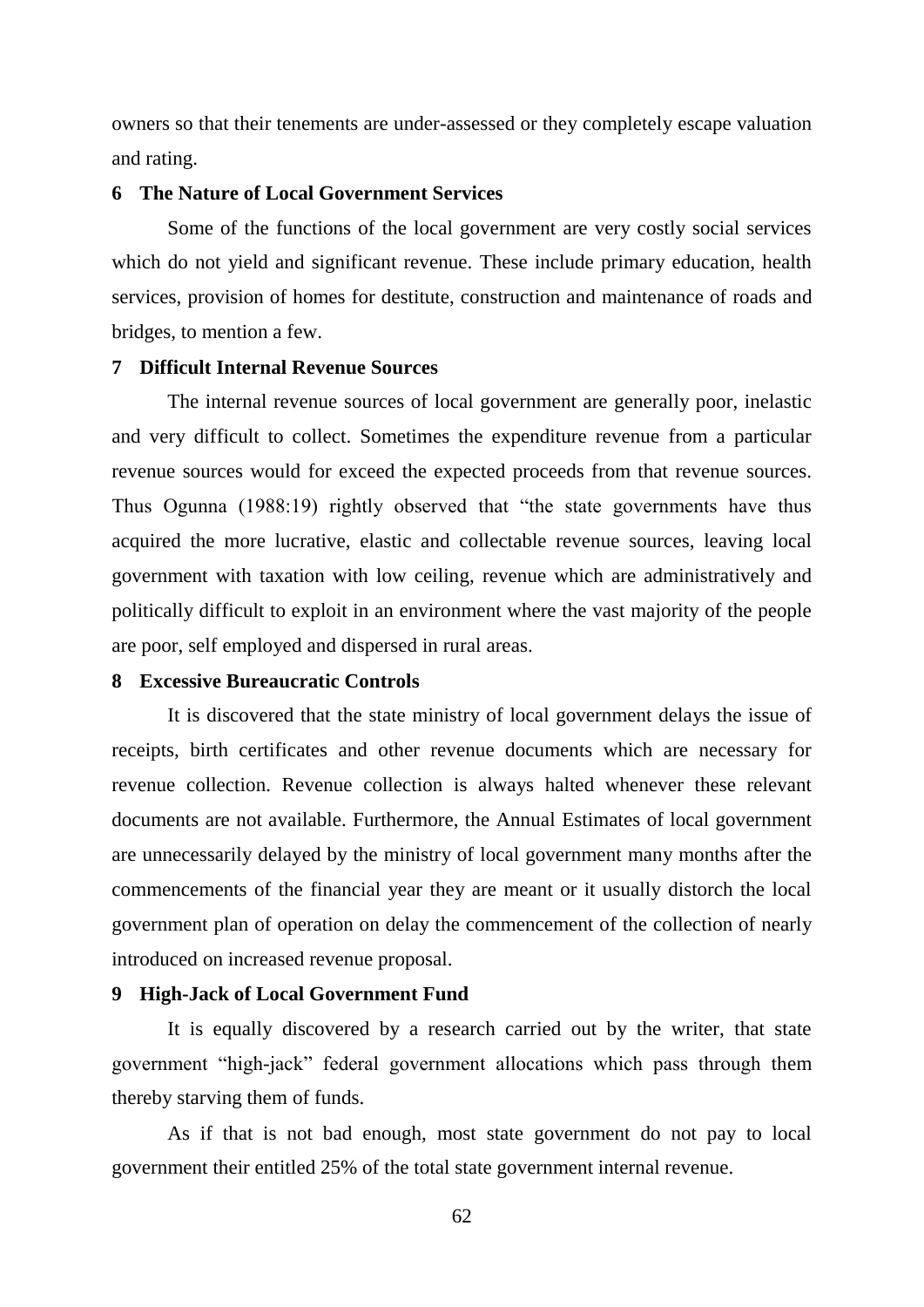### **10 Inability to obtain Loan**

Local governments are unable to obtain loans from financial institutions despite the fact that it is their third legal source of revenue. They are unable to obtain loans because they lack collateral security Equally; they are not able to sell bonds for the improvements in the developed nations of he world.

# **11 The local Nature of the Government**

Local authorities experience serious problems recruiting trained and qualified staff. This is because people prefer to work in the big towns and other areas where conditions of services are better and salaries larger.

### **12 Political Interference**

Due to unhealthy politicization of issue, Nepotism, tribalism, sectionalism and favouritism are practiced in local government particularly in appointments promotions and the award of scholarships.

## **13 Modernity VsTraditionality**

There is always a serious conflict between traditional Rulers who are conservative in their approach to political problems and modern issues and the educated elites in the community.

## **14 Non-participation of Citizen**

The rural people do not come out in masse to participate in developmental programmes. This may be as a result of ignorance on the part of the rural people or neglect of the rural people by the government.

### **15 Non-involvement of the Rural People**

The rural people tend to be sensitive to issues like this. They feel neglected and so, perceive any development project or programnme as serving the interest of the politicians, this is because they are aware that it is by full involvement of the rural people that they can develop a sense of social responsibility.

## **16 Neglect on the part on the Government**

The government and its agencies do not advice, arouse and stimulate the rural people to determine their felt needs. Obi (2009:575) says that the nature of community development project necessitates that it stems from the people"s felt needs.

## **17 Unhealthy Rivalry**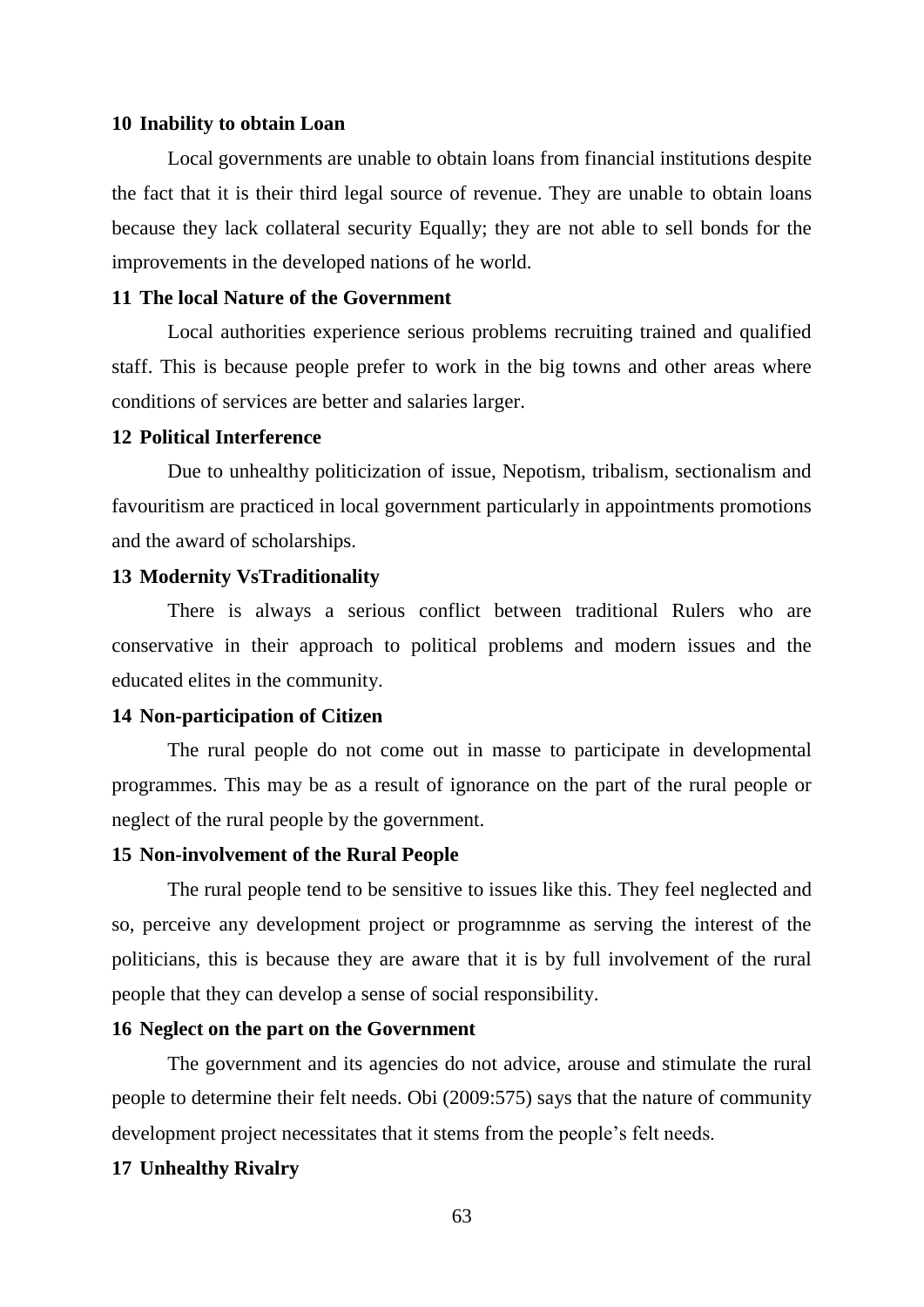Unhealthy rivalries between politicians or between groups in the rural areas have been noticed to be a major militating factor. These issues tend to sabotage the efforts of government and its agencies as most meaningful development projects or programmes cannot achieve its full potentialities in an unfriendly climate.

# **18 Lack of Planning**

Ogunna (1996) rightly posits that planning is a crucial factor for rapid community development. In support of this assertion it is deciding in advance what to do it, how to do it, when to do it, who to do it and where to do it. Sustainable Rural development planning entails as intergrative activity which seeks to provide a framework of activities through which there is massive commitment of the resources of the rural people in order to satisfy their felt needs.

# **19 Bad Leadership**

Emovon (1988:148)identifies bad leadership as the greatest obstacle to rural development. The planning and execution of development projects requires control, co-ordination, direction and supervision in order to attain the desired goal(s). a good leader should be able to inspire the people. He should organize and co-ordinate the rural people for self help project, he should have high sense of accountability, honest and probity. He must be able to carry his subjects along, must be selfless and must be passionate about his subjects, Contrary to these most of the leaders found in the rural areas lack these qualities.

## **20 Illiteracy**

Because most of the rural dwellers are illiterate, they find it difficult to understand the idea behind a development project.

# **21 Lack of Adequate Information**

An effective sustainable rural development programme should aim at developing reliable information and effective discrimination of the information so that the rural dwellers can adequately understand that demands of a programme or project. This is necessary especially in a situation where the rural people may be asked to contribute money or pay a form of levy.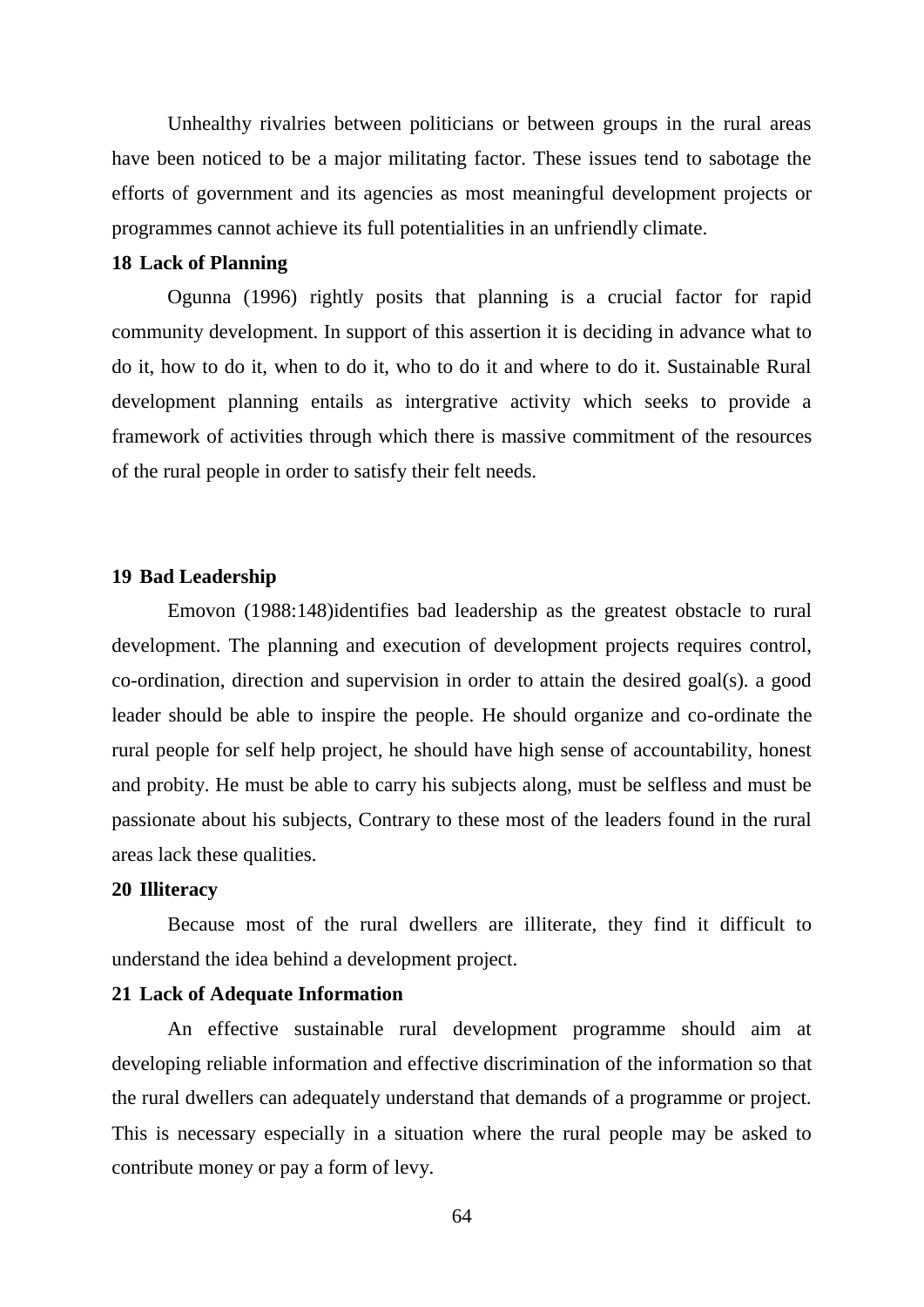### **22 Lack of Infrastructure**

There are business opportunities in rural communities, but they lack requires infrastructure to have entrepreneurs and investors. For many communities to attract new investment and foster economic growth and development it should have basic social infrastructure. It is no longer news that there no access roads to many.

# **3.0.2 Solutions to the Problems of Local Government**

These are some solutions to local government problems:

- **1. Provision of Capital:** Adequate capital should be provided for the running of local government programmes. Both the central and state governments should increase the grants of local governments. Local governments should also extend and monitor their revenue-making machinery to enhance their income.
- **2. Employment of Qualified Staff:** Qualified, experienced professional and administrators should be employed to make a career in the local government service. There should be periodic training of local government employees to enable them to update their knowledge.
- **3. Improved Conditions of Service:** The conditions of service of the local government staff should be reviewed and enhanced. Furthermore, merit should be the yardstick of recruitment, promotions, transfer or discipline.
- **4. Political Autonomy:** Political autonomy should be granted to local governments to enable them to remain independent and effective democratic institutions.
- **5. Probity and Accountability:** Bribery and corruption in the local government councils should be eliminated, with drastic punishment for proven cases. The central and state governments should establish effective mechanisms of checking mismanagement and the spending habits of local government officials.
- **6. Equitable Creation of Local Government:** The creation of new local governments should be in the national interest of brining government closer to the people at the local level, rather then for political or ethnic considerations.
- **7. Public Enlightenment:** People will understand the policies and payment of rates and even self-help projects when the local government educates them on these.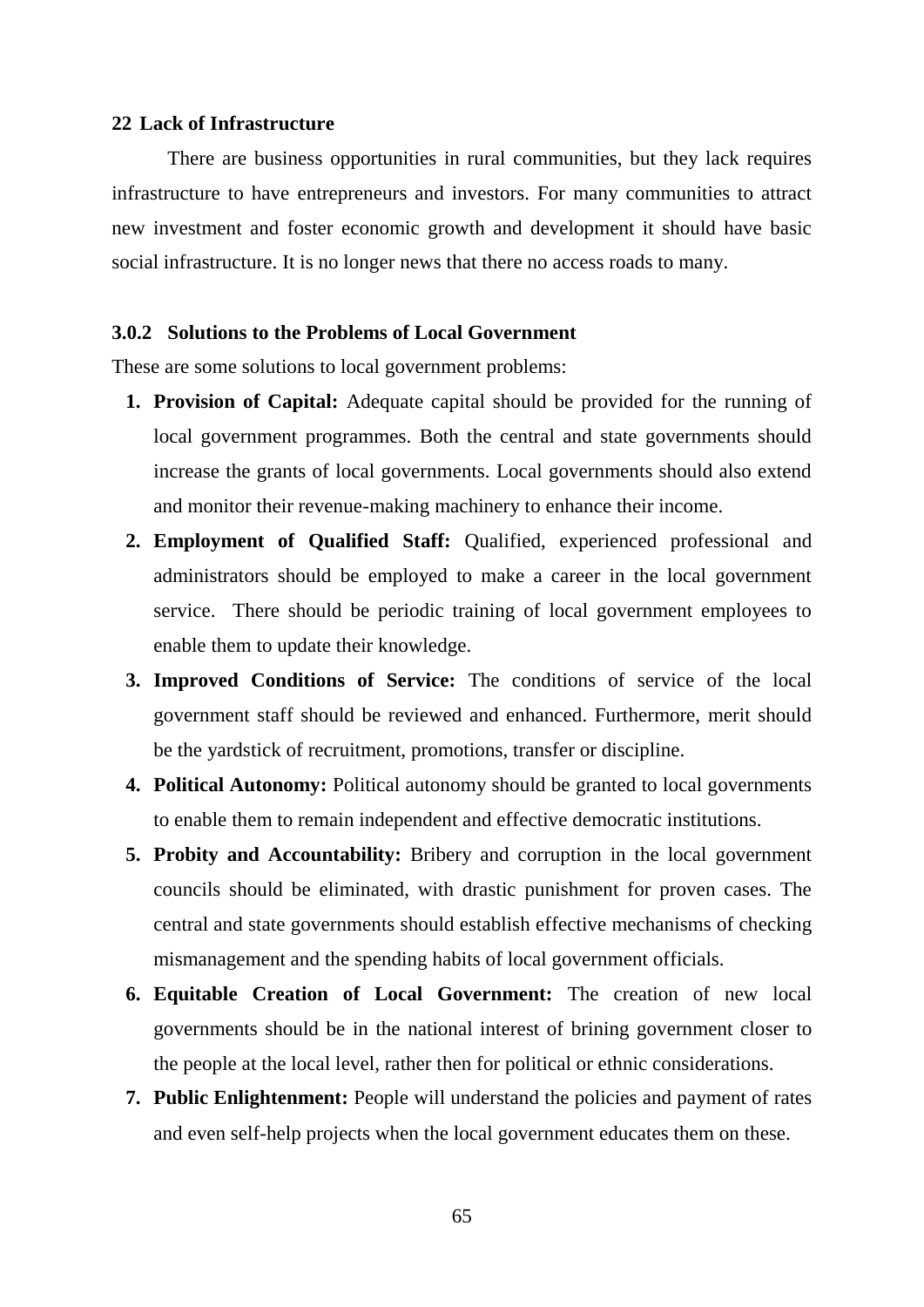### **4.0 Conclusion**

Successive administration in Nigeria have made a lot of innovation in the local government aimed at making its impact felt at the rural and urban areas but inspite of these efforts local government has failed in this direction. Research has shown that most of the functions of the local government were not satisfactorily performed. Rural roads were parks were underdeveloped in most local government areas; there were poor health facilities and in many rural areas they were quite absent; there was no provision of public convenience and refuse disposal in most areas; no visible efforts were made to control hoarding of goods and local speakers in public places, water supply in rural communities was in a miserable state.

# **5.0 Summary**

Local governments in Nigeria has failed woefully in their constitutional functions due to structural instability; excessive politicking, lack of adequate funding, poor staffing, official corruption, encroachment on local government functions by the state etc. Consequently the rural population did not feel the impact of the local government. Some of them knew the existence of local government only through their staff that they sometimes saw raiding their underdeveloped market places in search of rate and tax evaders.

#### **6.0 Tutor Marked Assignment**

- i. Enumerate the problems of local government
- ii. What are the possible solutions to the problems of local government?

### **7.0 Further Reading Materials**

- Aluko, J.O. (2006) Corruption in the Local Government System in Nigeria, Ibadan Oluben Printers
- Egonuwan, J.A. (1984) Principles and Practice of Local Government in Nigeria, Benin City, Smo Aka and Bros Press.
- Ogunna, A.E (1986) "Local Government and Community Development" Issues in Social Science G.I.C. Eluwa and A.E.C. Ogunna (eds) Owerri, New Africa Publishers.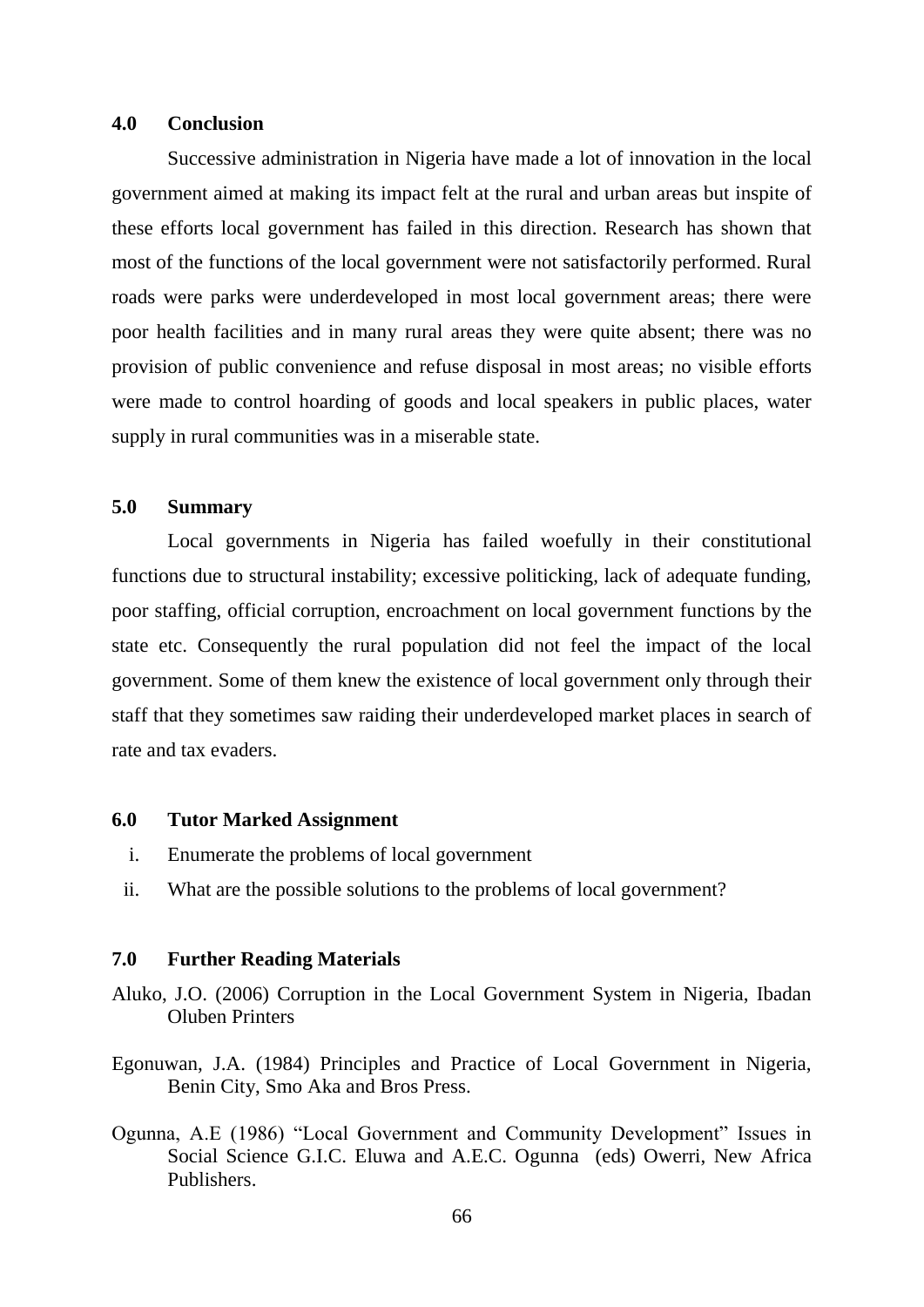- Ogunna, A.E.C. (1987) "The Place of Local Government in the New Political Order" Alternative Political Future for Nigeria (ed) Stephen O. Olugbemi, Lagos A Publication of the Nigeria Political Science Association.
- Ozor, E. (2003) Third-tier Government in Nigeria: Evolution, Development, Future, Ibadan, University of Ibadan Press.
- Report of the Committee on the Review of the Local Government Administration in Nigeria 1985
- The Federal Republic of Nigeria. The Constitution of Nigeria 1979:Lagos Government Printer.
- Ugwu, I. (2012) Contemporary Issues in Local Government and Democracy in Nigeria, Enugu Nigeria, ACENA Publishers.

# **UNIT NINE: CONTROL OF LOCAL GOVERNMENT**

- 1.0 Introduction
- 2.0 Objectives
- 3.0 Control of the Local Government
- 3.0.1 Reason for the control
- 4.0 Conclusion
- 5.0 Summary
- 6.0 Tutor Marked Assignments (TMA)
- 7.0 Further Reading Materials

# **1.0 Introduction**

The founding fathers of the Nigerian local government system made a number of innovation aimed at strengthening the local government system in Nigeria and make it an efficient, effective and productive system. But inspite of these innovations, the system proved to be unresponsive, unproductive, ineffective, incapable of accelerating rural development due to anti-behavourial mannerism ranging from lack of functional cooperation between the council and the people in particular and indigenous institution in general; poor planning, power struggly between chairman and councilors to criminal disservice and institutionalized stealing. All these anti-administrative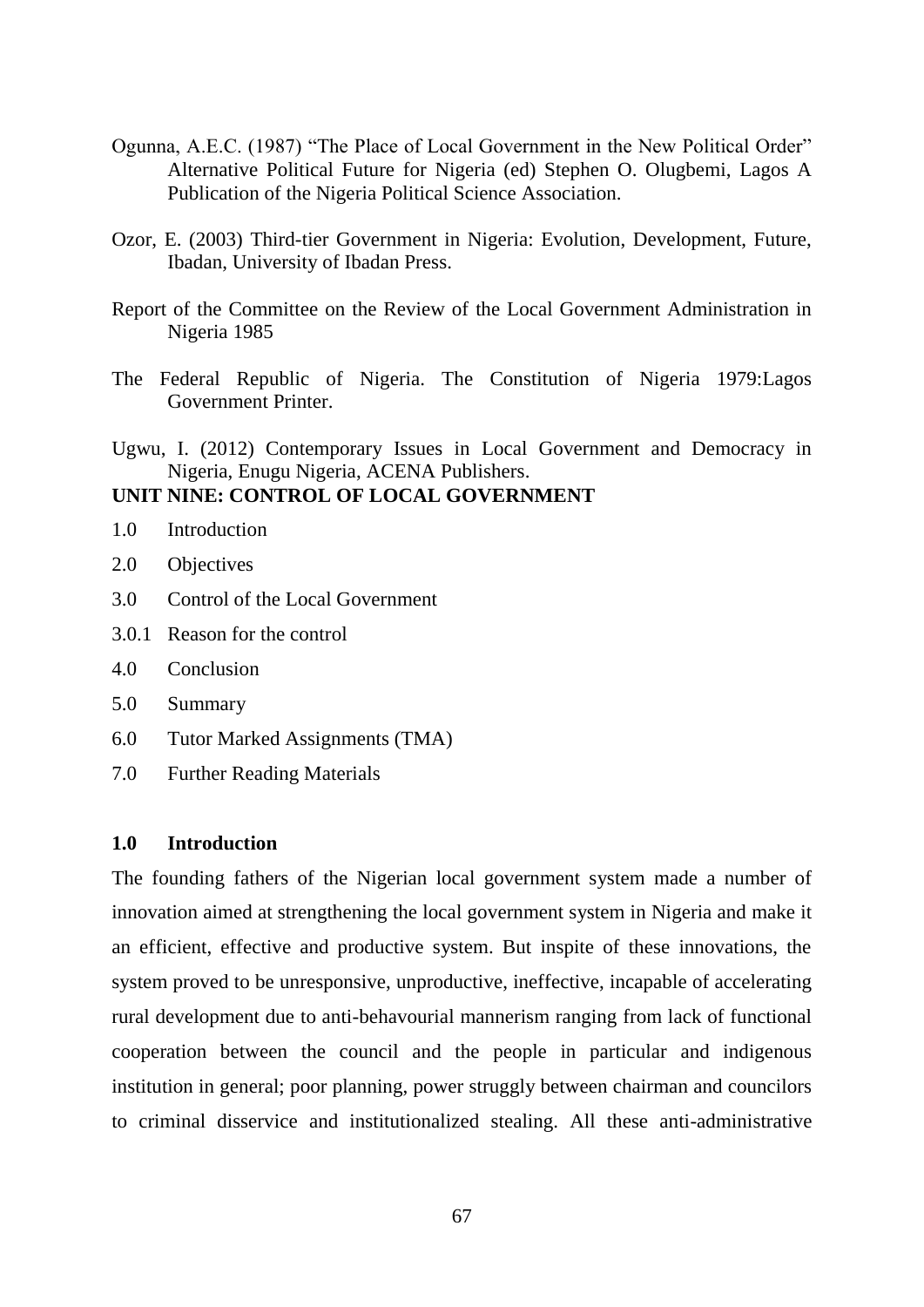behavourial mannerism necessitate to institutionalization of various control mechanism in local governments in Nigeria.

## **2.0 Objectives**

By the end of this unit, the students should be able to do the followings:

- i. Provide back to the control of local governments in Nigeria.
- ii. Discuss various methods of control
- iii. Justify why local governments needs to be controlled.

# **3.0 Main Content**

## **3.0.1 The Control of Local Government**

Local governments are controlled through the following mechanisms:

- 1. **Legislative Control:** Local governments are established by an act of parliament or decree stating their functions, powers and limitations. Their operations are thus guided by these laws, furthermore, the legislature could amend these laws or investigate the performance of, or allegations about particular local governments.
- 2. **Administrative Control:** The power of supervising the activities of local governments is delegated to the ministry or department responsible for local government. The department is empowered to approve their annual budgetary estimates, major projects, strategies of implantation and bylaws they take effect.
- 3. **Judicial Control:** Local governments are legal entities which can sue and be sued. Courts can call local governments or their officials to order if the breach any law establishing or guiding them. The court can declare their actions illegal or unconstitutional if they violate the provisions of the constitution.
- 4. **Financial Control:** The supervising department is empowered to approve or reject local government budgetary estimates.They may not introduce new rates or levies, implement new projects or obtain internal or external loans without approval by the supervising ministry. Their accounts are also audited by the central government auditors.
- 5. **Control by Public Complaints Commission:** Dissatisfied members of the public can seek redress through the public complaints commission, where their rights and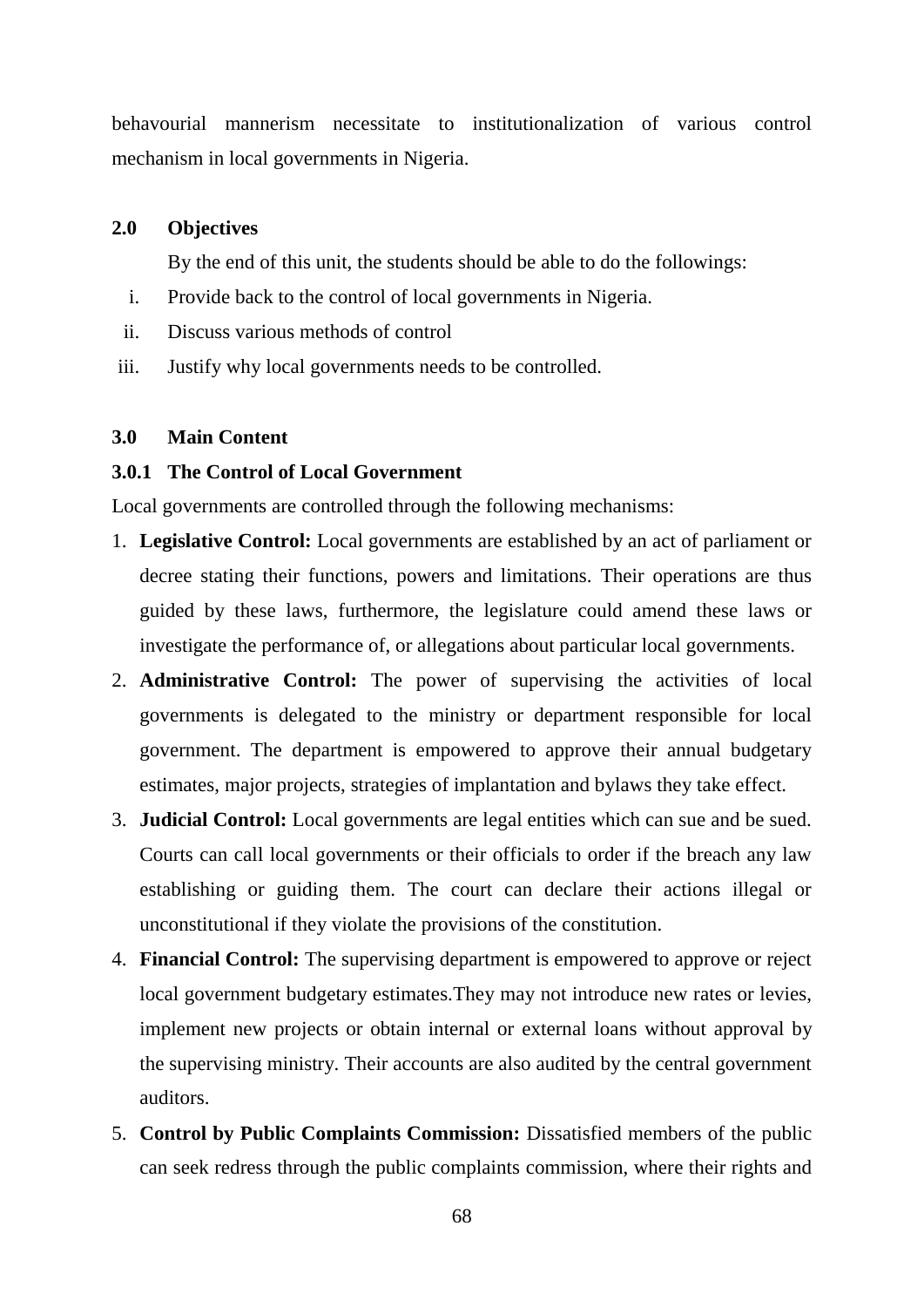liberties are violated by local government employees. The commission could investigate the activities of such employees and recommend punitive or corrective measures.

# **3.0.3 Reasons for Control of Local Government**

Local government administration is controlled for the following reasons:

- **1. Effective Implementation of Policies:**Local governments are controlled to enable them to implement the policy guidelines and objectives of both the federal and state governments. They are expected to execute government programmes according to specification and guidelines.
- **2. Even Distribution of Amenities:** Local government are controlled to ensure geographical spread of social amenities to the various communities. Without adequate supervision, some local governments may deprive certain communities of social amenities like water supply, feeder roads, dispensaries and maternity homes.
- **3. Judicious use of Public Funds:** Local governments are controlled so that they can account for the statutory revenue and special grant which they receive from the federal and state governments. For example, contract award are thoroughly scrutinized to ascertain their genuineness and impact on the people.
- **4. Appropriateness of Laws:** Local government bylaws are subjects to approval to avoid possible abuses.
- **5. Appointment and Discipline of Staff:** Local governments are controlled to ensure proper recruitment, promotion, transfer and discipline of employees.
- **6. Approval of Annual Estimates:** They annual estimate of local governments are checked and approved to enable the central government to ensure consonance between their capital expenditure, recurrent expenditure and the expected income in a financial year.
- **7. Quality of Councilors:** Local governments are controlled so that the quality of councilors at the helm of affairs could be kept high enough.

# **4.0 Conclusion**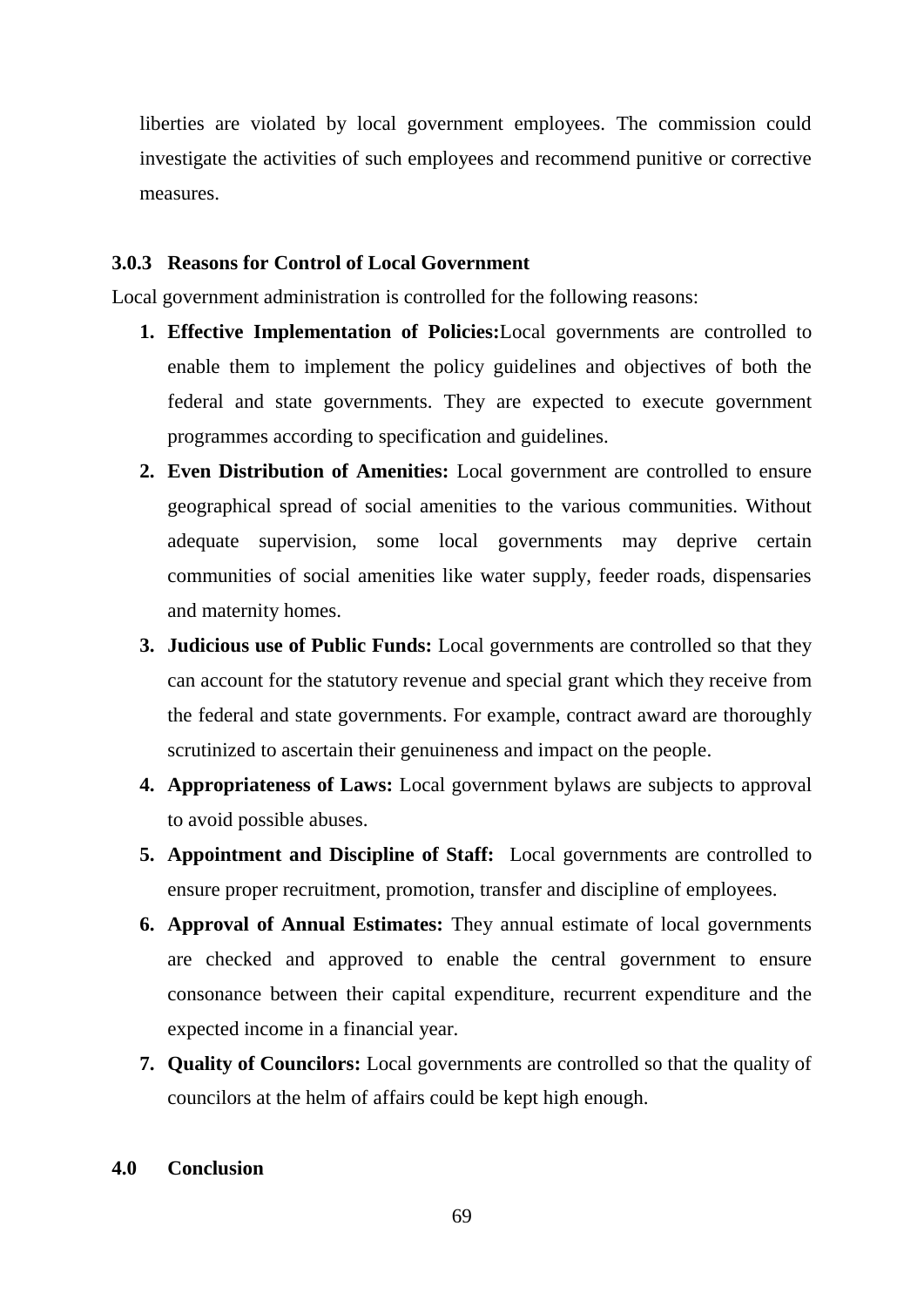Local governments in Nigeria have not lived up to expectation due to a number of reasons. There is a high incidence of corruption, fraud and emberrelement in local government specially in revenue section. Some revenue officials collect revenue for which they issue fake receipts to the payers and the fund so collected are not paid to the councils" others collect revenue without issuing receipts. Huge some of revenue are lost by local governments in some corrupt and fraudulent rate collectors, licensing officials, collectors of fees and fines, market master, and valuation officers who sometimes collude with properly owners so that their tenement are under assessed or they completely escape valuation and rating. These are compounded by habitual absenteeism of most local government workers in the place of work who only appear on the day of payment of salaries; and various frivolous letters of excuse most local government workers used to apply to their various head. All these made control of local government a development out of extreme necessity.

## **5.0 Summary**

Control mechanism is a necessary administrative measure aimed at making workers in Nigeria local government system. In this unit we were able to identify various ways of controlling local government system which include legislative, administrative, judicial and financial control as well as that of ombudsman. We equally gave a lot of reasons why local governments are controlled in order to provide efficient, effective and productive and result oriented services.

### **6.0 Tutor Marked Assignment**

- i. Discuss various ways of controlling local governments in Nigeria
- ii. What are the justifications for the control of local governments in Nigeria.

### **7.0 Further Reading Materials**

- Agbakoba, R and Ogbonna, M (2004) Local Government Administration and Development in Nigeria, Lagos The Human Rights Law Services
- Ajayi, K. (2002) Theory and Practice of Local Government, Ado Ekiti University of Ado-Ekiti Printing Press.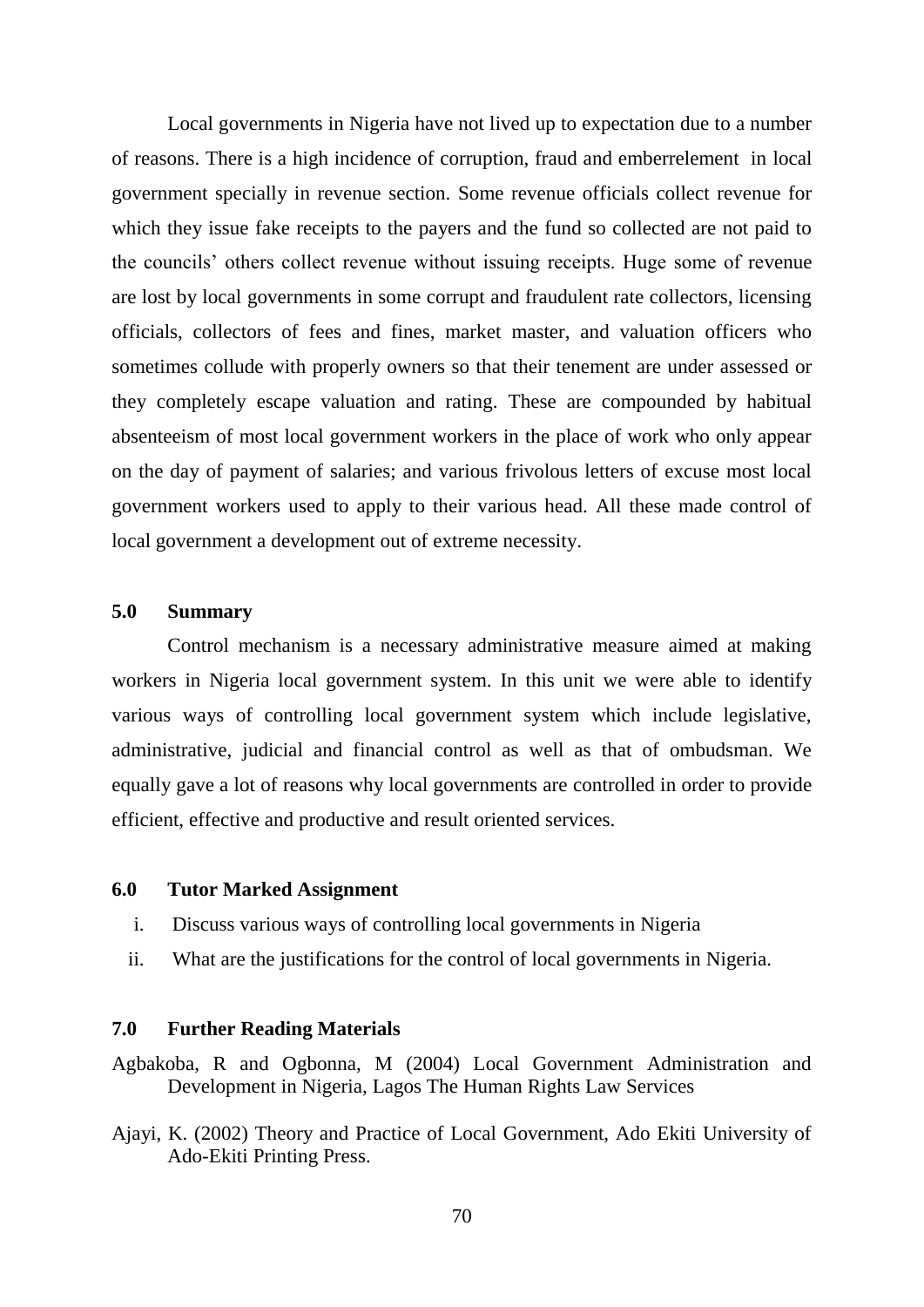- Aluko, J.O. (2006) Corruption in the Local Government System in Nigeria, Ibadan Oluben Printers
- Gboyega, A.E. (1987) Political Values and Local Government in Nigeria Lagos Malthouse Press Ltd
- John K. and Rupak C. (ed) (2008) Local government in Federal Systems New Delhi Viva Books Ltd.
- Okoli, F.C. (2000) Theory and Practice of Local Government: A Nigerian Perspective, Enugu John Jacob Classic Publisher Ltd.

# **MODULE FOUR ORIGIN & DEVELOPMENT OF LOCAL GOVERNMENT UNIT TEN: EVOLUTION OF LOCAL GOVERNMENT IN PRE-COLONIAL ERA**

- 1.0 Introduction
- 2.0 Objectives
- 3.0 Evolution of Local Government in Pre-colonial era
- 4.0 Conclusion
- 5.0 Summary
- 6.0 Tutor Marked Assignments (TMA)
- 7.0 Further Reading Materials

## **1.0 Introduction**

The primary purpose of local government is to bring government to the local communities so that the local people can participate fully in the process of government in order to provide essential local services and this accelerate the pace of social, economic and political development. The importance of local government in development of rural areas made various communities in Nigeria to be governed through the instrumentality of their traditional political institution before this unit we are going to see how our communities governed themselves through local government system before the coming of Europeans.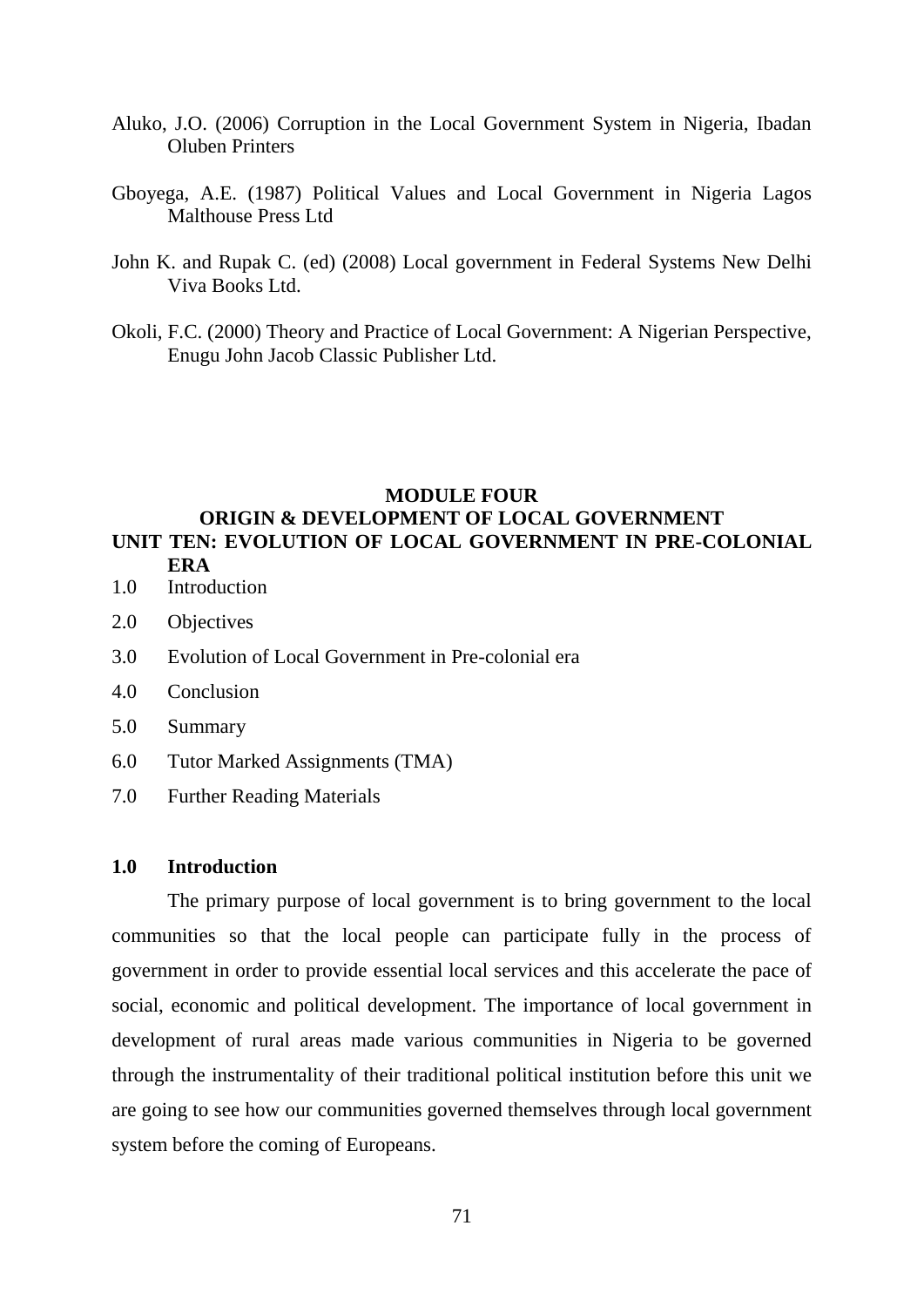## **2.0Objectives**

By the end of this unit, the students should be able to do the following:

- 1. Trace the evolution of local government
- 2. Discuss local governments during pre-colonial era

# **3.0 Main Content**

# **3.0.1 Pre-colonial era**

Historically, local government in Nigeria has evolved extremely diverse and to a large extent, developmentally dysfunctional structural forms (William Groff, 1986). The system of local government in Nigeria, before, during and even after the advent of the British rule has been a subject of trial and reforms. Several patterns have been experimented and abandoned in frustration. Local government system has in fact, gone very numerous and constant reforms aimed at evolving a viable system that could serve the purpose for which local government is created. The local government system in Nigeria has evolved through the central government's earlier phase of decentralization of function (especially during the period of British colonial rule) to the federal governments current phase of decentralization through increased devolution of powers and functions to authorities which, to a great extent, have now been institutionalized as the third tier of government in the country. In this context, the structure, powers and functions of local government in Nigeria have undergone several changes in accordance with the regime in powers, the core task of the regime in power and the failure of that resultant structure to be in congruent with the core task of the regime in power by various administrations from pre-colonial to the present post colonial era. That is, the development objective and priorities of various regime in power, the existing structures they structures they set up to achieve such goals as well as their perceptions of the role which local authorities should play.

Local government in Nigeria, Ogunna (1977) correctly noted has undergone constant numerous reforms aimed at evolving a viable system that could serve the purpose for which the local government is created. Before the advent of the British colonial administration various communities in Nigeria were governed through the instrumentally of their traditional political institutions. In the North, the Hausa/Fulani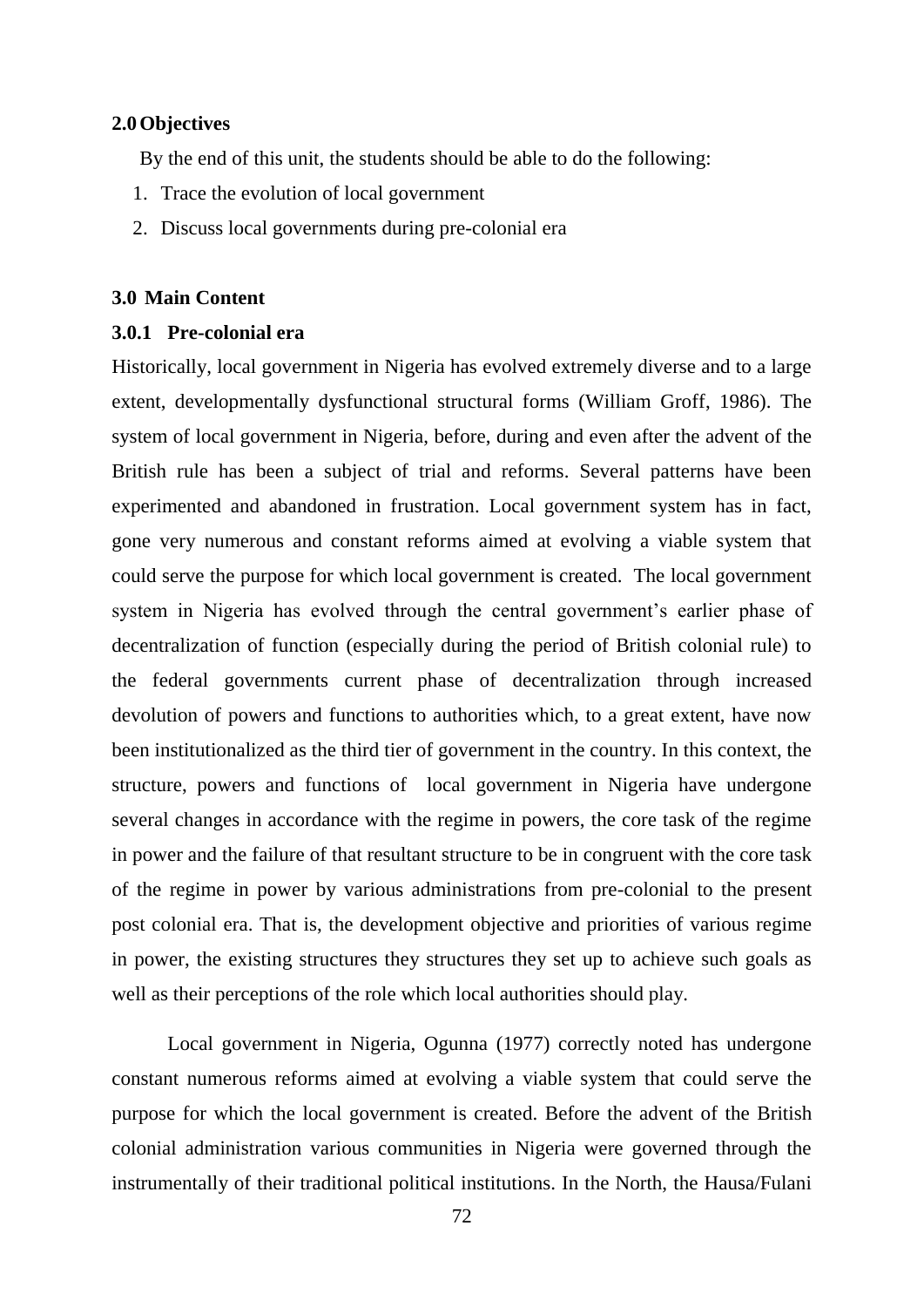Emirates operated highly centralized hierarchically organized political system. They were authoritarian large-scale states and were ruled by powerful Emirs. There were clear specifications of function of the political structure. The political system has a long standing system of tax assessment and collection. The emirates were divided into districts, which were headed by Hakimis while each district was divided into villages each of which was headed by a village head. In essence, the local government administration under the Hausa/Fulani traditional political system was under the district heads (Hakimis) and village heads. They were charged with the responsibility of maintaining law and order, collecting taxes within their respective areas and settling minor disputes. In the discharge of those functions, the district and village heads were responsible and accountable to the Emir.

The Yoruba"s of Western Nigeria had centralized chiefdoms in which the Obas ruled their various chiefdoms. The Obas played roles as constitutional monarchs in the sense that they ruled their respective kingdoms with a council of chiefs which exercised dominant powers. Each Yoruba kingdom consisted of the Obas town or capital city and the subordinate towns. The capital city was directly administered by Obas while the others governed the subordinate towns through chiefs known as Baales or Olojas. The Baales or Olojas and their subordinate chiefs conducted the affairs of the subordinate twon which constituted the local government functions of the political system. The Baale settled minor cases and disputes, maintained law and order, allocated vacant land and paid Annual tributes to the Obas.

In Eastern Nigeria, the Igbos had fragmented and diffused autonomous communities. In this system, many groups and institutions like age grades, women association, Ozor title societies, the council of Elders, the people assembly (Oha) shared political authority with the chief of the community. One of the distinctive characteristics of the Igbo political system is that it functioned with many groups and institutions which shared in political authority within the system. Thus, Gailey in his book, Road to Aba, correctly observed that the presence within "the village of different organization each charged with executive and moral function effectively prevented undue concentration of power. The autonomous community in the Igbo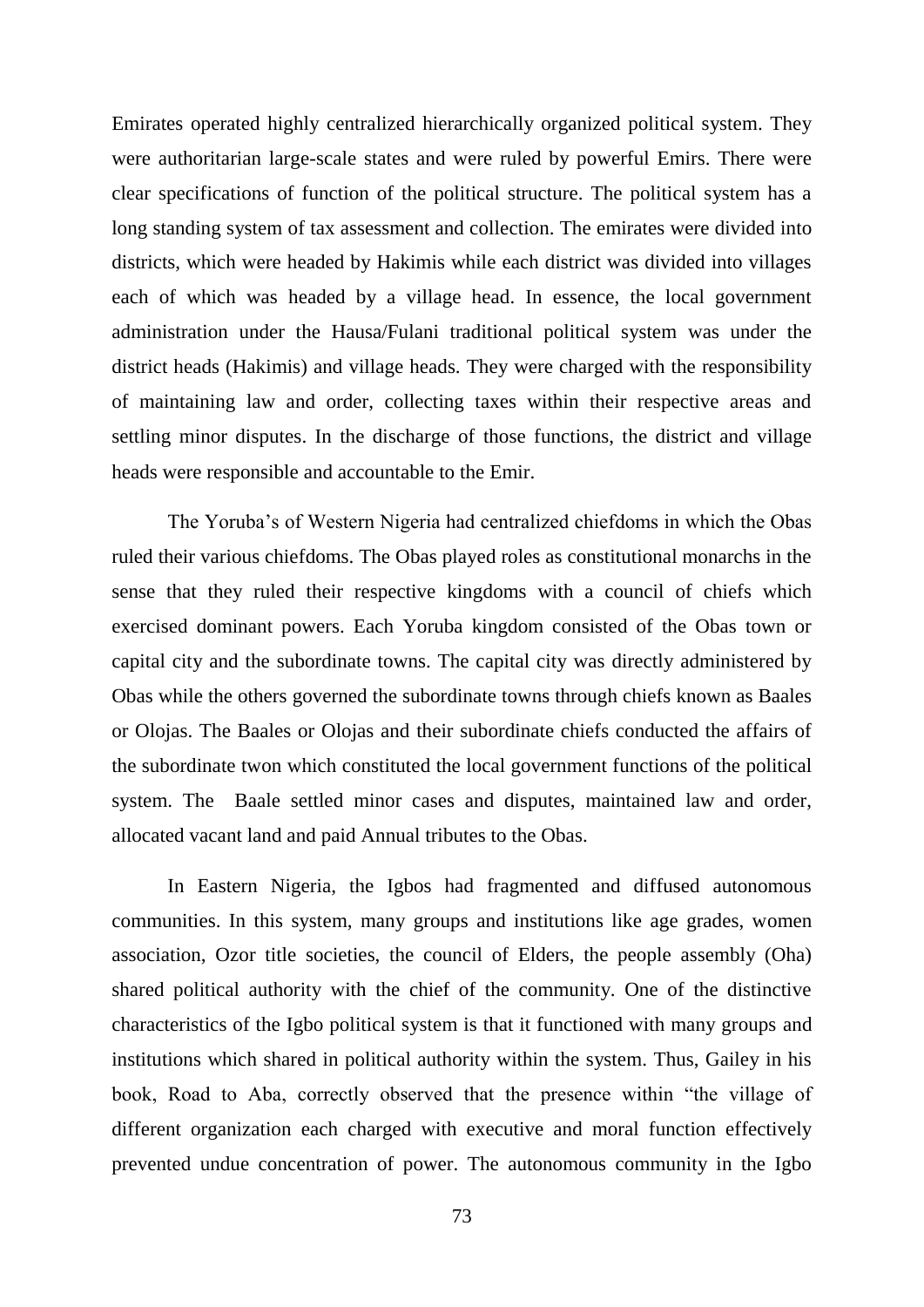traditional political system was federation of village. Each village was comprised of kindred units. In view of the fragmented nature of the political system, it is difficult to distinguish between the structure performing local government functions from those concerned with central government functions.

Nevertheless, one can argue that the local government functions were carried out by the village's kindred units. The village and kindred traditional authorities' maintained law and order within their areas settled disputes, established and maintained village markets. Constructed village paths and ensured regular cleaning of streams and springs which provided water supply. The village authorities made rules and regulations.

### **4.0 Conclusion**

From the foregoing, it is quite clear that the three major ethnic groups practiced one form of local government or the other. The three traditional political system discussed above were not the only traditional political system but are the dominant. However, the Hausa/Fulani, Yoruba and Igbo traditional political system were the largest ones in Nigeria and they serve as representative of the various system in the country.

#### **5.0 Summary**

Prior to coming of colonial masters, various communities were governed through the instrumentality of their traditional political institutions. In the Hausa – Fulani, the Emir, District heads (Hakimis) and village heads performed the functions of local government like maintaining law and order, collecting taxes, and settling minor disputes. Similarly in Western Nigeria, the Oba and his council of Chiefs like Baale, Uloga and other subordinate chiefs did the same. In Eastern Nigeria due to their fragmented , diffused, Republican, democratic and autonomous nature many people participated in the governance like the Chief, Ozo title holders, Age grade, Peoples Assembly (Oha) council of Elders, Umudas the chief prists etc.

#### **6.0 Tutor Marked Assignment**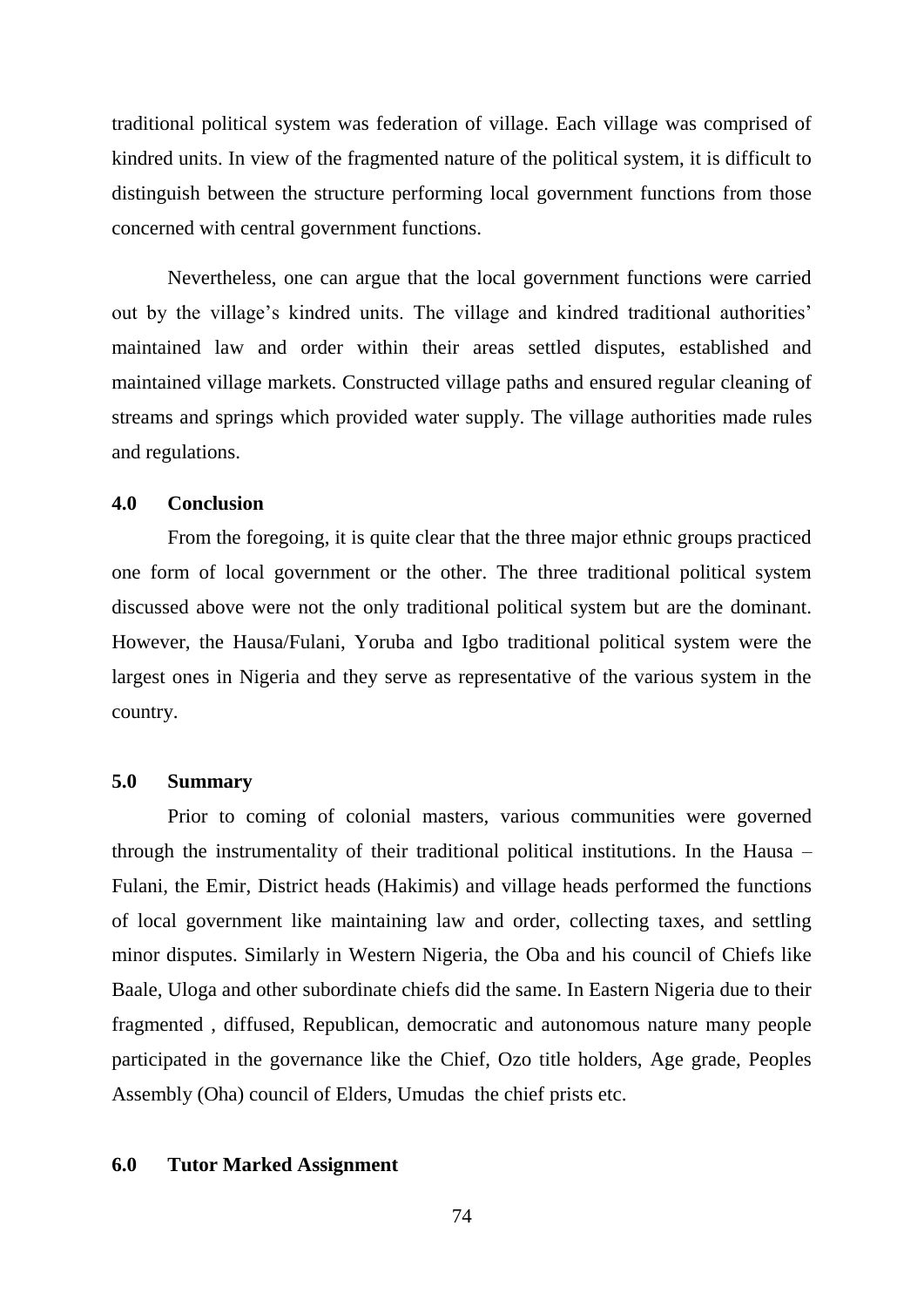- i. Trace the evolution of local governments during the per-colonial era in Nigeria
- ii. Discuss the system of local governments in Eastern, Norther and Western region during pre-colonial era.

# **7.0 Further Reading Materials**

- Eastern, Nigeria government (1956) Policy for Local Government Eastern House of Assembly Seminar Paper, Enugu: Government Printer
- Ogunna, A.E.C. (1976) A Handbook on Local Government in Nigeria, Owerri Versatile Publishers
- Onah, R.C. and Amujiri, B.A. (2011) Local Government in Nigeria Structure Roles and Expectations in A.O. Onyishi (Ed) Key Issues in Local Government and Development: A Nigeria Perspectives Pp (625-641) Enugu Praise House Publishers
- Spapru, R.K. (2013) Administrative Theories and Management Thought ( $3<sup>rd</sup>$ ed) Delhe PH Learning Private Limited
- Udenta, I.O.E. (2007) Local Government: A Comparative Perspectives, Enugu New Generation Books
- Wraith, R (1972) Local Administration in West Africa London George Allen and Unwan Ltd

# **UNIT ELEVEN: LOCAL GOVERNMENT ADMINISTRATION DURING THE COLONIAL ERA**

- 1.0 Introduction
- 2.0 Objectives
- 3.0 Evolution of Local Government in Pre-colonial era
- 4.0 Conclusion
- 5.0 Summary
- 6.0 Tutor Marked Assignments (TMA)
- 7.0 Further Reading Materials
- **1.0 Introduction**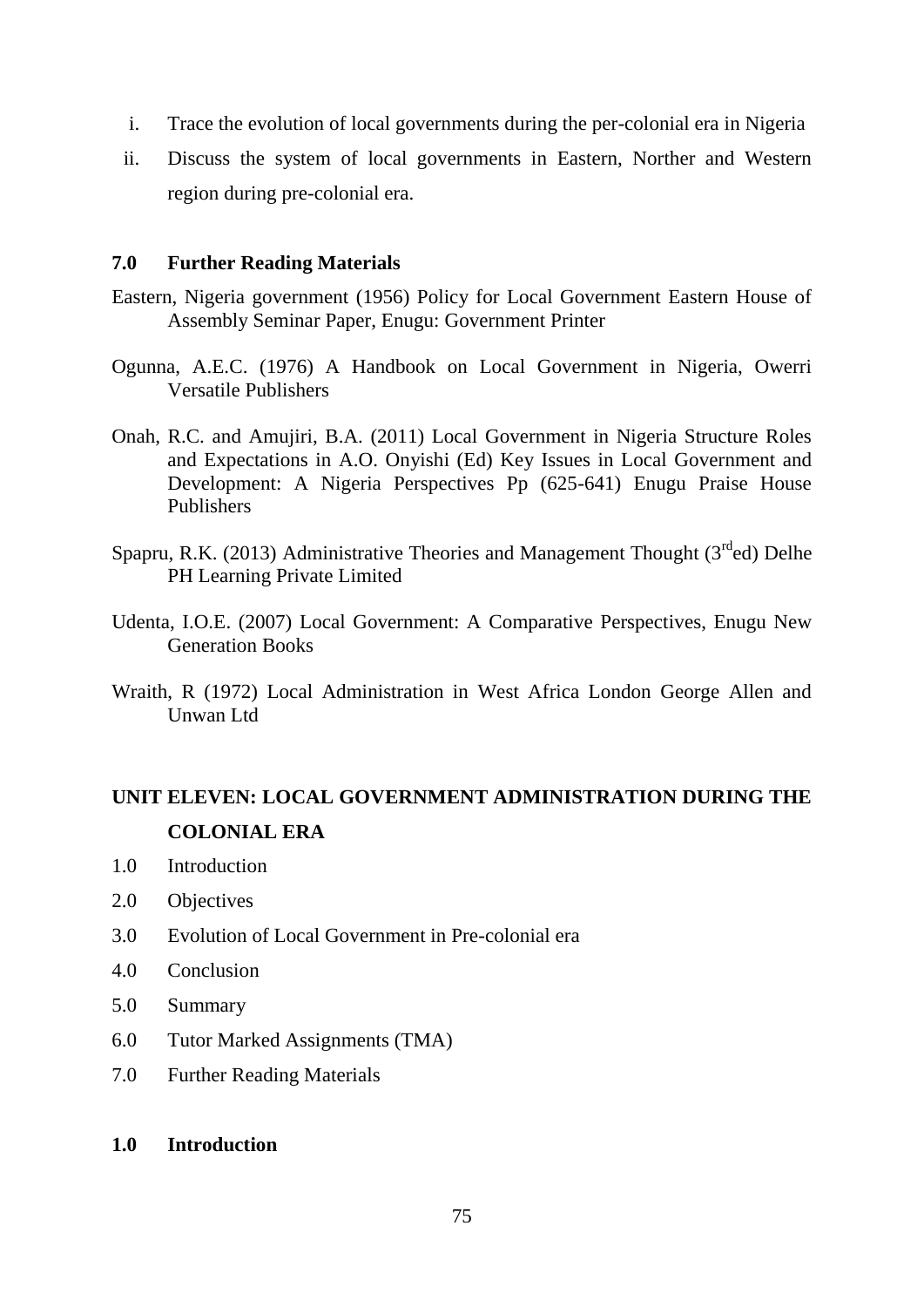When the British took over Nigeria as a colonial territory, the British colonial government introduced the Native Authority system which served as local government at that time. It was a form of local government based on traditional authority which exercised legislative, executive and judicial powers over a local community under the ultimate control of British authority. When Lord Lugard arrived Nigeria, he saw perfect system of local administration in the north and decided to make effective use of traditional rulers through the concept of indirect rule as we shall see the in the course of our discussion. According to him the Native Authority was introduced as a matter of administrative expediency and practical necessity.

### **2.0 Objectives**

By the end of the unit, the students should be able to do the followings:

- 1. Advance reasons why colonial administration used existing local authorities in local administration.
- 2. Explain why attempt made by the British colonial administration to introduce and maintain indirect rule succeeded in some areas and failed woefully in some areas.

#### **3.0 Main Content**

## **3.0.1 Colonial Era:**

During the earlier period of British colonial rule in Nigeria, local government was an extension of the central colonial administration through the mechanism of "indirect rule" which involved the administration of the local area through the existing traditional authorities. The British colonial administration in Nigeria was organized hierarchically under two paralle administrative structures, the field (political) administration and the departmental administration. Under the field (political) administrative structure, the country was divided into districts, division, provinces and regions each of which was headed respectively by the district officer, district commissioner, (or lieutenant governor). In order to maintain law or order, security, a few basic services and the stability of the colonial regime, thee field officials combined both administrative, political and judicial functions as magistrates (at the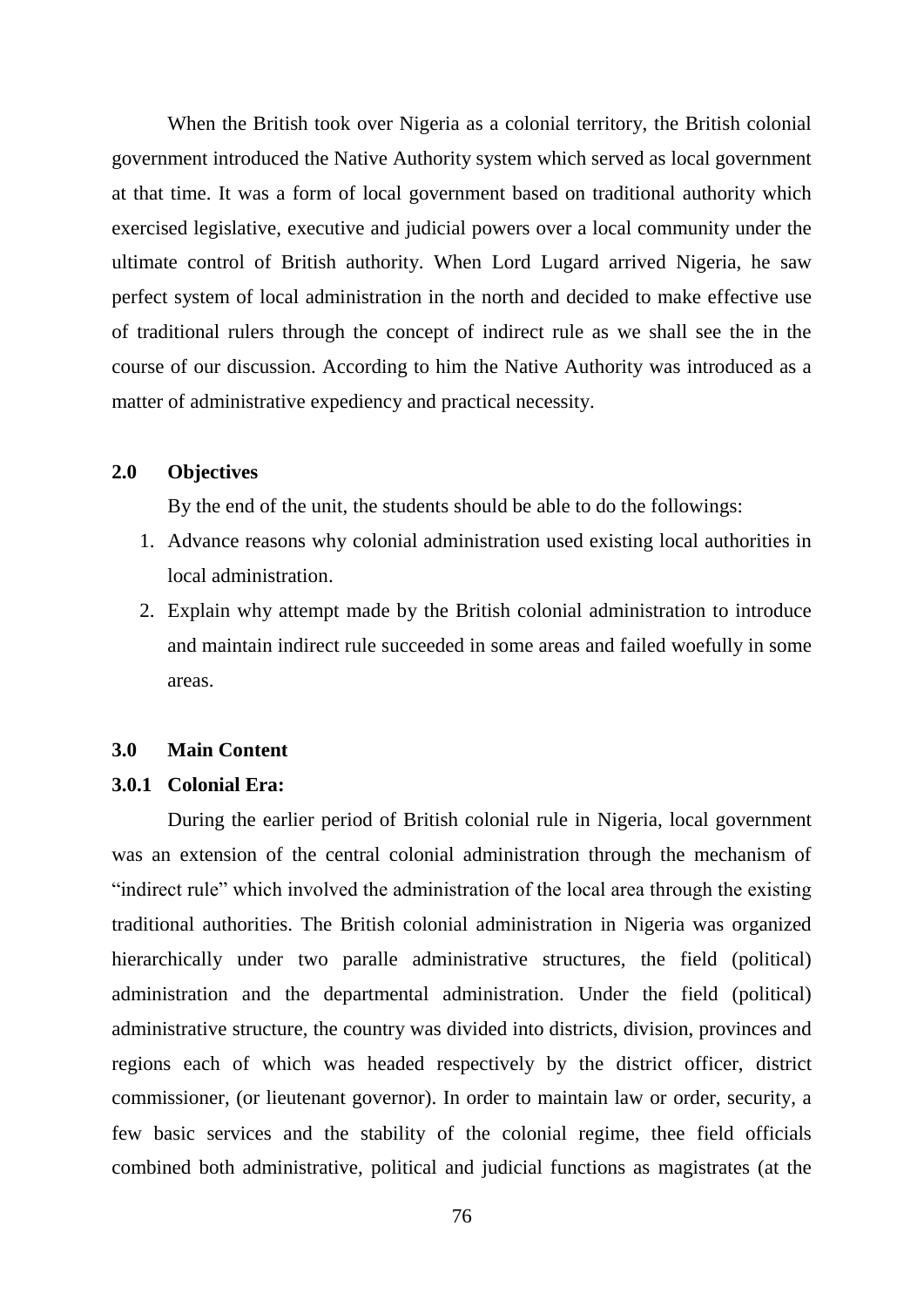lower levels of the field administrative hierarchy); as controllers on customary courts, the police and prisons; and as intelligence officers. Above all, they controlled and supervised the administrative activities of local authorities.

The rational for the colonial administration"s use of existing local authorities in local administration was not directed by the need to initiate the process of participatory democracy at the local level. This is because local administration was dominated by traditional rulers and councilor nominated by the colonial administration. Some of the reasons for the colonial policy of indirect rule included lack of adequate manpower and financial resources for colonial administration; lack of knowledge of local conditions, customs and traditions of the colonized; the need to prevent colonial revolts and unfavourable equatorial climate and tropical diseases which often claimed the lives of some of these. British officials, acute dearth of administrative, secretarial, professional and technical officials, fear of consequences of tampering with the established religion and finally but more importantly, the existence, at that time of already established and relevant traditional authorities especially in the North. Where these traditional authorities did not exist, policies were directed at creating them. Even though this system of local administration succeeded to a great extent, in linking the traditional institutions to the colonial administrative machinery, it remained authoritarian in character and could not encourage the growth of democratic participation at the grassroots level. Consequently, substantial reforms local administration took place in the 1950 & 60s.

The attempt made by the British colonial administration to introduce and maintain indirect rule, as a system of local administration in the Eastern and Western region was not a successful as it was in the North. This is because the existing traditional authority systems in these areas were not as congruent as those in the northern region with the structural requirements of "indirect rule". In some parts of the Eastern region, where the institutions of traditional authority did not exist (prior to British colonial administration) attempts were made to create "warrant chiefs". In these areas, new powers given to the traditional rulers were in conflict with the traditional norms which merely recognized such rulers as the spokesmen of their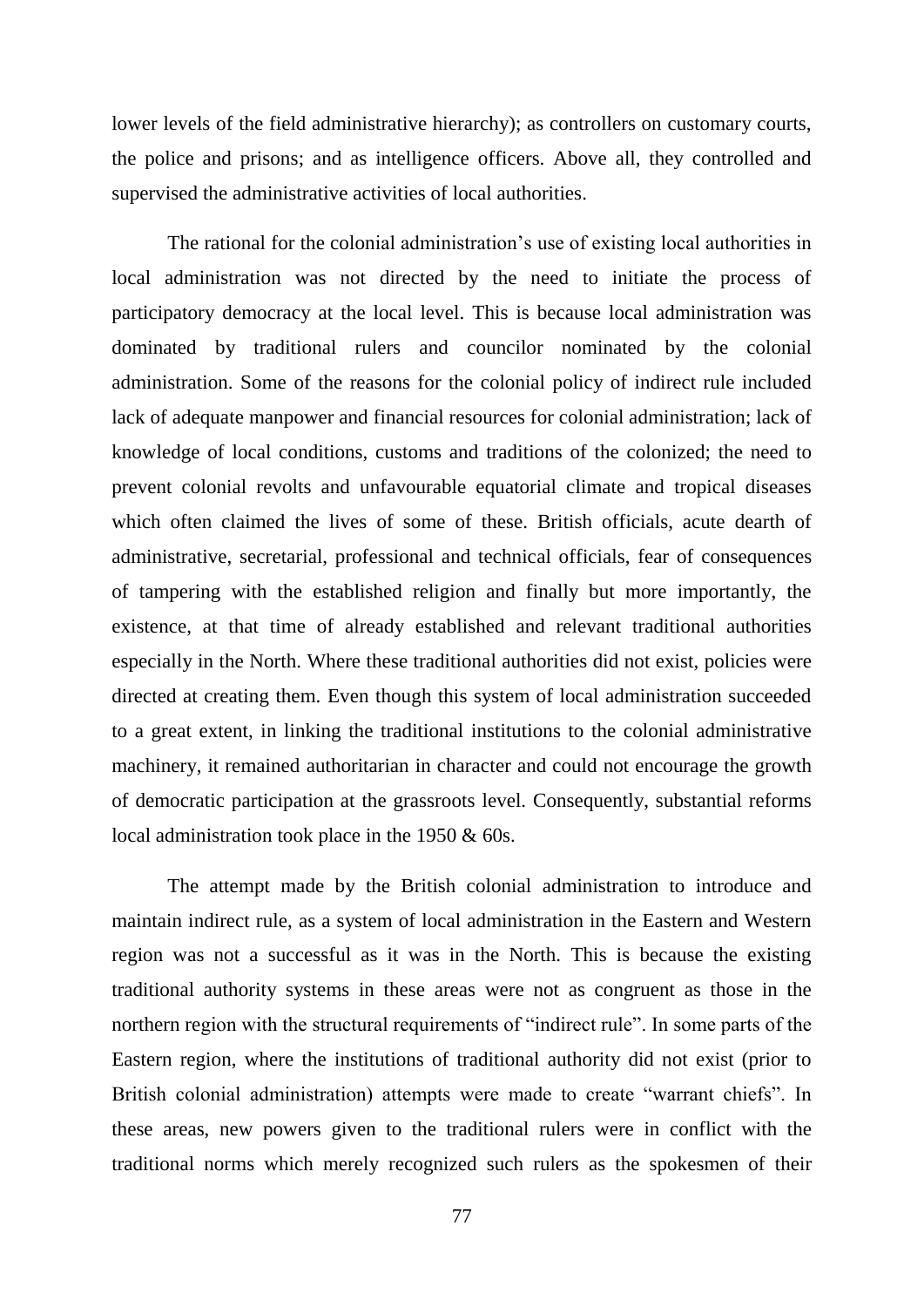communities. In the West, the Obas unlike the Emirs did not possess absolute authority over their subjects before the introduction of "indirect rule". Their powers were checked by the council of chiefs and secret societies. Even where they became very authoritarian and oppressive, they were advised by their subjects (through these mechanisms) to commit suicide. Again, as in the Eastern Region, the new judicial, fiscal and administrative powers-which were exercised by the traditional rulers under the period of "indirect rule", were in conflict with the norms and traditions of their communities.

In the 1950s and 1960 attempts to reform the local administrative system in Nigeria took various forms in the eastern, western and northern parts of the country. While the reforms in the east and west were aimed at increased democratization of the local government system, those in the northern were mainly aimed at reducing the enormous power exercised by traditional rulers at the local level. In the eastern region, the local authority ordinance was replaced by local government ordinance in 1950. Under the local authority "a number of chiefs and elders were appointed by the government to form the native authority council of the area" (Oyediran, Gboyega, 1979, p. 170) but the local authority ordinance made it possible for majority of the councilors to be directly elected. In terms of structure, the 1950 ordinance ushered in a three-tier system of local government made up of county, district and local councils. The ordinance also curtailed the controlling powers of the district officers by making it optional for the councils to accept or reject their advice.

A similar local government reform took place in the western region following the introduction of the local government law of 1952. Under this law elected representatives were to comprise 75 percent of the total council membership. A three tier British mode of local government structure comprising divisional, district and local councils was also introduced. And, as in the eastern region, the supervisory powers of the district officers were reduced. The two important factors which help to explain the above changes in the composition and structure of the local government in these two regions are the increase in the number of educated elite and the agitation by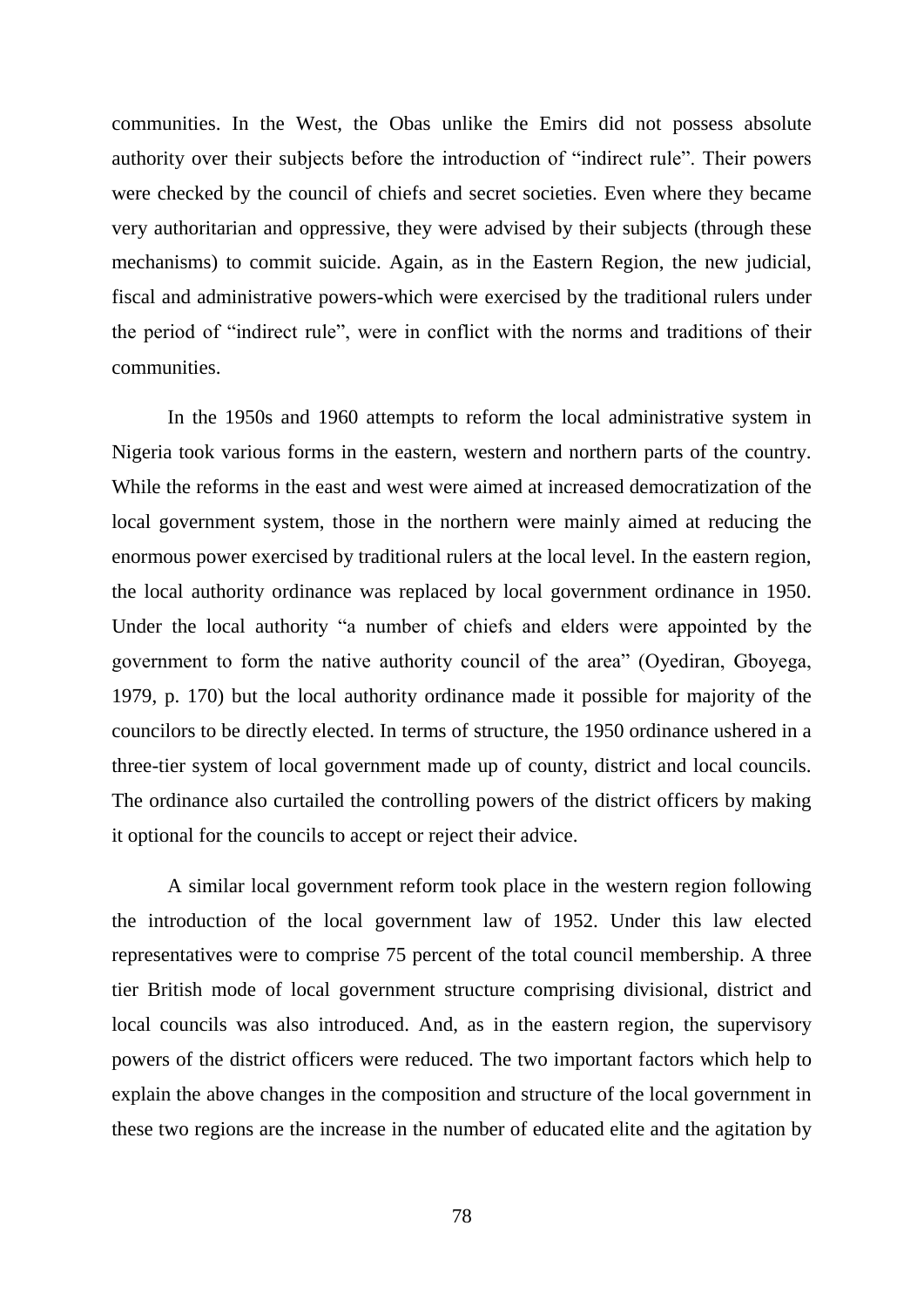nationalists for participation in the exercise of political power at the local, regional and federal levels.

Despite these reforms, local government in these regions still had a number of similar problems. These ranged form the problem of viability (in terms of the small size of most of the local government units, and their resulting inability to generate adequate resources for provision of services) to lack of adequate and well trained staff, corruption among local government workers, and conflict of authority between the district and the divisional county councils.

Further reforms of the local authority system which took place in Northern region between 1959 and 1966 (when the military intervened in politics for the first time in the country) were aimed at extending those reforms to regional government and party in power to the local areas. Politics parties in Nigeria were ethnically based, and local communities served as recruiting grounds for aspiring politicians. Because of this linkage between partisan politics and local administration, the permanent staff of the local authorities in the Northern region continued to participate fully in partisan politics until 1967 when the military banned them from doing so. For similar political reasons, the Native Authority police and prisons were transferred to the federal government, and their judicial responsibility taken over by the state government. There were wide-spread accusation that the Native authority police, prisons and courts have been used as instruments of oppression and victimization against political opponents. Other attempts by the Northern regional government to manipulate the local authorities were reflected in the Native authority amendment law of 1958 and the Kaduna capital territory amendment law of 1962 which constituted Kaduna into a local authority headed by a high ranking regional civil servant. These anomalies in local government administration were part of the reasons, which informed the military government's decision in 1966 to dissolve all local councils and replace them with sole administrators. All these developments confirm the observation that government in Nigeria (in terms of their structure and operations before 1976 local government reforms in the country) could not provide the basis for meaningful participation of people in social and economic development at the local level.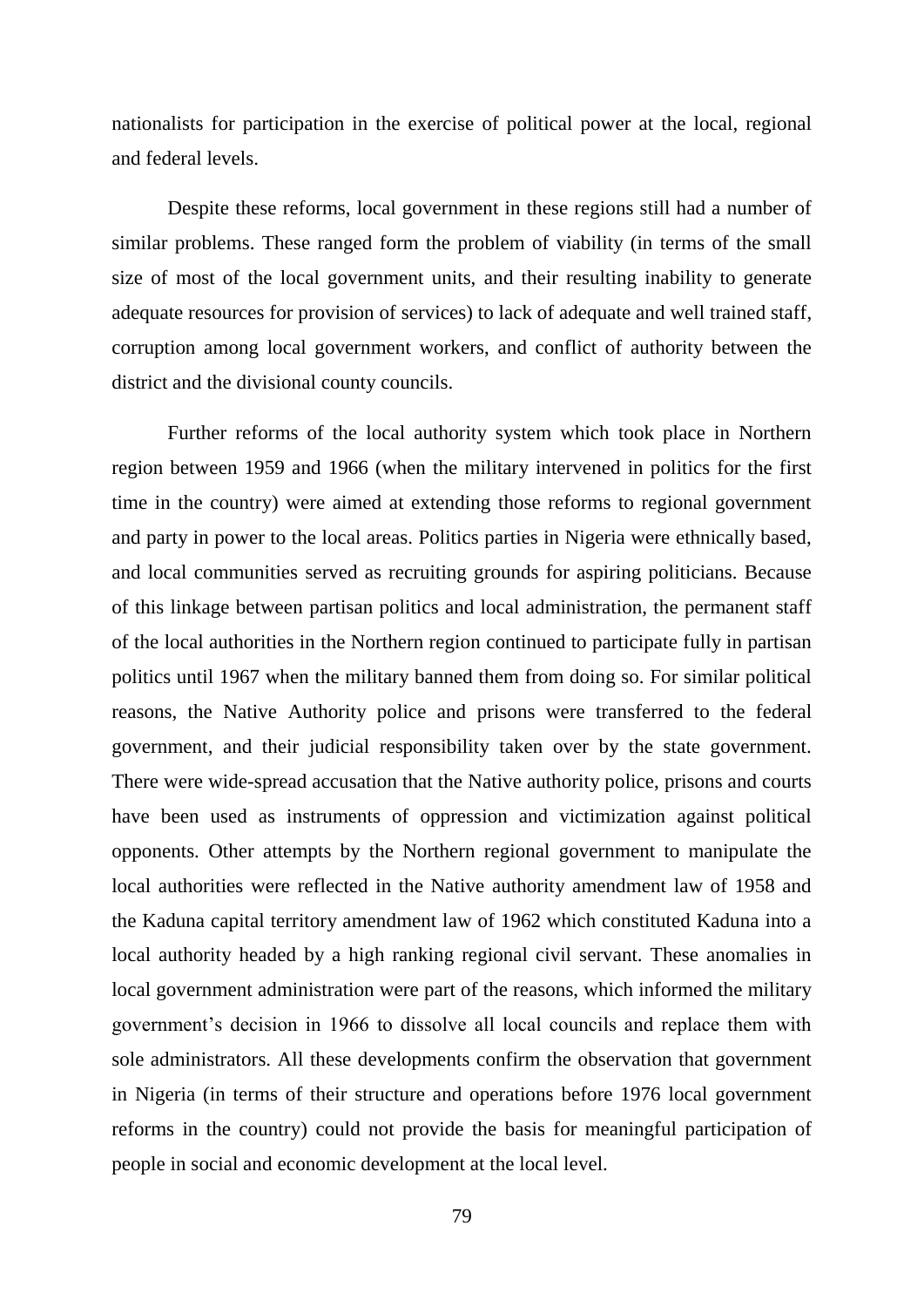#### **4.0 Conclusion**

The Native Authority system introduced by Lord Lurgard was dictated as much by conviction as the practical realism. His experience in the East African countries between 1888 and 1892 under the service of Sir William Mackimmon East African Company had led him to conclude that the most economical and beneficial method of ruling a native state like Uganda was through the traditional executive government. This was reinforced by the experience in Northern Nigeria in 1894-95 while serving under George Goldies Royal Niger comany as a military commander Lurgard was impressed by the highly organized Emirate government which is so much admired.

# **5.0 Summary**

Lord Lurgard administrative system in Nigeria was "practical necessity" that arose from a number of factors. The first was the vastness of the area in terms of geographical territory and population. The second was absence of communication facilities in such vast territories which will indispensable requirements for direct administration. The third factor was poor fund to administer the territory, the fourth was the fear of tampering with religion, the fifth was that the people particularly their leaders, were opposed the British intrusion and resisted it violently; the sixth was lack of large body of British armed forces which would be used to garrison the whole territory as well as to suppress the aggressive resistance of the people and keep them quite.

#### **6.0 Tutor Marked Assignment**

- i. What are did lord Lugard introduce indirect Rule in Nigeria?
- ii. Account for the success and failure of indirect Rule in some quarters,.

### **7.0 Further Reading Materials**

Denga, D.I. (2003) Local Government Administration in Nigeria, Past, Present and Furturistic Projection Nigeria, Rapid Educational Publishers Ltd.

Eze, S. (2010) Theory and Practice of Local Government Ado-Ekiti, UWAD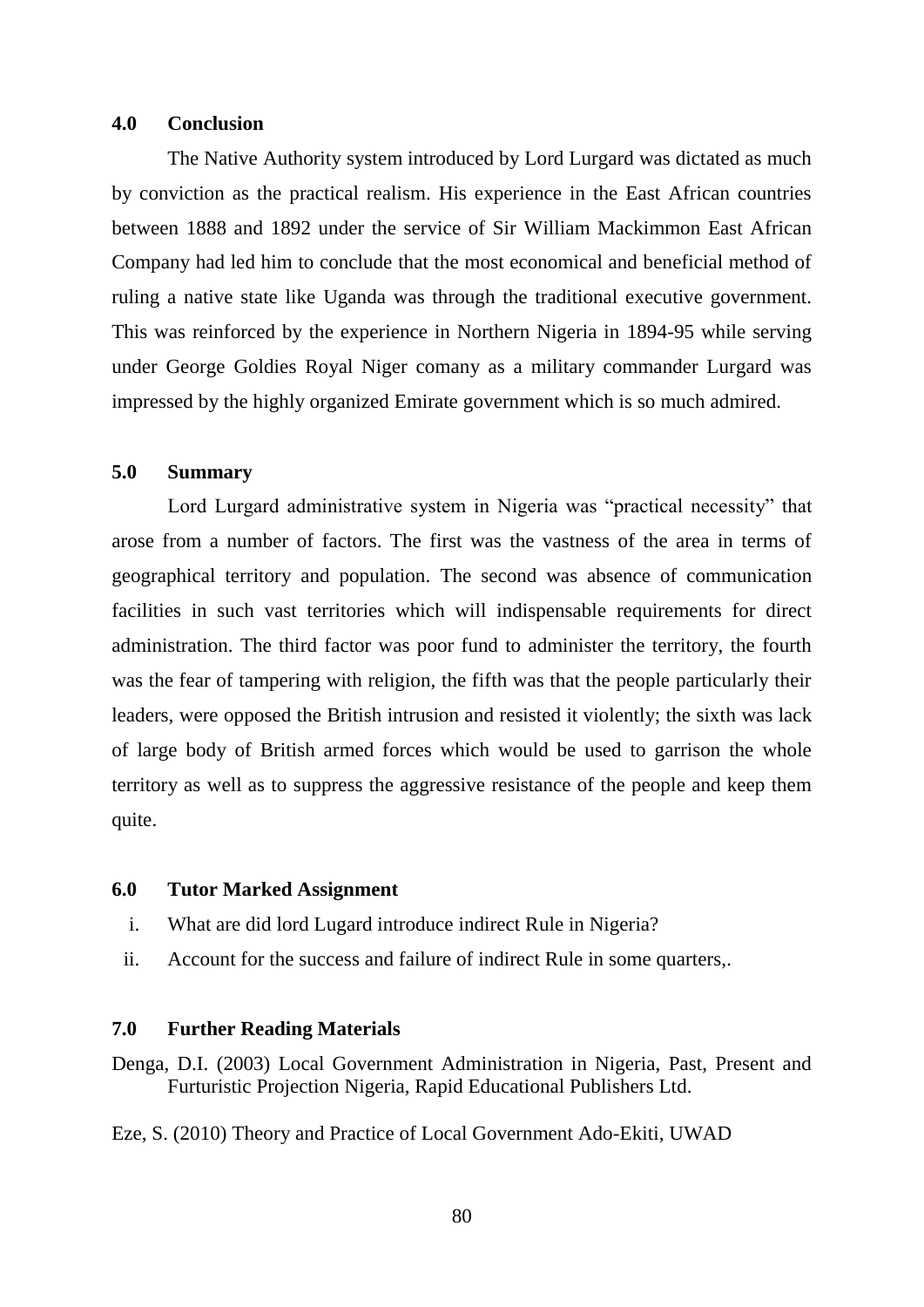- Ezeani, E.O. (2004) Local Government Administration in Nigeria, Enugu Zik-chuka Printing Press.
- Hahem, S.K. and Adelabu, S.A. (2011) Modeling Local Government System in Nigeria, Kwualt Chapter of Arabian Journal of Business and Management Review, No. 1./ No. 1 136-154.
- John K and Rupak C (ed) (2008) Local Government in Federal System, New Delhi Viva Books Ltd.
- Lawal, S (2000) Local Government Administration in Nigeria: A Practical Approach, Ibadan University Press Ltd
- Ofoeze, H. (2002) Local Government in Nigeria: A Historical Discourse Enugu John Jacob Classical Publisher

# **UNIT TWELVE: EVOLUTION OF LOCAL GOVERNMENT IN POST COLONIAL ERA**

- 1.0 Introduction
- 2.0 Objectives
- 3.0 Local Government System During Post Pre-colonial era
- 4.0 Conclusion
- 5.0 Summary
- 6.0 Tutor Marked Assignments (TMA)
- 7.0 Further Reading Materials

### **1.0 Introduction**

Local governments administration in Nigeria from pre-colonial through colonial to post colonial era has been changing constantly. Most people entrusted with the management of these changes must have clearly demonstrated the dynamics of the change. The local government law of 1960 which came into force on  $1<sup>st</sup>$  July 1960 further made some reforms in the structure among which was the designation of Rural District and Urban District council as county and urban county councils respectively. The reform created twelve administrative provinces and twenty-nine administrative divisions in the Region. Under the new structural arrangement there were local government commissioners and the provincial assemblies which were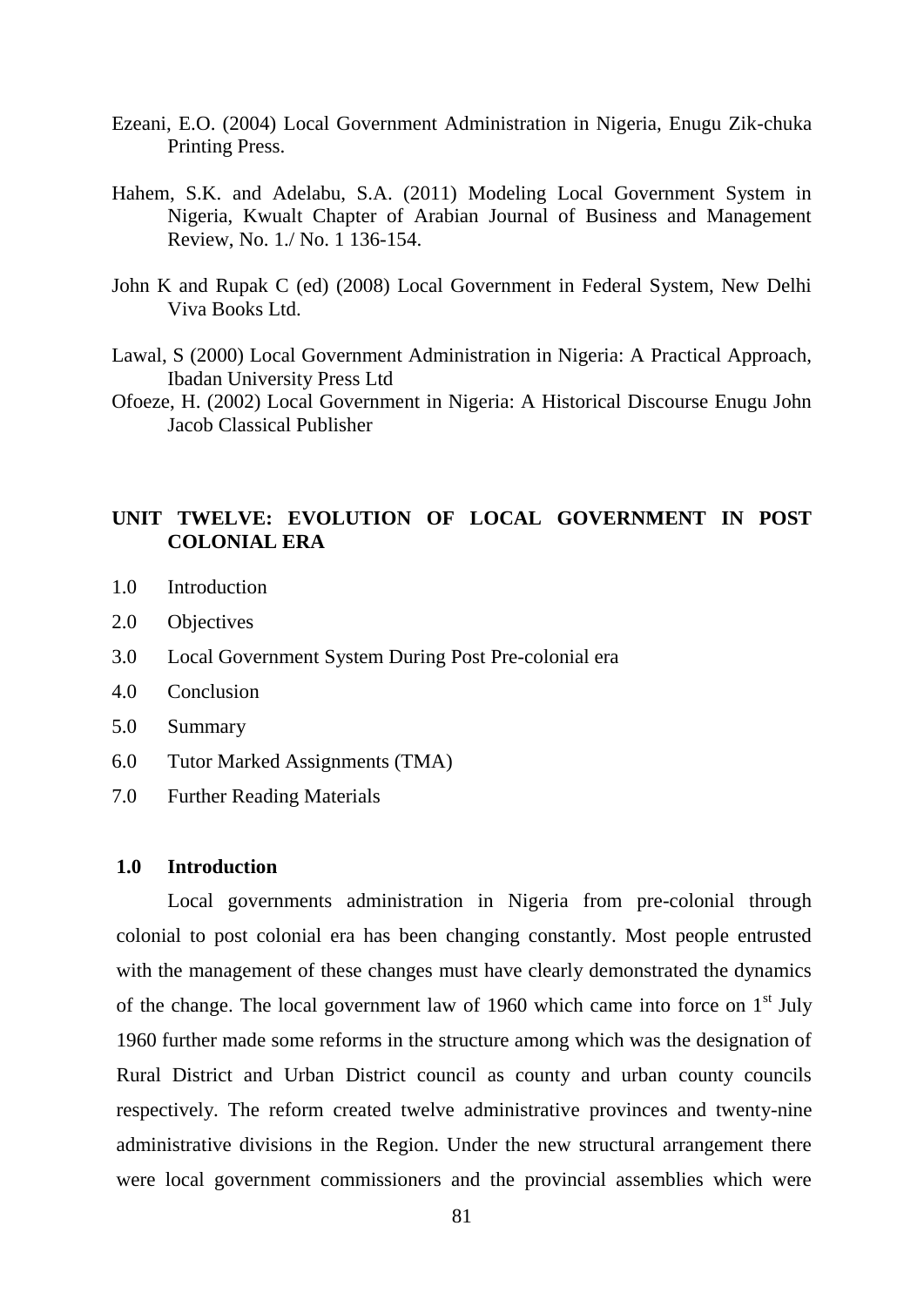above municipal and urban councils. The local government law of 1960 in addition to the creation of 12 provinces and 24 divisions, also gave effect to the municipality (Port Harcourt) 12 urban county councils, 93 county councils and 170 local councils and so many innovations as we shall see later.

### **2.0 Objectives**

By the end of this unit, the student should be able to do the followings:

- i. Describe the type of local government administration in South East and South-South.
- ii. Discuss the main purpose of local government reform in early 1970s in Northern Nigeria
- iii. Explain the system of local government in operation in Western Nigeria.

#### **3.0 Main Content**

### **3.0.1 Post-Colonial Local Government System in Nigeria**

There were further efforts on the part of the state government to reform the local government system after the civil war, which ended in 1970. The main objectives of these reforms and their structural patterns were similar in the eastern and western states but different in the Northern states. But in essence the nature of local government reorganizations during the first half of the 1970"s reflected greatly the tendency of military administration" in the country towards centralization of state power. Thus, the "development in the eastern and western state, respectively, were not aimed at creating autonomous and highly democratized local government systems, they were rather designed to facilitate the extension of the powers and development efforts of the governments of the local communities. To this effect, local government administration in the south eastern and Midwestern states was called "development administration". According to the architects of this reform, development was defined as "comprehensive changes of transformation in cultural, educational, economic, social and political fields and administration was perceived as "the harnessing and management of resources in men and material to meet or bring about these aspirations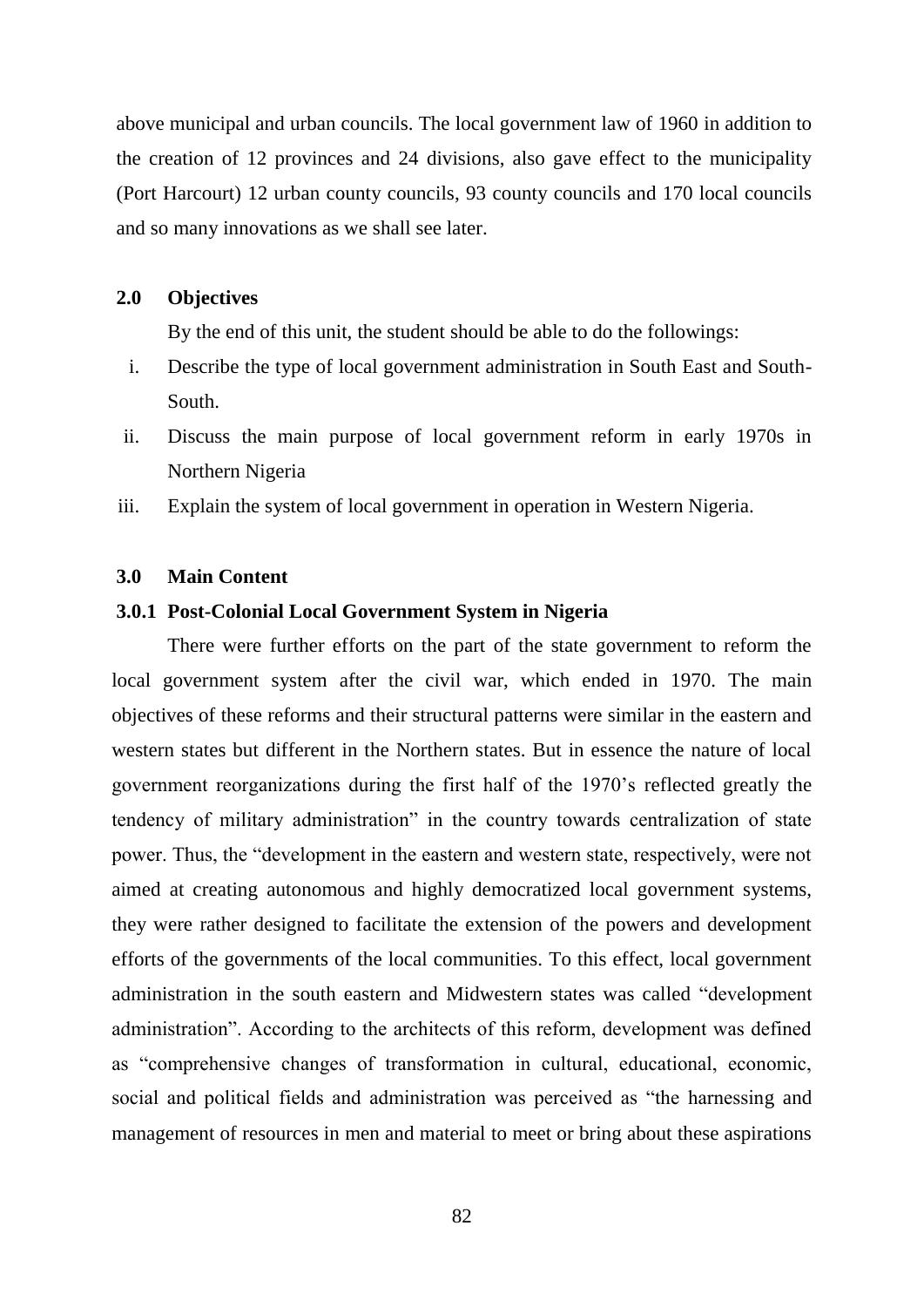of communities in the context of the overall development of the state (Oyedirna, Gloyega, 1979, p 176).

In the south-eastern state, development administration comprised two levels of local administration – the area development committee and urban or country development council. An area development committee served a number of villages for the purpose of co-ordinating their efforts in project development. Also, in the midwestern state, there were two levels of local administration – development councils and development committee. Even though the reforms were aimed at socio-economic development at the grassroots; they could not promote the development of participatory democracy at the local level. In all the states all the members of development council, area and development committee were appointed by military Governors. Moreover, the resident, divisional officers, or development officers represented the state governments in the local government.

A variant of the development administration approach to local administration was the divisional administration which was adopted in the East central state. This consisted of a two-tier system of local administration. The upper level was known as the divisional council while the lower tier was the community council. The divisional council never really took off and their powers were exercised by resident or divisional officers.

In the Western states, the reforms that were introduced in local administration were patterned after the American model council manager system. Here again, the emphasis were on viability and efficiency and not on the democratization of the local government system. The reform involved the reconstitution of the existing local government units into single-tier local government councils. However, membership of councils were based not on elective representation but on appointment by the military governor. Other limiting factors are those from the District officers and the ministry of local government. The former acted as adviser to the councils and monitored their activities on behalf of the state government. The later approved the budget of local government councils before they could operate them and disburse funds for programme development.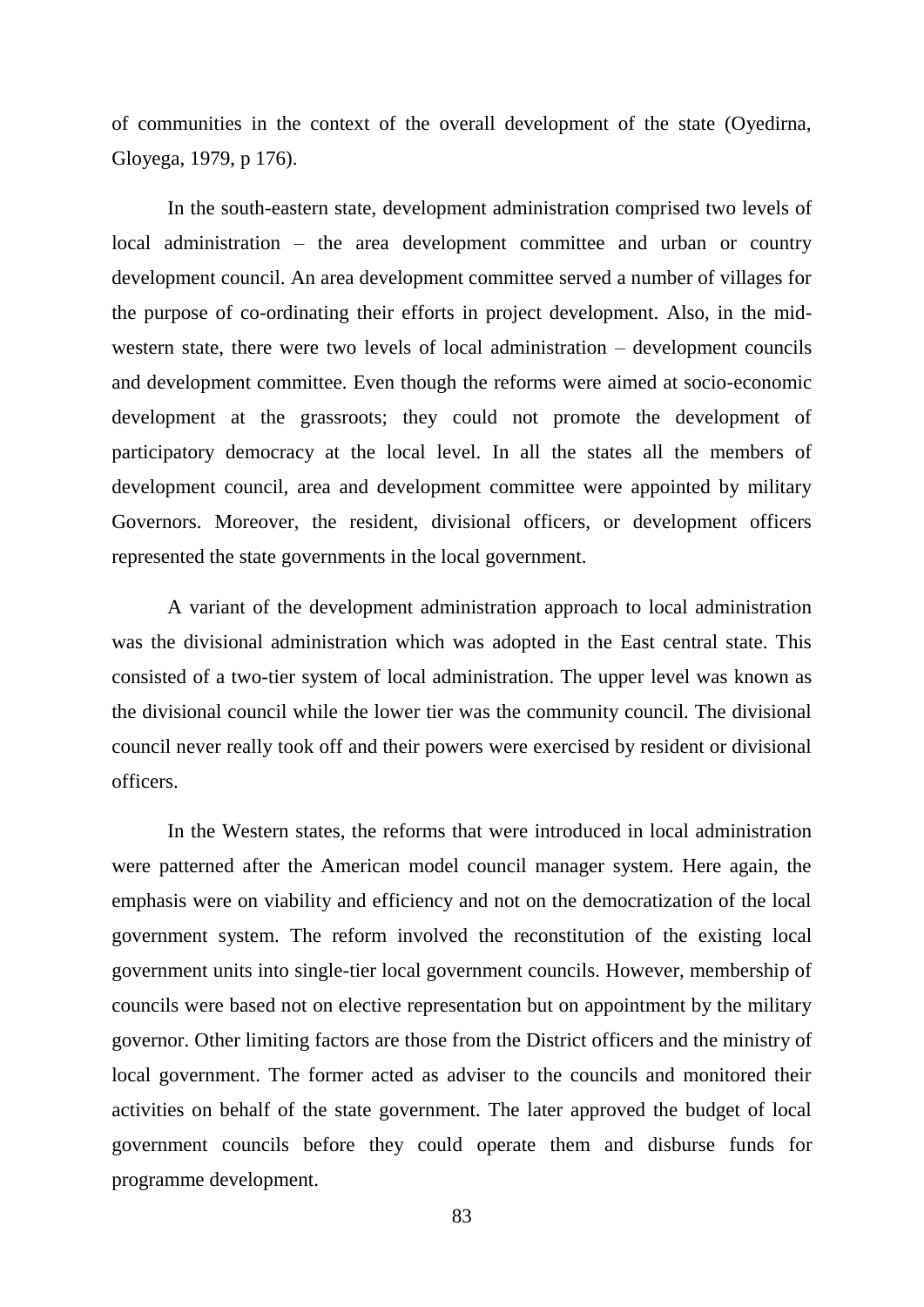In the Northern states, the local government reforms of the early 1970s were aimed at increasing the level of popular representation and reducing the power and influence of traditional rulers in local administration. The creation of six more states in the former Northern Region created a favourable climate for achieving some of these objectives. The creations of more states resulted in the reconstitution of existing emirate councils into more local administration units. In Kano State, for example, the existing four emirate councils were split into eighth local administrative areas. Also, in North central states, six local authorities were created out of the former two emirate councils of Zaria and Katsina. These changes involved substantial reduction in the influence of the traditional rulers. The reforms also involved the abolition of the chiefin-council type of council in favour of the chief-and-council type, (which implies that the emir or chief no longer has the right to veto decisions reached by majority of the council members). It proposed that the two-thirds of the total council membership would be elected by popular votes. Other members of the emirate could comprise the chief or emir as chairman, a small number of traditional rulers and some ex-officio or nominated members. It may be pertinent to note that the implementation of the elective aspect of the reform was delayed because of the state of emergency in the country. In oder to further weaken the power of the traditional rulers, the northern state governments took steps to harmonize their methods of selection and appointments and sought for input from their communities before making such appointments.

# **4.0 Conclusion**

From the discussion so far, it is quite clear that different regions practiced different system of local government system. While the reform system were similar in Eastern and Western Nigeria, it was quite different in the Northern Nigeria while the reforms were aimed at creating autonomous and highly democratized local government system in order to facilitate the extension of the powers and development efforts at the government at the local communities.

The reforms in the Northern states were however aimed at increasing the level of popular representative and reducing the power and influence of traditional rulers in local administration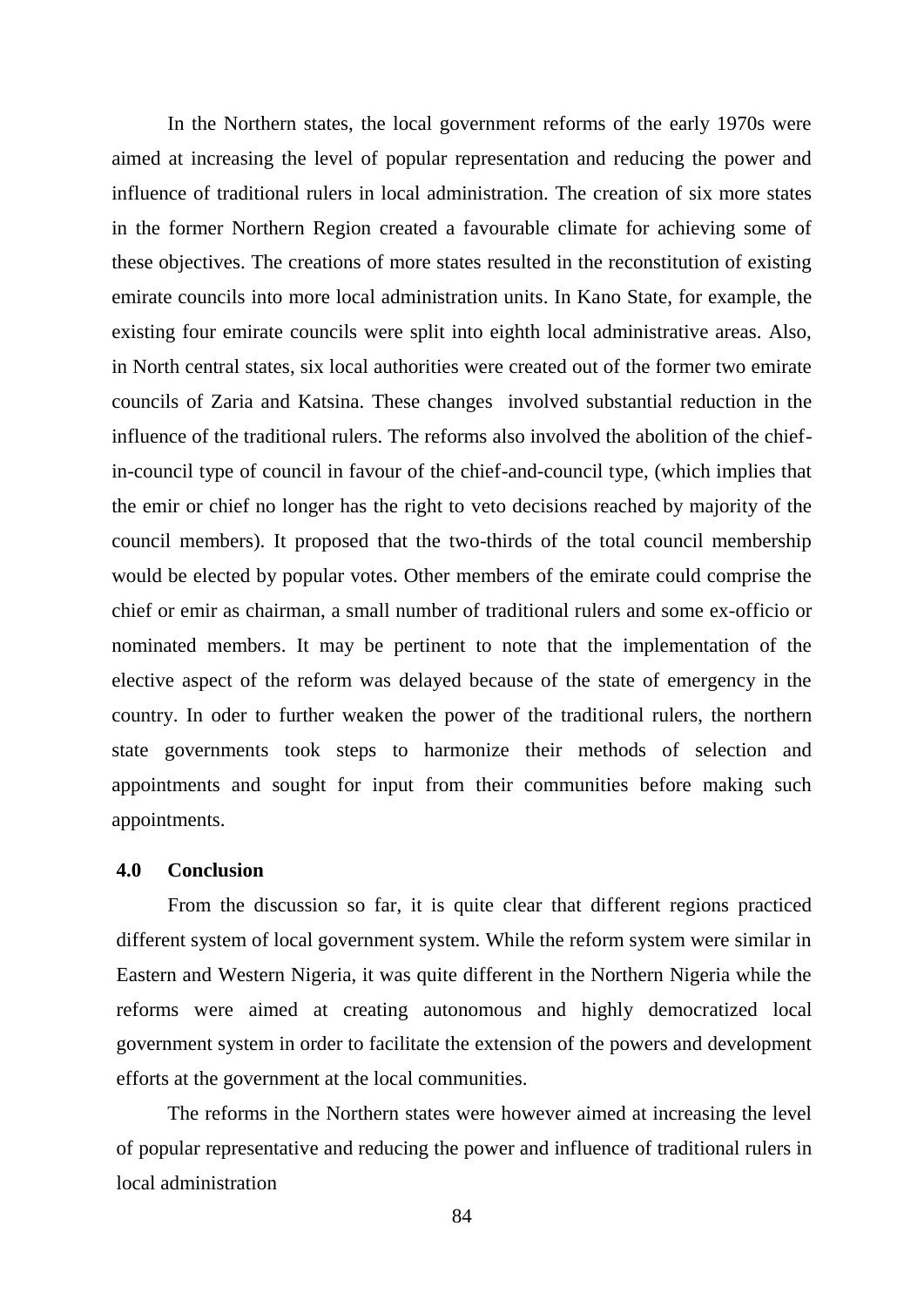#### **5.0 Summary**

It is interesting to note that certain characteristics were common to all those traditional political institutions above which include fragmentation of local government units; inadequate staffing; poor finance; complete lose of requisite autonomy and emphasis on "administration" rather than "government". Local government in this area was seen as the extension of the state government. Even though the reforms were aimed at socio-economic development of the grassroots level, they could not promote the development of participatory democracy at the local level. In fact, these various reforms did not improve local government in Nigeria. The system the reforms produced were very unviable, unresponsive and unproductive.

#### **6.0 Totur Marked Assignment**

- i. Explain the type of local government system in Eastern and South-Eastern Nigeria after exist of colonial masters.
- ii. Discuss the main purpose of reform in early 1970s in Northern Nigeria.
- iii. What was the system of government in operation in Western Nigeria?

#### 7.0 **Further Reading Materials**

- Awotokun K. (2000) "Local Government Administration Under 1999 Constitution" In Nigeria Journal of Social Sciences 10(2) 129-134.
- Bello, I.B. (2007) The Local Government System in Nigeria, Ibadan College Press and Publishers Ltd Leads University Nigeria.
- Fajobi, O.F. (2010) X-ray of Local Government Administration in Nigeria, Ibadan Crest Hill Publishers Ltd
- Ogunna, A.E.C (1976) A Handbook on Local Government Administration in Nigeria: Owerri Versatile Press Ltd.
- Olawale, O. (2013) Local Government Development in Nigeria, Ibadan Longman Press
- Onwu, O. (2011) Local Government in Nigeria, Enugu Academic Printing Press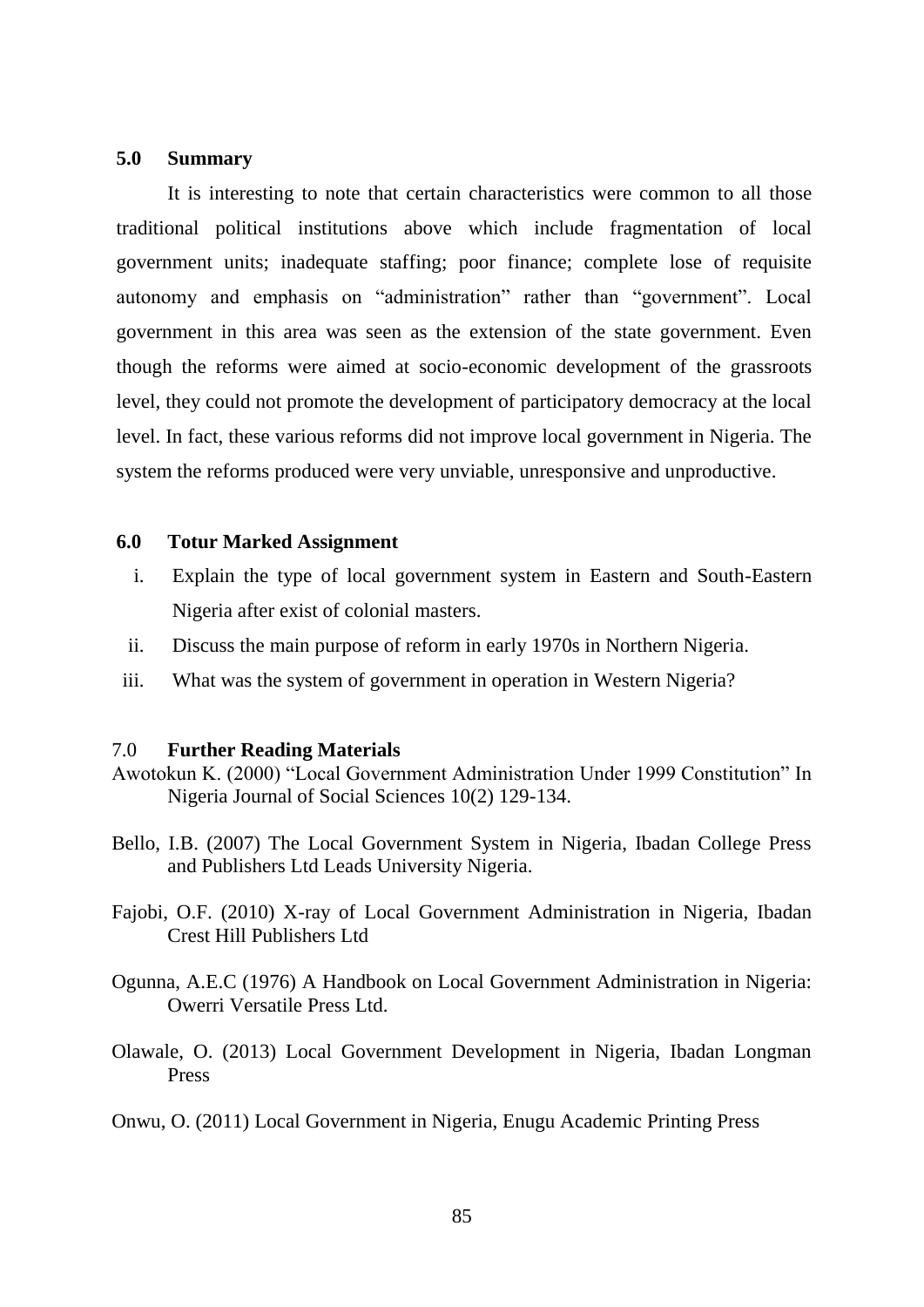Oyediran O. (1988) Essays on Local Government and Administration in Nigeria, Lagos, Ibadan University of Ibadan Press

### **UNIT THIRTEEN: THE 1976 LOCAL GOVERNMENT REFORM**

- 2.0 Objectives
- 3.0 The 1976 Local Government Reform
- 3.0.1 Defects of 1976 Local Government Reform
- 4.0 Conclusion
- 5.0 Summary
- 6.0 Tutor Marked Assignments (TMA)
- 7.0 Further Reading Materials

# **1.0 Introduction**

In 1976, history was madde in Nigeria when the military administration of Gen. MurtalaMohmmed and Gen. OlusegunObasanjo in their determination to introduce a system of local administration that would really cater for the interest of rural communities, decided to embark on a nation wide local government reform. The guidelines on the 1976 local government administration define a local government as a "government at local level exercised through representative councils established by law to exercise powers within defined areas … has substantial and financial power to initiate and direct the provision of services … and to ensure …that local initiative and response to local needs and conditions are maximized? These definition was in accord with the UN definition of a local government which is a political sub-division of a nation … constituted by law and has substantial control of local affairs … The governing body of such an entity is elected or otherwise locally selected.

The foreword to the 1976 reforms also gave reasons why the reform become necessary at that time. The foreword specifically said that "the defects of the previous local government systems are two well know to deserve further elaboration here. Local governments have over the years suffered from continuous whittling down of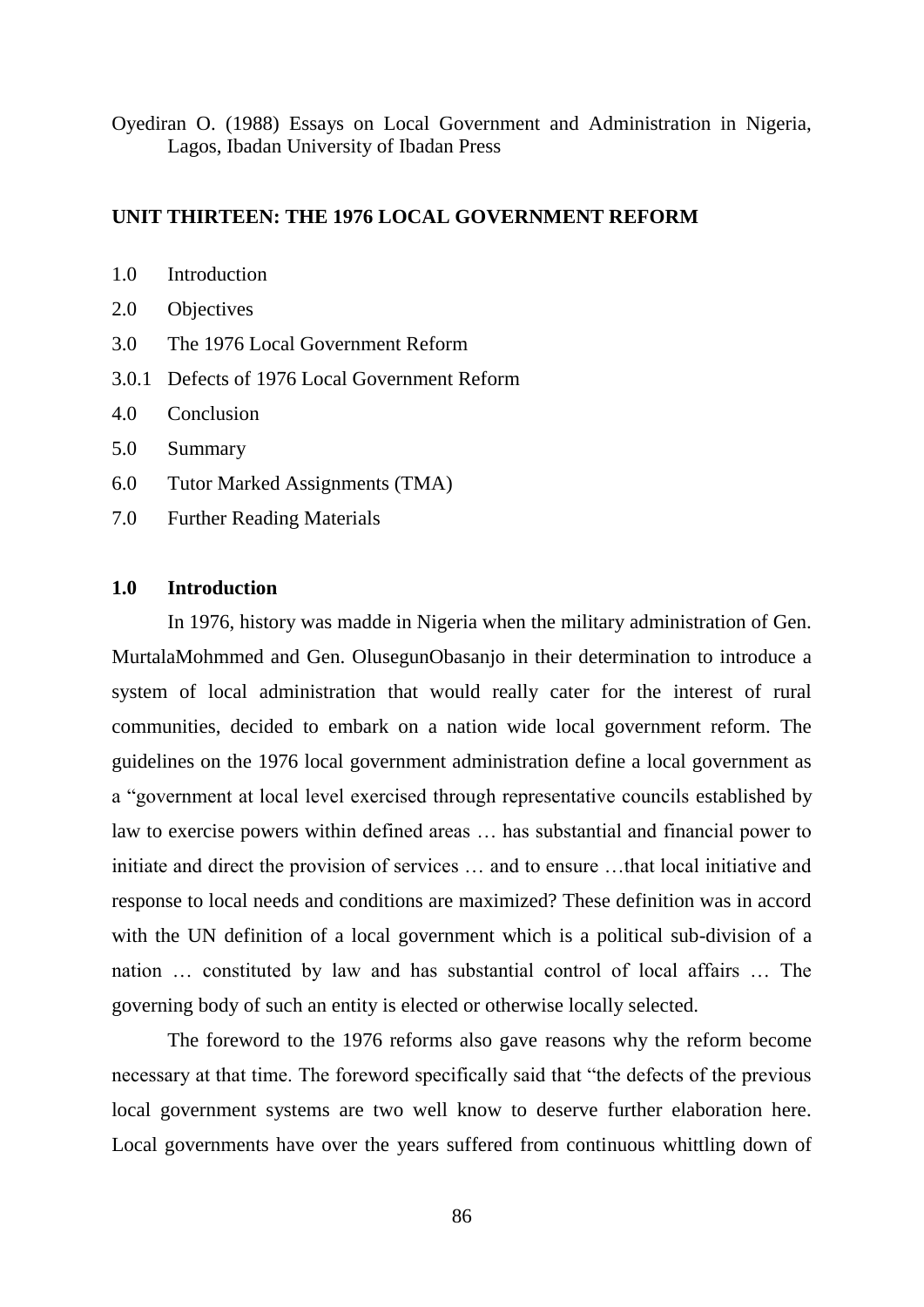their powers. The state governments have continued to encroach on lucrative functions of local government which falls on the exclusive preserve of the local governments.

#### **2.0 Objectives**

By the end of this unit, the student should be able to do the followings:

- i. Discuss the major achievement of 1976 local government reform
- ii. Outline the major shortcoming of the 1976 local government reform.

### **3.0 Main Content**

#### **3.0.1 The 1976 Local Government Reform**

In 1976, the military administration under Mohammed/Obasanjo regime took a bold initiative in the reformation of the local government throughout Nigeria. The reform guideline (The Federal Republic of Nigeria, 1976), were strictly implemented by all the states of the federation. The main provision of this reform was entrenched in the 1979 constitution. This local government reform marks a turning point in the evolution of local government in Nigeria for a number of reasons: first, it is the first time in the political history of Nigeria when the federal government initiated local government reforms for all the state government in Nigeria. Secondly, a uniform system of local government reforms was for the first time introduced for all the states of the federation. Thirdly, there is uniformity of local government areas based on a given population range, of between a minimum of 150,000 and a maximum of 800,000. Fourthly, the federal government started to give statutory allocation of local governments. Fifthly, local government started to be recognized as a third tier of a government. Sixthly, with the democratization of the local government, the traditional rulers lost their positions within the local government throughout the federation. Seventhly, local government staff training, in which the federal government is involved, becomes an integral part of the local government management strategy. Eighthly, the reform was instrumented to the historic entertainment into the constitution of the structure, function, funding and democratization of local government. Ninthly, the reform introduced full time chairman of the local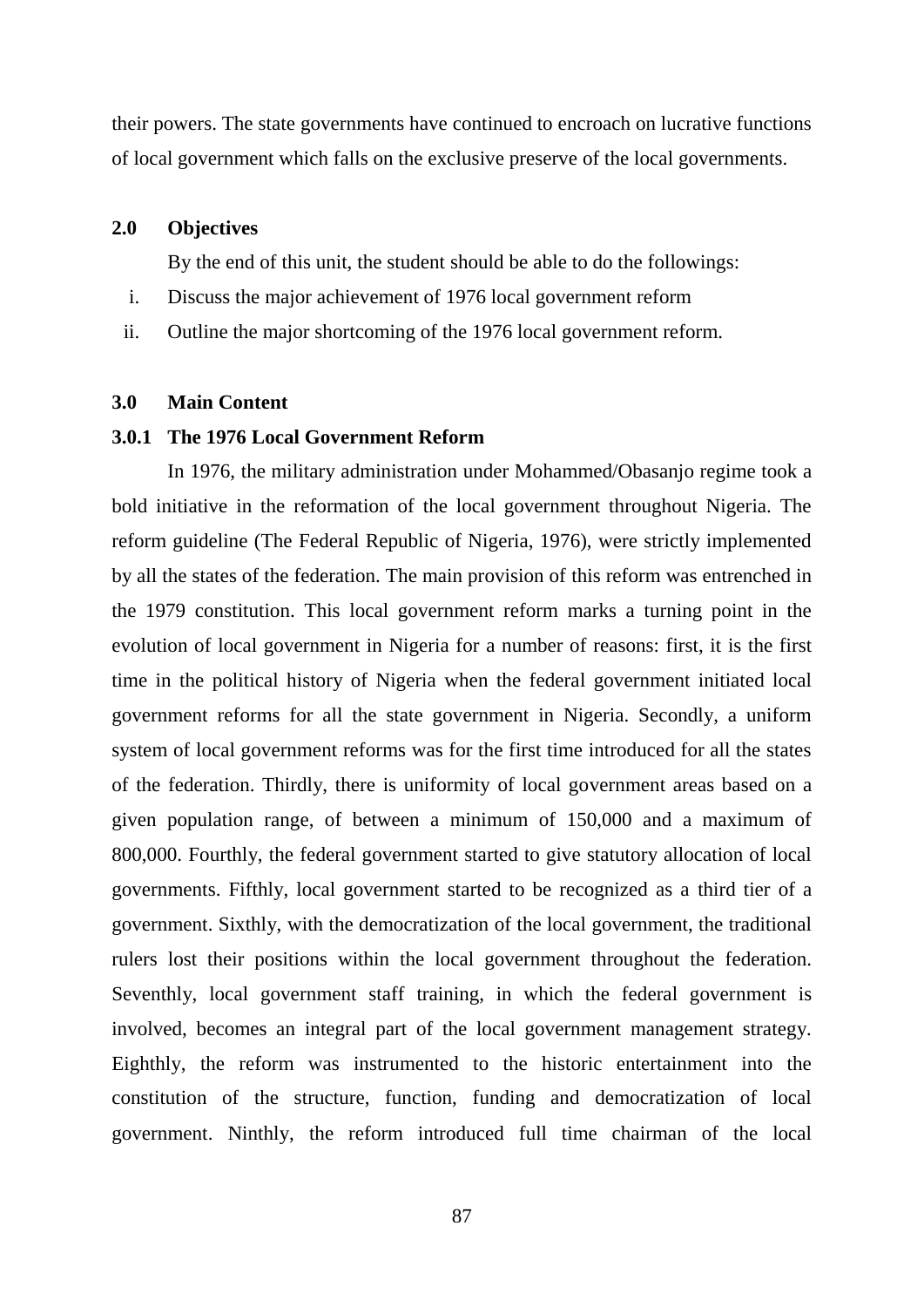government and supervisory councilors and councilors were paid fixed salary instead of sitting allowances.

#### **3.0.2 Defect's of 1976 Local Government Reform**

One would expect with the lofty innovation of that system, it would have proved a viable, productive and efficient local government system. This was not to be because the government's emphasis on the largeness and uniformity of local government areas led to its failure to take into full consideration of the traditional political and social structure of the people. In an attempt to comply with the principle of "largeness" and "uniformity" full account was not taken of all three sets of values which are involved in the structuring of the appropriate local government areas which include, economic values (economic viability), political values (political viability) and administrative value (administrative suitability). As a result of over emphasis on largeness, most local government areas lost touch with the local people. In attempt to satisfy the principle of largeness and uniformity, communities with different modes of life, habits and surroundings were artificially merged. It led to creation of local government areas in which the distance (both physical and social) between the local government and communities are enormous. It led to creation of local government that is neither "local in structure nor government" in operation. The size of local government produced by that reform was too large to ensure massive mobilization, exploitation and utilization of local resources; mass participation and citizenship identification with, the commitment to and self-less sacrifice for their local government. This full participation of the local people in the management of local affairs or local democracy, which was envisaged by the guideline of the reform, was lost. The lost of full identification of the people with, and support for their local government equally led to the loss of spirit of "we feeling" all of which are indispensable catalyst in community development. All these were due to the structure of local government this reform produced.

Again, the functions assigned to the local government under the 1979 local government reform were so much and local government could not perform them effectively. In the first place, most local government suffers from inadequate funds.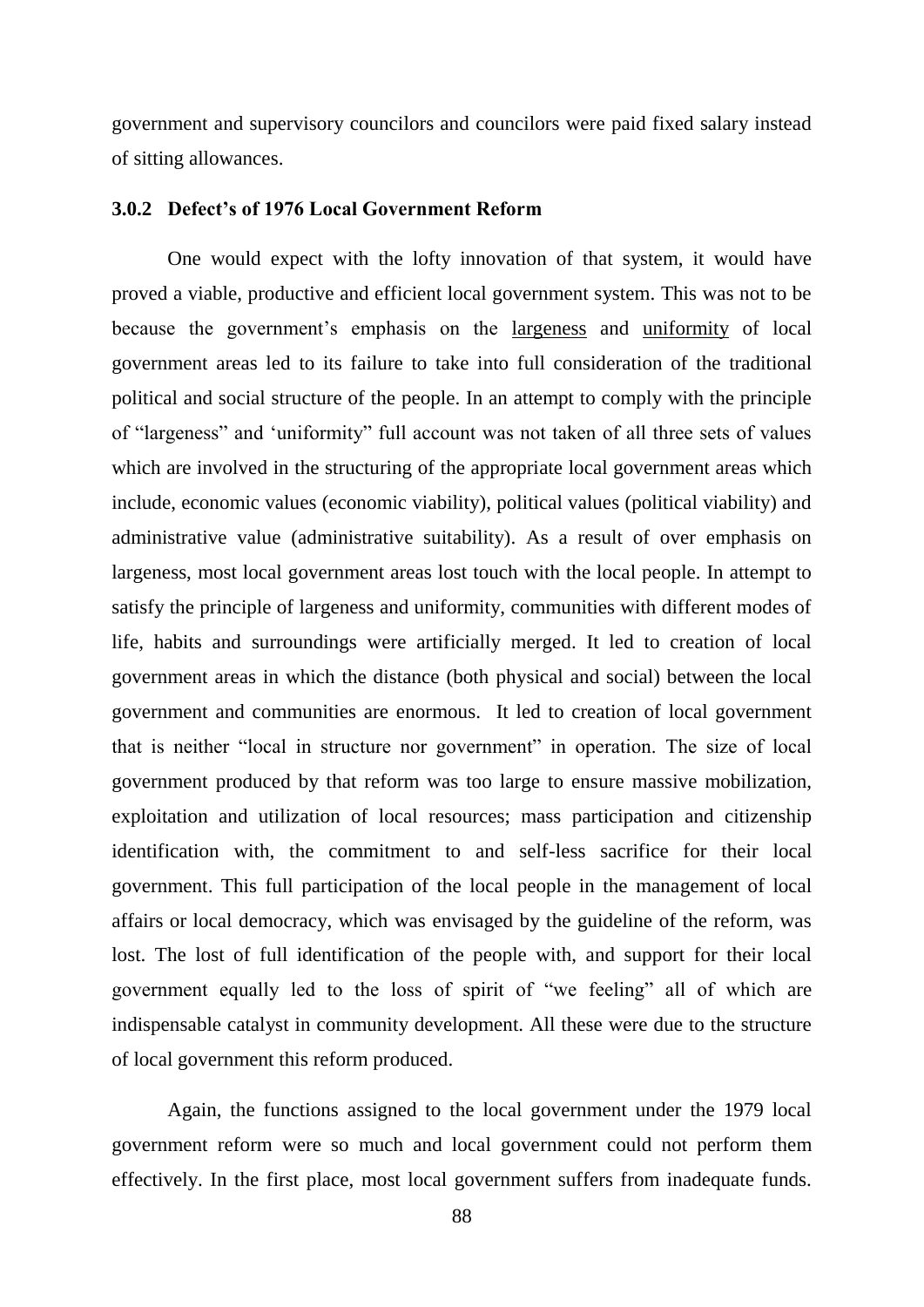The available funds, according to Ogunna (1988), are utilized by most local governments in paying staff salaries. Secondly, most local government does not possess well-qualified technical and professional staff for policy planning and execution. Thirdly, some state governments interfere in the functions of the local government, which are considered to be lucrative. Fourthly, some of the functions of the local government are very costly, social service, which do not yield any significant revenue. Wide range of the functions was just provided for local government on the paper without providing adequate means and measures to ensure that those services are provided and at an adequate standard. Consequently, the local government could not perform these wide range of functions. In fact, some rural inhabitant know the existence of local government only through their staff that they sometimes see raiding, their under-developed markets places in search of rate and tax evaders. Fourthly, financial problems crippled the system. The 1976 local government assigned three broad sources of revenue namely: internal revenue, allocation from state and federal government and loans. The internal sources include general rate, property rate, market and the motor park charges, fees from variety of licenses, fines and profit from commercial ventures. The secondly main source of revenue for the local government is the 15% of the statutory allocation from federal government and the 10% of the states total internal revenue fund. An intensive research conducted by Ogunna (1988) revealed that local governments are incapable of generating adequate revenue to meet numerous functions.

# **4.0 Conclusion**

The founding fathers of the 1976 local government system made a number of innovations aimed at strengthening the local government system in Nigeria and make it an efficient, effective and productive system. But in spite of these innovations, the system proved to be unresponsive, unproductive, ineffective, incapable of ensuring rural development as a result of structural unsuitability, low executive capability, poor financial resources base, lack of requisite autonomy from the state government; poor financial management, lack of functional co-operation between the council and the people in particular and indigenous institutions in general, poor planning and lack of delegation of duties, communicating conflicts interests among the councilors.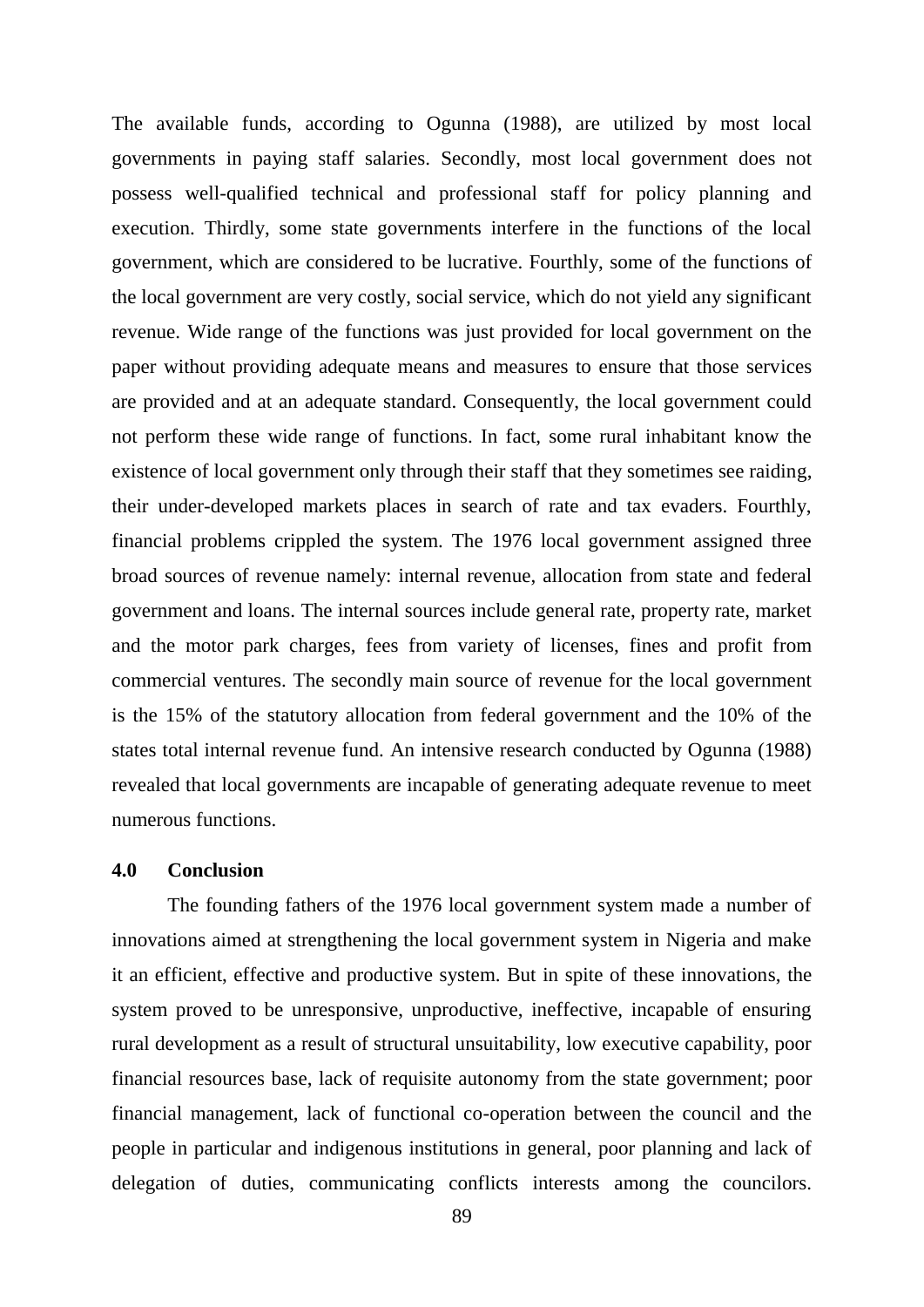Moreover, the system the reform produced did not posses appropriate strategy and sound organizational framework required for effective management of local affairs and for the mobilization of the ruler inhabitants for effective participation in community development projects. This resulted in yet another reform by Babangida administration.

#### **5.0 Summary**

The 1976 reforms and the 1979 constitution were specifically designed to make local governments autonomous and self-sustaining. To a reasonable government extent, the high hopes placed on the two items did not materialize. Sir Thomas Elyot once said, "no operation or affair may be perfect, nor no science or art may be complete, except experience be there unto added, whereby knowledge is ratified and consolidated". By applying the 1976 Reforms and the 1979 Constitution, it was found that in actual practice there were still certain impediments that militated against the achievement of the desired dream in local government administration in the country. Some of these impediments include noticeable interference of state governments in the following ways:

- 1. The 1976 Edict has provisions which empowered the military governor to cause enquiries to be held in any local government council at such times and in such places as he might consider necessary.
- 2. The military governor was empowered to appoint any persons to conduct such enquiries.
- 3. The 1976 Edict said that where a council in any year failed to hold meetings it was required to hold or where the military governor was satisfied that a council was not discharging its functions in a manner conductive to the welfare of the inhabitants of the area of its authority, the military governor might.
- a. Suspend the council.
- b. Appoint a management committee to look after the affairs of the council.
- c. Declare the seats of the chairman and other members of the council vacant.
- d. Declare vacant the seats of any members of the council other than the nominated members.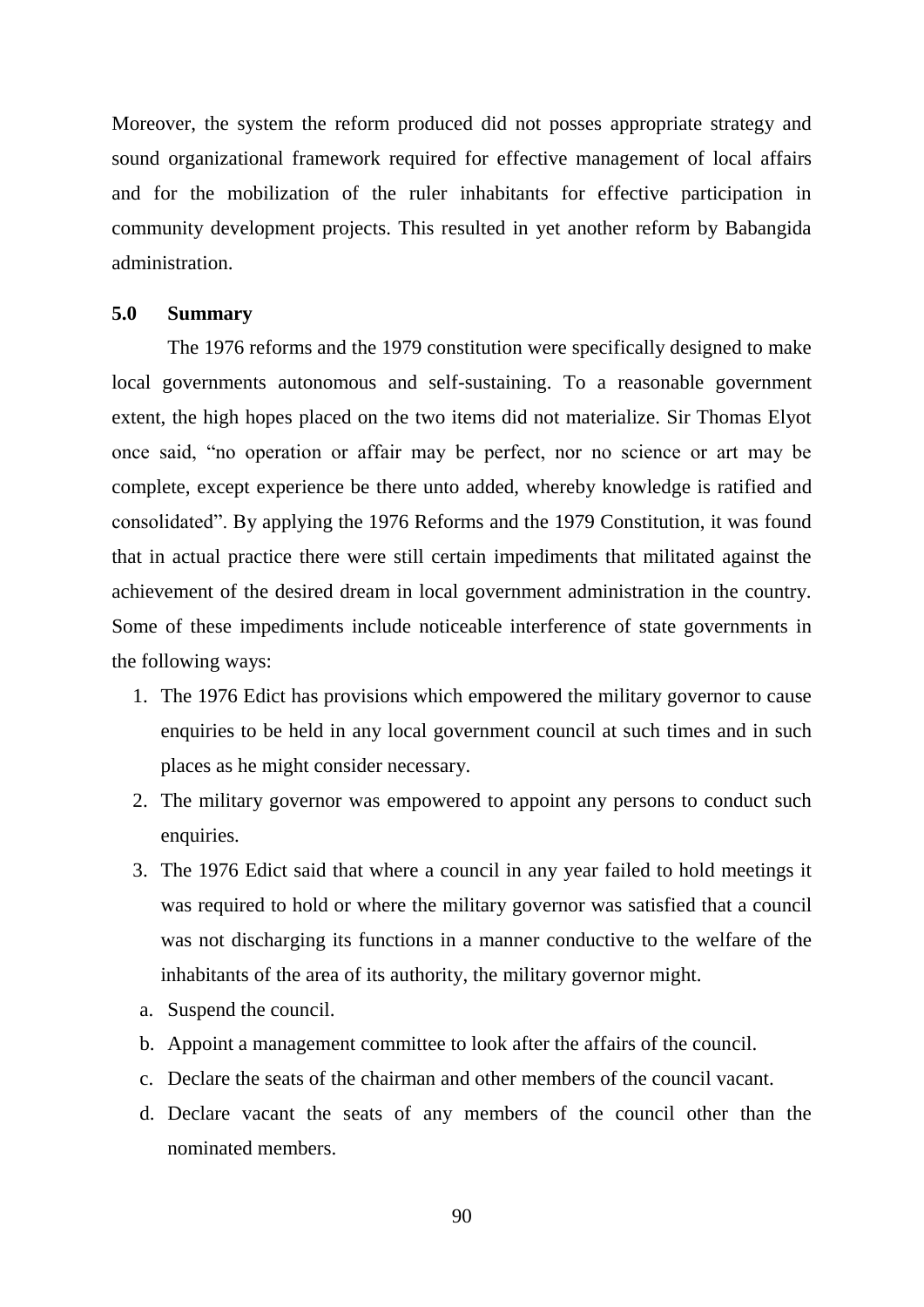- e. Allow the management committee to remain in office until such time as the military governor might order.
- f. Dissolve the council where he was satisfied that the council has defaulted in the performance of its duties.
- g. Instruct local government inspectors to inspect the accounts of the council.
- 4. Section 149 of the 1979 Constitution directed that the federation account should be distributed among the federal and state governments and local government councils. The 1981 Finance Law directed that 10% of the federation account should be given to local governments through the state ministries of local government. Some local governments were not happy about his arrangement and openly accused some state governments of not releasing all the allocations they received from the federation account.

The states themselves were directed to remit 10% of their internallygenerated revenue to local governments. Some states failed to discharge this obligation when due and the local governments were nonplussed as to whom to lay their complaints as they assumed that both the state and federal governments were aware of what was going on.

- 5. The 1979 Constitution impliedly permitted state governments the discretion of creating more local governments if there was the need. The states took advantage of this and created about one hundred more local governments, especially in the constituencies where the party in power at the time had the greatest advantage thereby brining the total from 301, as contained in the 1979 Constitution, to 401.
- 6. Between 1979 and 1983 the governor of a state was empowered to appoint councilors and supervisory councilors. Even the appointment of the chairman or the councilor was done with the concurrence of the governor.

Under these conditions the lofty aims envisaged in the 1976 Reforms became scuttle d and unattainable. With reduced income local government councils could neither assert their autonomy nor attract high caliber human resources, which is very essential in developing the rural areas. Efforts were, however, made to rectify the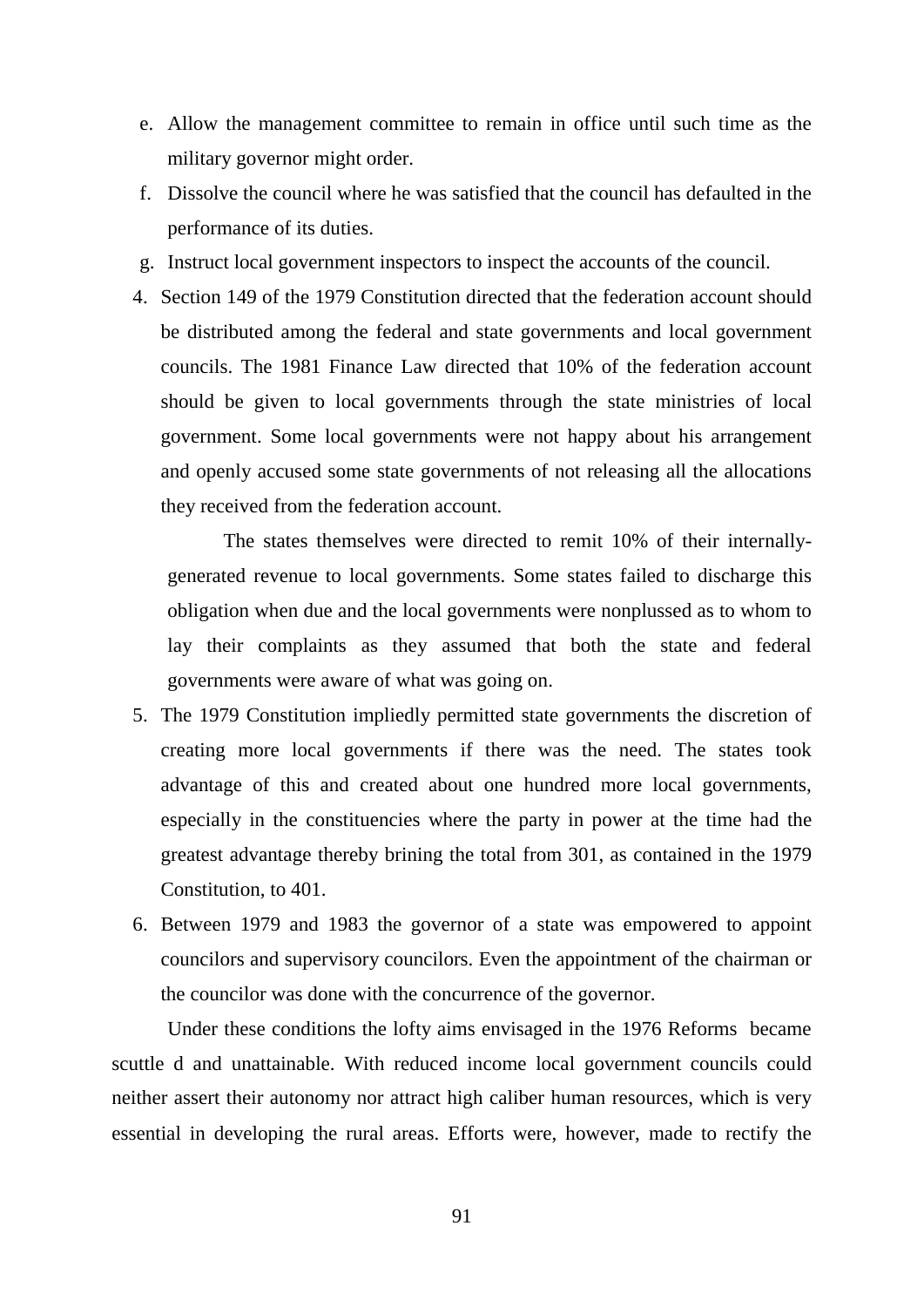defects noticeable in both the 1976 Reforms and the 1979 Constitution in the 1989 Constitution and its supporting decrees.

#### **6.0 Tutor Marked Assignment**

- i. Discuss the major achievements of 1976 local government reform
- ii. Outline the major shortcoming of the 1976 local government reform

### **7.0 Further Reading Materials**

- Fajobi, O.F. (2010) X-ray of Local Government Administration in Nigeria, Ibadan: Crest Hill Ltd
- Imuetinya, F.O. (2002) Issues in Nigeria Government and Administration. Benin City, Devic Publishing Company
- Nwachukwu, G.E (2000) Theory and Practice of Local Government in Nigeria, Umuahi, Ark Publishers.
- Obi, M.A.O. and Okolie, C.A. (2014) Opposition Party and Local Government Administration in Nigeria in Adeola, G.I. (ed) Opposition Political Parties and Democratization in Africa Lagos, ADCA Communication Ltd
- Obi, V.A.O (2001) Modern Local Government Practice in Nigeria: NsukkaFilladel Printing Company
- Ofoeze, J (2011) Corrupt Local Government, Ibadan: Longman Press
- Ogunna, A.E.C. (2007) Basic Issues in Community Development and Local Government, Owerri Versatile Publishers
- Okoli, F.C. (2000) Theory and Practice of Local Government: A Nigeria Perspective, Enugu John Jacobs Classic Publishers Ltd
- Udenta, I.O.E (2007) Local Government: A Comparative Perspective: Enugu New Generation Books
- Ukolue, D.O. and Eze, F.E. (2004) Local Government and Administration in Nigeria: Lagos: Project Publisher Ltd.

# **UNIT FOURTEEN: BABANGIDA'S CONTRIBUTION IN LOCAL DEVELOPMENT IN NIGERIA**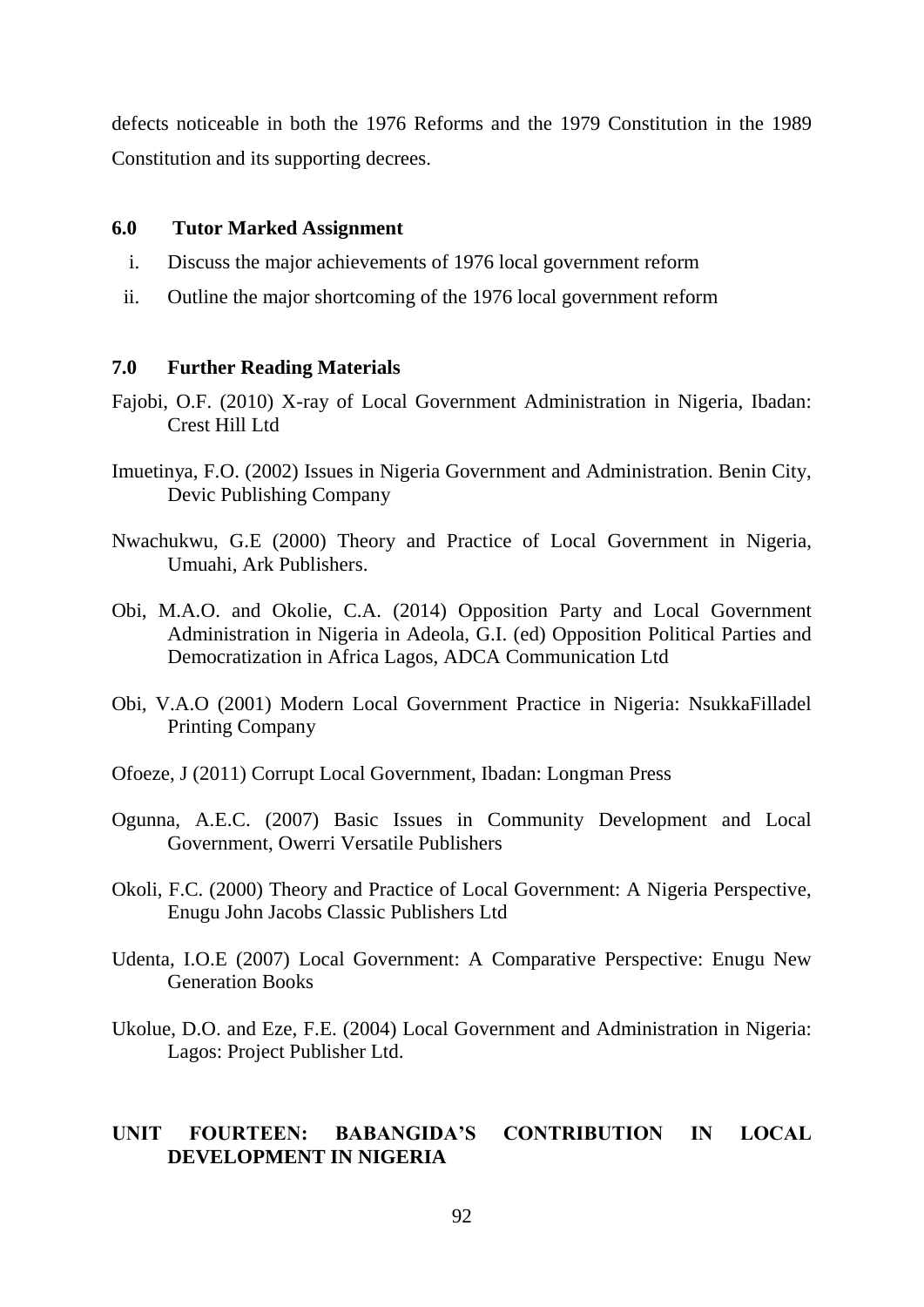- 1.0 Introduction
- 2.0 Objectives
- 3.0 Babangida"s Contribution in Local Government
- 4.0 Conclusion
- 5.0 Summary
- 6.0 Tutor Marked Assignments (TMA)
- 7.0 Further Reading Materials

# **1.0 Introduction**

The founding fathers of the 1976 local government system made a number of innovations aimed at strengthening the local government system in Nigeria and make it an efficient, effective and productive system. But in spite of these innovations, the system proved to be unresponsive, unproductive, ineffective, incapable of ensuring rural development as a result of structural unsuitability, low executive capability, poor financial resources base, lack of requisite autonomy from the state government; poor financial management, lack of functional co-operation between the council and the people in particular and indigenous institutions in general, poor planning and lack of delegation of duties, communicating conflicts interests among the councilors. Moreover, the system the reform produced did not posses appropriate strategy and sound organizational framework required for effective management of local affairs and for the mobilization of the ruler inhabitants for effective participation in community development projects. This resulted in yet another reform by Babangida administration.

### **2.0 Objectives**

By the end of the unit, the students should be able to do the followings:

- i. Highlight the major contents of 1976 local government reform.
- ii. Explain the major limitation of reform
- iii. Discuss IBB administration innovations in the local government

#### **3.0 Main Content**

#### **3.0.1 Babangida's Administration Innovation**

93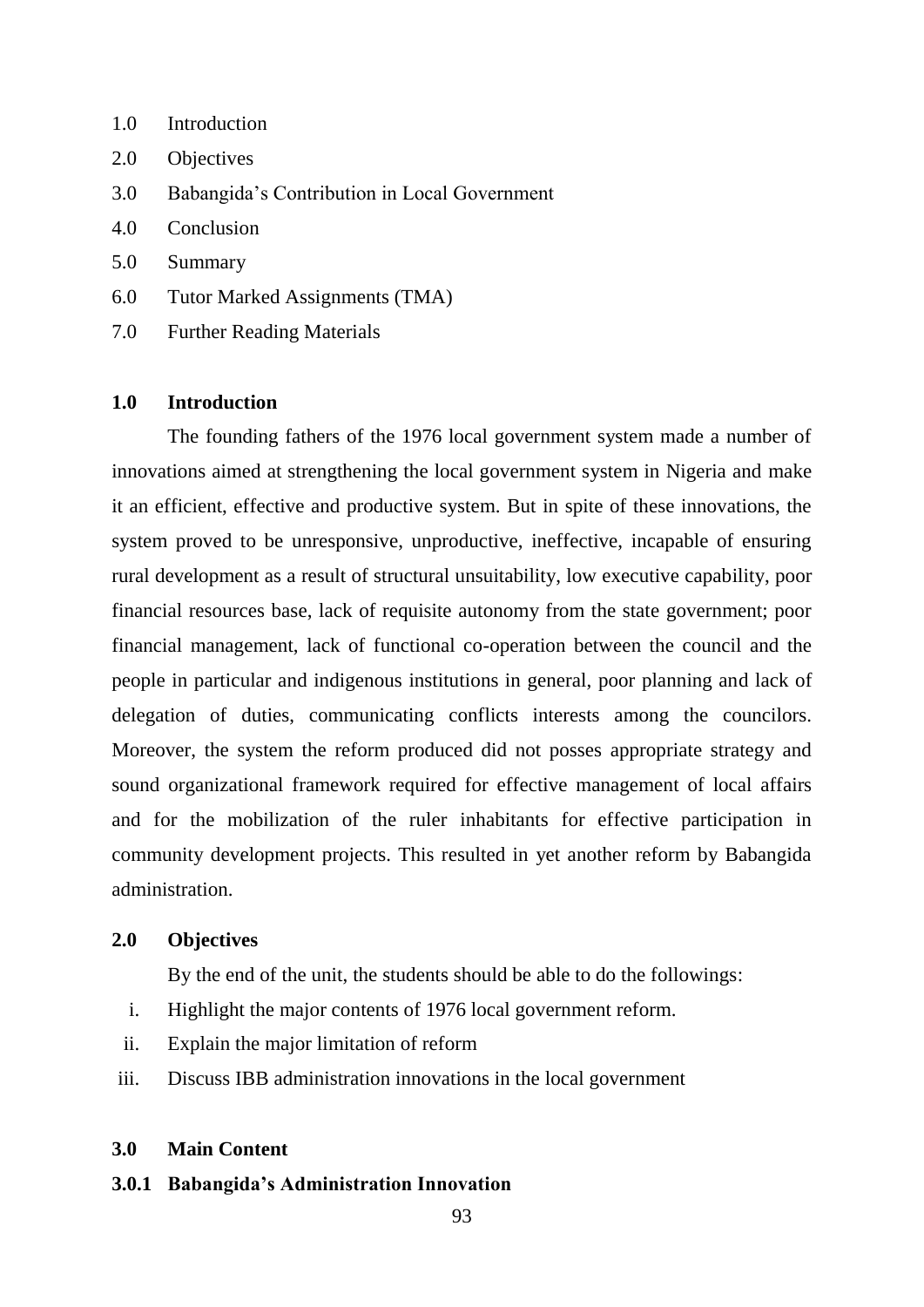Babangida has as its major cardinal objectives the establishment of a viable and enduring people oriented political system devoid of perennial disruptions. In pursuance of this noble objective, the Babangida administration decided to introduce a viable and responsive local government system which could serve as a foundation of a new democratic order and a veritable instrument of rural development.

The Babangida"s administration made significant achievement in area of the local government system for the following reason: first, the structure of the local government system created by his administration 589 was more appropriate and acceptable than the structural arrangement of 301 local government areas of 1976 reform. Local governments created by IBB are nearer to the people and so expected to be more responsive. Secondly, the Babangida administration not only retained the functions of local government as provided by the 1979 constitution but also directed all state government to stop with immediate effects encroachment on some of the money yielding functions of the local governments. Thirdly, the IBB administration allocated to the government the responsibility for provision and management of primary education. Fourthly, the reform which the Babangida administration made in local government system, strengthen the financial based of the local government. This was made by stopping state government from encroachment on the revenue-yielding functions of local government from increasing the local governments statutory shares of federation account from 10% to 15% to 20%,: by directing that the local government statutory share from the state government "total revenue be changed to total internal revenue "thereby removing the allegation of double share (by state government) of 10% of total internal revenue to local government and by giving local government. This prevented the incidence of "high jacking" of the fund. Fifthly, IBB administration granted autonomy to the local government. Local government autonomy simply refers the freedom of the local government to recruit and manage its own staff, raise and manage its own finance, make policies, law and provided services within the limits and allocation function and powers without interferences. This autonomy removed excessive control by the state governments on local government. To consolidate the principles of autonomy, the administration abolished the ministries of local government in all the thirty six sates of federation, and reorganized constantly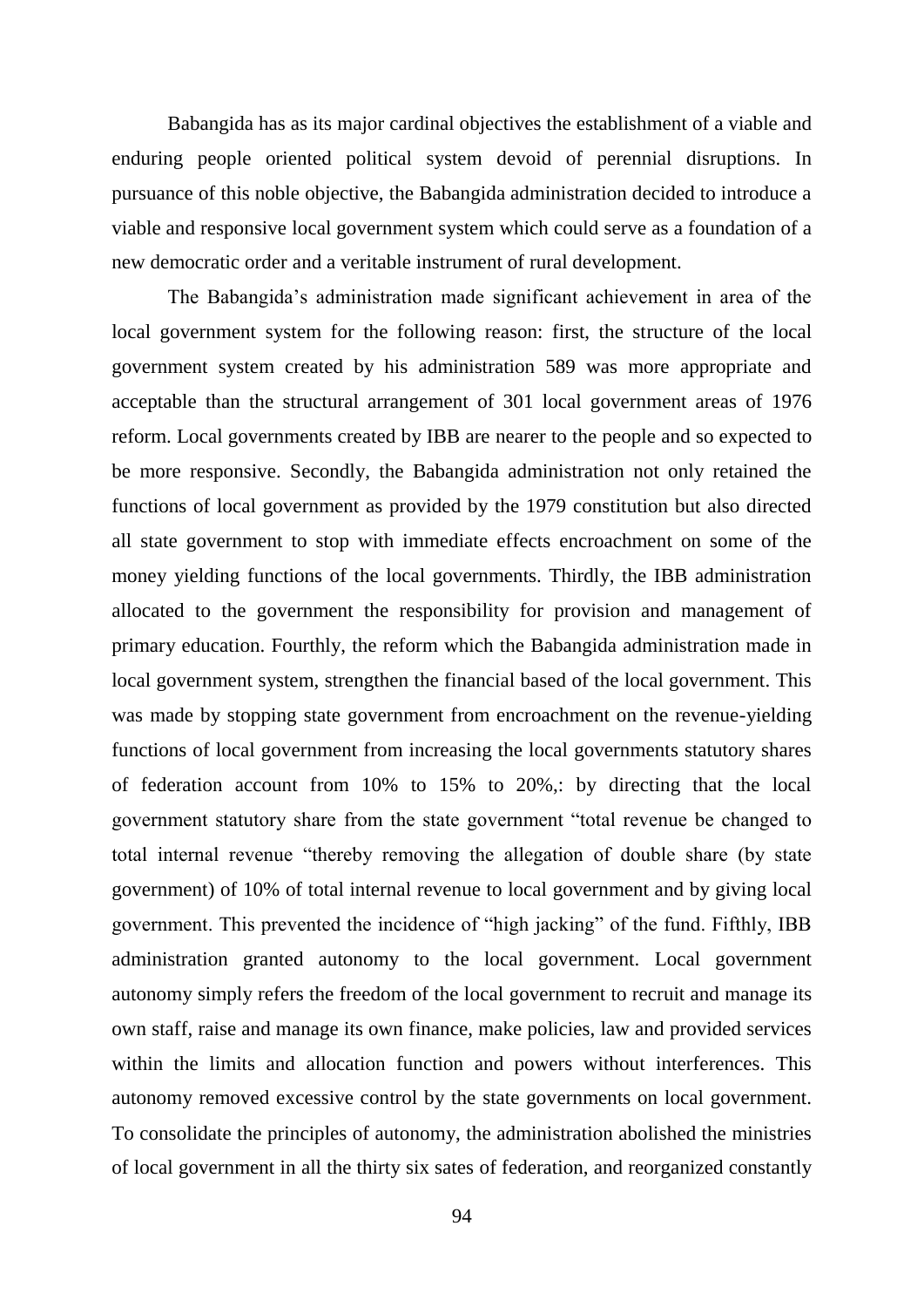local government services commission: made local government creatures of the constitution via democratically elected local government councils and free from state government excessive control and by directing that the statutory allocation from the federation accounts due to local government be paid directly to them to avoid state government interference. Sixthly, the Babangida administration introduced for the first time presidential system at local government level. There was, for the first time the principles of separation of powers and checks and balances at local government level throughout the federation. Seventhly, the IBB administration made a significant reform in the size of representation by ensuring effective representation at the grassroots, which engenders full participation of people in the management of their own affairs. This was done by making the entire voters in the local government area to constitute electorate that will select a chairman for that area and fixing the total membership of the councils at a minimum of 10 members and a maximum of 20 councilors. Eighthly, by constitutionalization of Local Government Elections, the IBB adhered strictly to the principles of democratically elected local government council there by making any local government which is established without democratically elected council illegal and unconstitutional. Ninthly, Babangida administration introduced open ballot system (OBS) in the local government elections thereby minimizing election rigging, saving time to announcing election results and reducing administrative cost etc.

# **4.0 Conclusion**

Babangida was more realistic in his approach to local government creation. It was the declared policy of the Babangida administration to base the creation of new local government areas on:

- a. The expressed, wishes of the people and communities based on such objective factors as common cultural ties and institutions.
- b. Geographical contiguity and
- c. The need to achieve measures of a relative balance in population and resources distribution.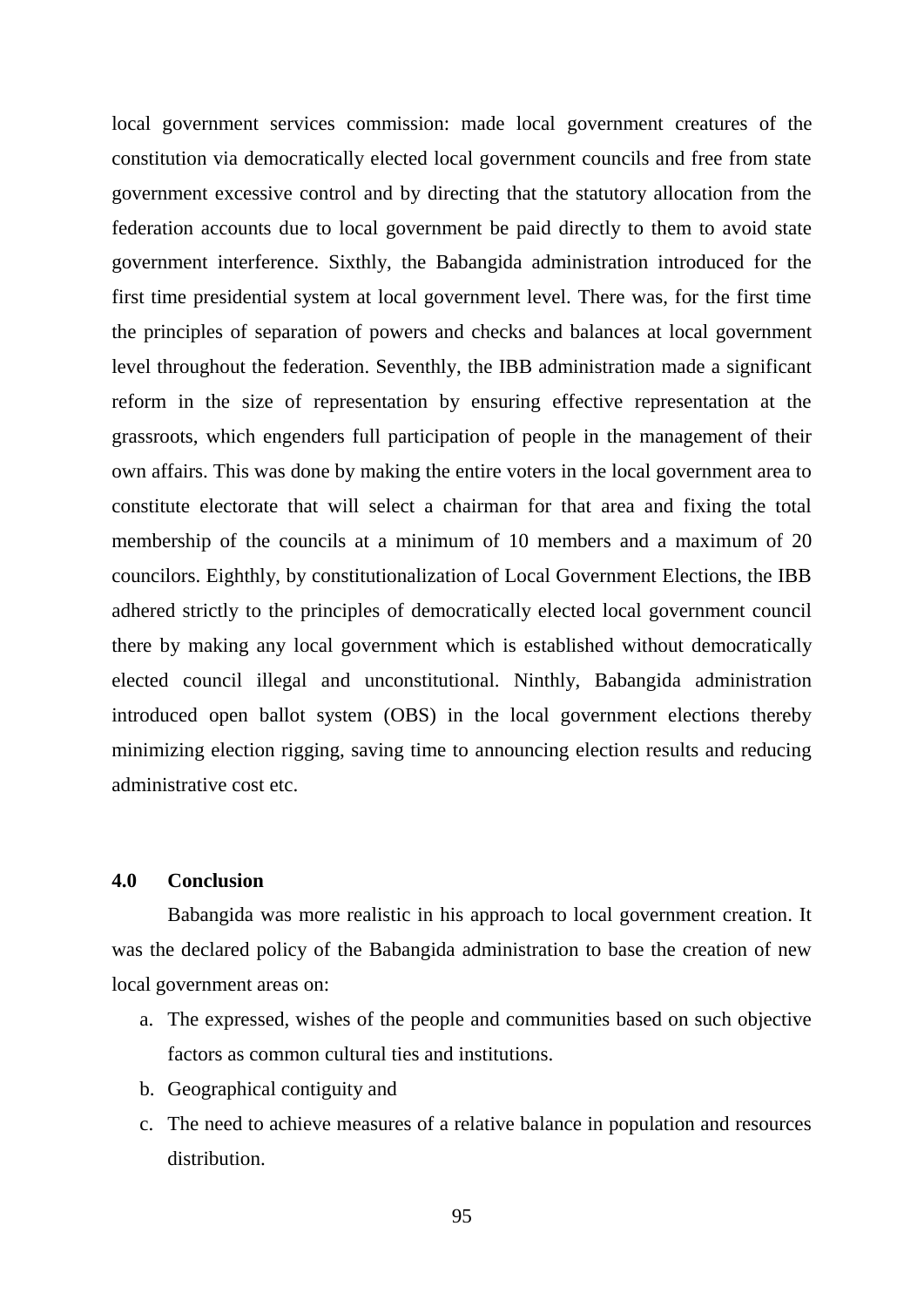#### **5.0 Summary**

Babangida administration made tremendous efforts towards making the impact of local government felt among the masses through increased funding, direct allocation, scrapping of joint - state local government account and devolution of powers to this tier of government. He stopped local governments from being "wiping boy" in the hands of both state and federal governments by stopping high jacking local government funds. He equally reduced the high incidence of corruption and institutionalized stealing in the system.

#### **6.0 Tutor Marked Assignment**

- 1. What are the major defects of 1976 local government reform?
- 2. Why was 1976 local government reform regarded as a turning point in the history and evolution of local government in Nigeria.
- 3. Discuss comprehensively IBB"s contributions in local government administration in Nigeria

### 7.0 **Further Reading Materials**

- Compbell, M.J. (1965) "The Structure of Local Government" The Politics and Administration of Nigerian Government London: Sweet and Maxwell.
- Gladden, E.N. (1961) An Introduction to Public Administration London Sapples Press
- John K. and Rupak, C. (ed) (2008) Local Government in Federal Systems New Deilhi: Viva Books Ltd
- Lawal, S. (2000) Local Government Administration in Nigeria: A Practical Approach; Ibadan: University Press Limited
- Mba, C. and Odo, S. (2003) Concepts and Issues in Nigerian Government and Nationality, Nsukka: Chukka International Publishers, Mindex Publishing Company
- Ogunna, A.E.C.(1986) "Assessment of the 1976 Reform" The Transformation of Rural Society (ed) Ewe O. Awa Enugu Fourth Dimension.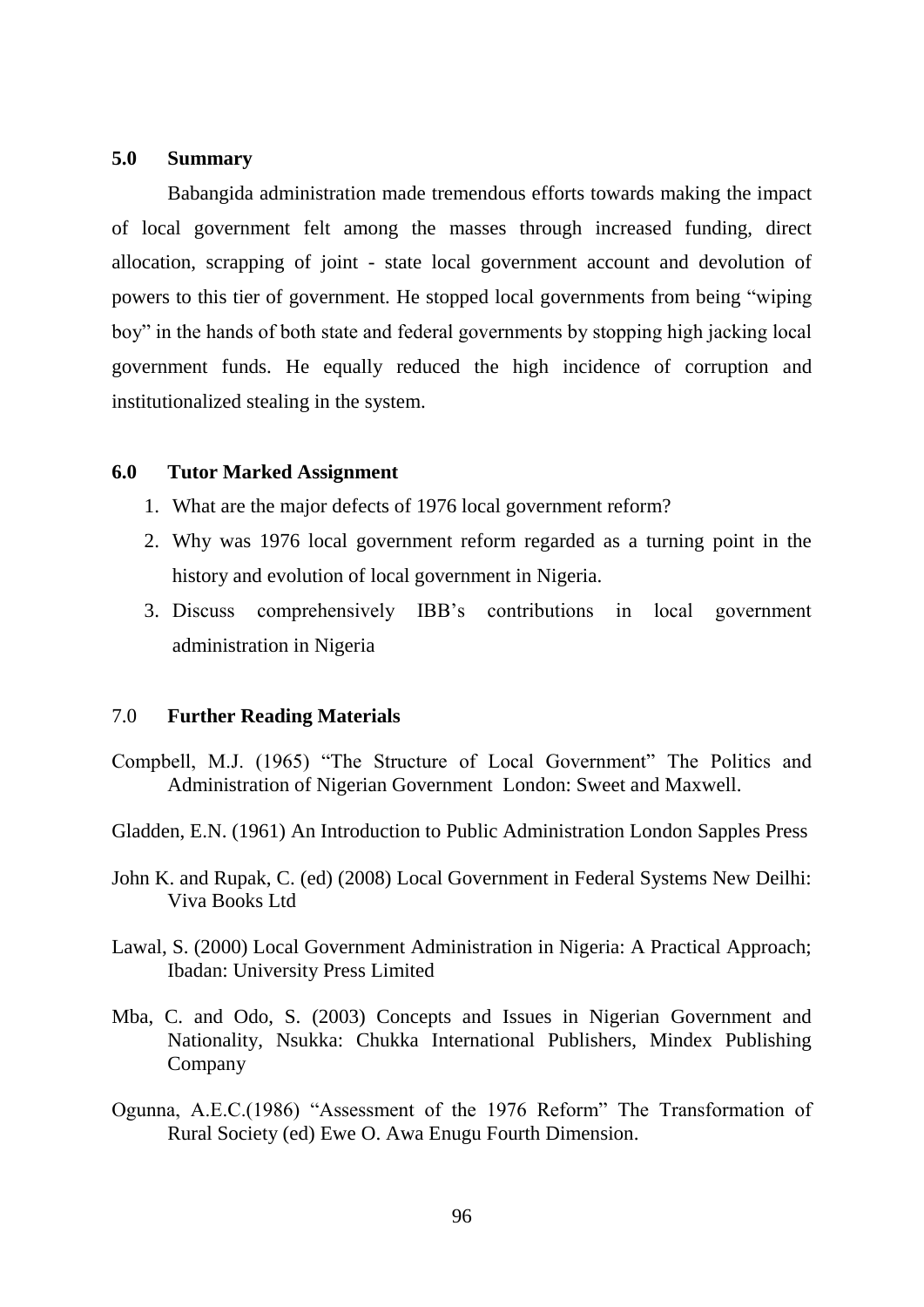- Ogunna, A.E.C.(1996) A Handbook on Local Government Administration, Owerri: Versatile Publishers.
- Ola, R.O.F. and Tonwe, D.A. (2009) Local Administration and Local Government in Nigeria, Lagos Amftop Books
- Ozor, E. (2003) Third Tier Government in Nigeria, Ibadan University Press Plc.
- Sliwart, R. (1976) The Reality of Management London: Pan Books Ltd.
- Undenta, J.O. (2007)Local Government: A Comparative Perspective Enugu. New Generation Ventures Ltd
- Zoaka, Y.A. and Dauda, S. (2010) Issues in Local Government Administration in Nigeria, Kaduna Joyce Publishers

#### **MODULE FIVE**

### **LOCAL GOVERNMENT FINANCES**

### **UNIT FIFTEEN: SOURCES OF LOCAL GOVERNMENT FINANCE**

- 1.0 Introduction
- 2.0 Objectives
- 3.0 Importance and Sources of Local Government Finance
- 4.0 Conclusion
- 5.0 Summary
- 6.0 Tutor Marked Assignments (TMA)
- 7.0 Further Reading Materials

# **1.0 Introduction**

According to Ogunna (1996) for the local government to serve as a powerful instrument for rapid transformation it should possess a solid financial base. Finance is the life-wire of an organization. It is the lubricating element which greases and makes the administrative machine of an organization move. It therefore follows that for the local government to discharge its statutory functions effectively, it discharge adequately funded. Generally, sources of revenue allocated to the local government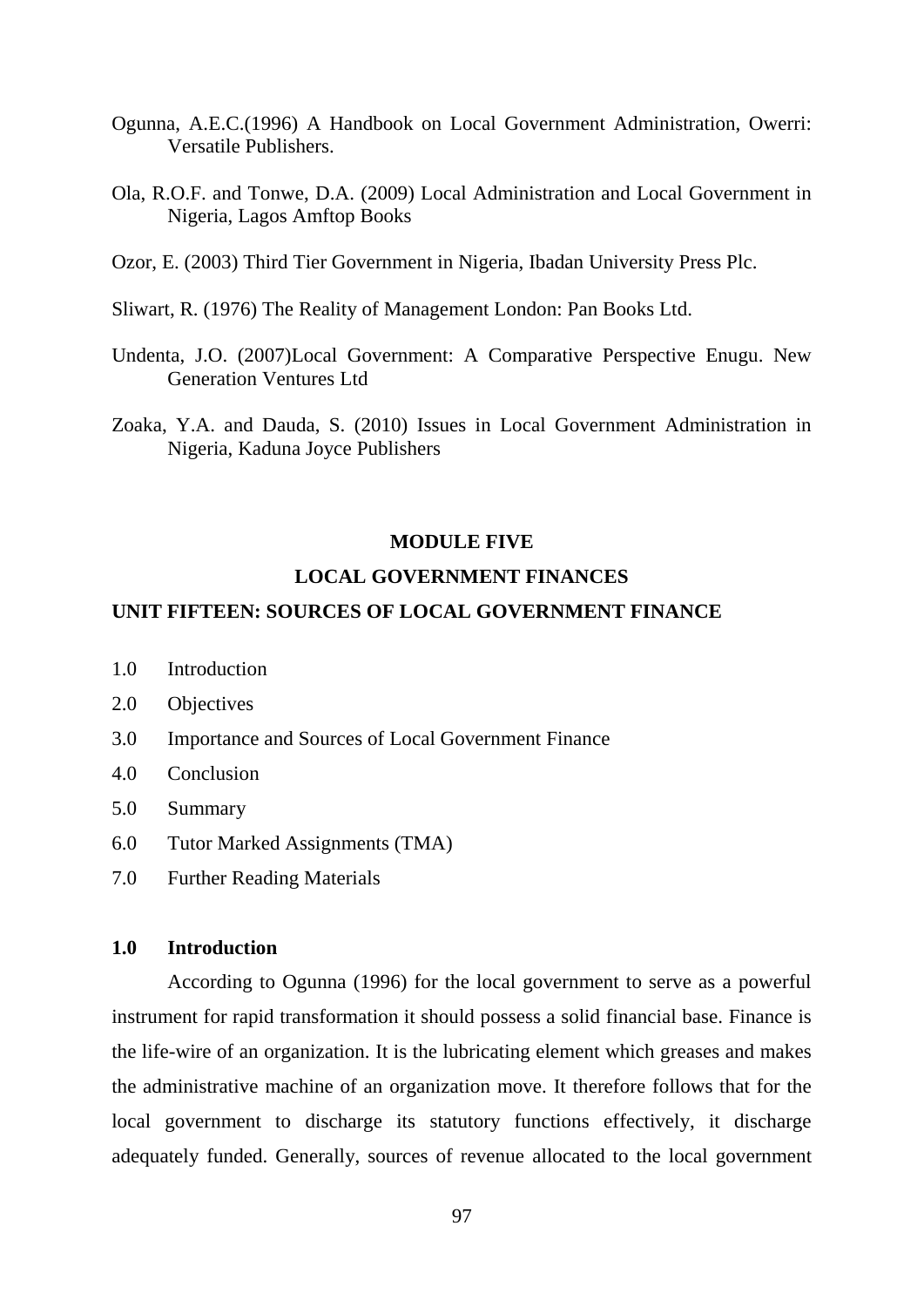vary from country to country and from time to time. Nigeria local government system have so many sources of revenue. These include statutory allocation, rates, grants, fees and charges, fines, earnings and profits, loans and miscellaneous sources etc. These sources we want to examine in the unit.

### **2.0 Objectives**

By the end of this unit, the students should be able to do the followings:

- i. Identify sources of local government revenue both statutory and non-statutory.
- ii. Explain why local governments do not generate reasonable revenue.
- iii. State areas where local government can make bye laws to generate revenue.

# **3.0 Main Content**

### **3.0.1 Importance of Revenue to Local Governments**

The founding fathers of 1976 local government reform and framers of 1979, 1989 and 1999 constitution recognized the importance of finance in the "life" and "blood" of local government. They recognized that money or finance is the bedrock and the sinews of any organization. To give meaning to this realization, section 7 subsection 6(a) and (b) of the 1999 constitution direct that

- 1. The National Assembly shall make provisions for statutory allocations of public revenue to the local governments in the Federal and
- 2. The House of Assembly of a State shall make provisions for statutory allocations of public revenue to the local governments within the State.

Also section 162 sub-sections  $(3) - (5)$  of the 1999 Constitution state that:

Any amount standing to the credit of the Federation Account shall be distributed among the Federal and State Governments and the Local Governments in government either in whole or in part.

- 1. Rents derived from letting or leasing any building or land belonging to a local government either in whole or in part.
- 2. Statutory allocations or grants-in-aid out of the general revenue of Nigeria or of the state, or of the public revenue;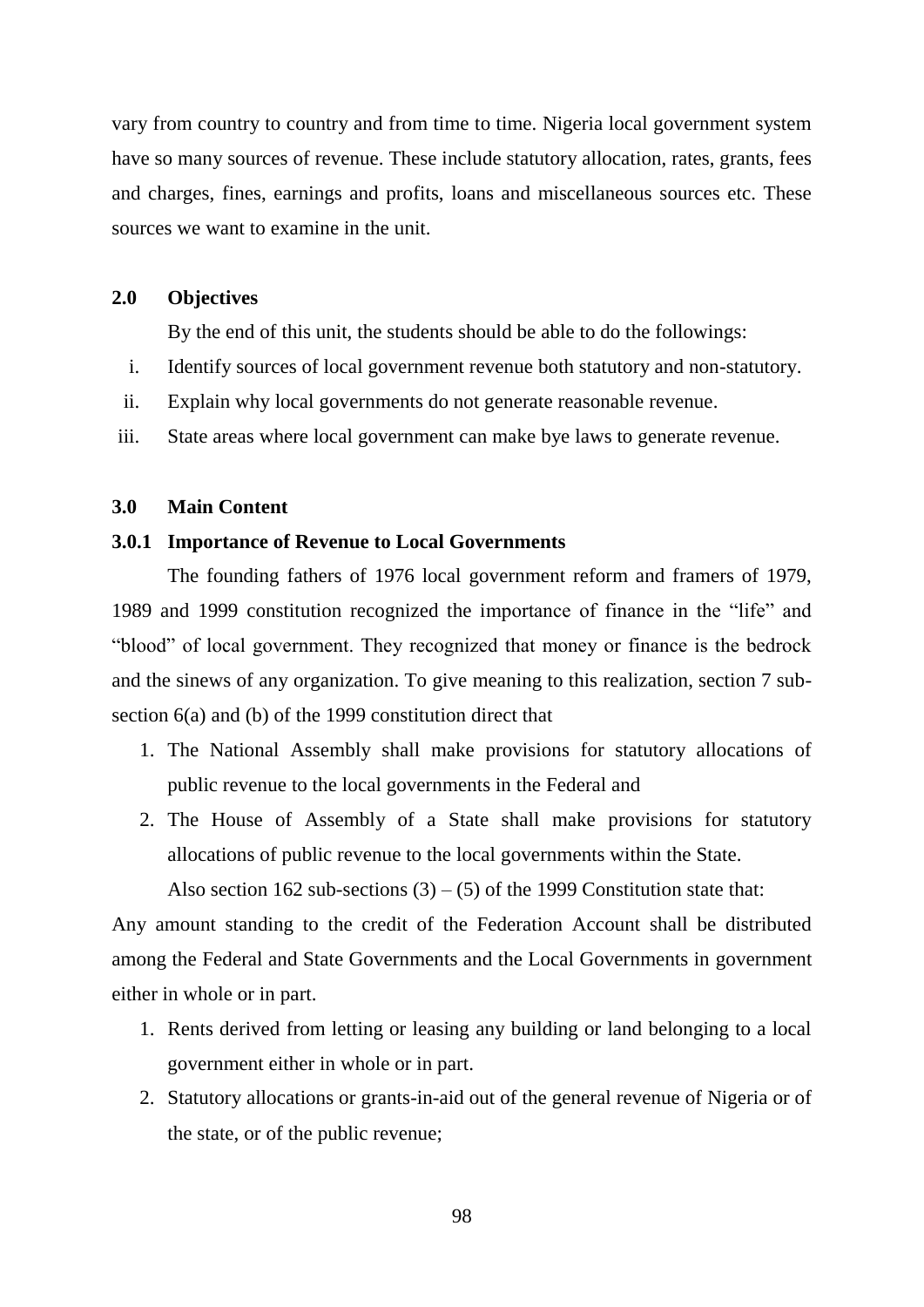- 3. Any sum of money which may lawfully be assigned to a local governments by any public corporation.
- 4. Interest on the investment funds of a local government
- 5. Such sums of money as may be granted to a local government by any other local government.
- 6. Such sums of money as may be paid to a local government by a joint board.
- 7. Any other moneys lawfully derived by a local government form any other source not herein before specifically mentioned shall be and form part of the revenue and funds of such local governments.

Each state, on such terms and in such manner as may be prescribed by the National Assembly.

Any amount standing to the credit of the State in the Federation Account shall be distributed among the States on such terms and in such manner as may be prescribed by the National Assembly.

The amount standing to the credit of Local Governments in the Federation Account shall be allocated directly to the State for the benefit of their local governments on such terms and in such manner as may be prescribed by the National Assembly.

Now, we will make some in-depth study of the various ways in which a local government, apart from the statutory grants, from both the federal and state governments, could muster sufficient funds for running its affairs. We will also discuss some expose by a number of experienced persons versed in local government administration on the methods of maximizing the revenues of local government councils.

Before the 1979, 1989 and 1999 Constitutions were promulgated, the 1976 Edict on Local Government Reforms said that the revenue and other funds of a local government council should consist of the following:

- 1. Money derived from community tax and rate imposed by the local government by virtue of the provisions of this Edict.
- 2. Money derived from licences, permits, dues, charges or fees specified by any byelaws or rules made by a local government;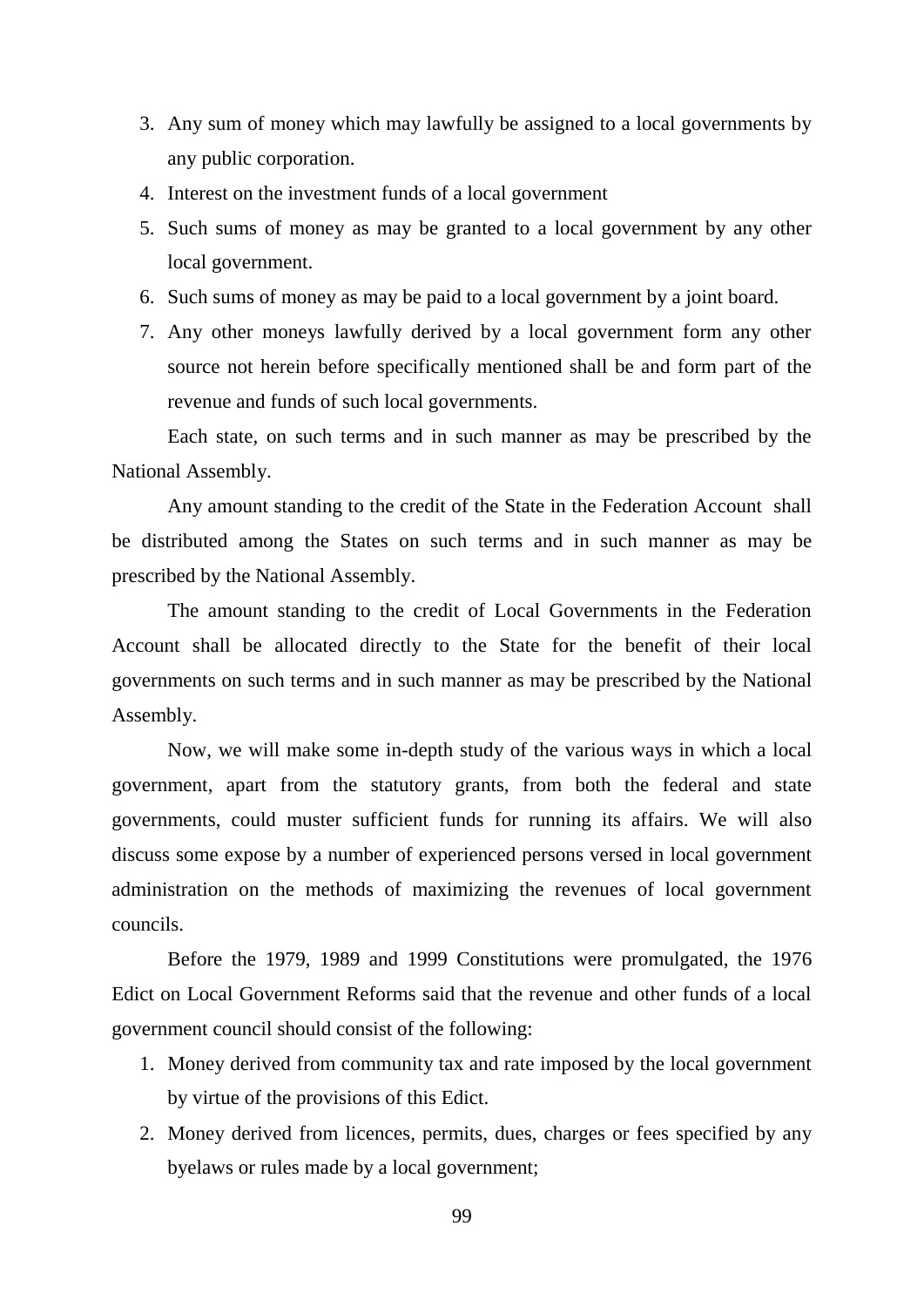- 3. Money payable to a local government under the previous or any other enactment.
- 4. Receipts derived from any public utility concern or any service or undertaking belonging to or maintained by a local government.

### **3.0.2 Sources of Revenue for the Local Government**

Funds to run the affairs of local governments from the following sources.

- **1. Grants form Federal or State Government:** Grants are money made available to local governments to help them carry out their programmes. These could be block or general grants. Matching grants or special grants. A block grant is based on population; the matching grant is to aid local governments on large projects or provision of infrastructure, while special grants are made to assist local governments in providing some services of national importance, eg. Education and health.
- **2. Statutory Allocations:** The Nigerian constitution stipulates that the revenue of the federal shall be shared between the three tiers of government i.e. the federal state and local governments. Consequently, local governments receive a percentage of the federally generated revenue annually. This percentage changes with time, according to acts and decrees.
- **3. Loans from Banks:** A local government can obtain loans from financial institutions to enable them to finance development projects such as water supply, rural electricity, construction of roads and provision of health facilities.
- **4. Rates:** Rates refer to the levies collected by local government authority from the services the council provides. The rates are collected on market stalls, motor parks, supermarkets and shops. Some rate are also collected from bicycle and motorcycle licenses television, radio, sets etc.
- **5. Special, Levies:**This refers to levies imposed on the residents of local governments as a means of generating internal revenue.
- **6. Income from Commercial Ventures:** One of the sources of revenue to local governments is income from their commercial activities. Some local governments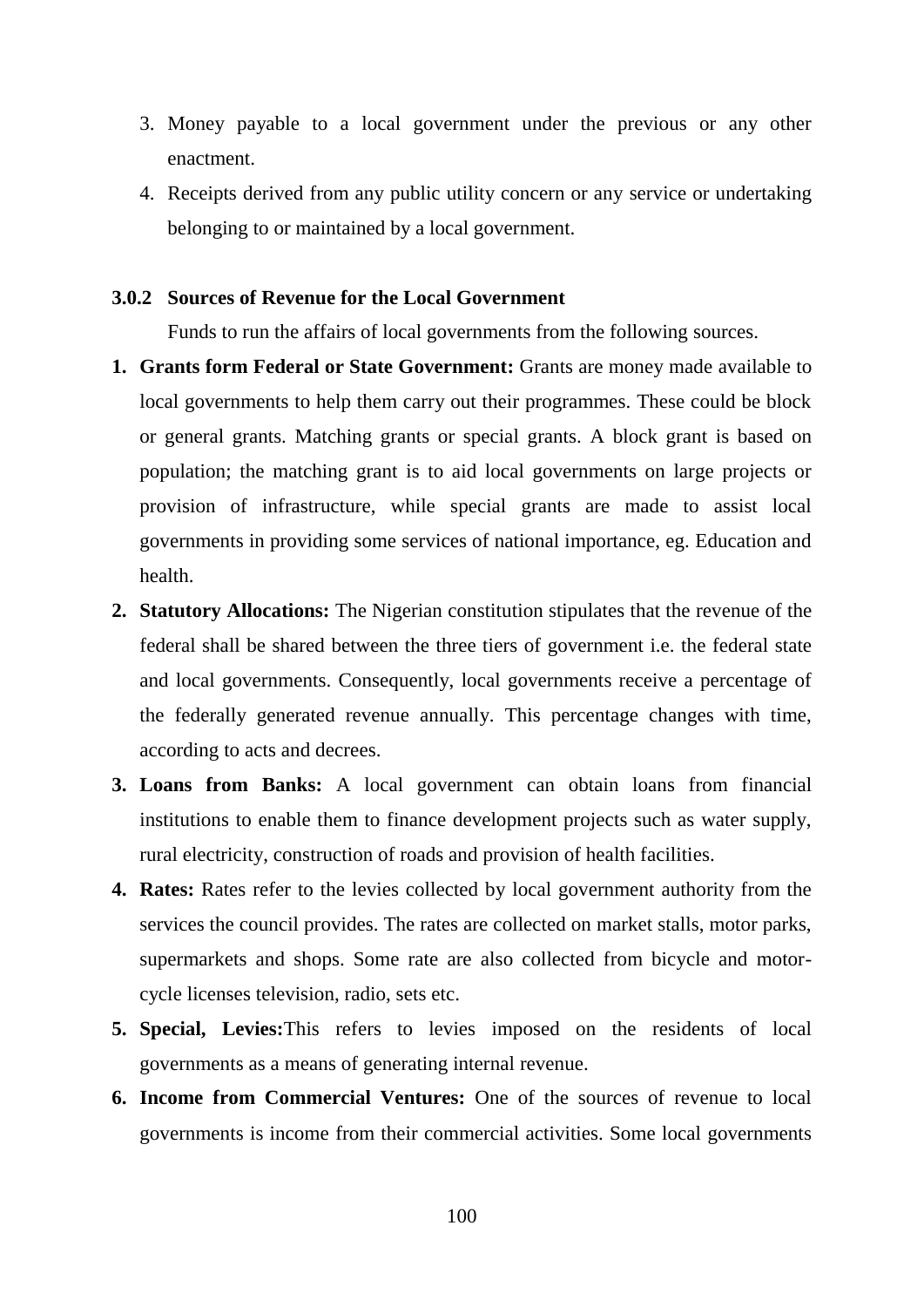maintain transport services, farm, holiday resorts; consultancy services guest houses, etc.

- **7. Income from Investments:** Local governments derive revenue by investing their money in profit yielding economic ventures such as buying of shares entering projects that could provide good revenue in return.
- **8. Personal Income Tax:** Local government council collect income taxes from nonsalary earners keep some percentage of what is collected, and pay the balance to the state government salary earners are excluded from payment of personal income tax as a result of the *Pay As You Earn* **(P.A.Y.E)** system, in which their taxes are deducted at source by their employers and paid directly to government.
- **9. Court Fines:** court fines are imposed on individuals that violate local government bylaws, sanitary regulations and ban on street trading and hawking.
- **10.Property or Tenement Rate:** Property or tenement rate is imposed on the owners of private and commercial houses. It based on the value of the building and property.
- **3.0.3 Areas Where Local Government could make Bylaws to Generates Revenue**

We have discussed that a local government could enact byelaws or adopt the ones already in existence to get revenue for the council. Listed below are some areas where a local government could make byelaws to generate revenue:

- 1. Towing of vehicles (cars, lorries, tankers) as fines for obstructing the roads or wrong parking.
- 2. Registration of emblems for motor vehicles, registration permits, haulage permits, delivery permits for pick-up vans
- 3. Hackney permits for trucks, tankers, tippers
- 4. Licences for radios, television sets etc
- 5. Licences for bicycles, canoes, wheelbarrows, liquor of all types, supermarkets, hawkers, palm-wine tapping/selling.
- 6. Slaughter fees for cattle, goats, sheep, pigs etc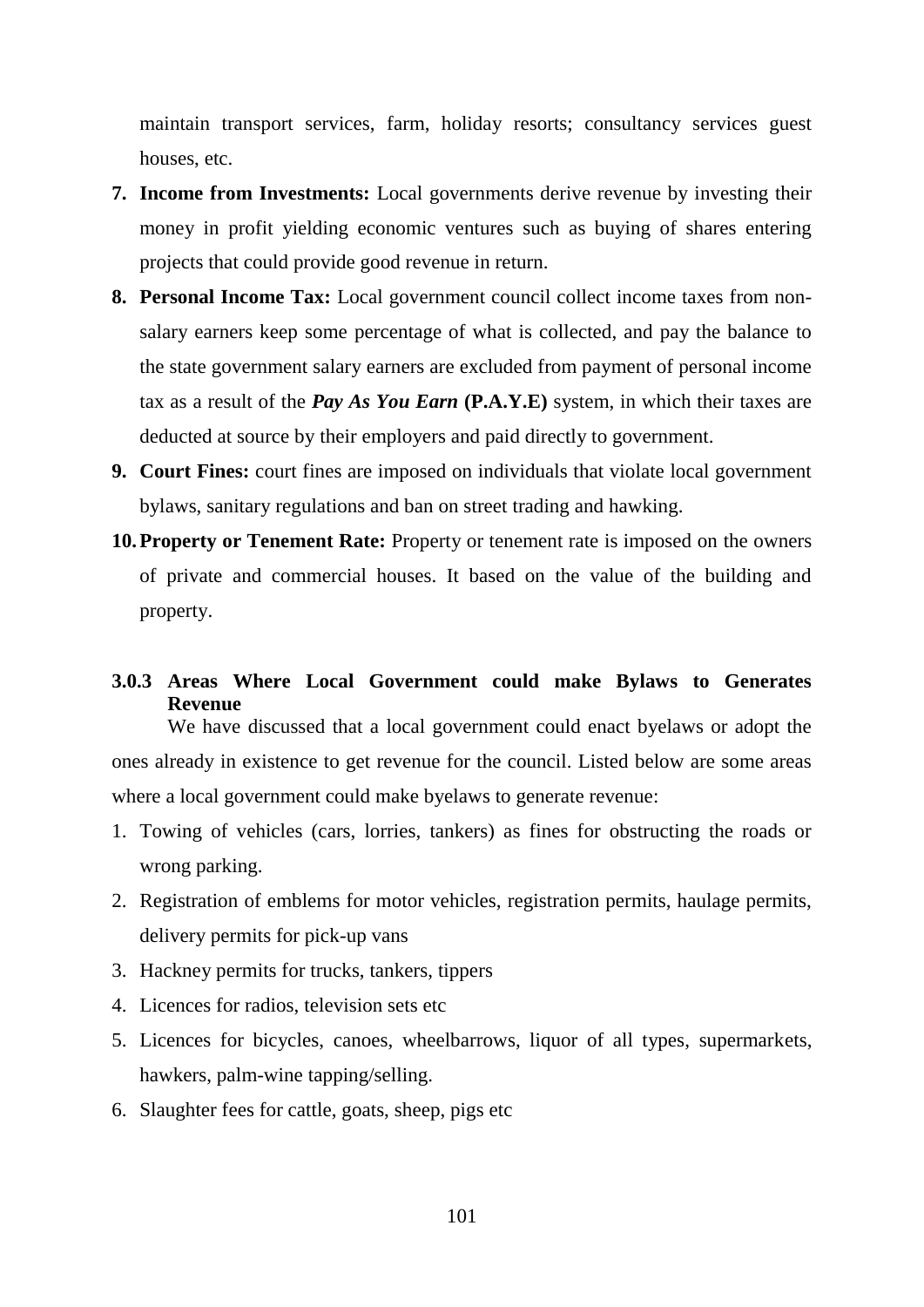- 7. Cattle dealers' licences, cold room dealers' licences, dried meat and fish dealers' licences, hunting goldsmith licences, marriage, birth/death registrations, identification fees, title/initiation licences, disco/house warming licences.
- 8. Pound fees licences, eg cattle, goats, sheep, pigs
- 9. Dispensary and maternity fees
- 10.Registration of contractors of various categories
- 11.Licences for minor industries such as block-moulding, bread baking, kerosene dumps, garri/cassava grinding, motorcycle/radio repairing, rice milling, hari dressing, sewing/tailors etc
- 12.Licences for quarrying stores or collecting sand
- 13.Licences for the registration of stenographic institutes, furniture/vulcanizer workshops, printing presses and building materials depots.
- 14.Licences for livestock sold in the markets, heaps of palm fruits, heaps of yam, milled and unmilled rice, heaps of potatoes, and baskets of tomatoes.
- 15.Fees from the customary rights of occupancies
- 16.Fees for street manning
- 17.Fees from market stalls and motor parks
- 18.Fees from the hire of vehicles and road-making equipment
- 19.Sale of potable wate rand agriculatural produce
- 20.Ferry fees
- 21.Tender fees
- 22.Cloth dyers fees
- 23.Building plans
- 24.Shop/kiosk fees
- 25.Interest on loans, dividends, and fixed deposits
- 26.Registration of septic dislodging licence fees
- 27.Dispensary and maternity fees
- 28.Burial and vault fees
- 29.Pest control fees

The list above is not exhaustive. It can be expanded depending on the area and the location of the local government.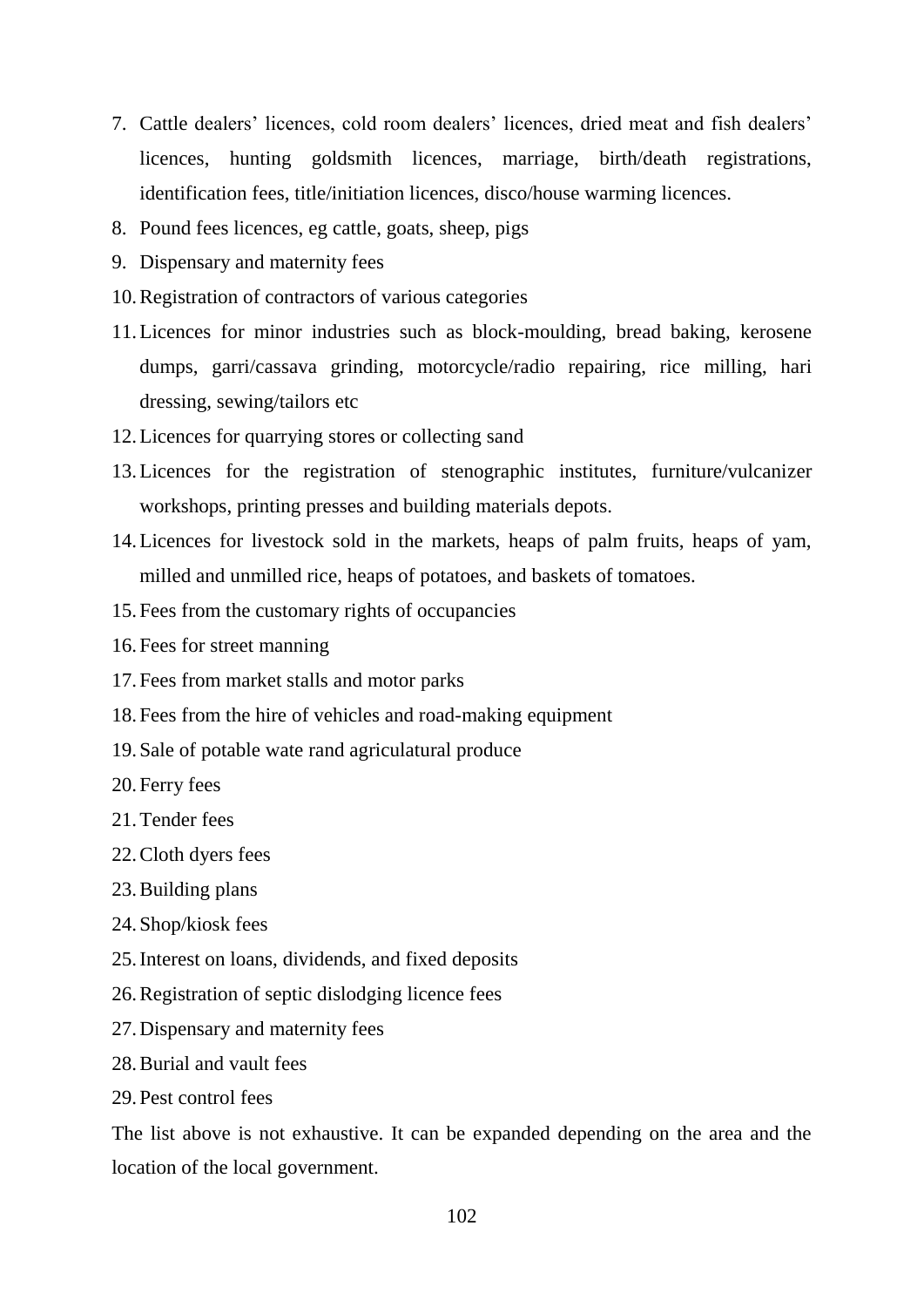#### **3.0.4 Problems of Revenue Generation in the Local Government**

In spite of the fact that local government posses large areas of activities or internal revenue generation they continue to cry about poor finances. Except in very few and exceptional cases, the revenue expectations under each head in the local government estimates are never achieved. The collections in some heads are too ridiculous and shameful to merit a mention.

An obvious question one may ask is, why have the collections been so discouraging in spite of the enabling byelaws? Below are some of the issues militating against the full realization of the revenue efforts of local governments.

- **1. Transport facilities:** Revenue driving and collection need movement from place to place. When revenue officers are not provided with the means of movement, their work is greatly impaired.
- **2. Indiscipline and dishonesty:** Some local government officials do not take their duties seriously enough. They prefer to lien their pockets instead of rendering correct financial returns to their employers. In many places the public regard some local government staff as living embodiments of bribery and corruption. All revenue officers should ensure that money collected for the local government is promptly paid to the local government treasury in accruing with the Financial Memoranda. Strict supervision should be mounted to ensure that the original receipts given to customers tally with the duplicate and triplicate copies in the revenue booklet receipts. Experience has shown that a fraudulent revenue officer could issue a correct receipt to a payer only in the original receipt and write different figures in the duplicate and triplicate copies of the receipt books, which he submits, to the treasures.
- **3. Lack of quick enforcement apparatus:** To sustain the revenue efforts of local governments, it is necessary to give teeth to the council"s byelaws. This leads to the necessity for the establishment of revenue courts. The magistrates" courts are so congested that it takes a long time to prosecute a defaulter. It is recommended that, like the federal government, which established the revenue courts, local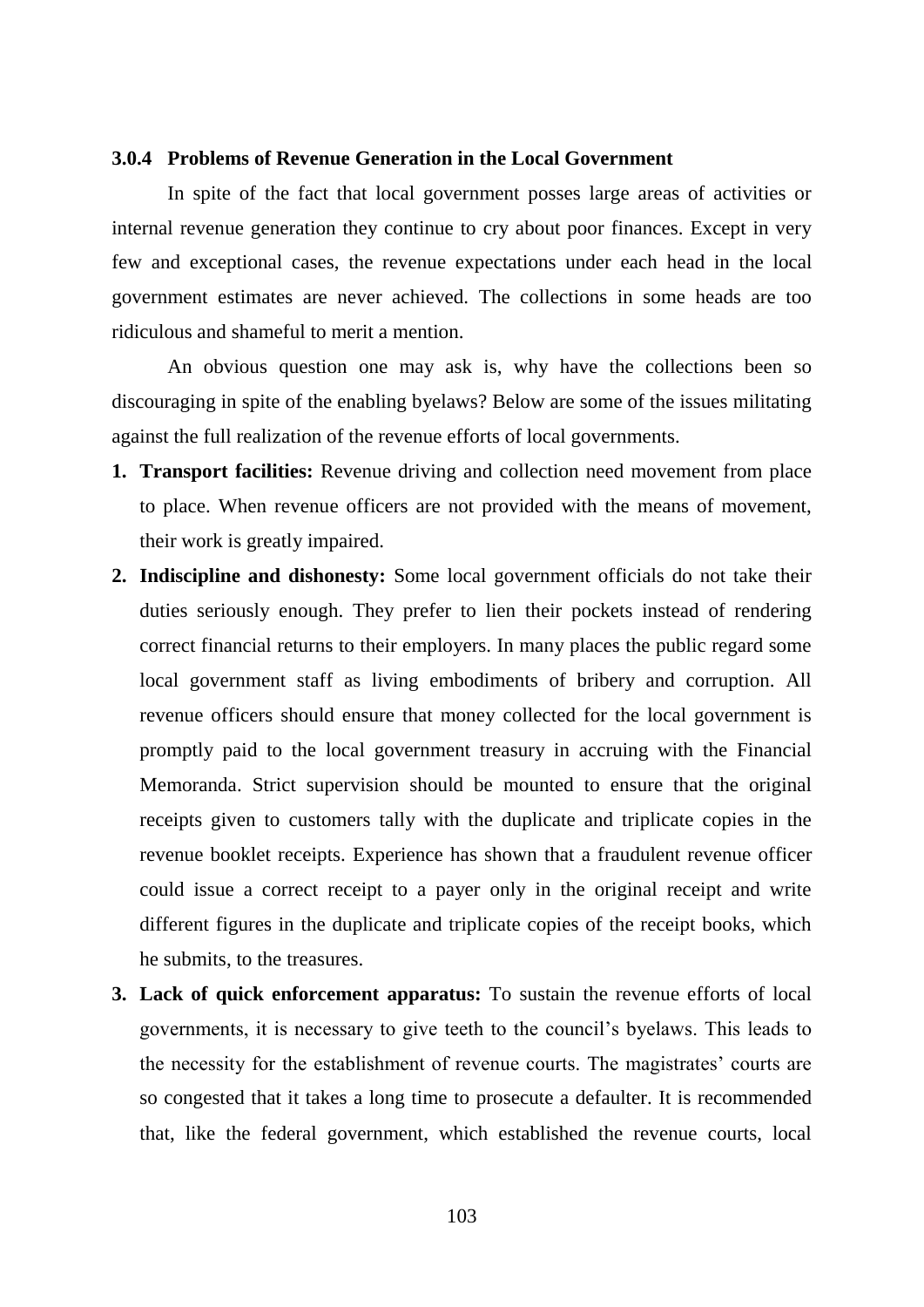governments could make effective use of customary courts in implementing their byelaws.

- **4. Lack of Encouragement:** Local governments could set revenue targets for their revenue officers. Hardworking and honest officers would be rewarded adequately as an incentive to others. The reward could be in the form of accelerated promotion and cash bonus gifts.
- **5. Further areas of lack of supervision:** There should be strict supervision of revenue officers. The sanctions in the Financial Memoranda and the Implementation Guidelines on the Application of Civil Service Reforms in the Local Government Service should be applied strictly. If the supervisory staff compromise their posts, they would not be in a position to discipline their subordinates.
- **6. Updating the byelaws:** Byelaws should be updated to make for easy application. The essence of revenue byelaw is to produce money for the local government. It may not be worthwhile to embark on a byelaw whose application will result in spending more money than revenue.
- **7. Illiteracy:** Some revenue collectors have a very low educational background. When illiterate or semi-literate persons on rate drives meet equally illiterate persons, arguments and bad language are likely to ensure leading to disorder without actually achieving the real purpose of the drive. It is very necessary to train all categories of staff especially those whose duties involve meeting and interacting with the public.
- **8. Embezzlement:** Some revenue collectors, intent on dishonesty, deliberately defy the Financial Memoranda and keep their collections longer than necessary thereby exposing themselves to malversation.
- **9. Employment of extend Companies:** Some local governments have farmed out their revenue collection to companies to the exclusion of council staff. The staff on the other hand do everything possible to discredit the companies. The resultant effect is low revenue yield, quarrels and recriminations without achieving the objective of hiring the companies.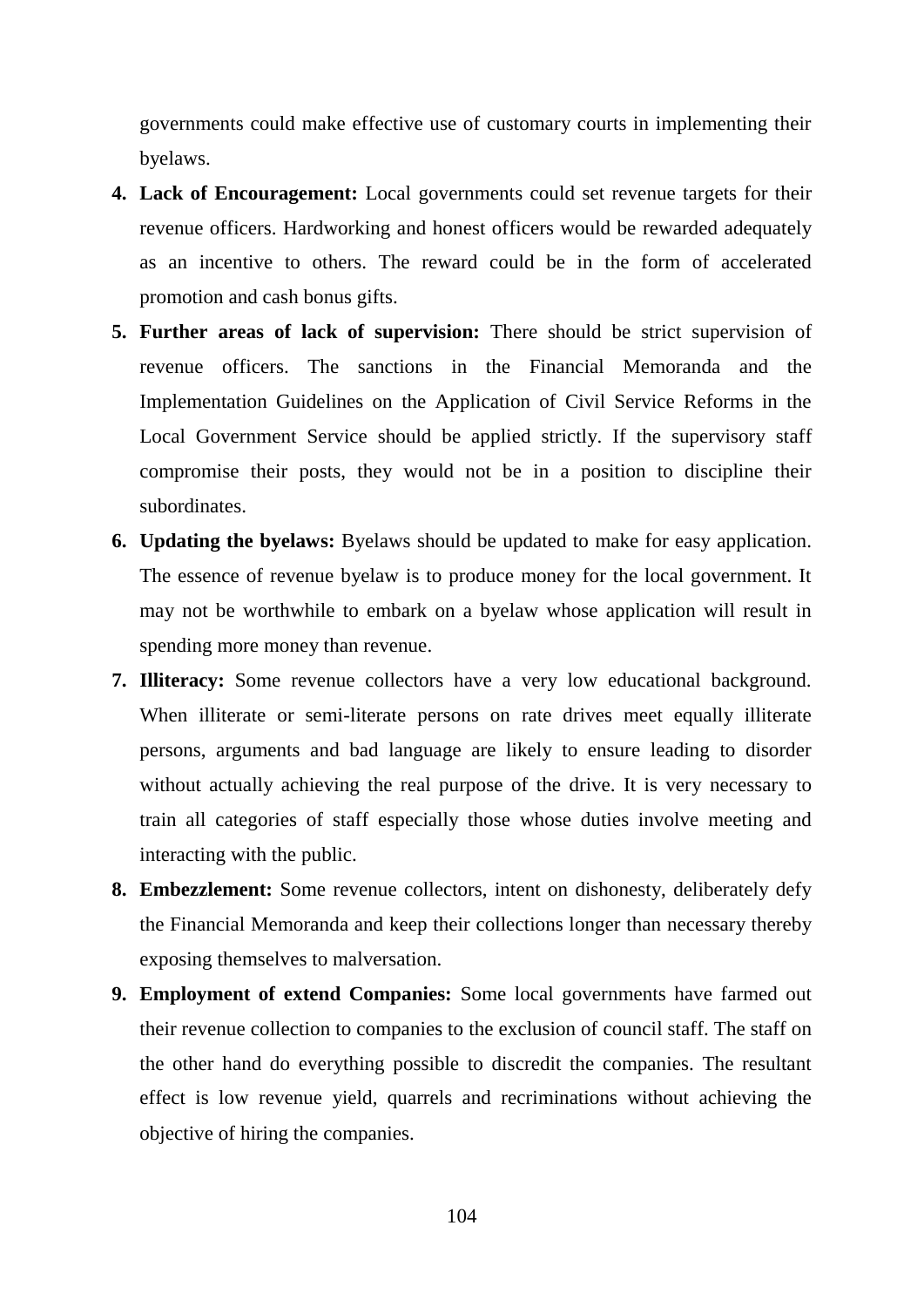#### **4.0 Conclusion**

Research has shown that the Local Governments proved incapable or generating adequate revenue to discharge their numerous functions. Many factors were responsible for the poor finances of the Local Governments. In the first place they were not able to exploit fully all their internal revenue sources as a result of low quality of Local Government staff particularly the Treasurer and revenue officials, high incidence of rate evasion and avoidance. There is the factors of embezzlement of public funds. Corruption and fraudulent practices by revenue officials. Generally, the Local Government areas are poor and this affected adversely the financial viability of these sources. Another factor responsible for the poor financial base of the local governments was that the State government did not pay Local Governments their statutory 10 per cent share of the State Governments' total internal revenue. Moreover some State Governments often appropriated a significant portion of the 10 percent statutory allocation from the Federation Accounts which passed through them. This is added to the fact that some State Governments encroached upon some of the moneyyielding functions of the Local Governments. Finally, the revenue source of loan from which Local Governments were empowered to raise funds was an empty source as Local Governments lacked the collaterals with which to raise loans from commercial banks.

#### **5.0 Summary**

Finance constitutes the life-wire of any organization whether it is public or private, central or local government organizations. For the local government to operate meaningfully as a third tier of government, it should posses a strong financial base which will enable it to acquire high quality personnel and materials for effective executive of all its functions. The 1976 local government Reform as well as the framers of 1979, 1989 and 1999 constitutions of Federal Republic of Nigeria recognized that and consequently provided for elaborate sources of revenue for the local government. Despite all these sources, local governments generated inadequate internal revenue, realized undue share of revenue from the statutory allocations from the state and federal governments, and secured letter or nothing from loans.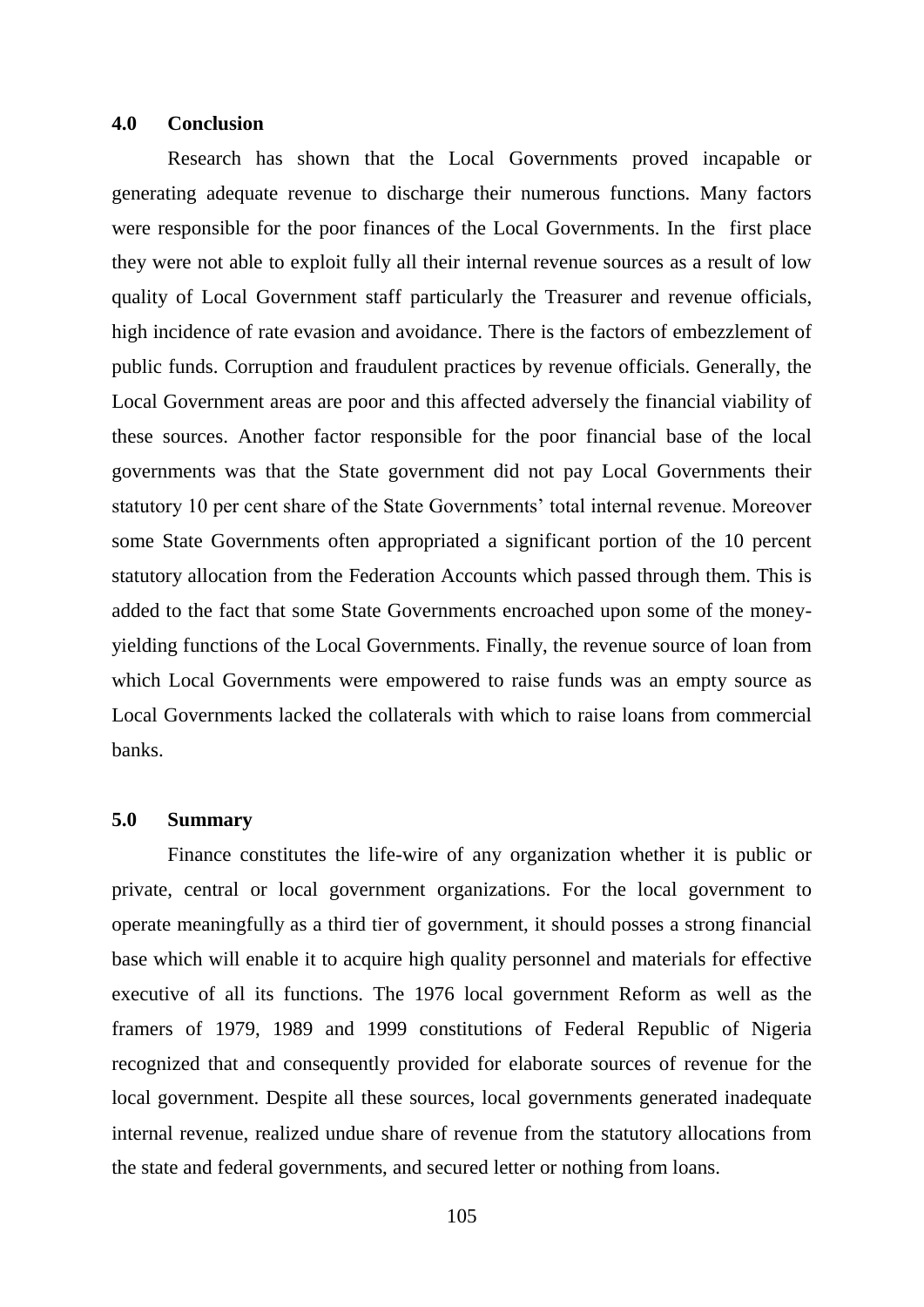### **6.0 Tutor Marked Assignment**

- i. Outline and explain any six sources of local government revenue
- ii. Why is revenue generation problematic in local government
- iii. Explain ways and means in which local governments can make bye laws in order to generate revenue.

# **7.0 Further Reading Materials**

- Agbakoba, R and Ogbonna, M. (2004) Local Government Administration and Development in Nigeria, Lagos: The Human Rights Law Services
- Ani, E.I. (2003) Advanced Local Government Finance, Enugu Spring Time Press
- Awotokun, K. (2005) Local Government Administration under 1999 Constitution in Nigeria Journal of Social Sciences 10(2) 129-134
- Barber, M.P. (1974) Local Government (Third Edition) London: Macdonald and Evans Ltd
- Imam, I.B.C. (1990) Local Government Finance in Nigeria, Ibadan: NISER
- Murana, A.O. (2015) Local Government Finance in Nigeria: A case study of Iwo Local Government Area of Osun State, International Journal of Politics and Good Governance. Vol. vi No. 6.1 (1-29)
- Obinna, E. (1988) Local Government Financing Obosi, Pacific Publishers.
- Ogunna A.E.C. (1986) "Assessment of the 1976 Reform" In the Transformation of Rural Society (ed) Eme O. Awa Enugu: Fourth Dimension
- Ogunna, A.E.C. (1996) A Handbook on Local Government Owerri Versatile Publishers
- Onah, R.C. (2007) Assessment of Financial Crime Prevention Mechanism in the Local Government System in Nigeria, Problems and Prospects, Nigeria Journal of Public Administration and Local Government Vol. XVIII No. 1 97-108
- The Federal Republic of Nigeria (1979) The Constitution of the Federal Republic of Nigeria Lagos: Government Printer

Udensi, J. (2012) Local Government Finance, Ibadan Longman Press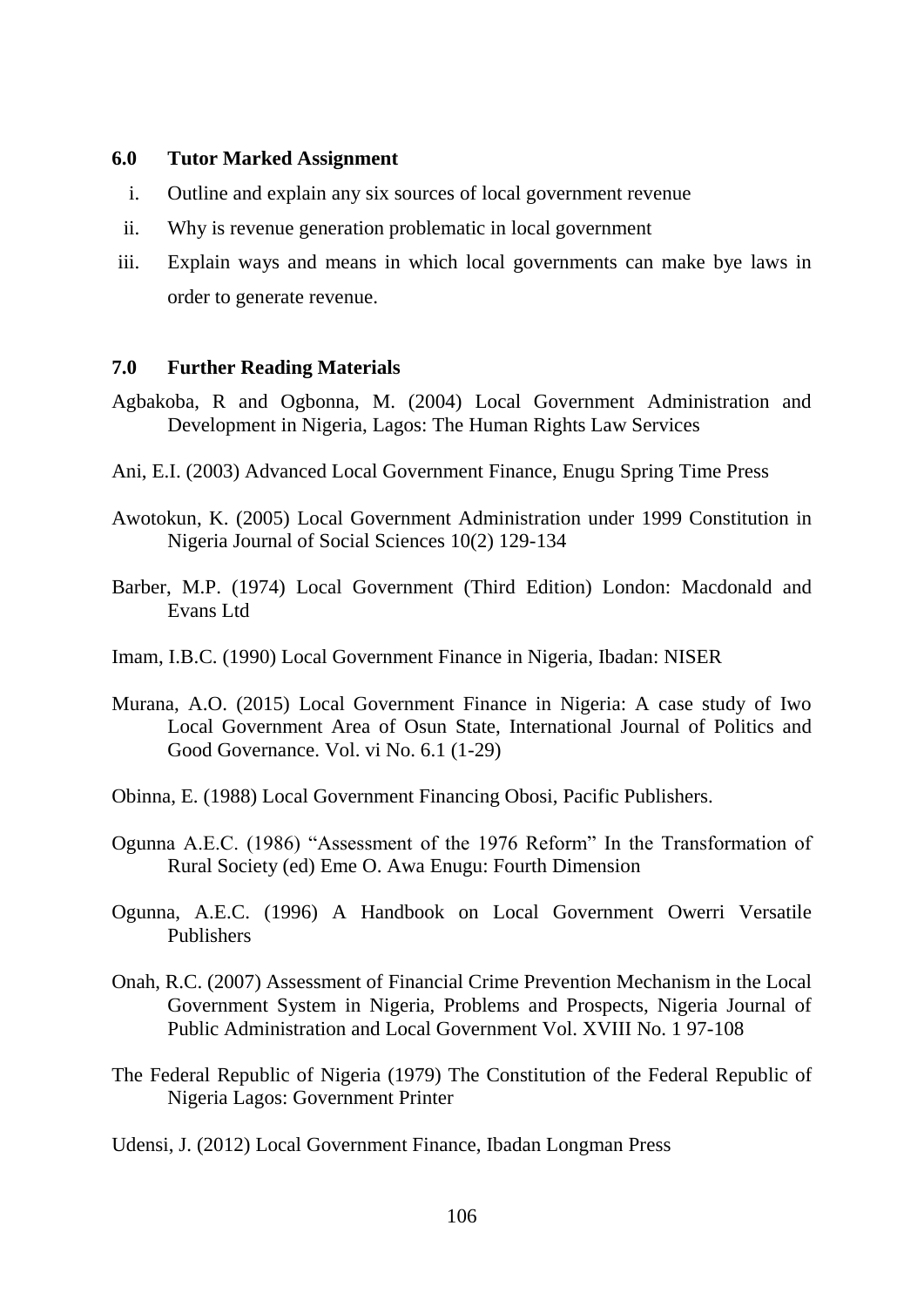#### **MODULE SIX**

#### **UNIT SIXTEEN: THEORIES OF LOCAL GOVERNMENT**

- 1.0 Introduction
- 2.0 Objectives
- 3.0 Efficiency Theory of Local Government
- 4.0 Conclusion
- 5.0 Summary
- 6.0 Tutor Marked Assignments (TMA)
- 7.0 Further Reading Materials

# **1.0 Introduction**

Scholars and practioners of local governments have advanced various theories aimed at making local government highly understandable. These theoretical perspectives have either ventured into the theoretical area of what functional responsibilities local governments are supposed to perform or have tried to justify the existence of local government or discussed the nature of local politics. In all, the theories will hopefully contribute to a better understanding of local politics. As Stoker (1990:203) rightly noted, "An examination of different theoretical perspectives forces us to ask new questions; to consider the views of diverse range of thinkers; and provides access to competing explanations of the world of local politics.

### **2.0 Objectives**

By the end of this unit, the students should be able to do the followings:

- i. Explain the basic values of local government
- ii. Describe the efficiency service theory of local government
- iii. Explain the factors that made efficiency service delivery possible at the local level.

#### **3.0 Main Content**

#### **3.0.1 Efficiency Theory of Local Government**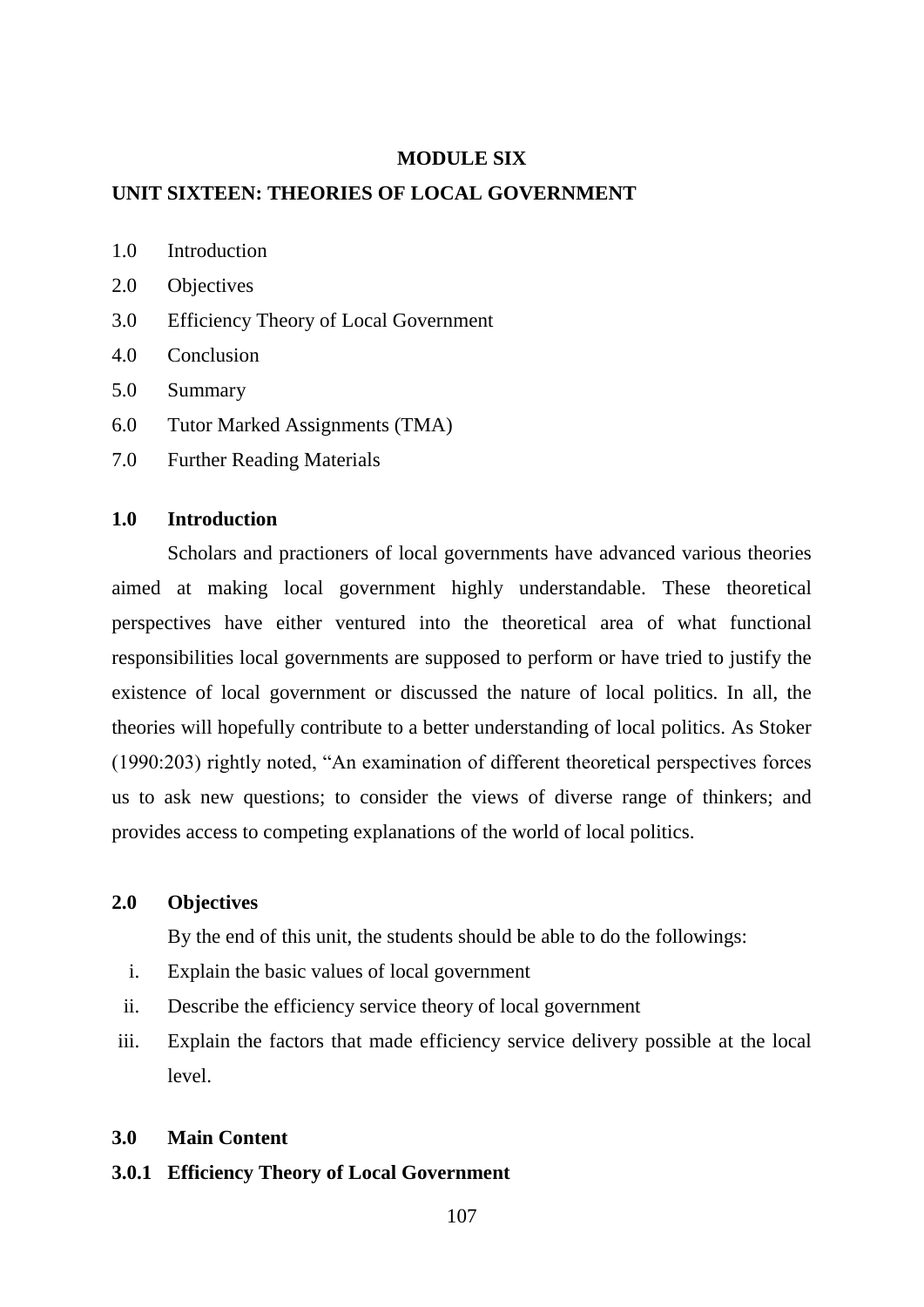The advocates of efficiency services believe that since local governments are produce of decentralization, efficient services at the local government level cannot be provides satisfactorily without decentralization.

Decentralization is thought necessary because many states are very large in area and in terms of population. It therefore becomes very difficult to administer all parts of the nation concerned from the national capital. Decentralization through local governments made possible the creations of small units and centers of governmental power that can cater for equally smaller number of the population.

Two, you also learnt that the burden of governance in the modern day world grows everyday. Both man – made and natural disasters affect nation"s everyday existence. This therefore demands that the central government should only concern itself with national issues while minor and local issues should be left to the small units of government.

Three, you were also told that local government serves to bridge the communication gap between the rural, grassroot people and the other higher levels of government.

In most cases, the local people are not aware of the existence of the higher levels of government, and likewise, the higher tiers of government are too preoccupied with national issues and therefore, may not have sufficient time to pay adequate attention to local issues. The local government becomes a tool to bridge the communication gap between the two.

The efficient services or efficiency theory of local government provides more insights into the value of local government as a grassroot government.

The efficient services theorists believe that the local government occupies the best position for the efficient performances of certain functions. This is made possible because of the nearness of the council to the people, and the smallness of the population.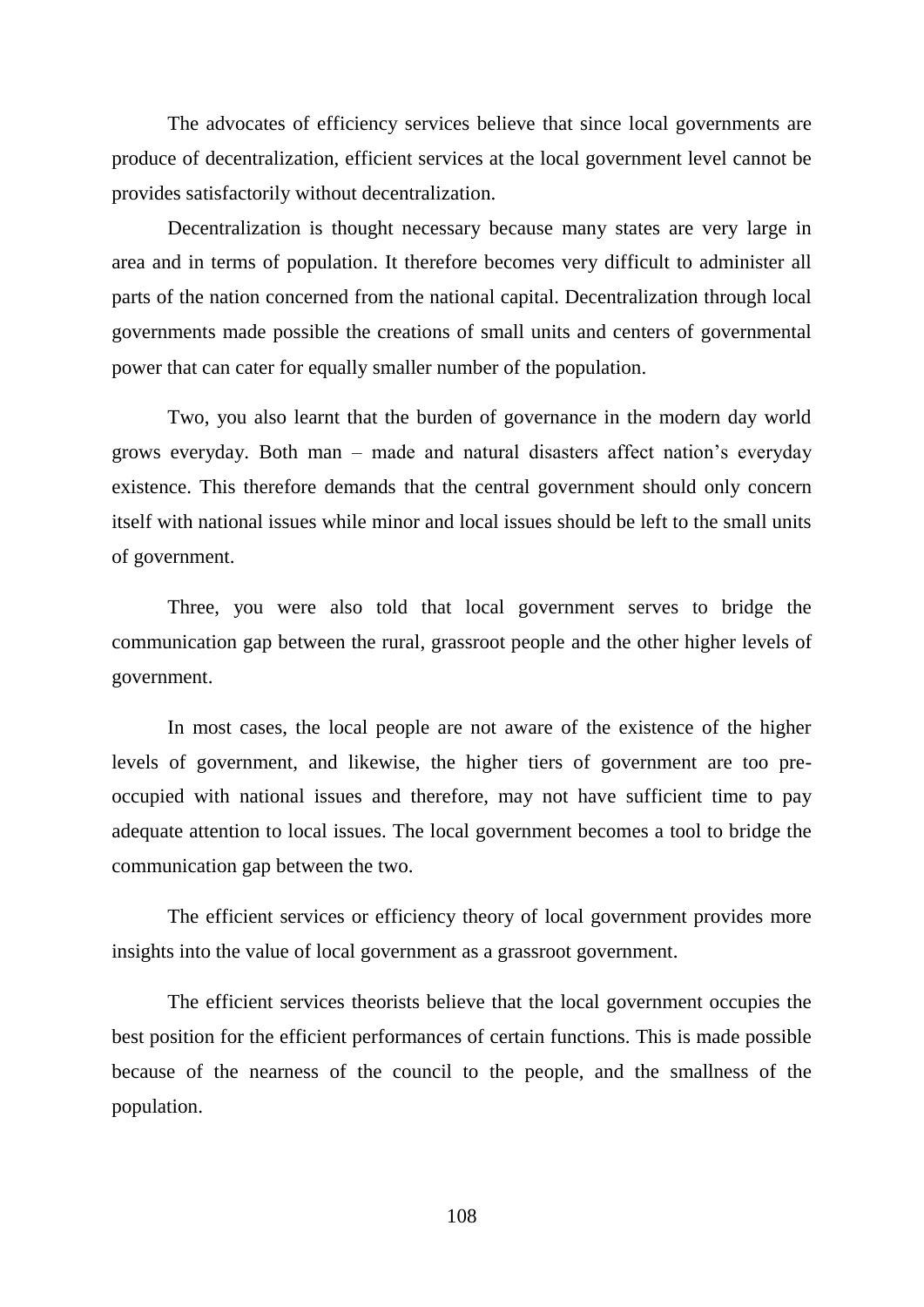Firstly, decisions on policy issues are easily and quickly arrived at since the targets of decisions can be quickly reached, consulted and responses (feedback) from them known quickly.

The closeness of the local government similarly make possible in depth knowledge of the nature of the problems of the people possible and invariably the appropriate solutions to the problems. Adequate understandings of he people"s problems and the resultant solutions are easier to know because a large percentage of the locality are indigences who know the local government area inside – out and have adequate knowledge of the peculiarities of the area.

## **4.0 Conclusion**

The smallness of local government area coupled with an equally small population avails local governments, the advantage of small scale production of services which therefore means dealing with a small number of clients, small number of problems and prompt and efficient and effective remedies to the problems.

It is based on this very perspective that local government are to handle local problems. Whereas, higher levels of government with larger population and geographical area require more time and financial, personnel and materials resources to handle problems with their respective areas.

## **5.0 Summary**

In this unit, you learnt the efficient services theory which believes that local government is best placed to engage in efficient service delivery to the local people because of its narrow geographical area and small population and limited level of resources required to perform.The crux of this theory is that the main purpose of local government is to provide services to the local people. The proponents of this school justified the existence of local government on the ground that it is an efficient agent fro providing services that are local in character. To them local governments exists to provide services and it most be judged by that.

#### **6.0 Tutor Marked Assignment**

109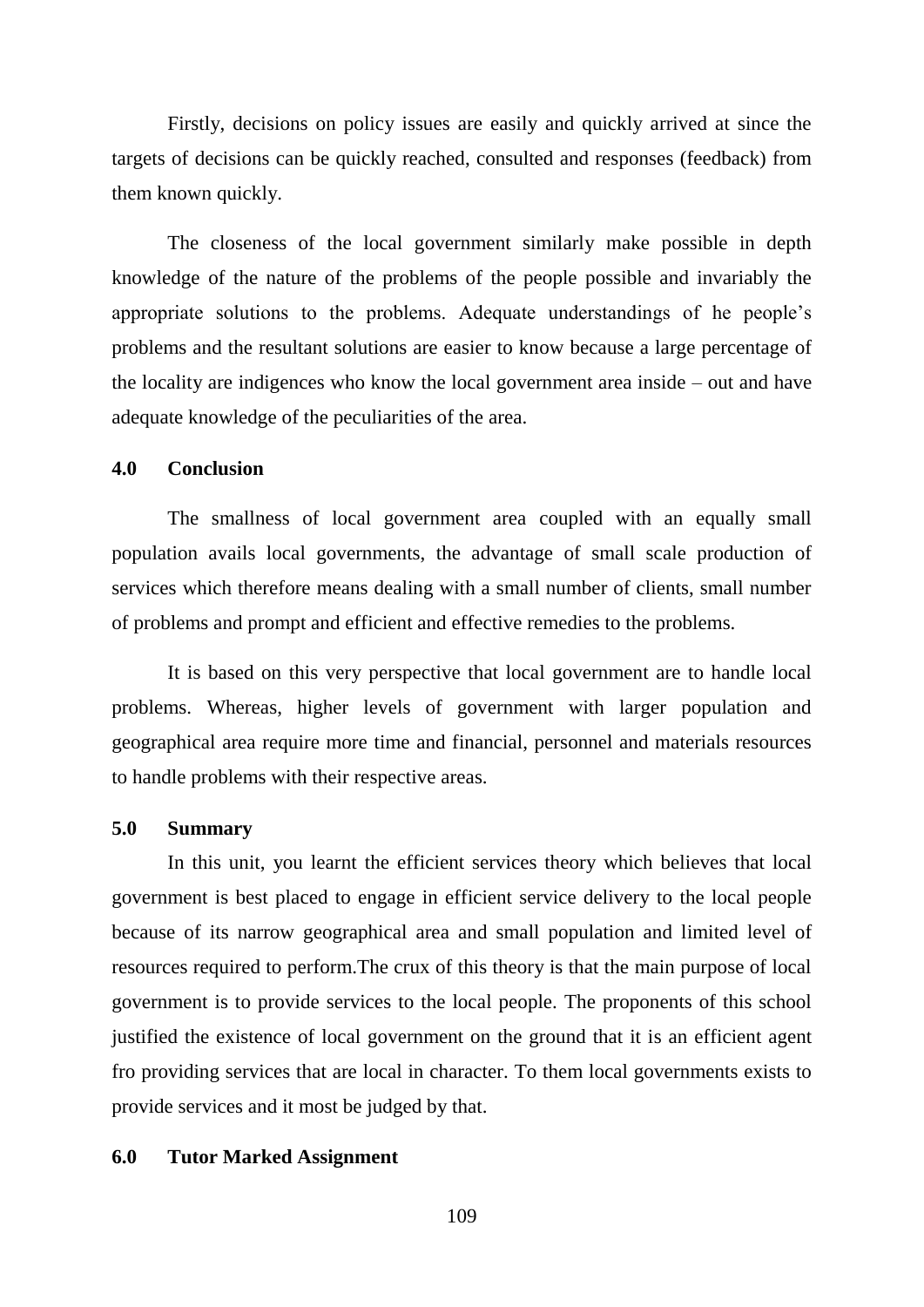- i. What are the major tenets of efficiency service theory
- ii. What factors make efficiency theory possible at the local governments
- iii. What is the place of decentralization of efficiency service theory?

## **7.0 Further Reading Materials**

- Aborisacle, O. (1988) eds Reading in Nigeria Local Government, Ile-Ife: University of Ife Press.
- Duncan, S and Godwin, M. (1988) The Local State and Uneven Development London: Polity Press.
- Mackenzie, W.J.M, (1961) Theories of Local Government, Greater, London Capers No. 2 L.S.E
- Nwachukwu, G. E. (2000) Theory and Practice of Local Government in Nigeria. Umuahia Art Publishers
- Odion-Akhaene (ed) (2009) Local Government in Nigeria Old and New Visions CENCOD Panal Press Abuja.

Orewa, G.O. (1991) Principles of Local Government, Lagos ASCON

#### **UNIT SEVENTEEN: DEMOCRACY THEORY OF LOCAL GOVERNMENT**

- 1.0 Introduction
- 2.0 Objectives
- 3.0 Democracy Theory of Local Government
- 4.0 Conclusion
- 5.0 Summary
- 6.0 Tutor Marked Assignments (TMA)
- 7.0 Further Reading Materials

# **1.0 Introduction**

This unit presents another theoretical view of local government. The last unit presents the view of efficient services theorists on local government.

According to them, local government occupies the best positions to provide efficient services to the people of the local area. The reasons being that local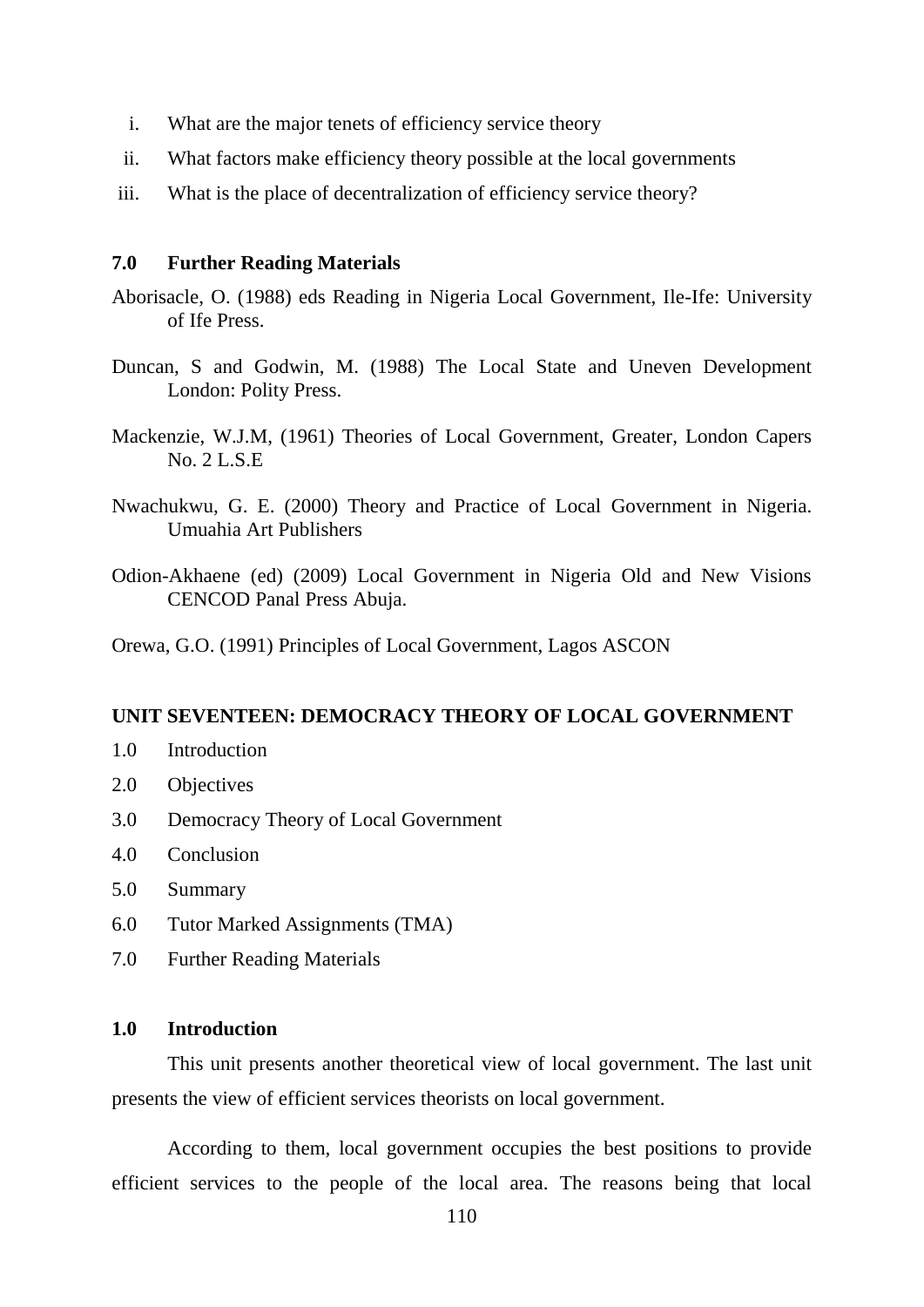government operates on the basis of small scale due to the small population being served coupled with the smallness of land area. Because it renders limited services, only small resources are therefore required to perform its functions.

The local government is also a vantage position to know the nature of the problems confronting the people and invariably in a better position to know the appropriate solutions better than the higher levels of government. The democracy theory of local government perceived the system from another perspective.

## **2.0 Objectives**

By the end of this unit, the student should be able to do the following:

- i. Explain the relevance of local government growth and development of democracy.
- ii. Discuss democracy theory of local government
- iii. State how local government can help in promotion of democracy.

## **3.0 Main Content**

#### **3.0.1 Democracy Theory of Local Government**

There is the need to refresh you memory on what you learnt in the last unit concerning the efficiency theory of local government. According to the theory, local governments occupy the best place in providing efficient theory services to the people because of the smallness of the geographical area and population coupled with limited resources required. It is also averred that because the local government officials are closer to the people, they have the advantage to appreciate the nature of the problems of the locality and consequently provide the most suited solutions.

The democracy theory of local government focuses on the democratic benefits derivable from the practice of local government system. The theory believes that local government serves as a training ground for political leaders. It observes that most national politicians use local government as a lever for acquiring political training and leadership qualities by first contesting as councilors at the local government level (Ajayi 2000:6).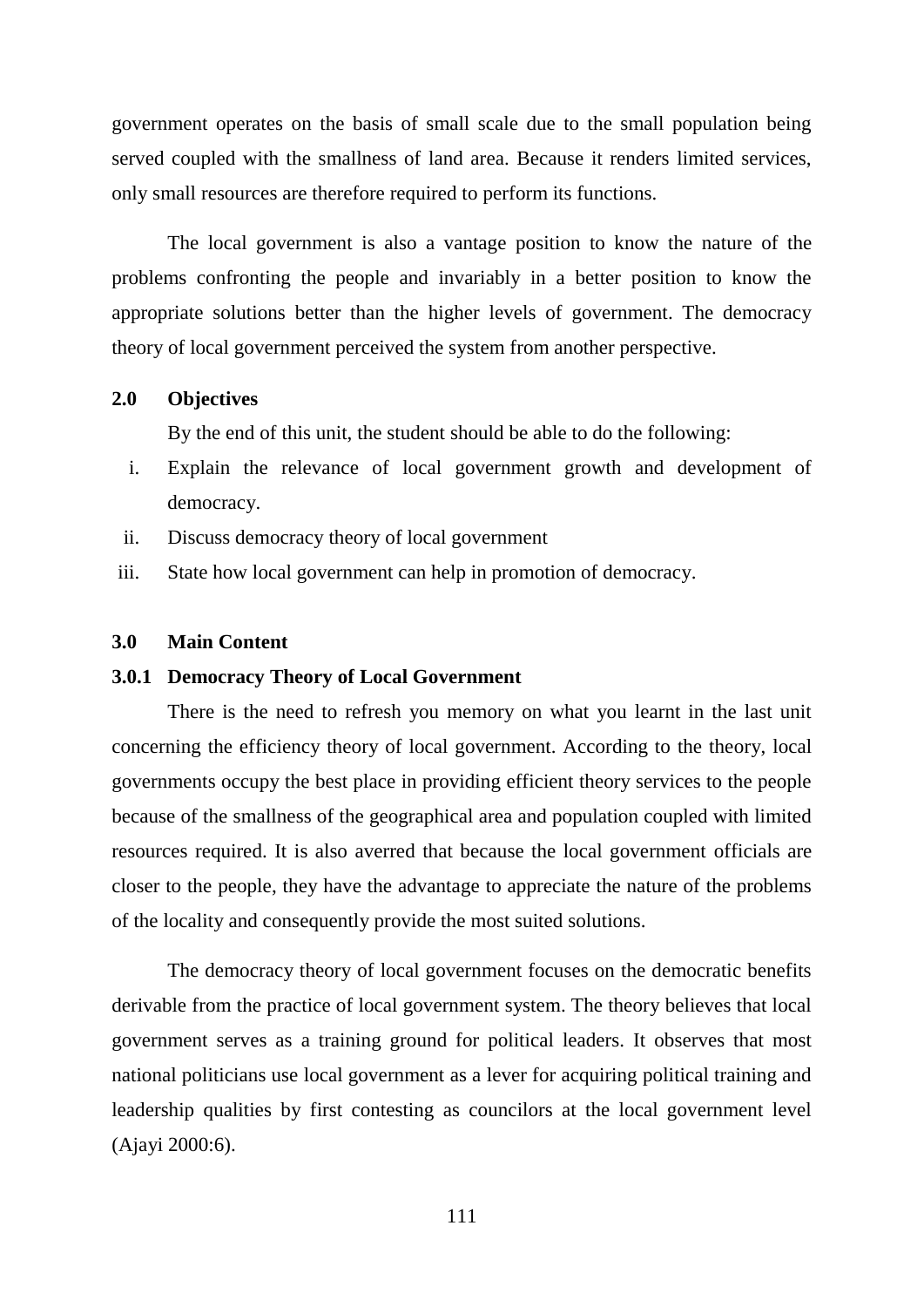After spending some years at the local government level and having secured the necessary experience at the level, these local politicians can hen contest politics at higher levels of the state and federal governments. It is based on this opportunity provided that Lord James Bryee remarks that local government is the best school of democracy and the best guarantee for its success is the practice of local self – government.

The concept of self- government at the local level simply implies that it is local people themselves that govern themselves. This is made possible because the indigenes of the local government area constitute more than 70% of the workforce in the local government.

All the political offices in the council such as the chairman, vice-chairman, secretary to the local government, supervisory councilors, house leaders, councilors and other positions are occupied by the indigenes of the area. Even, the workforce mainly consists of the indigenes of the area. Local government is also seen as one of the institution which provide political education. This involves the political education of the citizens by the local administrative institutions as the chief instrument. The political role of local governments give many people who lack either the opportunity of resource for national polities to participate in grassroot politics.

# **4.0 Conclusion**

The democracy school of local government has projected the institutions as an avenue for political "apprenticeship" for future politicians and national leaders. This is so as it allows local politicians to undergo the necessary training and acquire the basic political and government experience to be able to cope with higher national callings that is necessary in governance and larger politics. The proponents of this theory contend that local government functions to bring about democracy and afford people opportunity to participate in politics.

## **5.0 Summary**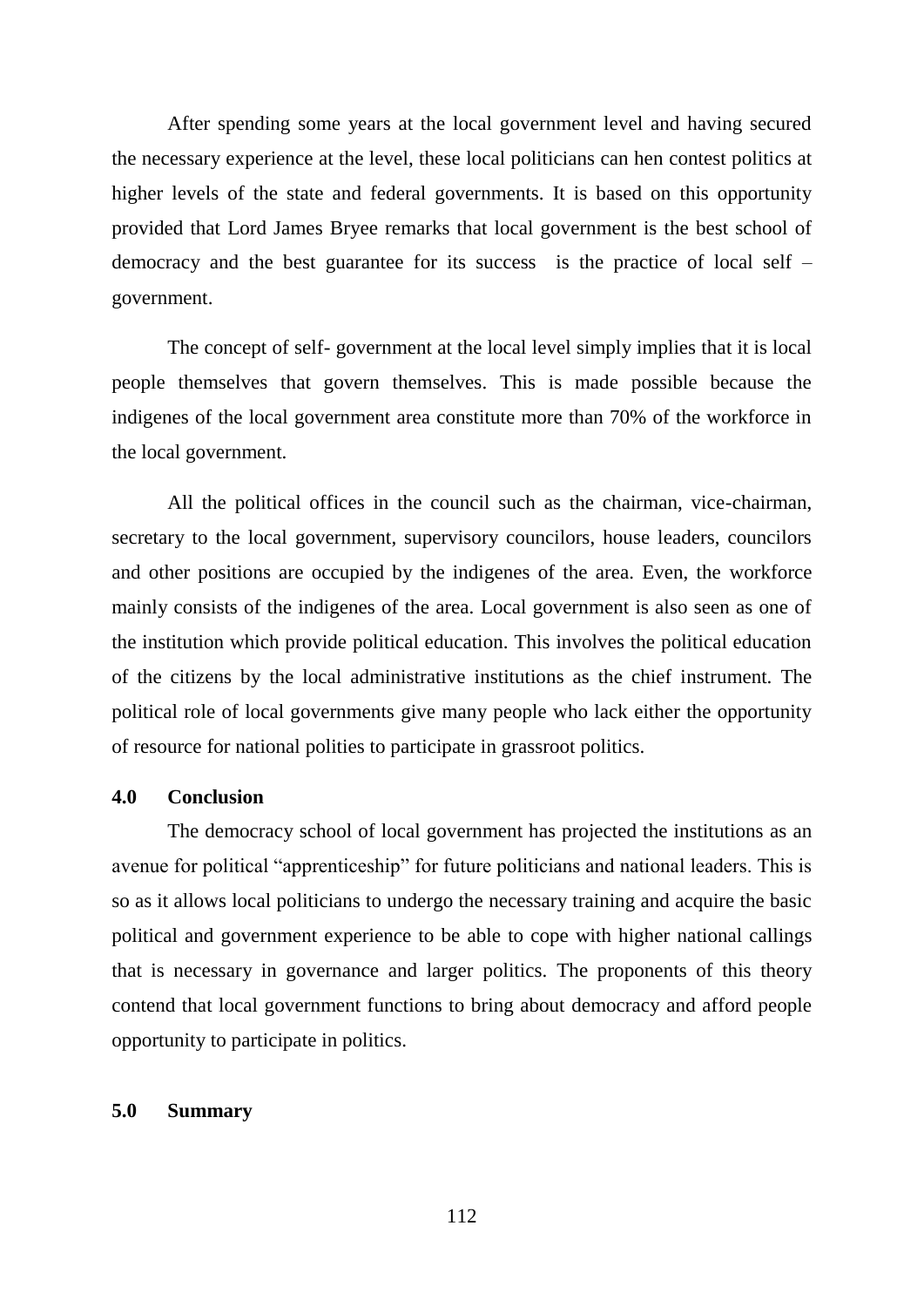You have learnt in this unit that local government has served as a kind of democratic, political school for people at the grassroot to enable them acquire the needed experience for higher political responsibilities.

You also learnt that the concept of self – government is best demonstrated at the local government level. This implies that the political and administrative management of the local government is being shouldered by the indigenes of the locality who constitute the bulk of the workforce of the local government.

## **6.0 Tutor-Marked Assignment**

- i. Explain the relevance of local government in the growth and development of democracy
- ii. Discuss democracy theory of local government

## 7.0 **Further Reading Materials**

- Ajayi, K. (2000) Theory and Practice of Local Government, Ado-Ekiti University of Ado-Ekiti
- Emezi, C. (1984) "Nigerian Local Government in Historical Perspective" Nigerian Journal of Public Administration and Local Government, Vol. 2 No. 2
- Langrod, G. (1953) "Local Government and Democracy", Public Administration vol. 31
- Mackenzie, W.J.M. (1961) Theories of Local Government, Greater London Capers No. 2 L.S.E
- Ofueze, G.O. (2004) Local Government in Nigeria: A Historical Discourse Owerri WPA
- Onor, S.O. (2005) Local Government in Nigeria: Evolution, Growth, Problems and Solutions, Lagos, AmazenGrafiks Ltd.

# **UNIT EIGHTTEEN: ACCOUNTABILITY THEORY OF LOCAL GOVERNMENT**

1.0 Introduction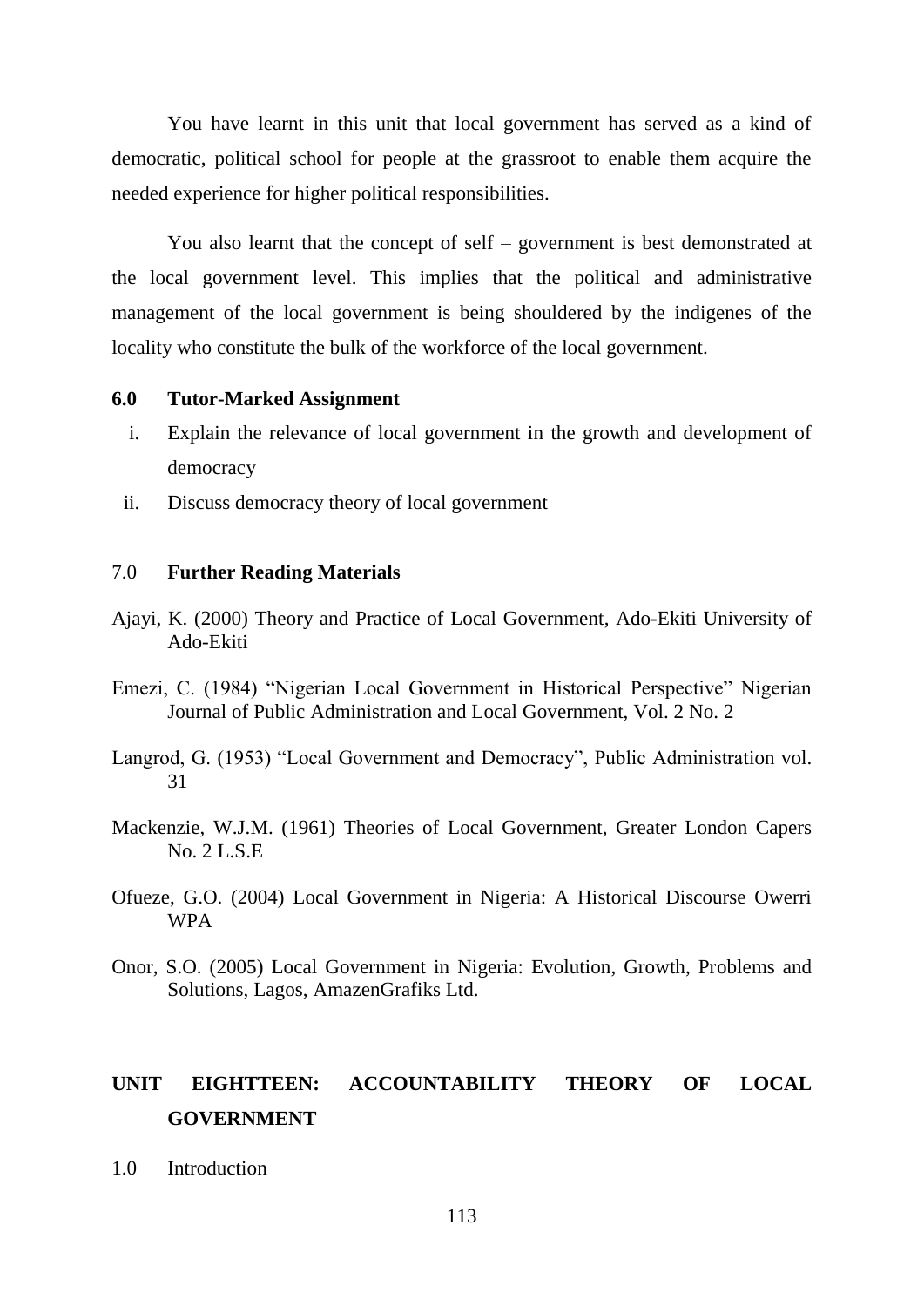- 2.0 Objectives
- 3.0 Accountability Theory of Local Government
- 4.0 Conclusion
- 5.0 Summary
- 6.0 Tutor Marked Assignment (TMA)
- 7.0 Further Reading Materials

## **1.0 Introduction**

This unit concludes discussions on the theories of local government. We have treated efficient services and other theories. In this unit, you will learn about accountability theory. The demand for accountability is germane to good governance. Those who control and manage public resource must be made accountable, while political office holders must be held responsible for their promises and manifestoes to the electorate.The concept of accountability and the demand for it permeate every level of government including the local government.

## **2.0 Objectives**

By the end of this unit, the students should be able to do the followings:

- 1. Explain the basic tenets of efficiency and democracy theories of local government as a way of recalling what you learnt in previous units.
- 2. Explain the concept of accountability and what it constitutes.
- 3. Identify and discuss the basic assumptions of accountability theory as it applies to local governments.
- 4. Appreciate the important role of accountability in governance.

#### **3.0 Main Content**

## **3.0.1 Accountability Theory of Local Government**

#### **3.0.2 Accountability Theory**

It is important to recall what you learnt in previous unit which deals with the efficiency, democracy, and development theories of local government.Democracy theory espouses that local government is a training school for politicians an future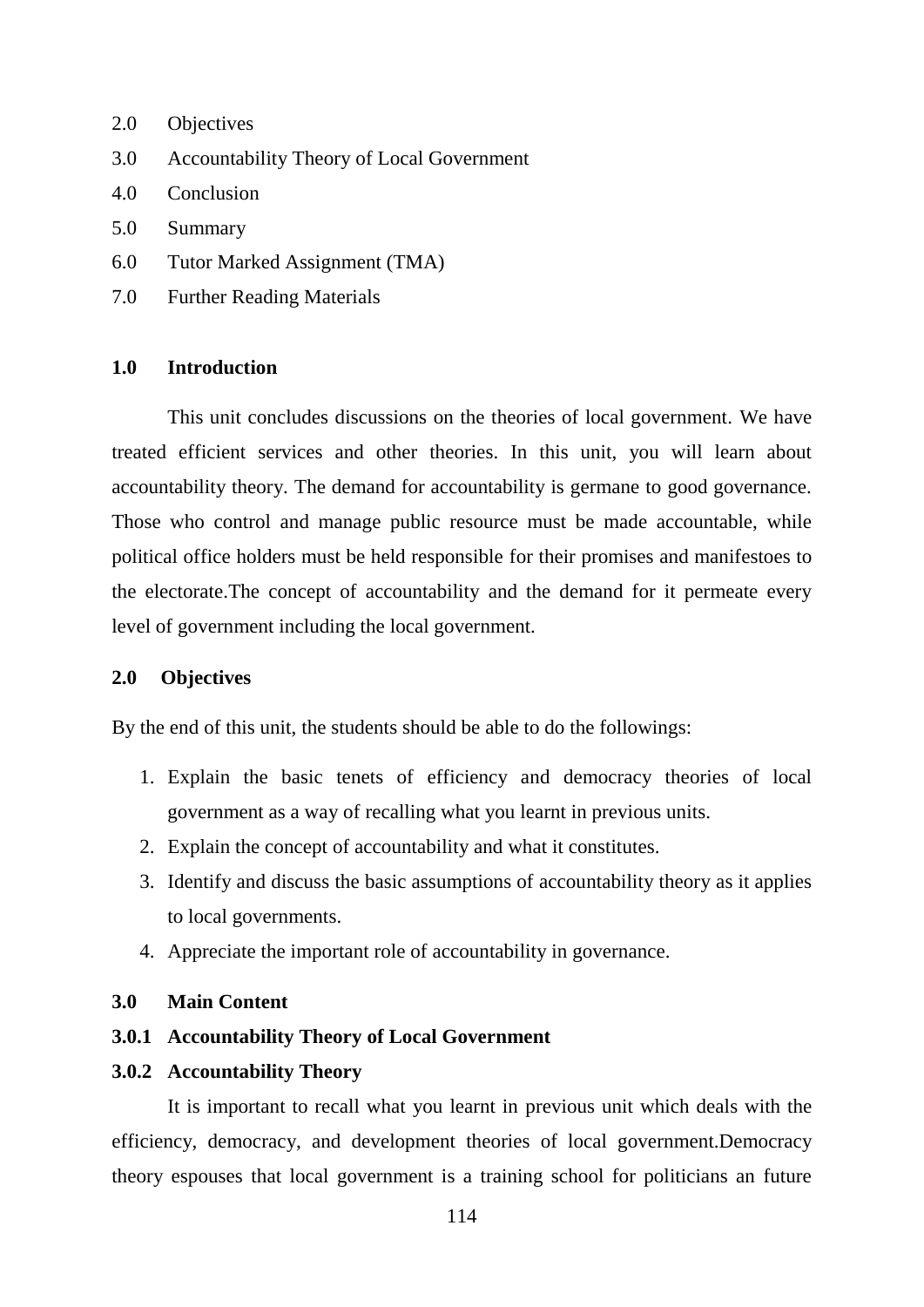political leaders because it provides the primary avenue for knowing or learning about the intrigues of politics and complexity of governance.

Local government is also perceived by the theory as the best parameter for gauging and guaranteeing the success of the practice of self-government. This submission is informed by the fact that majority of the workforce in the local government is made up of the sons and daughters of the local government area.You also learnt, according to the theory, that local government provides political education for the citizens and thereby affording people at grassroot to be politically enlightened.

Accountability and control theory of local government views the institution from another perspective. According to these theories, political participation of the citizens in their local affairs through election, they elect their representatives into the local councils. The electorate elects whoever they trust and is competent to shoulder the burden of responsibility of the council. The electorate elects the chairman, councilors, legislators and vice-chairman, from the locality as you learnt in unit 4.

The local election allows the electorate to choose between competing claims and contestants. It is through choosing their representatives by themselves that the people can make the representatives accountable by the way they perform their duties efficiently to the local people, and cater for the collective welfare of he people rather than engaging in corrupt practices (Ajayi, 2000:7).

The implication of the local electorate role of choosing their representatives directly is that when they are chosen by the people that they can be made accountable to the people.A major advantage of this practice again is that whatever maybe the success or failure of the locality, they are in the best position to decide whether the political officials will be re-elected again or rejected at the polls.Consequently, the function of electing the council officials, and the duty of watching and checking them lie with the citizens who are the electorate in the locality.

## **4.0 Conclusion**

You learnt in this unit of the basic propositions of accountability theory of local government. It is the belief of the theory that local government provides the primary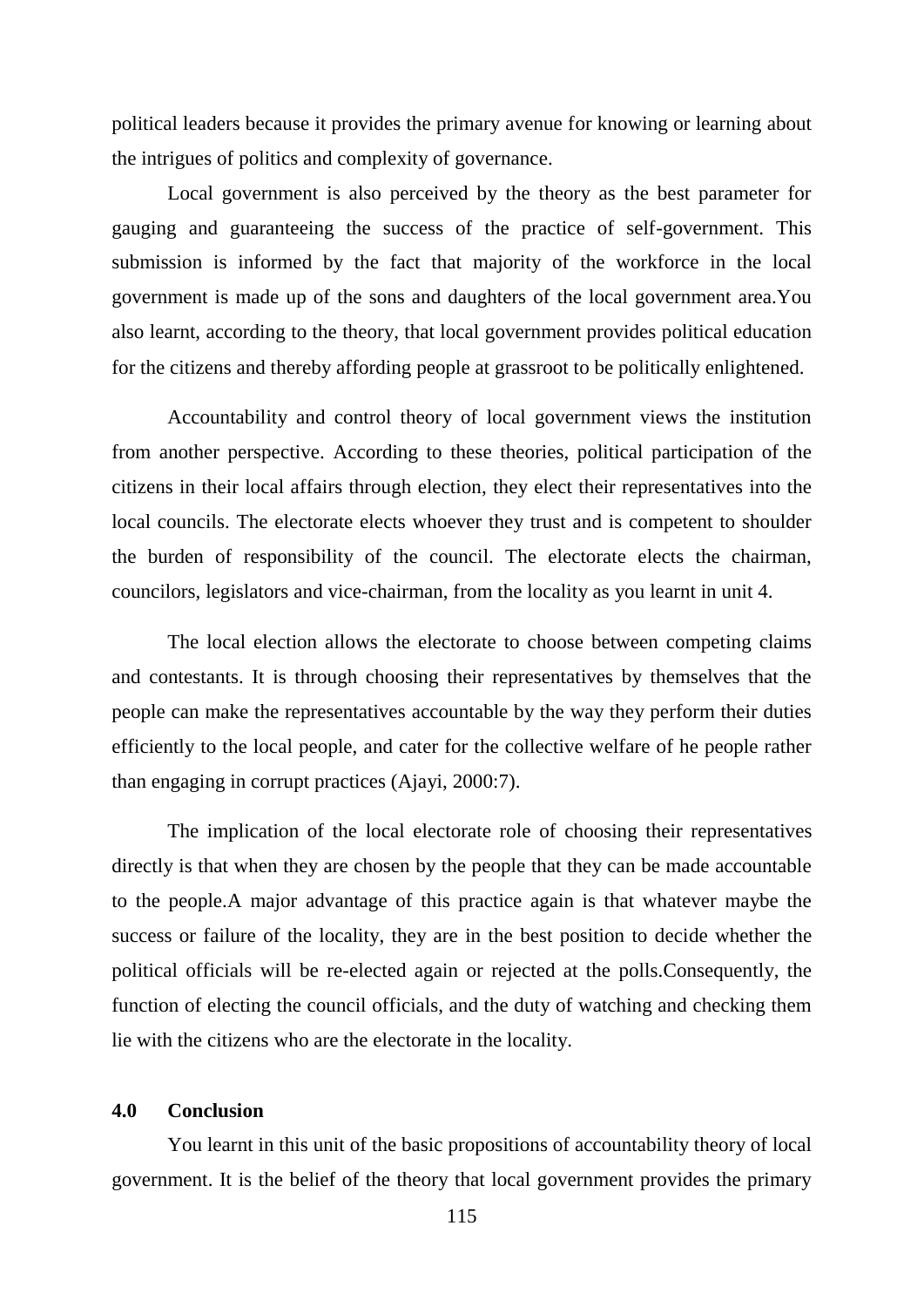opportunity and best avenue to make politicians, right from the grassroot accountable for political deeds in office. That the local electorate has the power to choose whoever they like to govern them based on the parties programmes (Manifesto) which are promise made during electioneering campaigns.

The elected officials are held responsible for the advertised programmes and promises during the campaigns. Since the representatives are answerable to the people through the polls, the future of their political career lies with the people, and therefore, they (the representatives) will strive to perform while in office to the best of their ability with emphasized consciousness on their credibility and political image which will determine whether they will be re-elected or not.

Participation of the local people in the local administration therefore teaches them the art of weighing and choosing between competing claims and the choice as a just one.

# **5.0 Summary**

You have learnt in this unit basic contributions of accountability and control theory to the understanding and relevance of local government institutions as a grassroot government.Specifically, you learnt that the local people participate directly in the choice of their representatives in the local council.

Finally we noted that although these theories were developed with local government in developing countries is mind, they are nevertheless relevant in varying degrees to developing countries.

#### **6.0 Tutor Marked Assignment**

- i. Explain the concept of accountability and what it constitutes
- ii. What are the basic assumptions of accountability theory
- iii. Discuss the importance of accountability in government

# **7.0 Further Reading Materials**

Ezeani, E.O. (2004) Local Government Administration Enugu: Zik-chuks Printing Press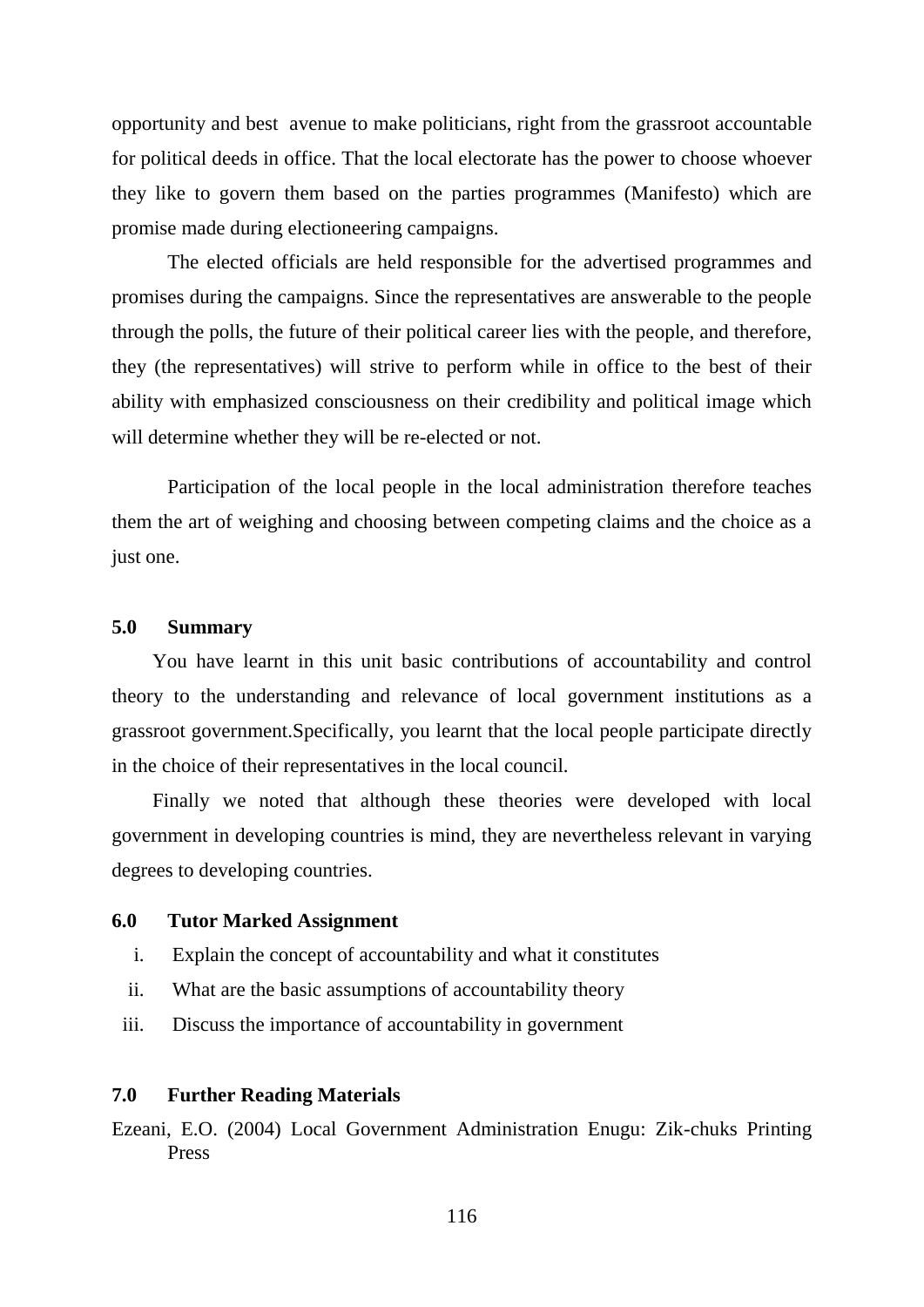Hill, D.M. (1974) Theories of Local Government Britain: Allen &Unwin

- Mackenzie W.J.M. (1964) Theories of Local Government London: Capers No. 2 L.S.E
- Ola, R.F. (1984) Local Government in Nigeria London: Keagan Paul International
- Ozor, E. (2003) Third-Tier Government in Nigeria: Ibadan University Press Plc
- Ugwu, S.C. (2000) Issues in Local Government and Urban Administration in Nigeria, Enugu Lecheries & Co
- Zoaka, Y.A. and Dauda, S. (2010) Issues in Local Government in Nigeria, Kaduna, Joyce Publishers.

#### **MODULE SEVEN**

## **UNIT NINETEEN: TYPES OF LOCAL GOVERNMENTS**

- 1.0 Introduction
- 2.0 Objectives
- 3.0 Presidential type of Local Government
- 4.0 Conclusion
- 5.0 Summary
- 6.0 Tutor Marked Assignments (TMA)
- 7.0 Further Reading Materials

#### **1.0 Introduction**

Local government systems in the world differ from one independent state to another dependency on the values, ideological orientation and the values of the people; the circumstances of their history and cultural background. Each sovereign state to suit its circumstances and the will of its leaders. In this unit, we are going to examine presidential system of local government.

#### **2.0 Objectives**

By the end of this unit, the students should be able to do the followings:

1. Name different types of local government system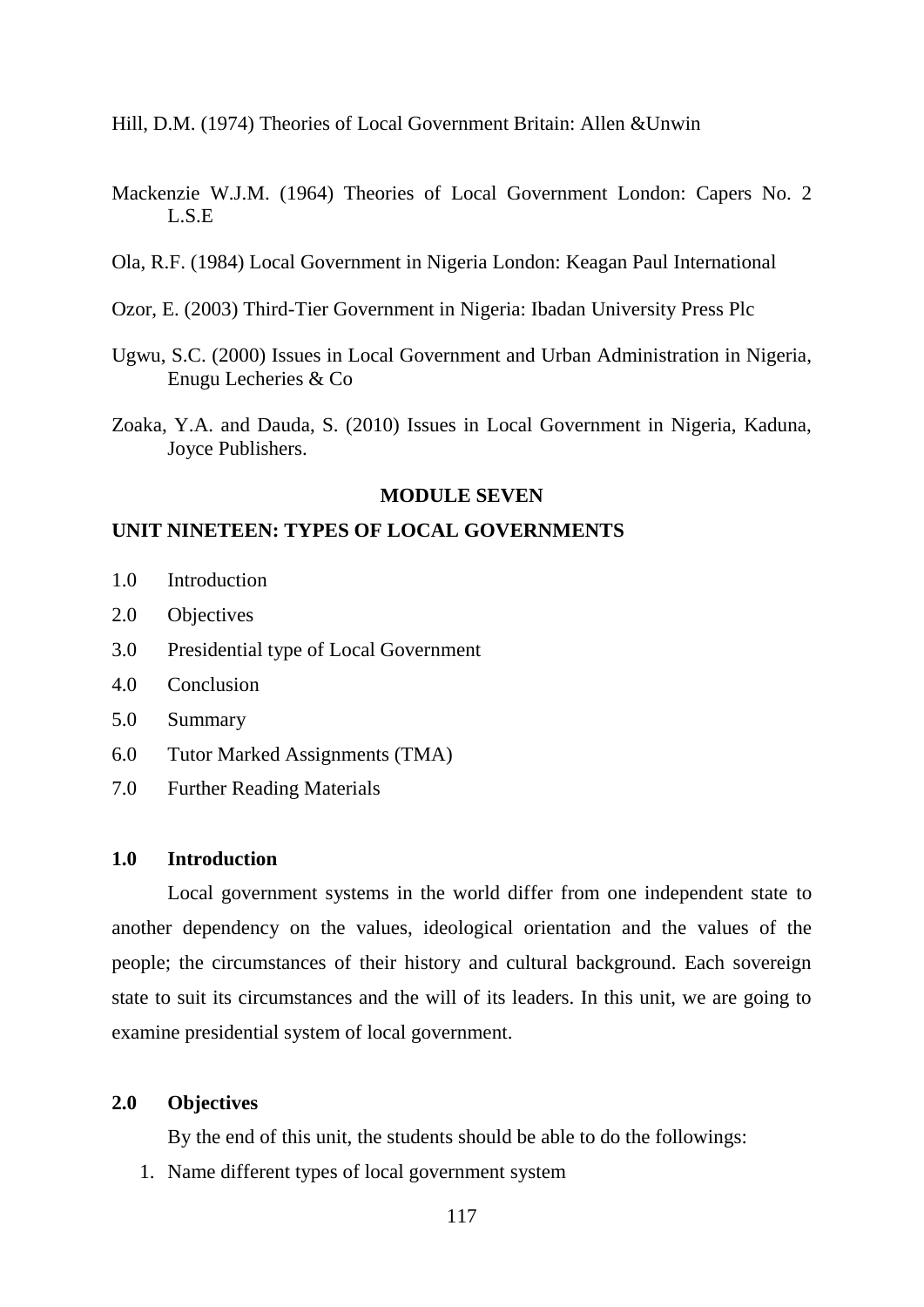2. Discuss presidential system of local government state advantages and disadvantages

#### **3.0 Main Content**

#### **3.0.1 Presidential Type**

A presidential type of local government is a system in which the executive arm of the local government is separated from the legislative arm. In this system all the executive powers of the local government are vested in the chairman of local government or Mayor as he is sometimes styled. The chairman or Mayor is elected directly by the electorate of the local government area. This implies that the whole of the local government area is his constituency. The chairman appoints the political heads of Local government departments who assist him in the executive duties of the Local Government. These public officers are responsible and accountable to him.

## **4.0 Conclusion**

The legislative organ of the local government is the council which is charged with the responsibilities of local government legislation and policy making, control of finance and the supervision of the executive organ. The council has its own chairman who is elected by the council. It consists of councilors popularly elected by the electorate in their respective council wards. The chairman of the Local Government and his officers are not members of the council. The chairman has a fixed tenure but can be removed from office by the council through impeachment. Legislations made by the council must receive the chairman"s assent before they become bye-laws. The chairman is empowered to veto legislation made by the council. However, it is usually provided that where the council re-passes the bill by a two thirds majority, it becomes bye-law without the chairman"s assent.

# **5.0 Summary**

The major characteristic of the system is separation of powers and checks and balances. The system engenders forceful and dynamic political leadership at grassroots level. It is also capable of tapping the best human local resources for the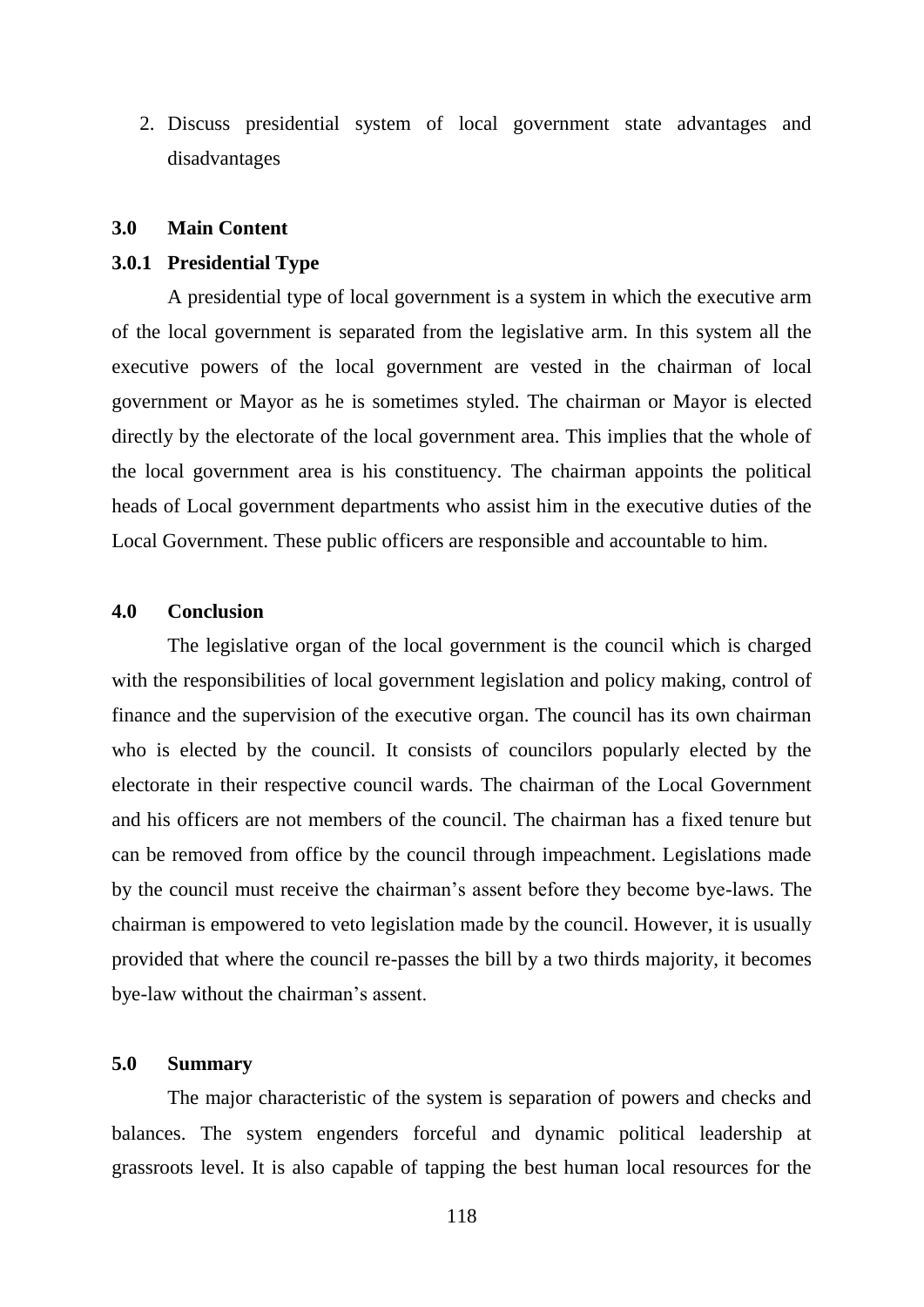administration as the chairman chooses his aides who possess special knowledge and experience from anywhere in the council area. Examples of the presidential type are found in the U.S.A. and Nigeria.

# **6.0 Tutor Marked Assignment**

- i. Discuss the meaning and characteristic of presidential system of government
- ii. What are the advantages and disadvantages of presidential type of local government?

# **7.0 Further Reading Materials**

- Alderfer, H.F (1964) Local Government in Developing Countries, New York McGraw-Hell.
- Bello, I.B. (2007) The Local Government System in Nigeria, Ibadan: College Press and Publishers Ltd, Leads University, Nigeria.
- Blair (1977) Government at the Grassroots Caltornia Palisades Publishers
- Nwankwo, A.E. (2013) Local Government Administration in Nigeria, Enugu Fourth Dimension Publishers
- Obasi, E. (2013) The Local Government System in Nigeria, Enugu Fourth Dimension Publishers
- Okoli, F.C. (2000) Theory and Practice of Local Government: A Nigeria Perspective: Enugu John Jacob"s Classic Publishers
- Ugonna, A.E.C. (1996) A Handbook on Local Government in Nigeria Owerri: Versatile Publishers

## **UNIT TWENTY: PARLIAMENTARY TYPE OF LOCAL GOVERNMENT**

- 1.0 Introduction
- 2.0 Objectives
- 3.0 Parliamentary type of Local Government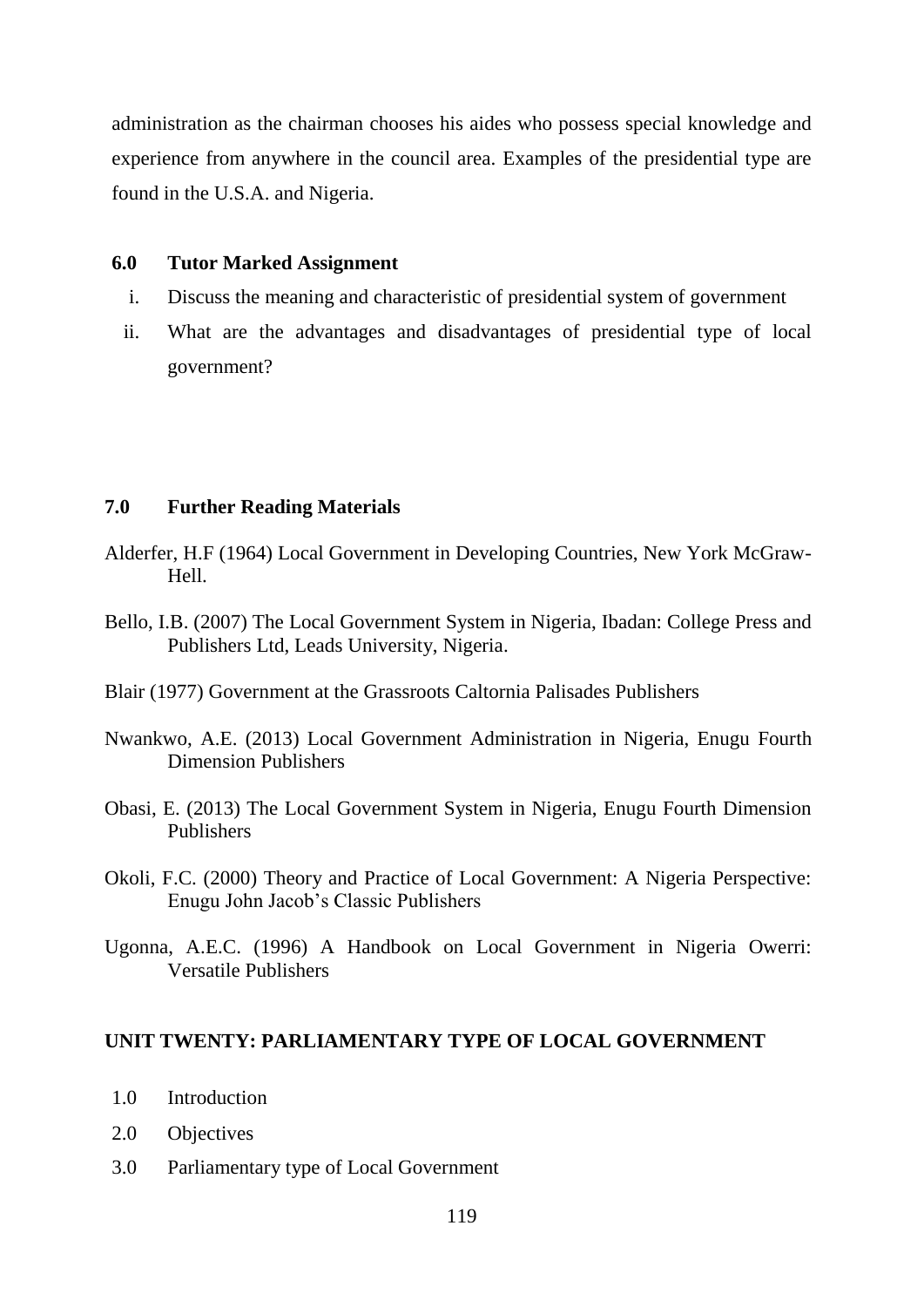- 4.0 Conclusion
- 5.0 Summary
- 6.0 Tutor Marked Assignments (TMA)
- 7.0 Further Reading Materials

## **1.0 Introduction**

Professor Harold F. Alderter in his writing classified local governments in the world to four types, namely French, the Anglo –Saxon, the Communist and the Traditional. However, this classification acconging to Ogunna (1996) is considered inadequate as many local governments in the world do not fit into any of them. Furthermore, the fourth category the "traditional" cannot be regarded as a type in modern local government as it existed in pre-modern societies and is no longer relevant. Besides that each colonizing power designed their own system. That is why we have the parliamentary type which we are going to examine in this unit.

## **2.0 Objectives**

By the end of this unit, the student should be able to do the followings:

- i. Explain the parliamentary type of local government.
- ii. Differentiate it from presidential type
- iii. Outline its major characteristics.

## **3.0 Main Content**

#### **3.0.1 Parliamentary Type**

The parliamentary type is a system in which the executive and legislative arms of the local government are fused. The chairman and secretary of the local government are members of the Council. The local government enjoys adequate local autonomy which is exercised by a popularly elected council whose tenure is for a fixed period. The council which is the highest political authority of the local government operates through committee system. The committees perform a great deal of executive functions of the local government, hence the committee system is an indispensable element of this type and plays a crucial role in the provision of local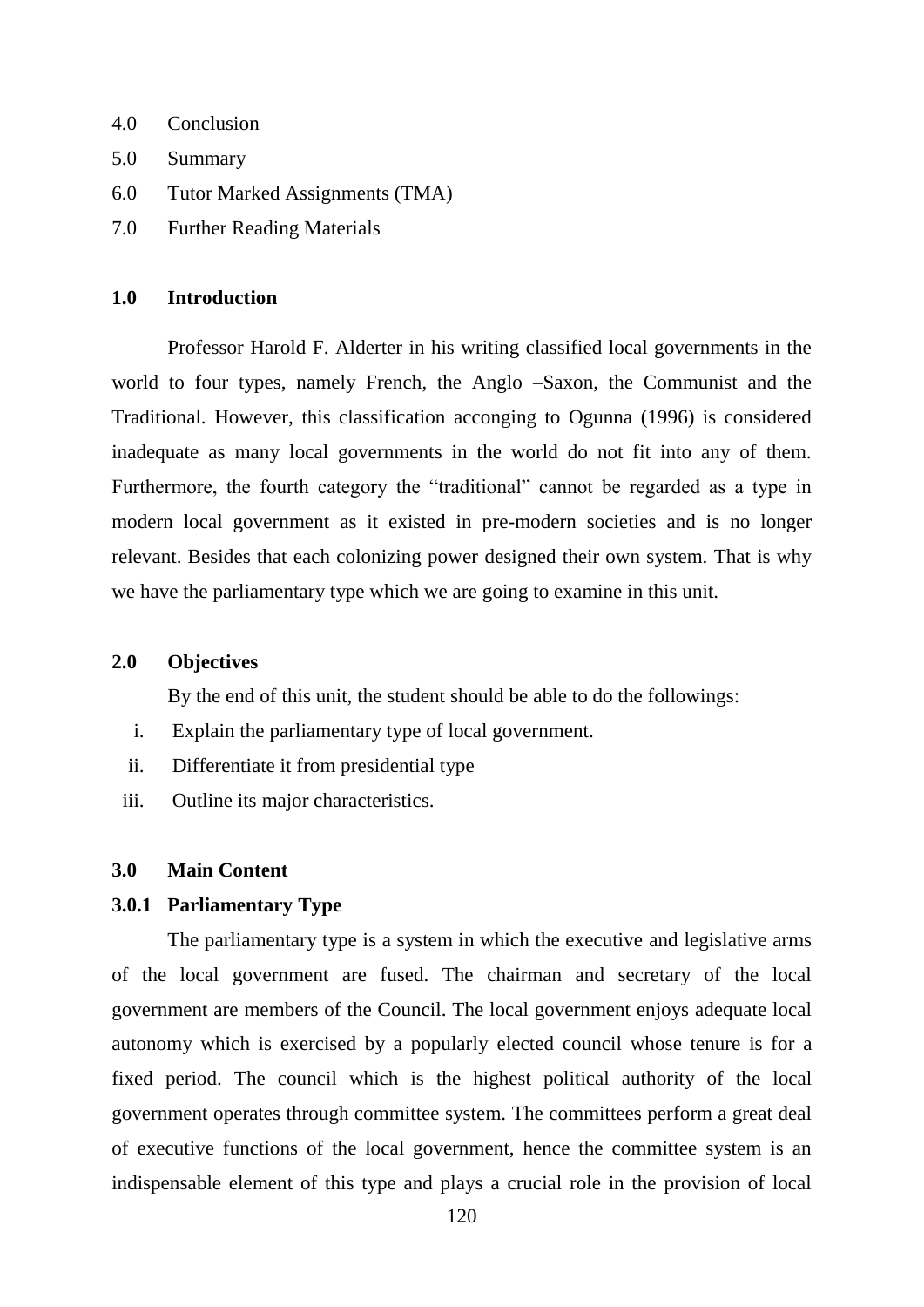services. The council has full control in the management of local government staff. In some nations, Britain and the U.S.A, individual local governments employ and manage their own staff directly, while in others local governments have a common local government staff agency established by the central/state government which is responsible for the appointment, discipline and promotion of local government staff e.g. Local Government Service Board or Commission.

## **4.0 Conclusion**

This model of local government is characterized by fusion of powers; state being responsible for appointment, discipline and promotion of local government staff; possession of local government service board commission etc. In some nations like Britain and the USA, they employ and manage their own staff while in other countries local government have a common local government staff agency established by the central/state government to see to general staff welfare and condition of service. A classical example of this system is the English local government system.

#### **5.0 Summary**

In parliamentary type of local government the degree of autonomy enjoyed varies from state to state. But in any case the autonomy is never absolute. The central or state government has to exercise a measure of control in order to ensure that certain minimum national standards are maintained and effective provision of local services is attained. The greatest merit of the system is that it ensures full cooperation and understanding between the executive and the legislature as the two arms are completely fused thereby minimizing internal conflicts and tension.

## **6.0 Tutor Marked Assignment**

- i. Explain the term parliamentary type of local government
- ii. What are the major advantages of the system?
- iii. Differentiate between parliamentary presidential type of local government.

#### 7.0 **Further Reading Materials**

121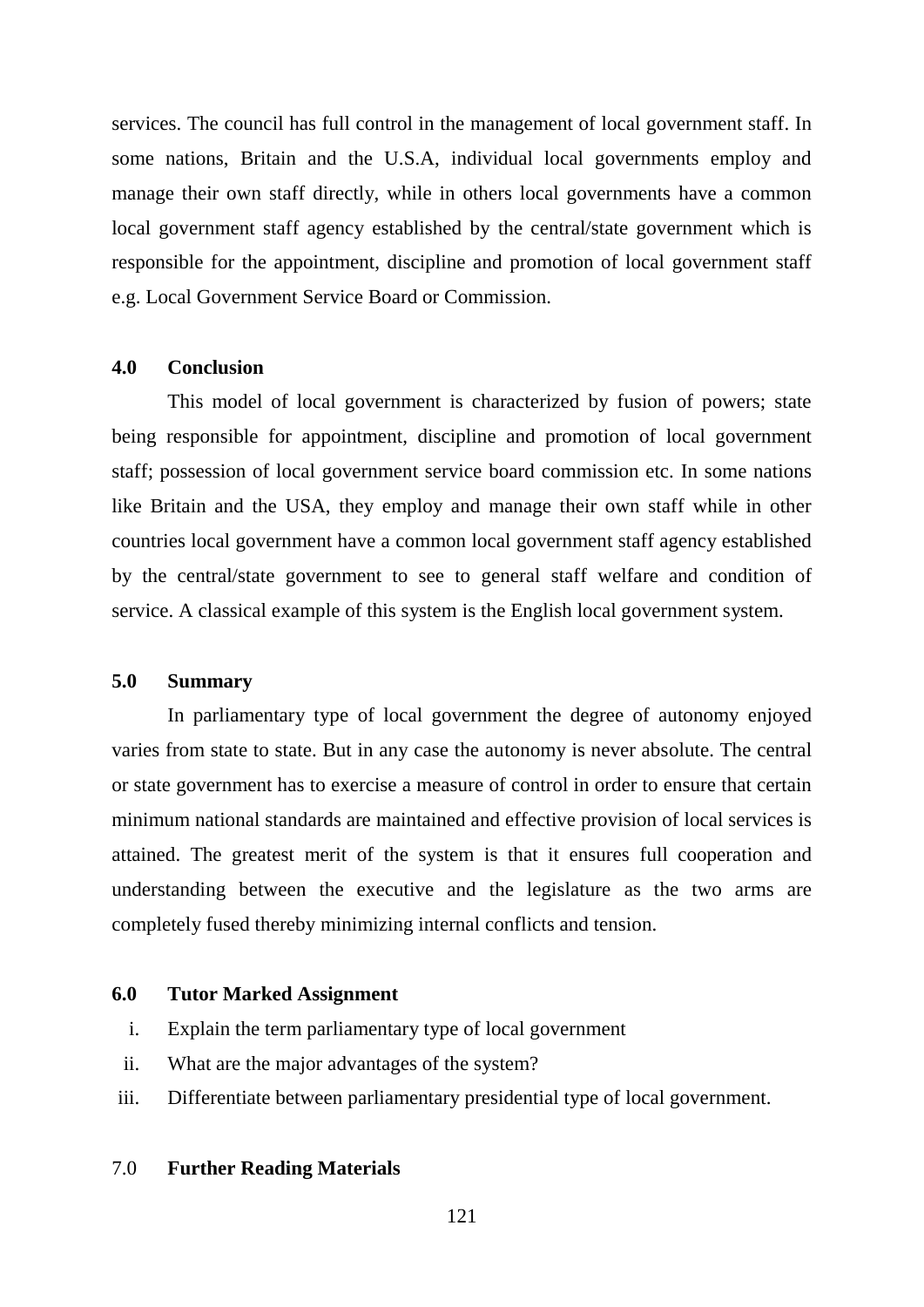- Ikeji, C.C.(2002) Local Government and Government in Nigeria: Issues and Ecological Problems, Global Journal of Social Science, Vol. 1(1) pp 45-49
- Ogunna, A.E.C. (1996) A Handbook on Local Government, Owerri Versatile Publishers
- Udenta, L.O.E. (2007) Local Government: A Comparative Perspective Enugu New Generation Books.

Uladosu, S.A. (1981) Kaduna Essays in Local Government Ilorin: Gbenle Press Ltd

# **UNIT TWENTY-ONE: PREFECTORAL TYPE OF LOCAL GOVERNMENTS**

- 1.0 Introduction
- 2.0 Objectives
- 3.0 Prefectoral type of Local Government
- 4.0 Conclusion
- 5.0 Summary
- 6.0 Tutor Marked Assignments (TMA)
- 7.0 Further Reading Materials

## **1.0 Introduction**

It is implicit from the preceding discussions that local government "is a byproduct of devolution of powers and functions of the central and in some instances, state/regional governments on a geographic basis to the elected representatives of the people at the grassroots" (Ozor 2003:20) it is equally important to note that the pattern or type of local government that exists in a particular country is largely dependent upon its ecology-the social-political, economic and legal context in which it operates. This type of local government is associated with French model. It is probably the most widespread of all models. Prefectoral model is usually regarded as the local arm of the central government. Although the local councils (Counseil Municipals) and their Mayor"s exercise important powers and performs important duties yet their proceedings are subject to the direction, approval or veto of the prefect –a highly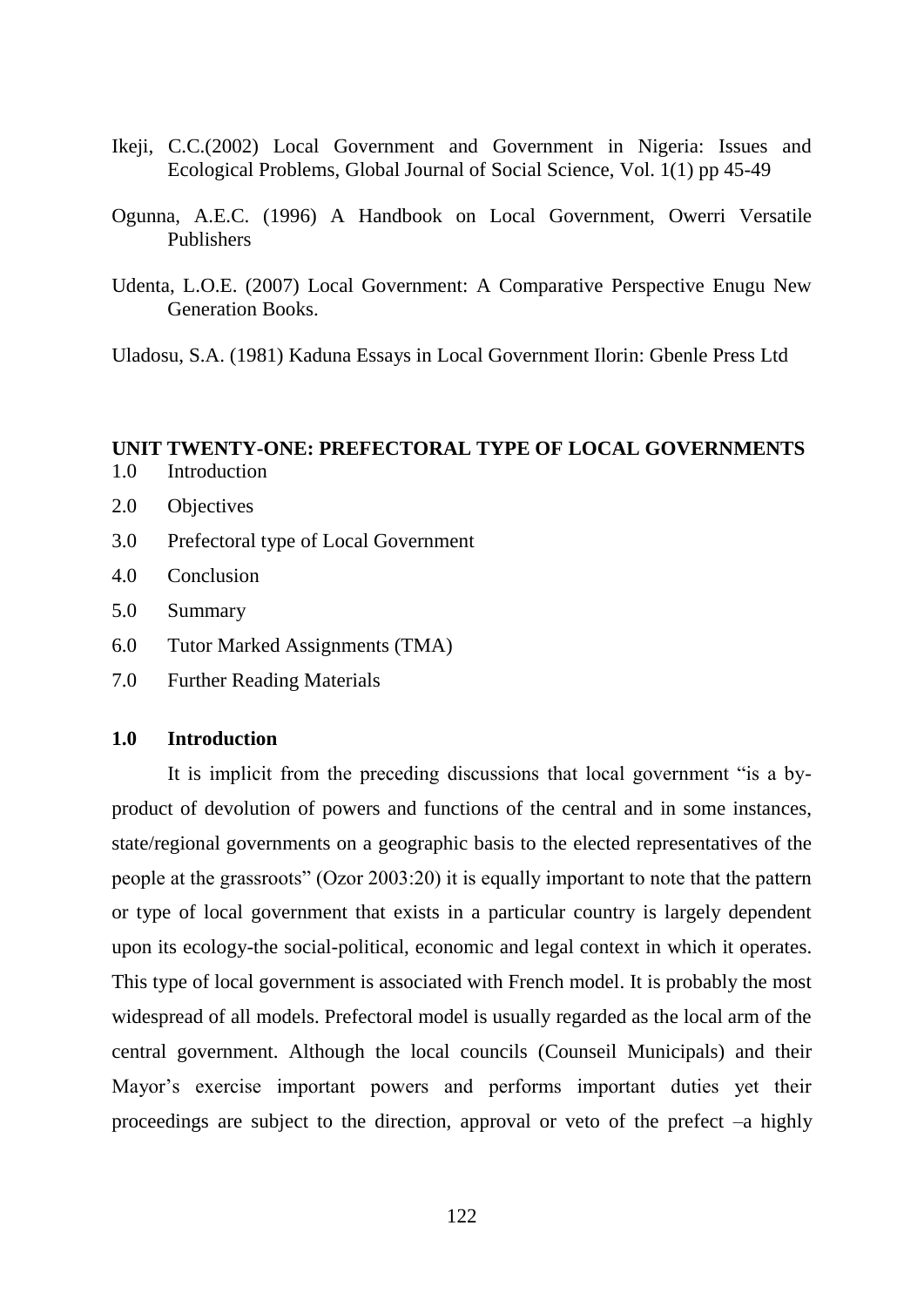trained and very experienced civil servant who represents the government of France in its every respect.

#### **2.0 Objectives**

By the end of this unit, the student should be able to do the followings:

- i. Explain the main features of prefectoral type of local government
- ii. Discuss the prefectoral type
- iii. State the main advantages of this system of local government

## **3.0 Main Content**

## **3.0.1 Prefectoral type of Local Government characterized by centralization:**

Hierarchical structure, Executive dominance, legislature domination and high degree of chain of command. This form of local government which is also referred to as the French type has its distinguishing characteristics as an integration of local government with the central administration and an absence of local autonomy. The local government operates as an extension of the central government. Although the local government has its separate staff, they are part of the civil service as they are recruited disciplined and promoted by the central government and operate under its regulations. The staff enjoy the same conditions of service with the civil service. The local government has a popularly elected council which is headed by a Mayor. An administrative officer appointed by the central government at the local level, known as the Prefect, exercises effective control over the council. He directs and supervises the council in the conduct of local affairs. The Prefect, a technocrat, is a professionally trained and experienced administrator. The Prefectoral system is based on the preeminence of the Prefect, the major element in local administration.

# **4.0 Conclusion**

In view of the subservient nature of local government under the French model one is perhaps right to say as Ozo (2003:20) noted "that the French model of local government resembled a local administration more than a local government, except that all the members of the (counseil municipals) were the elected representative of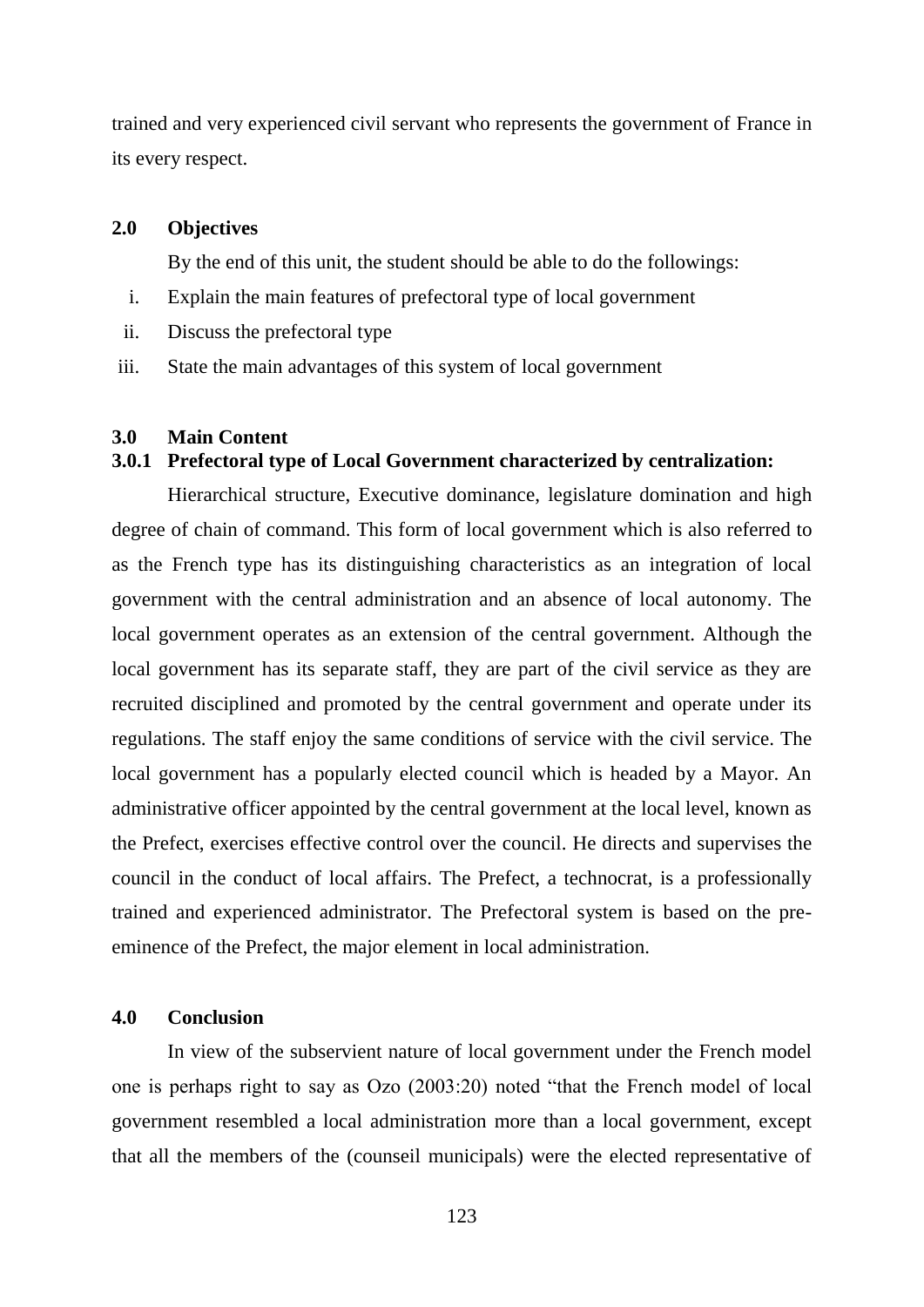their wards…" In this system of local government prefect is the Chief Executive of the local government and the representative of the state and the whole central government establishments at the local level. He is officially the head of all government service in the field. He coordinates the activities of all central governments field officers. His functions are both administrative and political. He is the "eyes" and "ears" of the central government at the local level and as such sends regular intelligence report to the government. The prefect is independent of the local government council which is subordinated to him.

# **5.0 Summary**

In prefectroal type of local government, the prefect is the central hub on which the entire local government revolves and as such he is the focus of local power. The policies and bye-laws of the council are forwarded to the Prefect for his assent before they are given the force of law. He is also empowered to veto decisions of the council which he considers inappropriate, or inconsistent with the central government policy or public interest. The Prefect protects the central government interests and values and ensures administrative efficiency at the local level. He serves as an important administrative and communication link between the central government and the local administration. Examples of this type are the French Local Government system in France, and the Divisional Administration System of the former East Central State 1971 to 1975.

#### **6.0 Tutor Marked Assignment**

- 1. What do you understand by prefectoral type of local government?
- 2. Explain the features of this type of local government
- 3. State the major advantages of this type of local government

## **7.0 Further Reading Materials**

Ezeani, E.O. (2000) Local Government Administration, Enugu: Zik-chuks Printing Press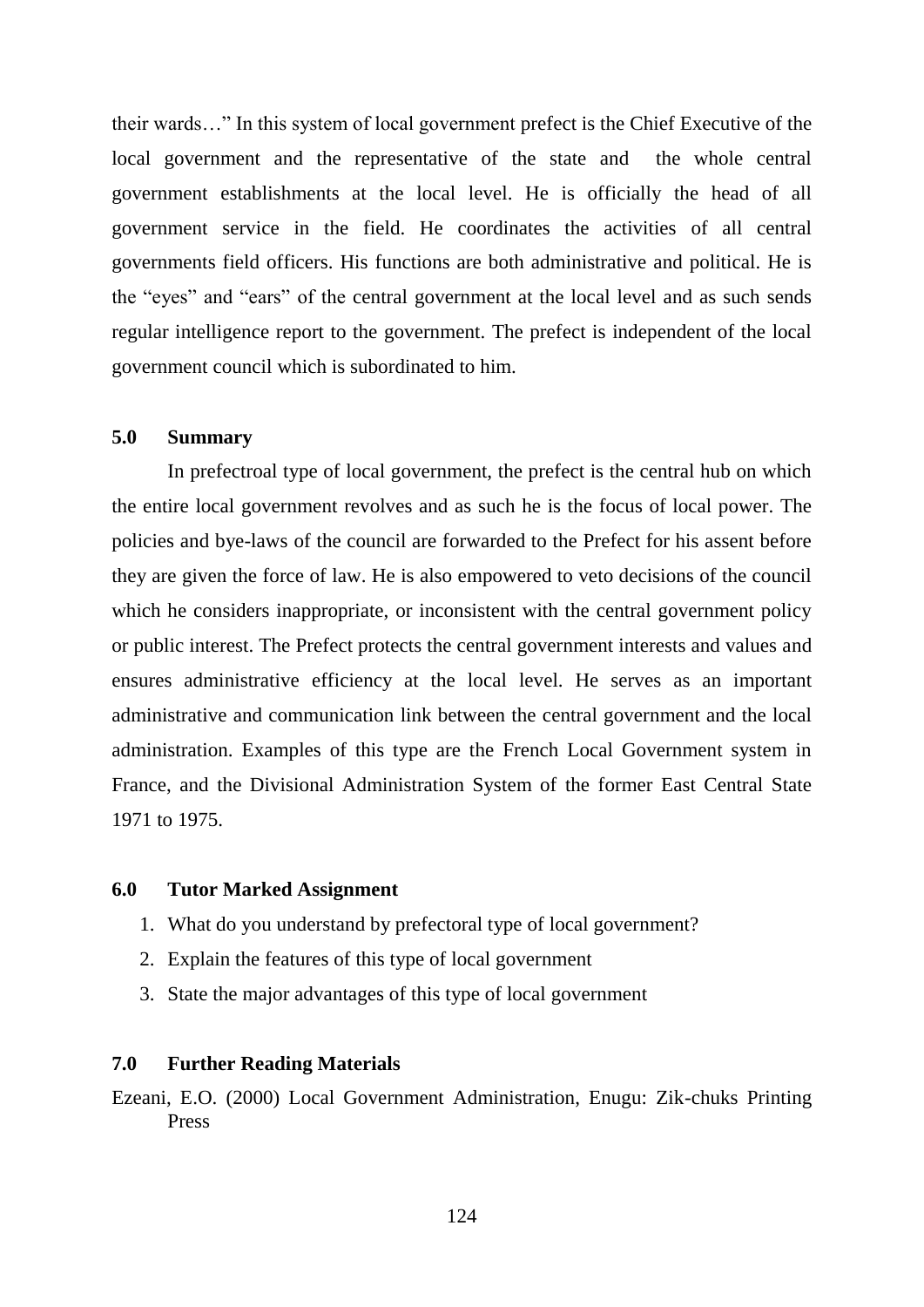- Katz E. (1999) "Local Self Government in the United States" [http://usinfo.state.gov.journals/itdhr0499/side/katz.](http://usinfo.state.gov.journals/itdhr0499/side/katz)
- Okolie D and Eze, E. (2006) Local Government Administration in Nigeria: Concepts and Applications, Enugu: John Jacob Classic Publishers
- Olowu, D. (1988) African Local Governments as Instruments of Economic and Social Development Hague: International Union of Local Government.
- Onah, R.C. and Amujiri, B.A. (2011) Local Government in Nigeria: Structure, Roles and Expectations in A.O. Onyishi (Ed) Key Issues in Local Government and Development: A Nigerian Perspectives (pp 652-641) Enugu Praise House Publishers.
- Ugwu, I. (2012) Contemporary Issues in Local Government and Democracy in Nigeria, Enugu Nigeria ACENA Publishers

#### **UNIT TWENTY-TWO: THE COMMUNIST TYPE**

- 1.0 Introduction
- 2.0 Objectives
- 3.0 The Communist Type
- 4.0 Conclusion
- 5.0 Summary
- 6.0 Tutor Marked Assignments (TMA)
- 7.0 Further Reading Materials

## **1.0 Introduction**

The communist type or model of local government is associated with defunct soviet union and is based on the ideology of democratic centralism. This ideology is primarily aimed at effective integration of all important institutions into the national political and economic framework or agenda. It is characterized by communist party control: single candidate election and Broad scope of governmental powers. It is however necessary to mention that after the disintegration of USSR, this type of local government has witnessed a number of changes, or in any cases, large scale reforms.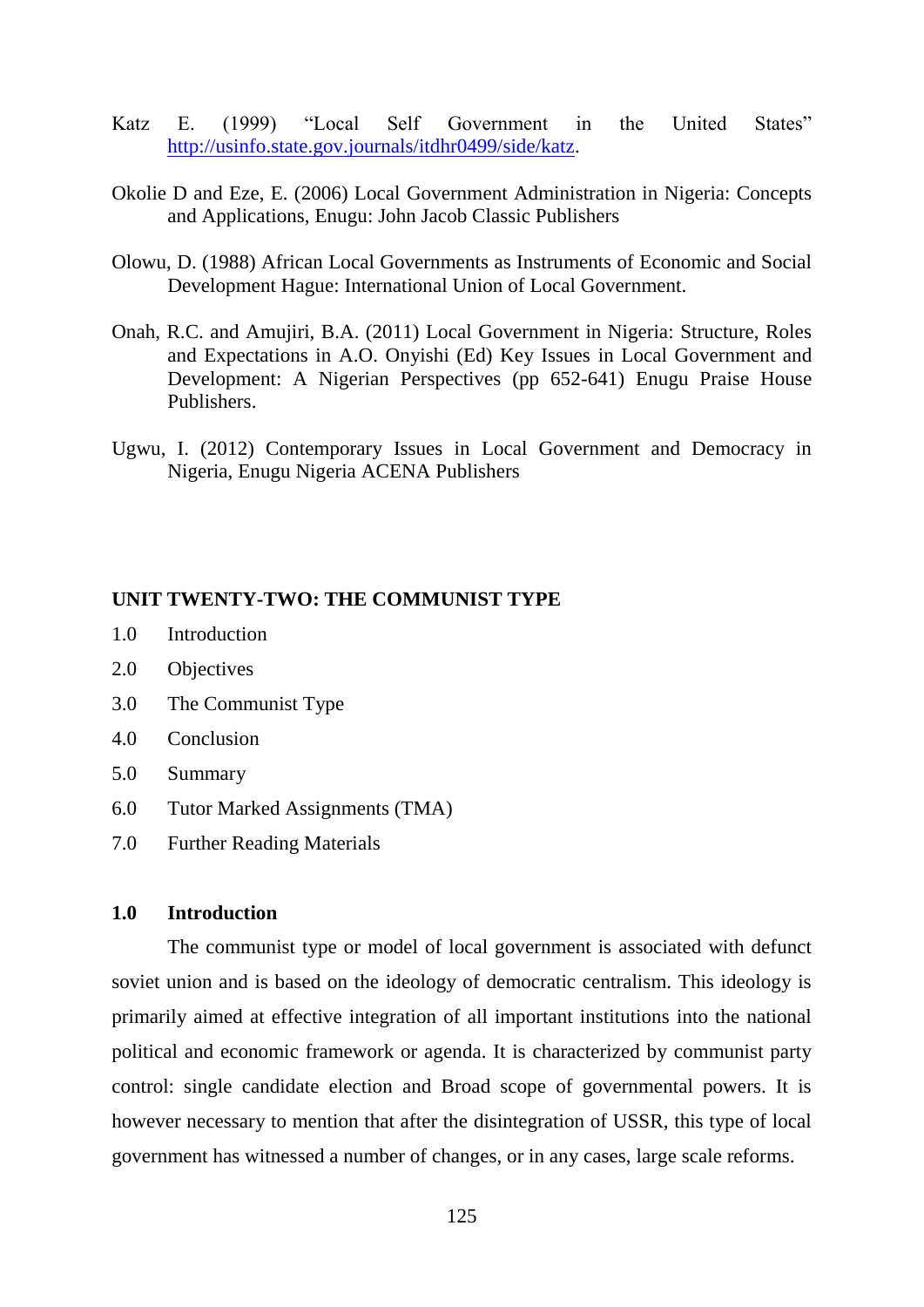## **2.0 Objectives**

By the end of this unit, the student should be able to do the following:

- i. Explain the term communist type of local government
- ii. State the main features of this type of local government
- iii. Identify country(s) practicing it and the reasons why they are practicing it.

## **3.0 Main Content**

#### **3.0.1 Communist type of Local Government**

The Communist form of local government is one in which the local government is organized and operated along socialist principles and ideals. The principle of centralism and one party dictatorship govern the system. The local government is an integral part of the central administration, and an inseparable part of national planning. In keeping with the socialist ideology, the socialist party gives direction and control to ensure that Local Government operates in line with the socialist policies and values of the national government.

In the communist system, the local government is denied autonomy and its staff are integrated with the national civil service. There are uniformity, common standards and unity of purpose in the operation of local government with the socialist states of the world like Russia China etc.

## **4.0 Conclusion**

The most important characteristics of the communist type is social and economic planning and development. Consequently, the local government system is structured and operated in such a way as to facilitate social and economic planning and integrated development. The second essential feature of the type is the socialist principle of democratic centralism. Democratic centralism is a socialist principle in which major policy decisions are taken by a small body at the apex of government hierarchy. The decision making process at this level is guided by democratic principle of free discussion and agreement basic on majority rule. Once a decision is made by the top hierarchy, it is binding on every one and groups within the state. The implication of the principle is that those who are not at the top of the hierarchy do not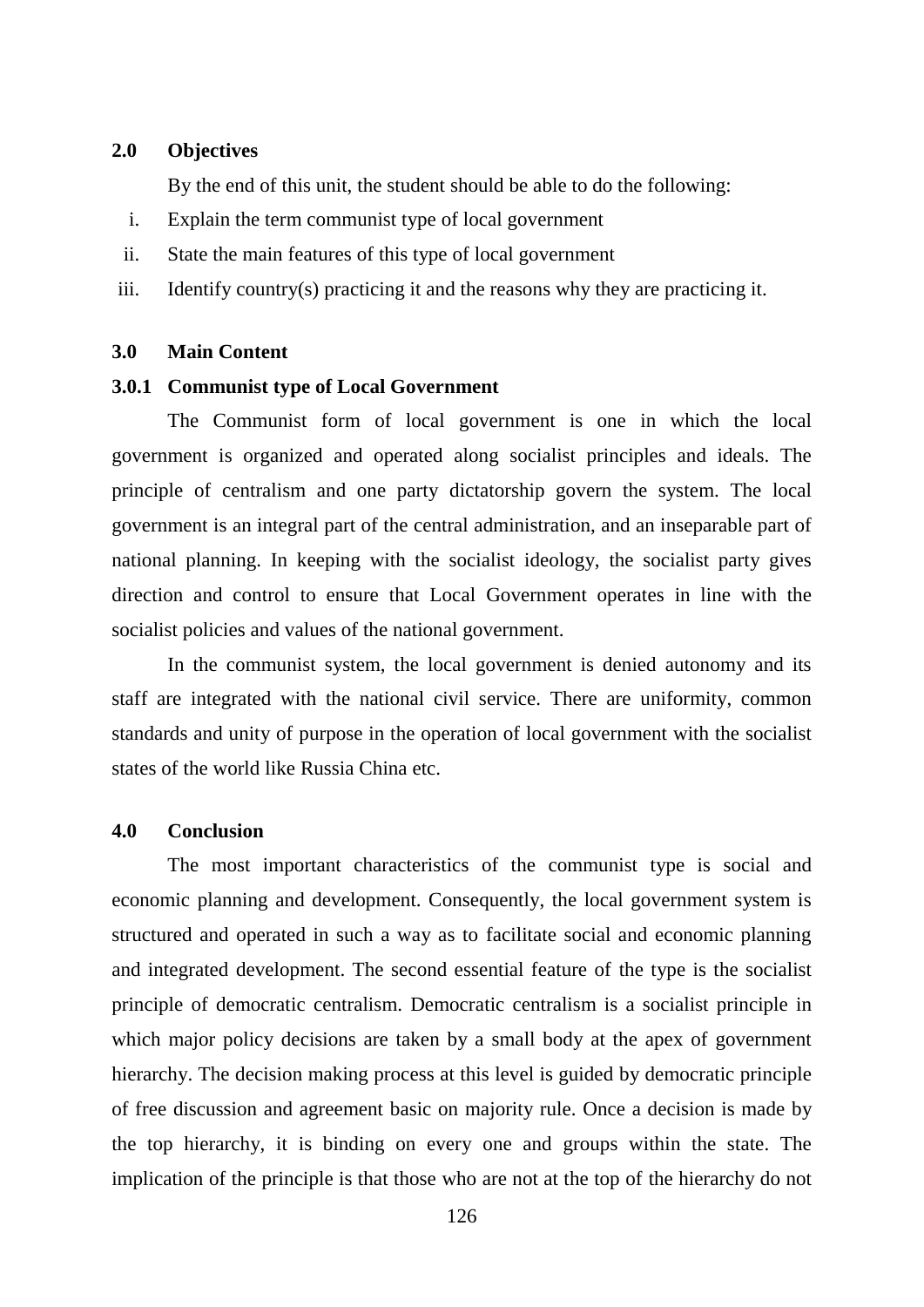participate in major policy discussion making. Sometimes the local government is utilized to implement national government policies and enforce its laws.

#### **5.0 Summary**

From the foregoing discussions, it is quite clear that local government under this model are mere extension or appendages of the central government for the purpose of economic planning and political and social mobilization (Okoli, 2000:8) According to Ozor (2003:23) under the communist model, the interests of the locality are equated with the interests of the state (which is controlled by communist party). This model of local government still exist in China, North Korea, Cuba, and all countries that still practice socialism/communism as their official government political ideology.

## **6.0 Tutor Marked Assignment**

- i. What do you understand by the term communist type of local government?
- ii. Identify countries that practice communist type of local government
- iii. What are the main features of this type of local government?

#### **7.0 Further Reading Materials**

- John, K. and Rupak C (ed)(2008) Local Government in Federal System New Delhi: Viva Books Ltd.
- King, M.C. (1988) Localism and Nation Building, Ibadan: Spectrum Books University Press Ltd.
- Orewa, G.O. (1991) Principles of Local Government Lagos: ASCON
- Ostrom, N. and Bush (1998) Local government in the United States Washington D.C. Institution of Contemporary Studies Press.

Sloker G. (1990) The Polities of Local Government London: Macmillan

#### **UNIT TWENTY-THREE: THE COUNCIL MANAGER TYPE**

1.0 Introduction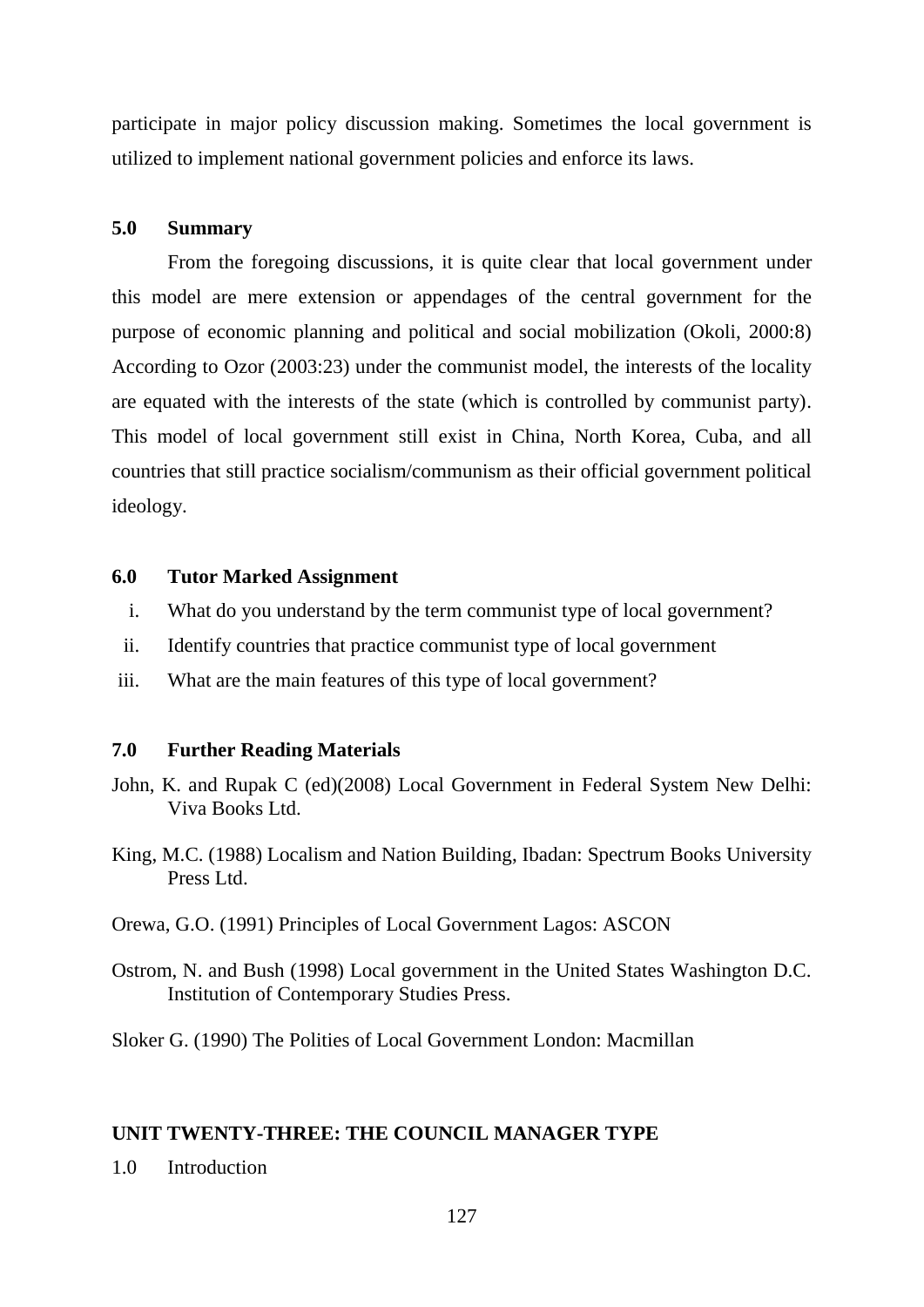- 2.0 Objectives
- 3.0 The Council Manager Type
- 4.0 Conclusion
- 5.0 Summary
- 6.0 Tutor Marked Assignments (TMA)
- 7.0 Further Reading Materials

## **1.0 Introduction**

The council manager form of local government has its root in America. It was established in the U.S.A. during the Second World War. It was from here that it spread to Nordic countries Australia and North-America but it was most popular in the United States during the second world war where half of the American cities of the population range of 25000 to 250,000 according to 1968 estimate adopted it.

# **2.0 Objectives**

By the end of this unit, the students should be able to do the followings:

- i. Describe the council-manager type of local government
- ii. Explain the main features of the system
- iii. Identify its major merits.

#### **3.0 Main Content**

#### **3.0.1 The Council Manager**

The Council-Manager type is founded on the outmoded idea that there is a dichotomy between politics or policy and administration. In this case the democratically elected council is concerned with politics or policy while the manager who should be a professional expert administrator is concerned with administration. In this way administration is said to be divorced from politics. However, the dichotomy is not absolute as according to Appleby, politics and administration are "found to be reverse sides of the same coin, the two called government". The Council-Manager plan is a system in which the *Policy-*making is placed in the hands of a democratically elected and politically responsible council while the *administration* of the policy made by the council is entrusted on a professional expert in administration known as the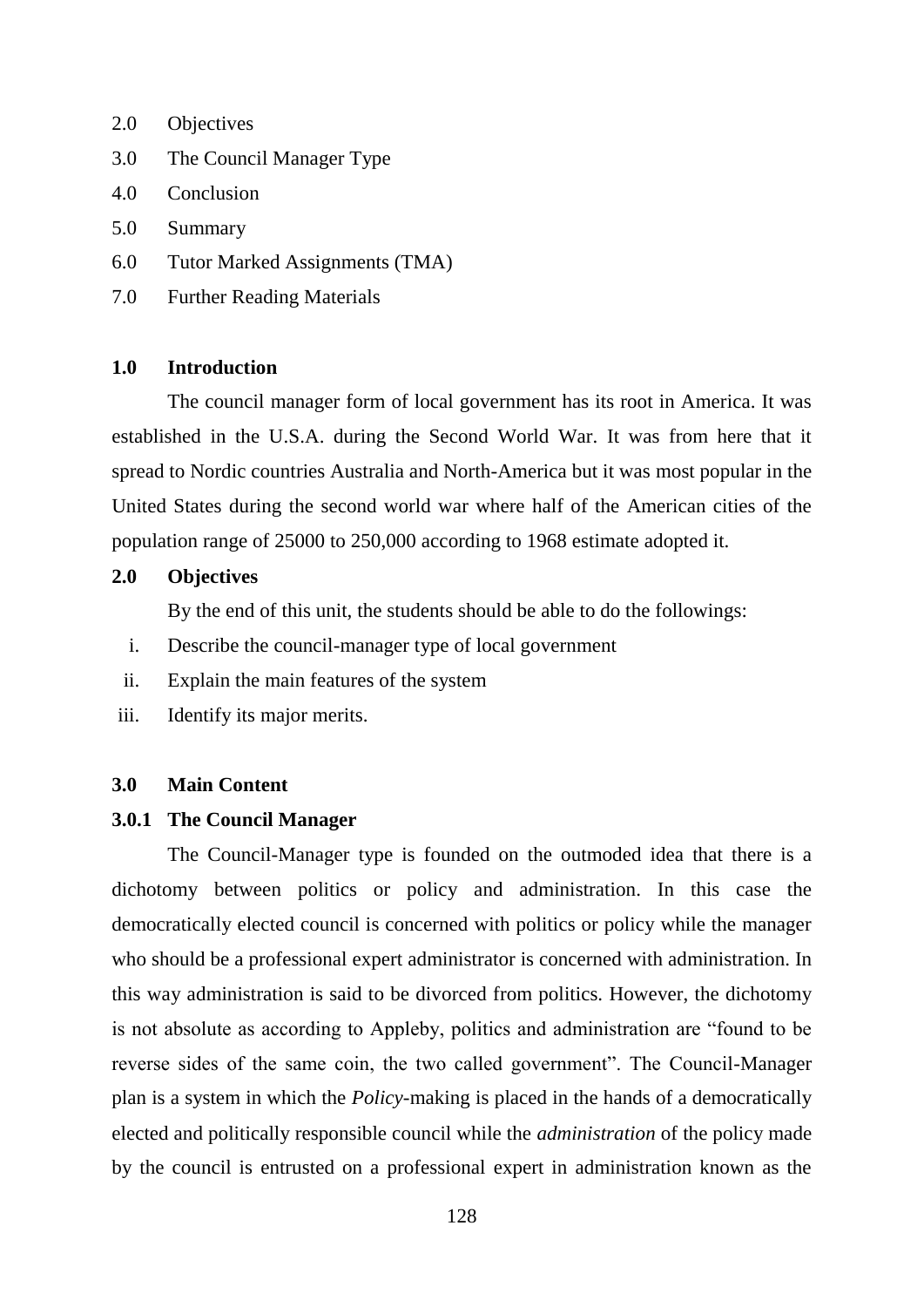Council-Manager, who is appointed by the council on the basis of his professional qualification, administrative experience, and competence.

#### **4.0 Conclusion**

The Manager is charged with the responsibility of the management of the local government with a high degree of autonomy from the Council which exercises ultimate control. The Council which is popularly elected by the people is responsible for the making of bye-laws and policies. The Mayor presides over the council and performs the ceremonial functions of the Local Government. The Mayor (chairman) has no veto power. The status of the Mayor is that of *premus inter pares* in relation with the members of the Council who exercise its authority in a collective body. The manager, an experienced and professional expert in administration and management, is the focal point and corner stone of the system. He is either elected or appointed by the general body of the Council for an indefinite term subject to good performance. He is the Chief Executive of the local government. As the manager of the local government, he runs the council in a business-like manner. Hence, he adopts appropriate management styles and techniques in the conduct of the Council"s business.

#### **5.0 Summary**

In this form, the local government is likened to a business company, the council playing the role of the Board of Directors, and the manager that of the general manager. The manager is governed by the civil service principles of political neutrality, anonymity, security of tenure and professionalism. The primary goal of the system is high productivity and effectiveness in the provision of local services. This type was experimented in the former Western State of Nigeria under the Local Government Reform of April 1973. Its distinguishing characteristic is that the Local Government Administration is management-oriented with its emphasis on achievement of set targets and goals, and hence result-oriented.

#### **6.0 Tutor Marked Assignment**

129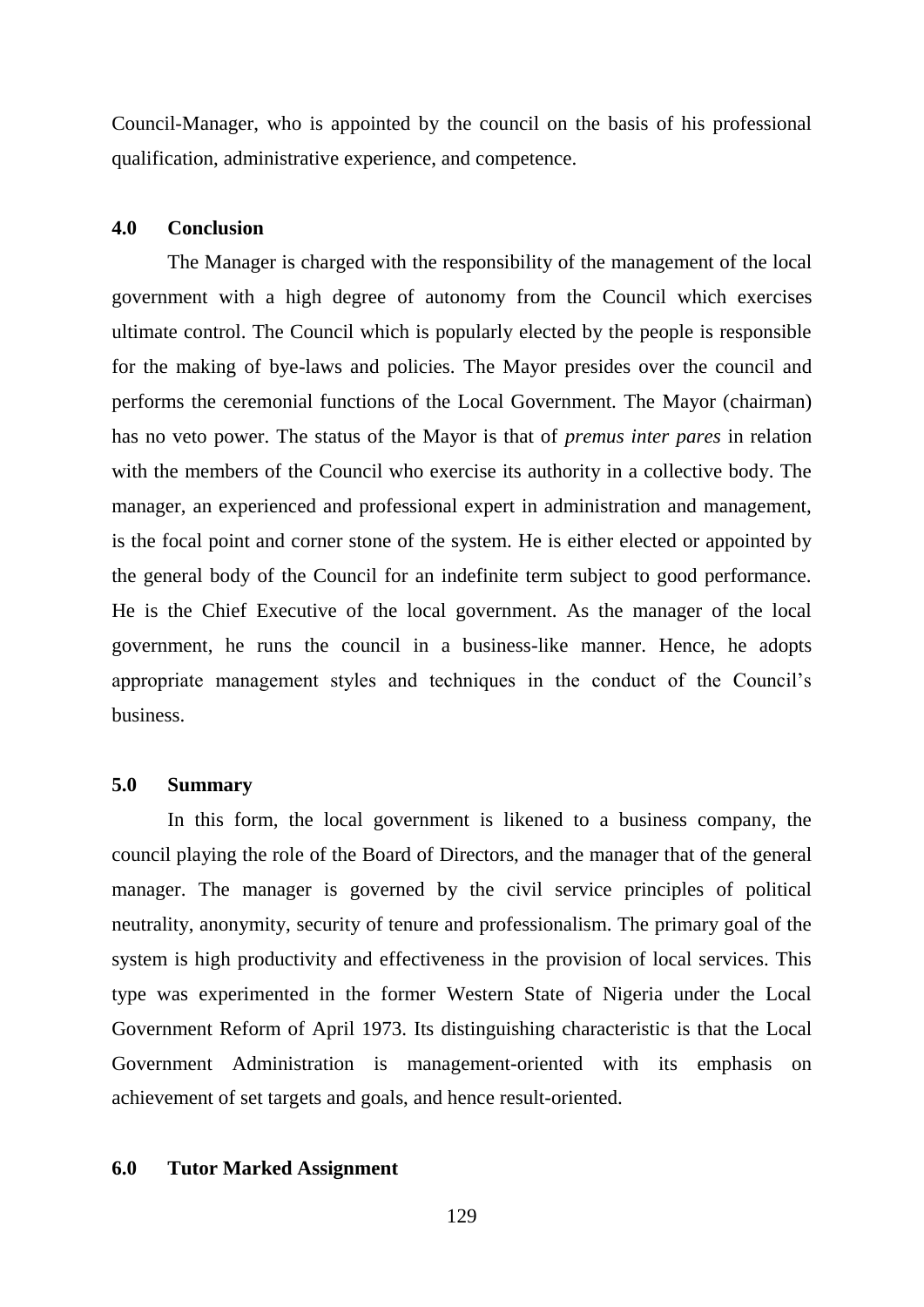- i. Explain the council manager type of local government
- ii. Discuss the goal of this system
- iii. What are the advantages of council manager type?

## **7.0 Further Reading Materials**

Alderfer, H.F. (1964) Local Government in Developing Countries, New York: McGraw-Hill

Cockburn, C. (1977) The Local State: London: Pluto Press

- Ozor, E. (1987) "Local Government or Local Administration which way Nigeria" in Stephen O. Olugbemi (ed) Alternative Political Futures for Nigeria, Lagos: Nigerian Political Science Association.
- Stoker, C. (1990) The Politics of Local Government London: Macmillan.
- Wralth, R. (1972) Local Administration in West Africa London: George Allen  $&$ Unwin

#### **UNIT TWENTY-FOUR: THE COMMISSION TYPE**

- 1.0 Introduction
- 2.0 Objectives
- 3.0 The Commission Type of Local Government
- 4.0 Conclusion
- 5.0 Summary
- 6.0 Tutor Marked Assignments (TMA)
- 7.0 Further Reading Materials

#### **1.0 Introduction**

The need to decentralize development efforts either through a process of deconcentration or devolution, is premised on the belief that it not only encourages citizen or community participation which is essential if the efforts are to be relevant and sustained, it also facilitates administrative control. Moreover, the combination of authority responsibility and accountability focused at the local level leads to much more active promotional efforts than otherwise. When properly incorporated and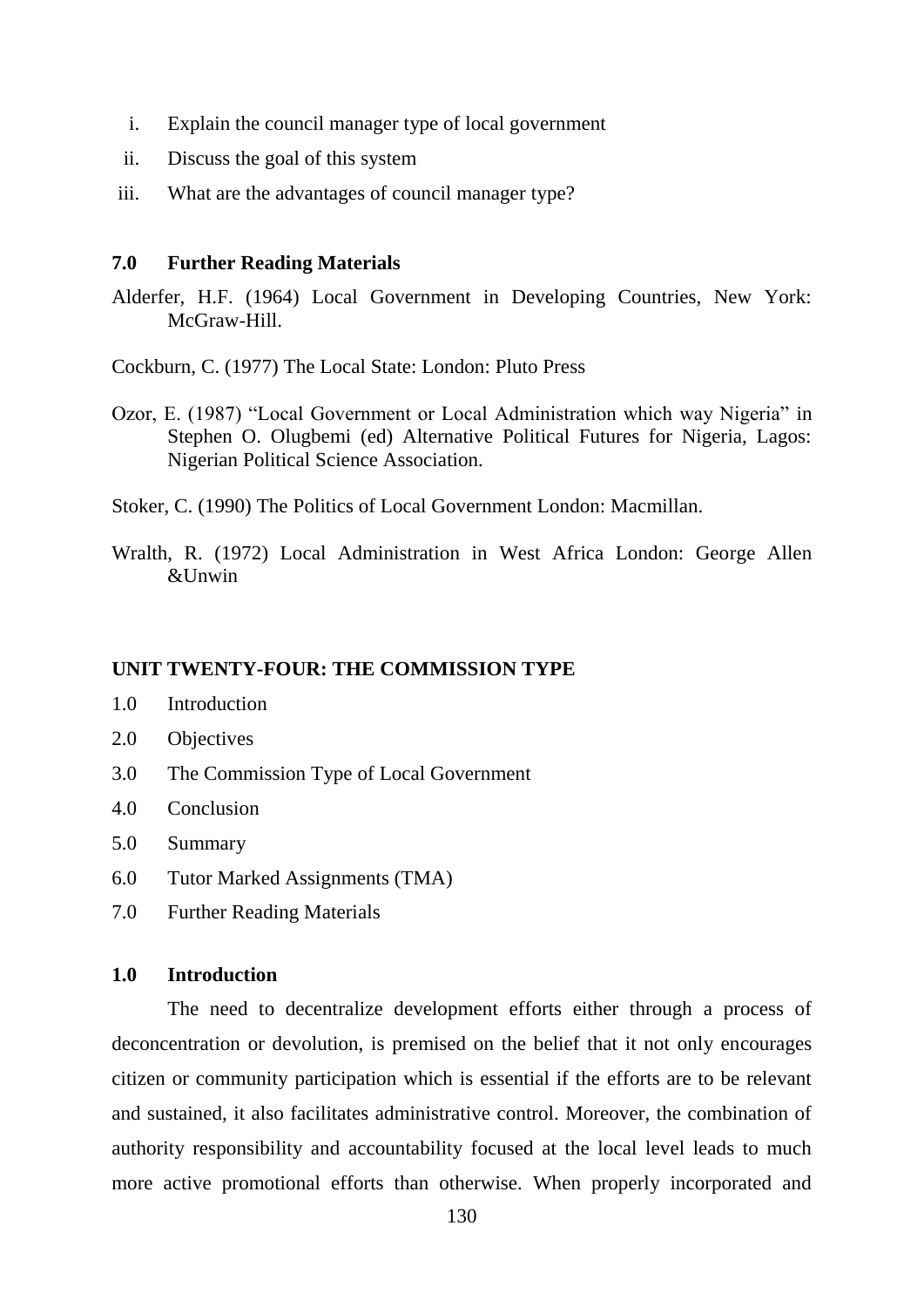sufficient powers and levels of authority devolved, local governments can therefore be expected to make significant contributions to the development process. In this unit we are going to examine the commission type of local government and see its contributions to growth and development of local government.

## **2.0 Objectives**

By the end of this unit, the students should be able to do the followings:

- i. Explain the commission type of local government
- ii. Identify its main characteristics
- iii. State the merits of this system of local government

#### **3.0 Main Content**

## **3.0.1 Commission Type of Local Government**

The Council-Manager form of local government is an American invention. It was established in the U.S.A during the Second World War. It was most popular in the United States during the Second World War where over half of the American cities of the population range of 25000 to 250,000 according to 1968 estimate have adopted it. The Council-Manager type is founded on the outmoded idea that there is a dichotomy between politics or policy and administration. In this case the democratically elected council is concerned with politics or policy while the manager who should be a professional expert administrator is concerned with administration. In this way administration is said to be divorced from politics. However, the dichotomy is not absolute as according to Appleby, politics and administration are "found to be reverse sides of the same coin, the two called government". The Council-Manager plan is a system in which the *Policy-*making is placed in the hands of a democratically elected and politically responsible council while the *administration* of the policy made by the council is entrusted on a professional expert in administration known as the Council-Manager, who is appointed by the council on the basis of his professional qualification, administrative experience, and competence.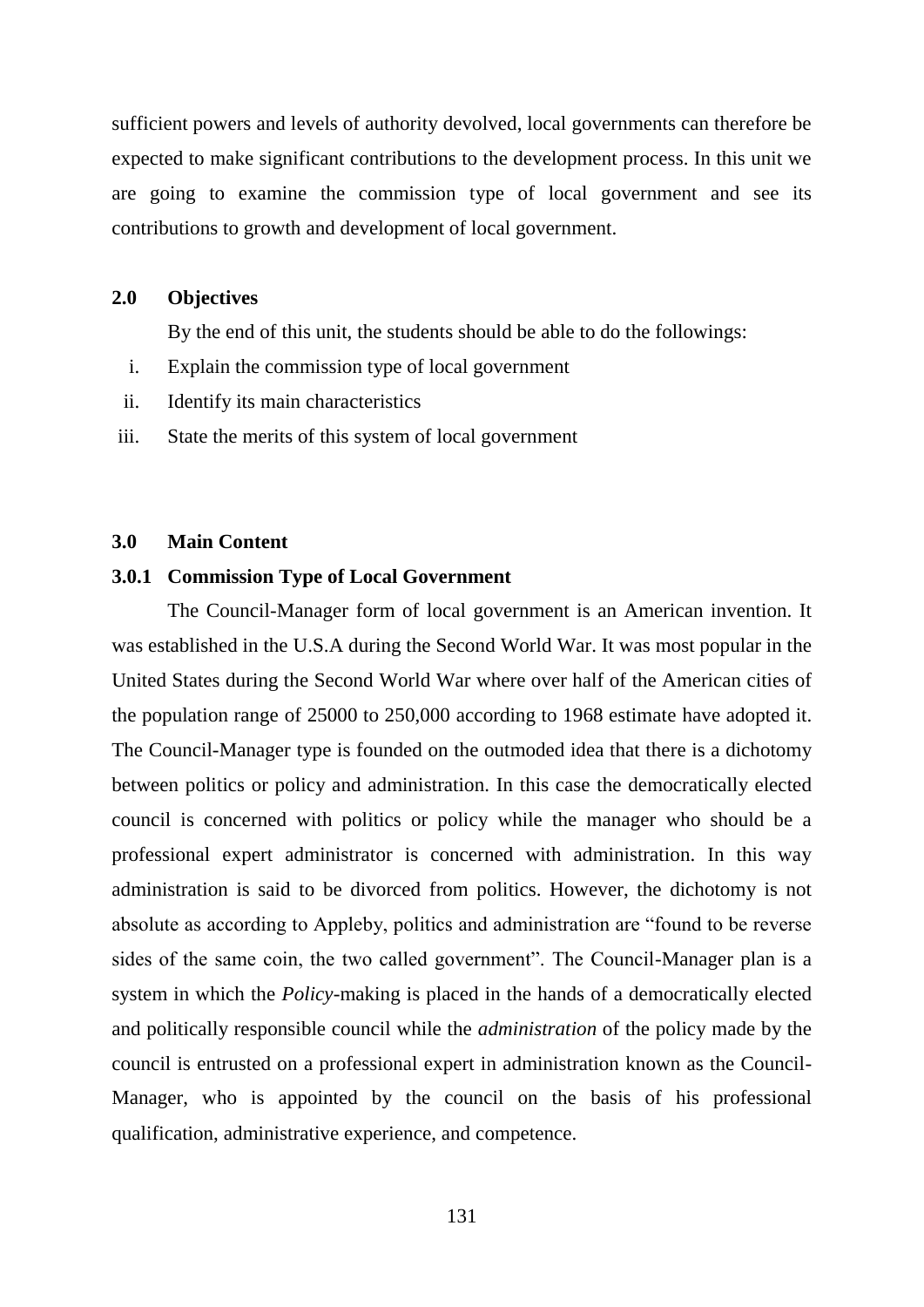#### **4.0 Conclusion**

The Manager is charged with the responsibility of the management of the local government with a high degree of autonomy from the Council which exercises ultimate control. The Council which is popularly elected by the people is responsible for the making of bye-laws and policies. The Mayor presides over the council and performs the ceremonial functions of the Local Government. The Mayor (chairman) has no veto power. The status of the Mayor is that of *premus inter pares* in relation with the members of the Council who exercise its authority in a collective body. The manager, an experienced and professional expert in administration and management, is the focal point and corner stone of the system. He is either elected or appointed by the general body of the Council for an indefinite term subject to good performance. He is the Chief Executive of the local government. As the manager of the local government, he runs the council in a business-like manner. Hence, he adopts appropriate management styles and techniques in the conduct of the Council"s business.

#### **5.0 Summary**

In this form, the local government is likened to a business company, the council playing the role of the Board of Directors, and the manager that of the general manager. The manager is governed by the civil service principles of political neutrality, anonymity, security of tenure and professionalism. The primary goal of the system is high productivity and effectiveness in the provision of local services. This type was experimented in the former Western State of Nigeria under the Local Government Reform of April 1973. Its distinguishing characteristic is that the Local Government Administration is management-oriented with its emphasis on achievement of set targets and goals, and hence result-oriented.

#### **6.0Tutor Marked Assignment**

- iv. Discuss the working of commission type of local government
- v. What are the main features of the system
- vi. Identify the major strength of this system of local government.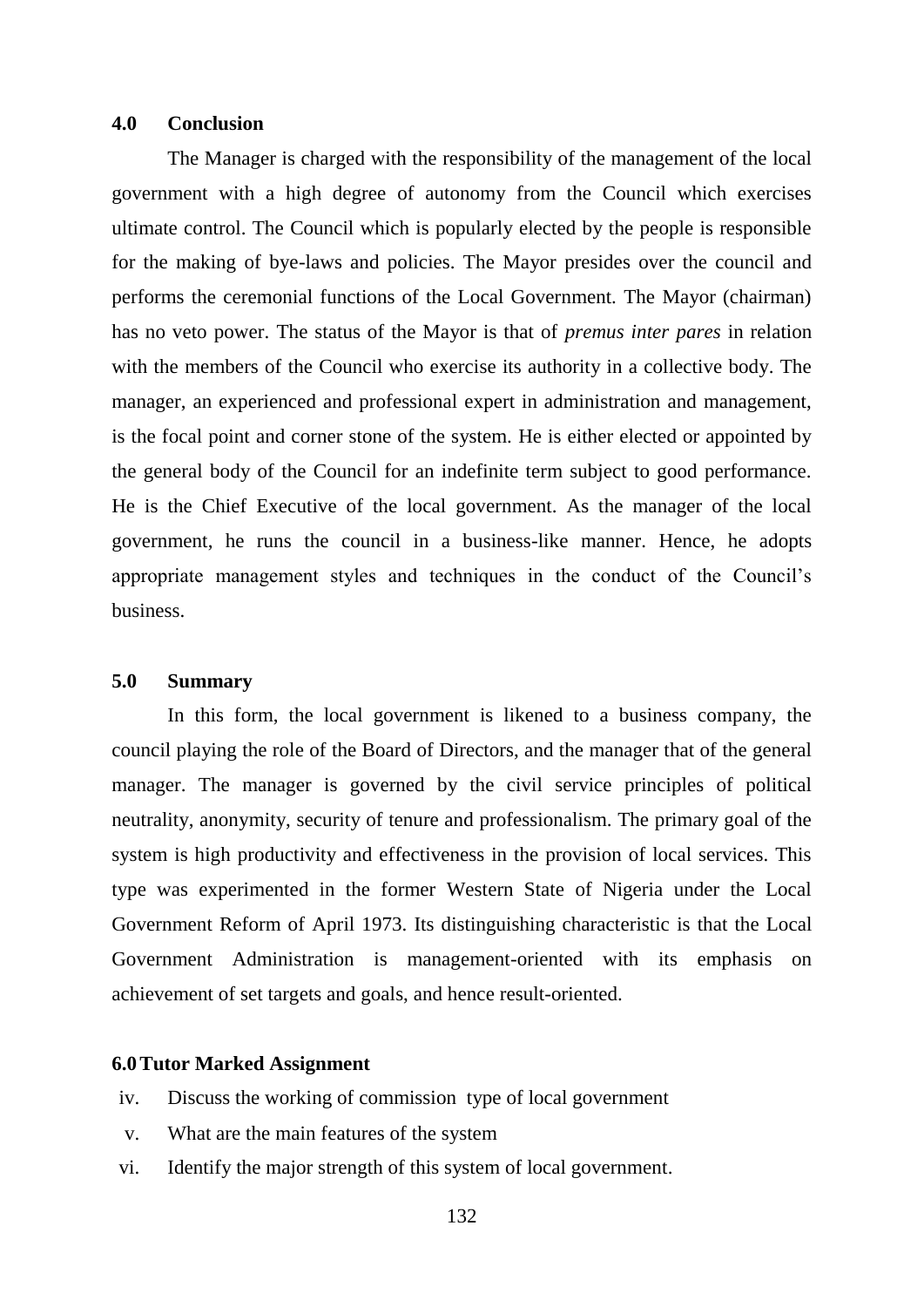#### **7.0 Further Reading Materials**

Blan (1977) Government at the Grassroots, Califoma: Pulisader Publishers.

- Obi, M. (1995) "The Structure of Local Government in Nigeria" In Ikejiani-Clark M. and F.C. Okoli (eds) Local Government in Nigeria, Current Problems and Future Challenges, Lagos, Mangrove Publications.
- Ogunna, A.E.C. (1996) A Handbook on Local Government in Nigeria.Owerri Versatile Publishers.
- Okolie, D. and Eze, E. (2006) Local Government Administration: Concepts and Applications, Enugu John Jacob Classic Publishers.

## **MODULE EIGHT**

# **UNIT TWENTY-FIVE: ROLE AND PROBLEMS OF LOCAL GOVERNMENT IN NATIONAL DEVELOPMENT**

- 1.0 Introduction
- 2.0 Objectives
- 3.0 Role of Local Government in National Development
- 4.0 Conclusion
- 5.0 Summary
- 6.0 Tutor Marked Assignments (TMA)
- 7.0 Further Reading Materials

## **1.0 Introduction**

In this section we shall attempt to discuss in greater detail, the crucial role of decentralized institutions like Local Government in the development process.

One of the major shortcomings of earlier development efforts in most countries of the Third World was the over-centralization of the process-the top-down approach. Unsuccessful results from this approach has brought about a rethinking which eventually manifested in the need for a decentralization of both structures (machinery) and process of development. As the World Bank acknowledge, decentralization or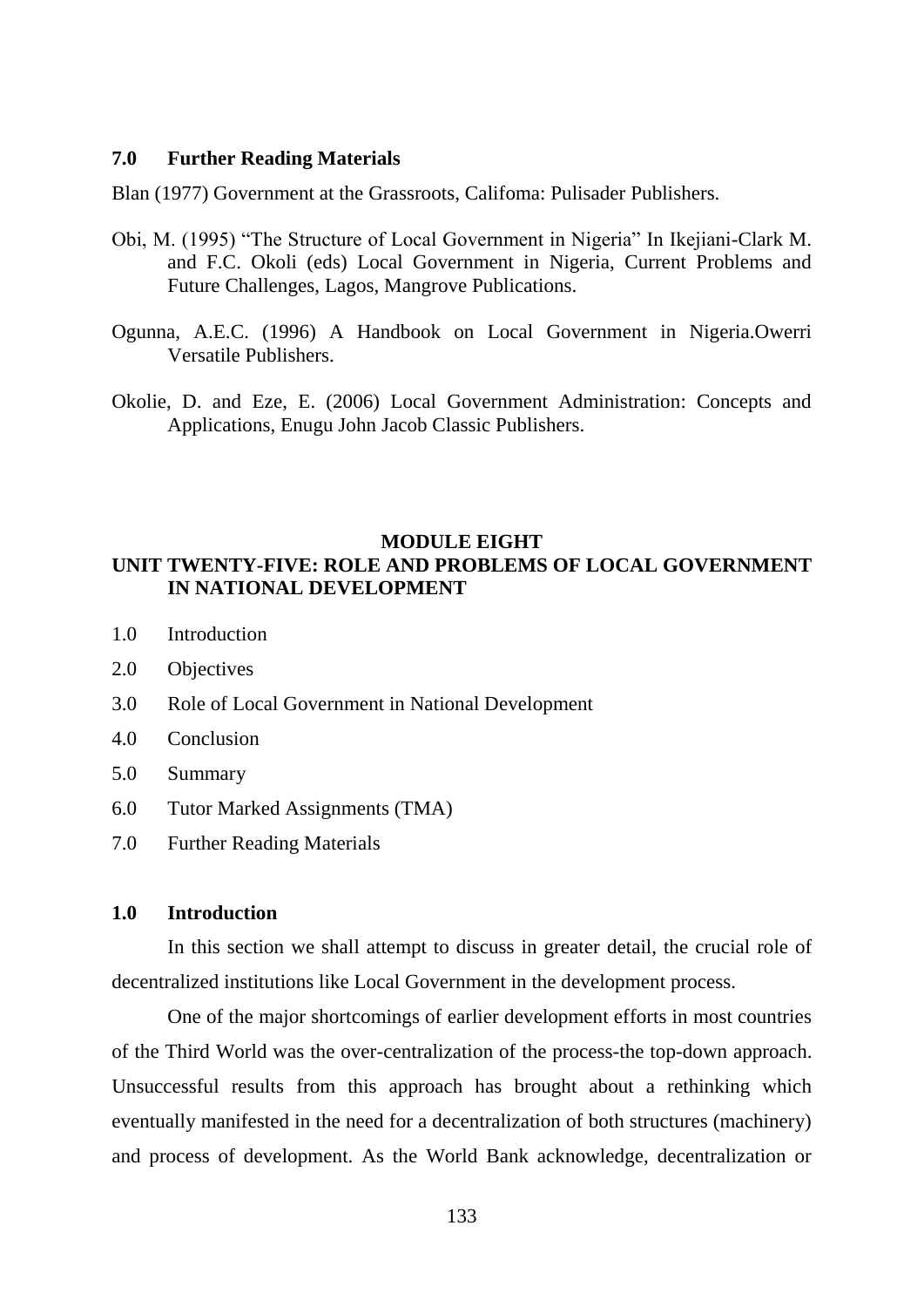"local control", … provides the flexibility needed for proper integration and timing of activities, and for the modifications of programs in response to changing conditions. Community involvement, which is essential to a sustained development process, is greatly facilitated by local rather than centralized control. One particular advantages is that the problems of the community, as perceived by its residents and those imputed by local officials tend to be more easily reconciled.

## **2.0 Objectives**

By the end of this unit, the students should be able to do the followings:

- i. Trance the concept of decentralization, deconcentration and devolution.
- ii. Discuss the possible contributions of local governments to the Development process.
- iii. State the three major areas that the contributions of local government in national development can be grouped.

#### **3.0 Main Content**

#### **3.0.1 The Role of Local Government in National Development**

The need to decentralize development efforts either through a process of deconcentration or devolution is premised on the belief that it not only encourages citizen or community participation, which is essential if the efforts are to be relevant and sustained, it also facilitates administrative control. Moreover, the combination of authority, responsibility and accountability focuses at the local level leads to much more active promotional efforts that otherwise. When properly incorporated and sufficient powers and levels of authority devolved, Local Governments can therefore be expected to make significant contributions to the development process. As the Federal Government (of Nigeria) noted in the 1981-85 Development Plan, "….. the surest way to get to the grassroots through planning is via the local government authorities". Table 3.1 below gives a useful summary of the various areas and respects in which Local Governments are expected to contribute to the enhancement of the development process. Broadly, these areas fall in three major categories: Political integration/Nation Building; Social Development and Economic Growth.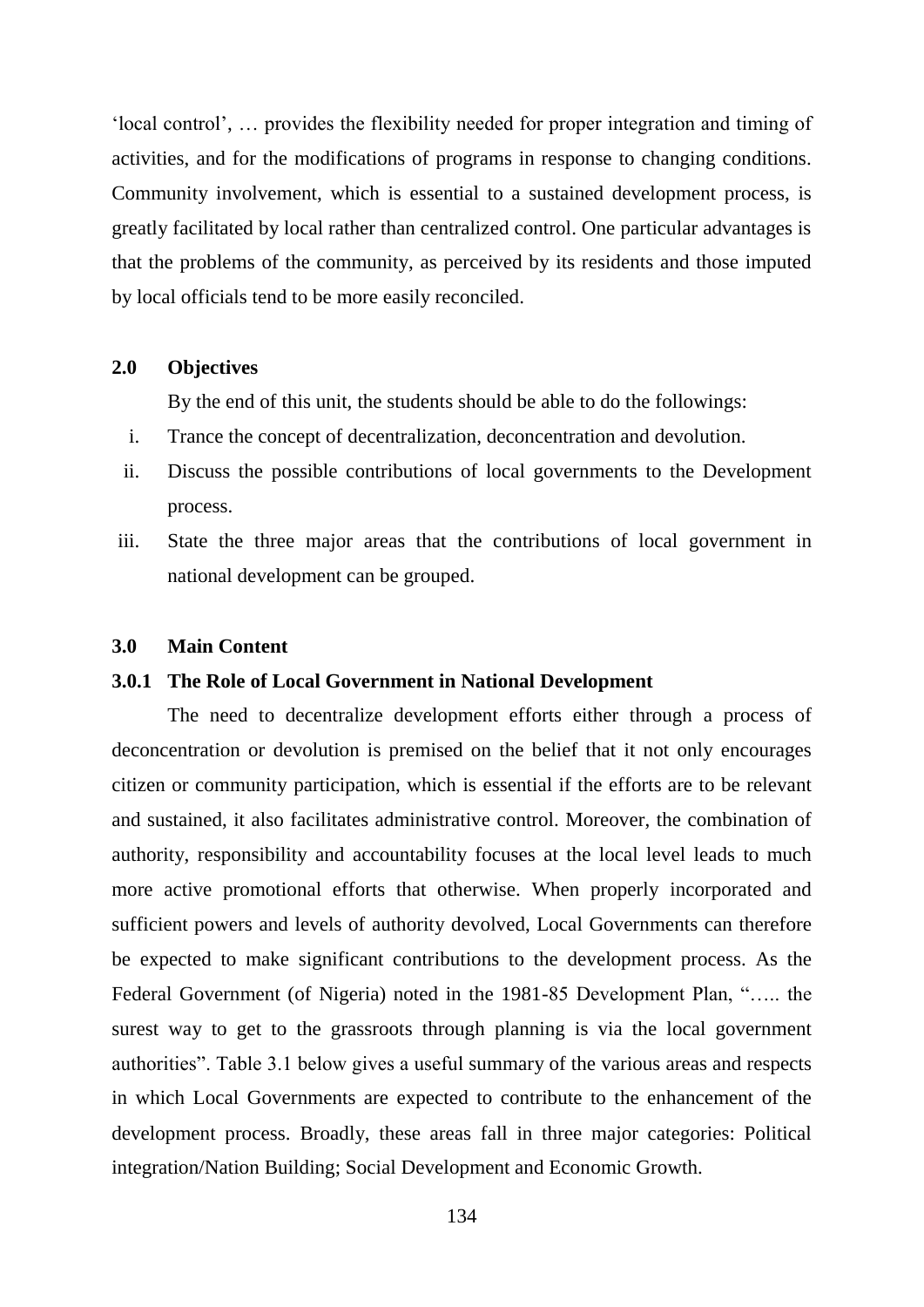# Table 3.1

# Possible Contributions of Local Governments to the Development Process

| Political Integration/<br><b>Nation Building</b> |                                                                  | <b>Social Development</b>                                                                                                                                                              | Economic Growth                                                                                                                                                                                                                                                                                                                                                          |
|--------------------------------------------------|------------------------------------------------------------------|----------------------------------------------------------------------------------------------------------------------------------------------------------------------------------------|--------------------------------------------------------------------------------------------------------------------------------------------------------------------------------------------------------------------------------------------------------------------------------------------------------------------------------------------------------------------------|
|                                                  | 1. Unity through<br>opportunity for<br>political participation   | 1. Better access to and<br>use of information in a bottom-up strategy<br>respect to services<br>location and effective<br>maintenance capabilities                                     | 1. Local institutions in                                                                                                                                                                                                                                                                                                                                                 |
|                                                  | 2. Training in<br>citizenship and<br>political leadership        | 2. Easier to tap the people's<br>knowledge, initiatives<br>and enthusiasm for<br>services delivery                                                                                     | 2. Local institutions<br>historically played a<br>critical role in the<br>agricultural and overall<br>transformationof<br>today's developed<br>countries                                                                                                                                                                                                                 |
|                                                  | 3. Promotion<br>accountable<br>governance                        | 3. Integration of the<br>development activities<br>of central and local<br>governments at planning<br>and execution stages<br>made more feasible by<br>responsible local<br>government | 3. LocalGovernmentare<br>today still playing very<br>important roles in the<br>economicdevelopment<br>of both socialist and<br>capitalist countries                                                                                                                                                                                                                      |
| 4.                                               | Promote claim-making<br>oncentral government communities to make | 4. Enable individuals and                                                                                                                                                              | 4. Local Governments have<br>a great potential in<br>raising agricultural<br>and industrial<br>productivity in LDC's<br>in the following areas:<br>Collective Action in<br>a)<br>managingscarce<br>resources-land, soil<br>water, etc<br>b) Assisting cooperatives<br>in the informal sector<br>in the urban Areas to<br>organizethemselves for<br>effective<br>Economic |

c) Reduction of wast by

and political action.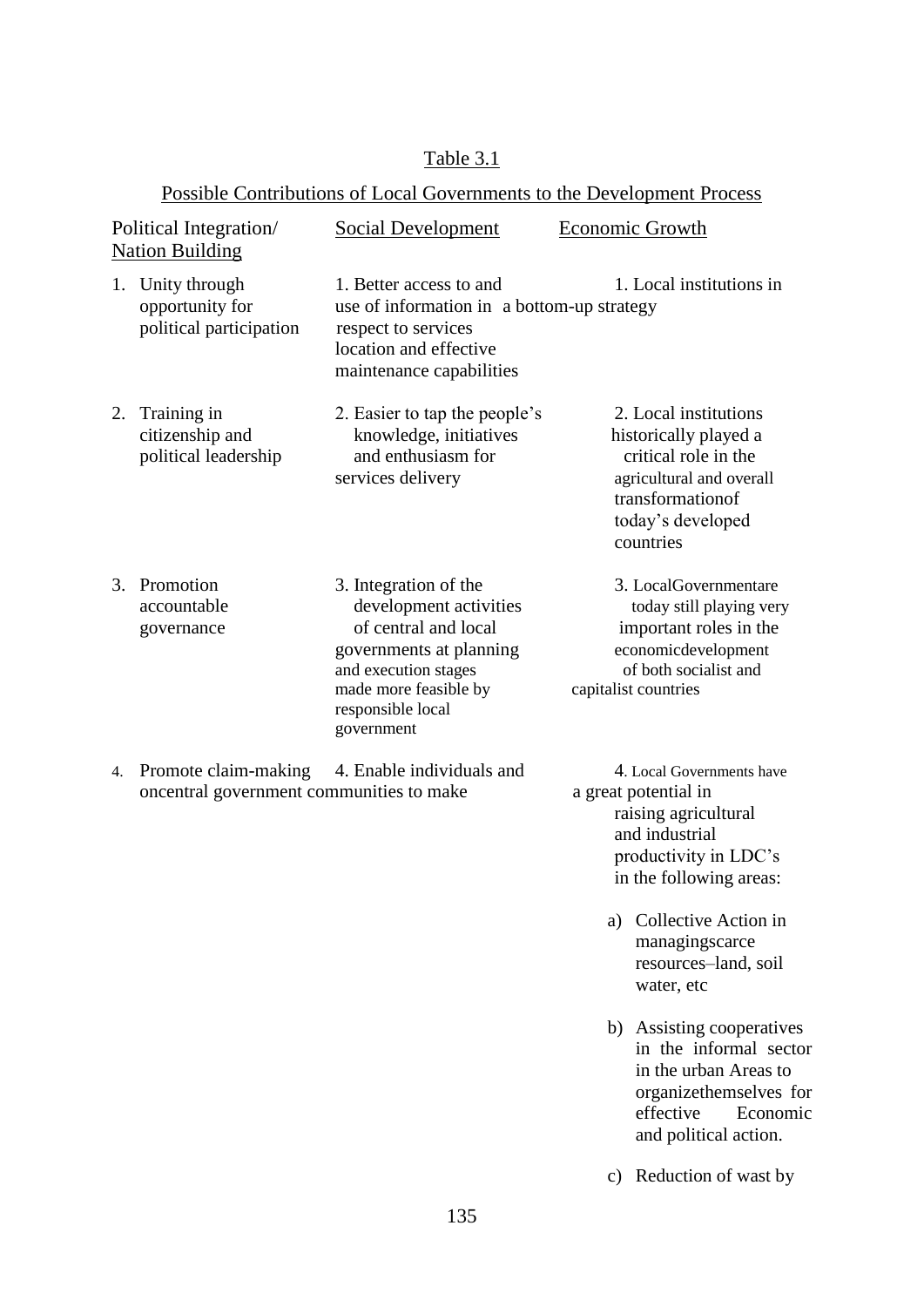Central government – Dominated projects

- d) Presenting a wide opportunity for experimentation/ innovation with diverse project/management possibilities
- e) Promoting health competition for\ cooperation among communities

- 5. Reduce social discrimination through the empowerment of minorities.
- Source: Arne Leemans, Changing Patterns of Local Government (The Hague: International Union of Local Authorities, 1970); International Union of Local Authorities (ed), Local Governments as promoters of Social and Economic Development (The Hague, (1967); M.J. Esman and N.T. Uphoff, Local Organizations: Intermediaries in Rural Development, (Ithaca, New York: Cornell University Press, 1984), in Olowu, D. op.cit.

#### **4.0 Conclusion**

Nigeria is a country in which all the major characteristics of underdevelopment are glaringly manifest; widespread poverty among groups and geo-political regions, high mortality rates, a high population growth rate, skewed incomes distribution, unproductive or inefficient agricultural practices, a low level of industrialization, and more recently, a heavy external debt burden, among others. The country has remained largely underdeveloped not for lack of trying by successive administrations to move it to the threshold of sustainable development, but a combination of poor or inappropriate policies and strategies in addition to a number of deep-seated institutional problems have combined to frustrate the country"s Development efforts.

In the years since the attainment of independence in 1960, successive Nigerian governments have in their attempts to chart a sustainable path to rapid socio-economic growth and national development for the country, prepared and implemented four medium-term Development Plans, and two Rolling Plans. The medium-term Plans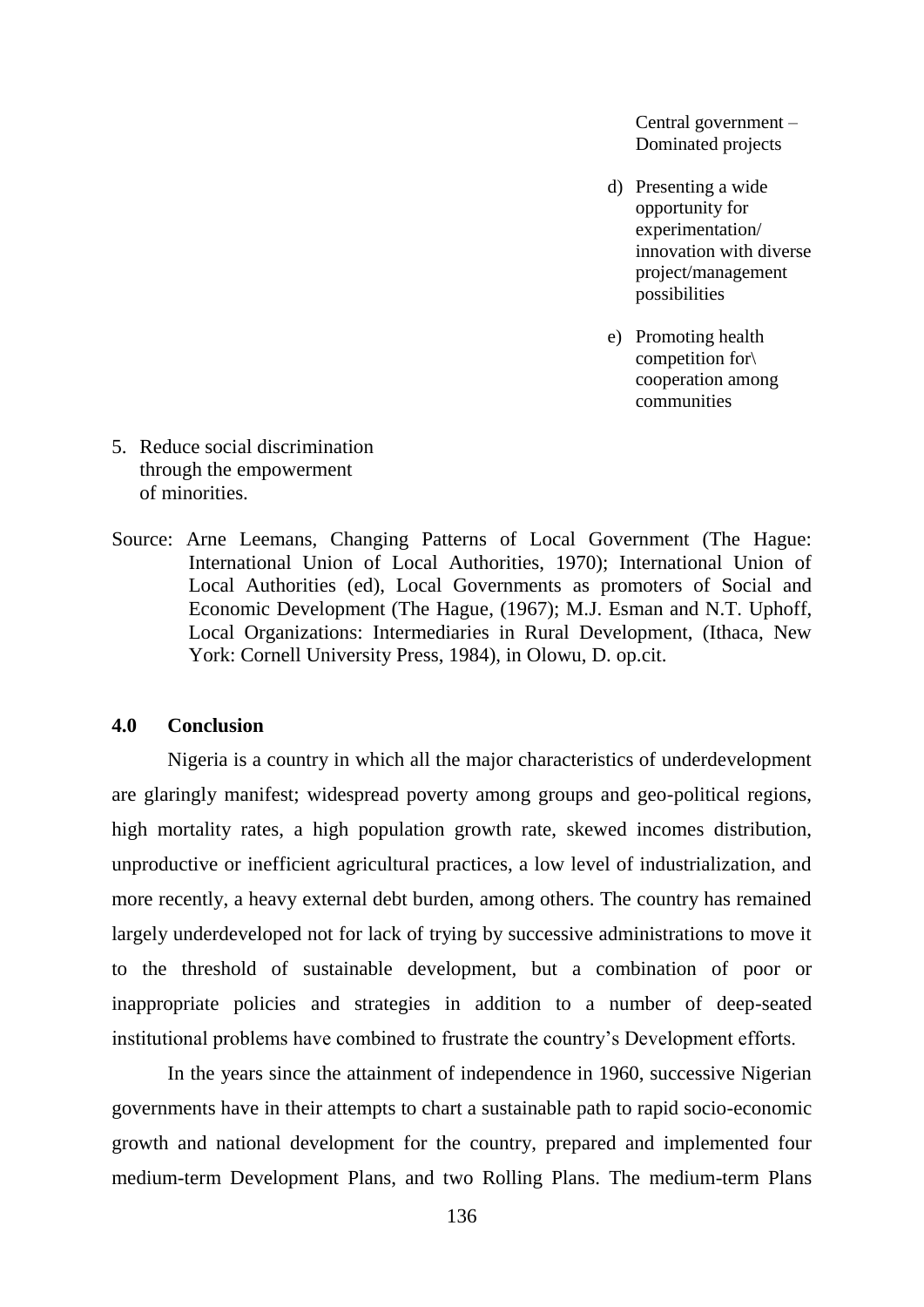being: the 1962-68; 1970-74; 1975-80, and 1980-85 National Development Plans, while the Rolling Plans are for the 1990-92 and 1991-1993 periods.

#### **5.0 Summary**

The central objectives of these plans which have invariably become the official medium for co-ordinating and pursueing the goals of development, include the following among a fairly lengthy catalogue:

- i. A just egalitarian society
- ii. Increase in per capital income
- iii. More even distribution of income
- iv. Reduction in the level of unemployment
- v. Diversification of the economy
- vi. Balanced development
- vii. Development of technology
- viii. Increase productivity
- ix. Attainment of higher levels of sufficiency in the production of food and other raw materials
- x. Enhancing the level of socio-political awareness of the people, and
- xi. The promotion of a new national orientation conducive to greater discipline, better attitude to work and cleaner environment.

It goes almost without saying that all these goals still remain to a large extent illusory. Not only that, the problems which the plans have tried to address over the years are not compounded by the profound economic problems we are undergoing today.

# **6.0 Tutor Marked Assignment**

- i. Explain the concept of three Ds –Decentralization, Deconcentration and **Devolution**
- ii. Discuss the Role of Local Government in National Development
- iii. State the three thermatic areas the role of local government in National Development can fall.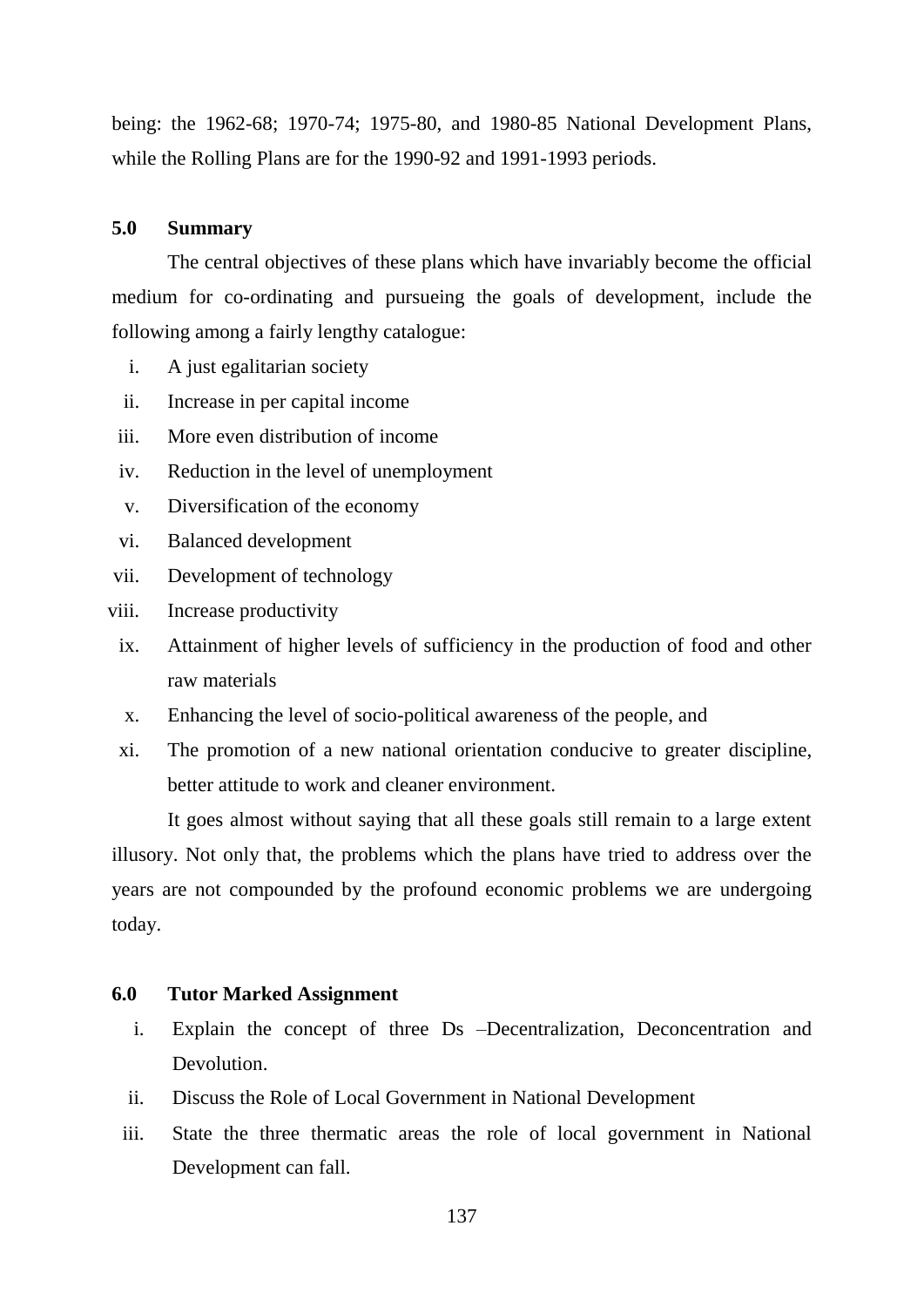## 7.0 **Further Reading Materials**

- Barber, M.P.(1974) Local Government (Third Edition) London: Macdonald and Evans Ltd
- Nwaju, A. (2012) Local Government in Nigeria: An Introduction Enugu Agatha Service Publishers
- Obi, R.C. (2001) Understanding Local Government Administration in Nigeria, Amawbia, Mike and Michson Press
- Obi, V.A.O. (2001) Modern Local Government Practice in Nigeria, Enugu: Fullada Publishing Company
- Ogunna A.E.C. (1986) "Assessment of the 1976 Reform" In the Transformation of Rural Society (ed) Eme O. Awa Enugu: Fourth Dimension
- Ogunna, A.E.C. (1996) A Handbook on Local Government Owerri Versatile Publishers
- The Federal Republic of Nigeria (1979) The Constitution of the Federal Republic of Nigeria Lagos: Government Printer

# **UNIT TWENTY-SIX: FACTORS RESPONSIBLE FOR THE LOW LEVELS OF LOCAL GOVERNMENTS CONTRIBUTIONS TO NATIONAL DEVELOPMENT IN NIGERIA**

- 1.0 Introduction
- 2.0 Objectives
- 3.0 Factors responsible for low Contributions
- 4.0 Conclusion
- 5.0 Summary
- 6.0 Tutor Marked Assignments (TMA)
- 7.0 Further Reading Materials

# **1.0 Introduction**

Despite their rather dismal record of performance, in the development process, there is no disputing the fact that local governments in Nigeria have a significant role to play not only in providing services in such areas like primary health and education,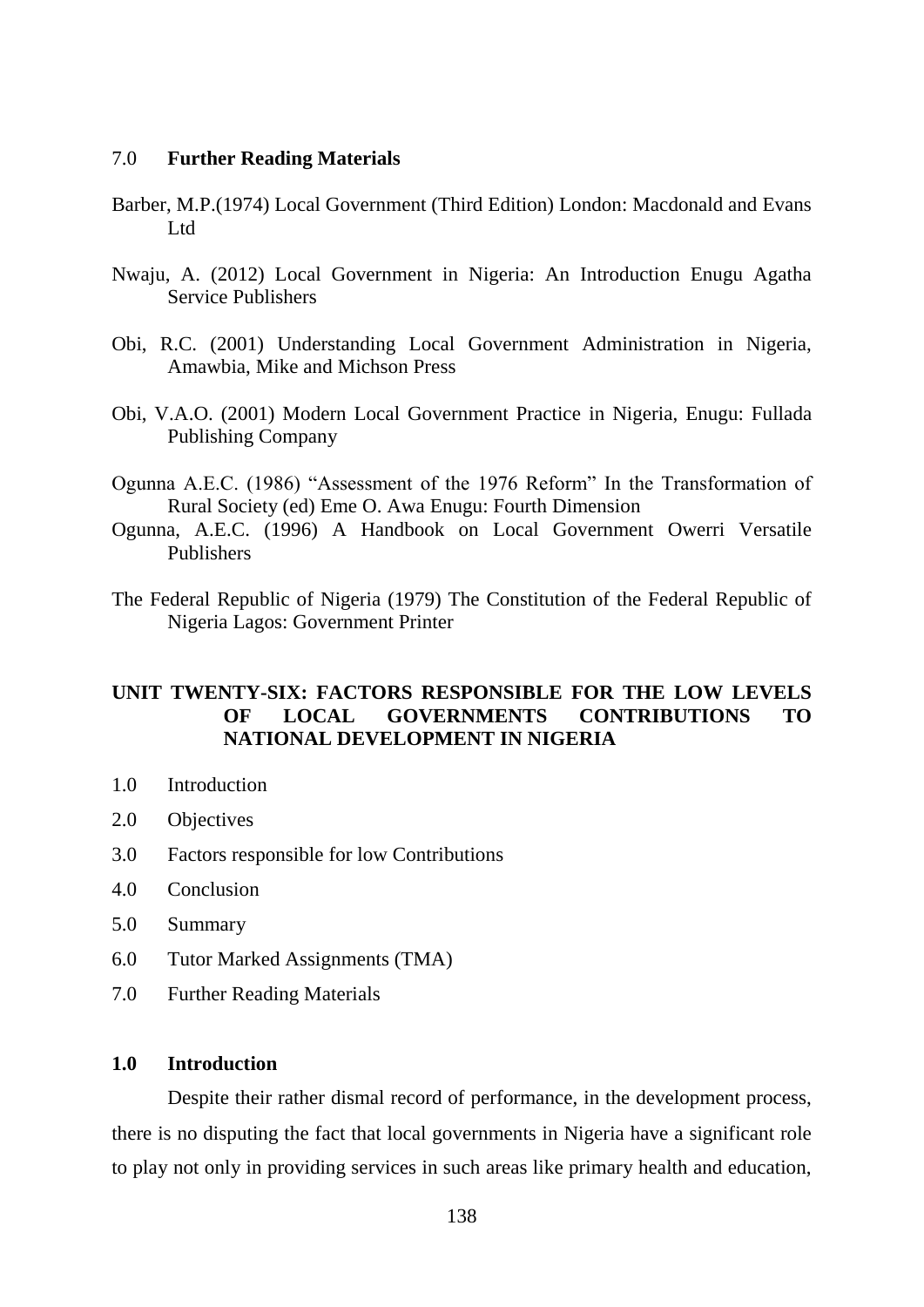but also in laying the basic infrastructure for the promotion of agriculture, small scale manufacturing industries, transportation, etc. In particular, local governments can, and indeed have in the past, collaborate with special government agencies like the Directorate for Food, Roads and Rural Infrastructure (DFRRI) to provide some of these basic infrastructures and the enabling environment for sustainable development. Local governments still remain the most effective medium for responding to the basic beeds of the people.

## **2.0 Objectives**

By the end of this unit, the students should be able to do the followings:

- i. Recall the role of local governments in National Development
- ii. Discuss the factors responsible for low performance of local governments in National Development
- iii. Suggest possible solution for enhanced performance

#### **3.0 Main Content**

# **3.0.1 Factors responsible for low levels of Local Governments Contributions to National Development in Nigeria:**

Prior to the inclusion of local government in the sharing of the Federation Account in 1979, and the subsequent increase of its share from 10 to 15 percent in 1989 and eventually 20 percent in 1992, the inadequacy of finance was the most frequently mentioned constraint to the effective participation of local governments in National Development in Nigeria. For instance while attempting to explain for the lackluster performance of local governments in the country"s development process as far back as 1970, Adebayo Adedeji identified a number of factors which included: defective and cumbersome structure; inadequate functions and power; inadequate finance; low calibre and poorly paid staff; low administrative efficiency and corruption, etc; as constituting the major problems of local government (at that time) or in his terminology, "the Vicious Circle of Poverty of Local Government".

Of all the factors which combined to define the "Vicious Circle", Adedeji identified finance as the elixir necessary to break the circle and make local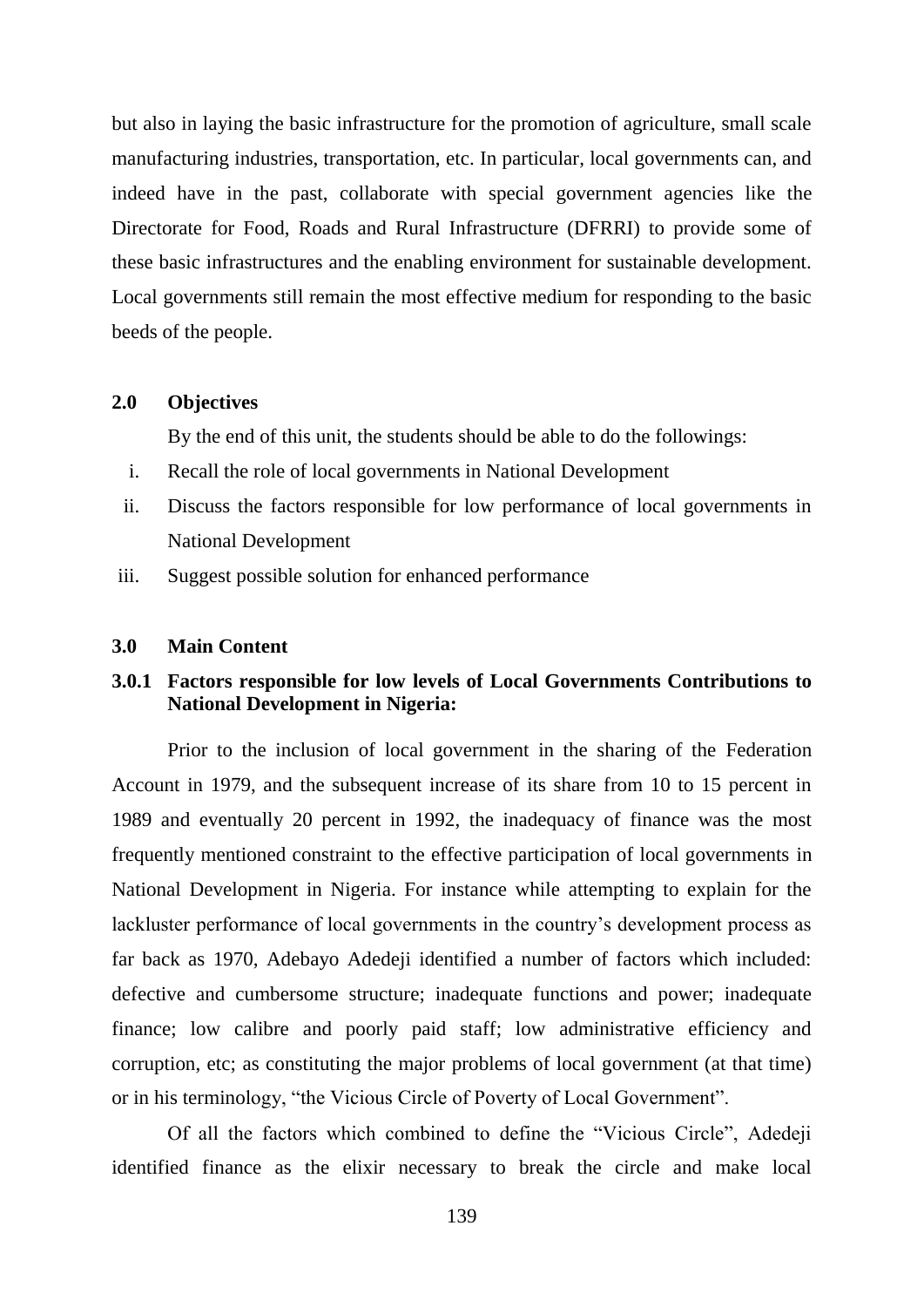governments relevant in the country"s development process. Over the years, most contributions on the subject have tended to re-echo Professor Adedejis thesis. And thus, finance has remained central on the agenda of making local governments more effective and creditable agents of grassroots mobilization and transformation. The situation today (financially sounder local governments) however tends to put the factor of finance or funds inadequacy to question. This not withstanding, Adedeji's contention remains in a rather paradoxical manner, valid to a large extent.

The paradox is: no doubt the financial or fiscal position of local governments have in the past few years witnessed a significant boost, they way things are presently organized however, this development cannot without major institutional reforms be translated into an effective means for local governments to contribute in any significant sense to national development.

In the first place, local governments with the assurance of getting regular and substantial allocations from the Federation Account have, despite claims to the contrary, lost the incentive to explore new ways and methods of boosting their revenue from domestic or independent sources. This situation leaves local governments, on which public demands have in the recent past grown substantially, in a fiscal stress. In other words, there still exist a sizeable gap (fiscal mismatch) between their revenues and responsibilities. Secondly, the structure of local government expenditures in the country today shows a more than proportionate emphasis on the recurrent side. Since the bulk of development funds for local government are still expected to come from recurrent budget surpluses, there is usually hardly anything left after taking care of recurrent expenditures which incidentally are growing daily for reasons not totally unconnected with the new system of local government being operated in the country. And, finally, even though there is little doubt that local governments in Nigeria have witnessed significant changes in their structure, operations, and position in the country"s intergovernmental arrangement, existing management capabilities still remain a far cry from those needed to effectively and efficiently manage the myriad of demands and problems which the modern local government system has to cape with if it is to make even the least pretension to a development orientation.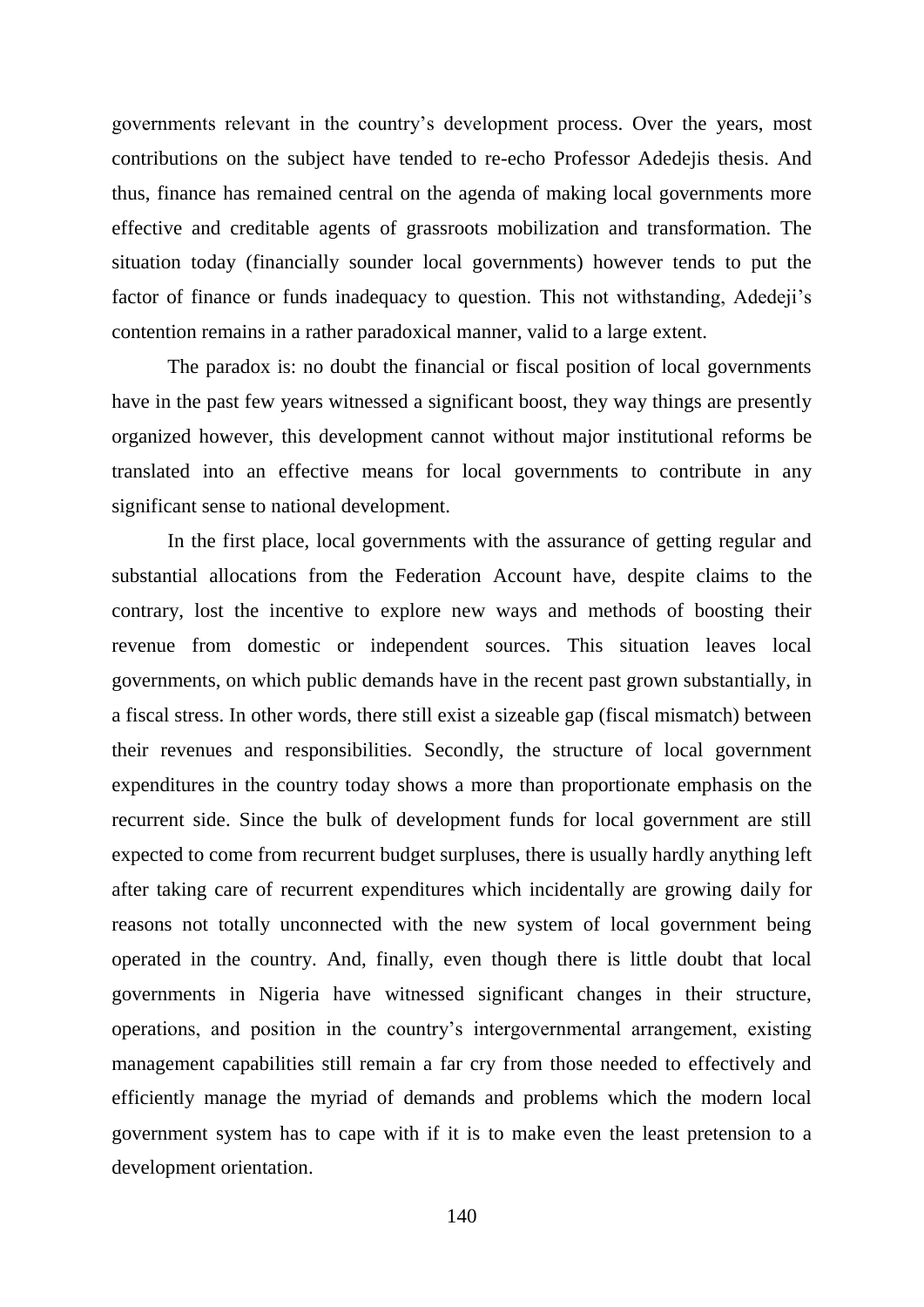In addition to the problem of a financial mismatch and poor expenditure use policies prevalent in Nigeria are a number of other problems which is varying degrees account for the relatively low development performance position of Local Governments in the country. Prominent among these include: wasteful expenditures, an excessively expensive political and administrative structure at the Local Government: and a lack of appropriate development focus on part of the Local Governments. More importantly, though is the fact that at this point in time Local Governments in the country are yet to find their feet in the wake of the frequent changes in their structures, responsibilities and number.

## **4.0 Conclusion**

We might recall that one of the essence of Local Government which we identified earlier is national integration and training in basic ethos of democracy. For Local Governments in Nigeria, this is a relatively new role. Until recently, Local Governments participation was limited mainly to having councils made up largely of government appointees. Of course over twenty years of military rule in Nigeria has grossly limited the development of a local democratic culture in the country. The involvement of Local Governments in the current transition to civil rule programme in the country is of course a good testimony to the fact that Local Government are indeed the bedrock of democracy. The rate, therefore, at which political culture and institutions develop in the country will depend to large extent on the involvement of Local Governments in the process.

## **5.0 Summary**

Local Governments play a crucial role in the development process: as decentralized units of power and authority, Local Governments have an inherent capacity to provide the most effective organizational framework for responding to a myriad of Local demands and aspirations using, as much as is statutorily permissible, local initiatives and resources. As international focus moves to a more enduring conception of national development to emphasize viability and sustainability, so too has attention shifted to the key role which Local Governments could play in putting in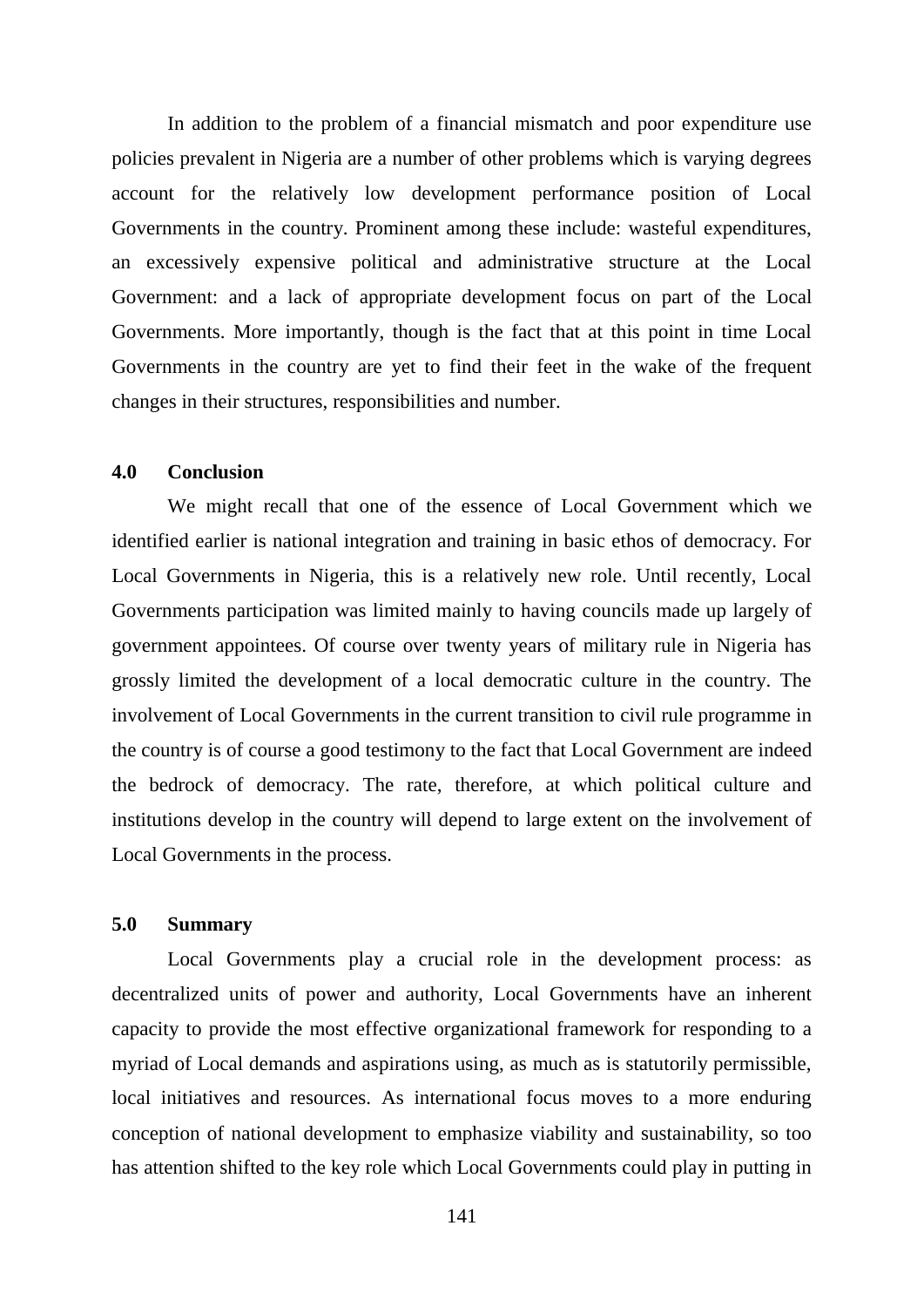place the necessary structures and attitudes to support the desired structural transformation.

This realization, in part, gives rise to the global concern for reforming the character and making creditable, the instruments of local governance. The various reforms instituted on the Nigerian Local Government system in the past three years or so can best be appreciated within this background. As a developing country with a myriad of problems largely symptotic of underdevelopment, Nigeria has found the need to rely more and more on its Local Government system as an institutional framework for addressing a variety of the country"s problems whether economic, political or social, very compelling.

Despite an enhanced constitutional status and funding, Local Governments are yet to play a commensurate role in the country"s development process. A variety of factors both institutional and technical account for the situation. This notwithstanding, local government given appropriate orientation can still be relied upon to act as the basic units towards sustainable development. The challenge is therefore to institute appropriate reform measures that will reverse the ineptitude on part of Local Governments towards making them viable and creditable units of National Development.

## **6.0 Tutor Marked Assignments (TMA)**

- i. What are the roles of local government in National Development
- ii. Identify the factors responsible for low level performance of local government in National Development.
- iii. Suggest possible solution.

#### 7.0 **Further Reading Material**

Agbode, B.A. (2016) Local Government Finance Enugu: Jefan Publishers

- Denga, (2003) Local Government Administration in Nigeria Past, Present and Futuristic Projections, Nigeria, Rapid Educational Publishers Ltd.
- Eze, S. (2010) Theory and Practice of Local Government Ado Ekiti UNCAD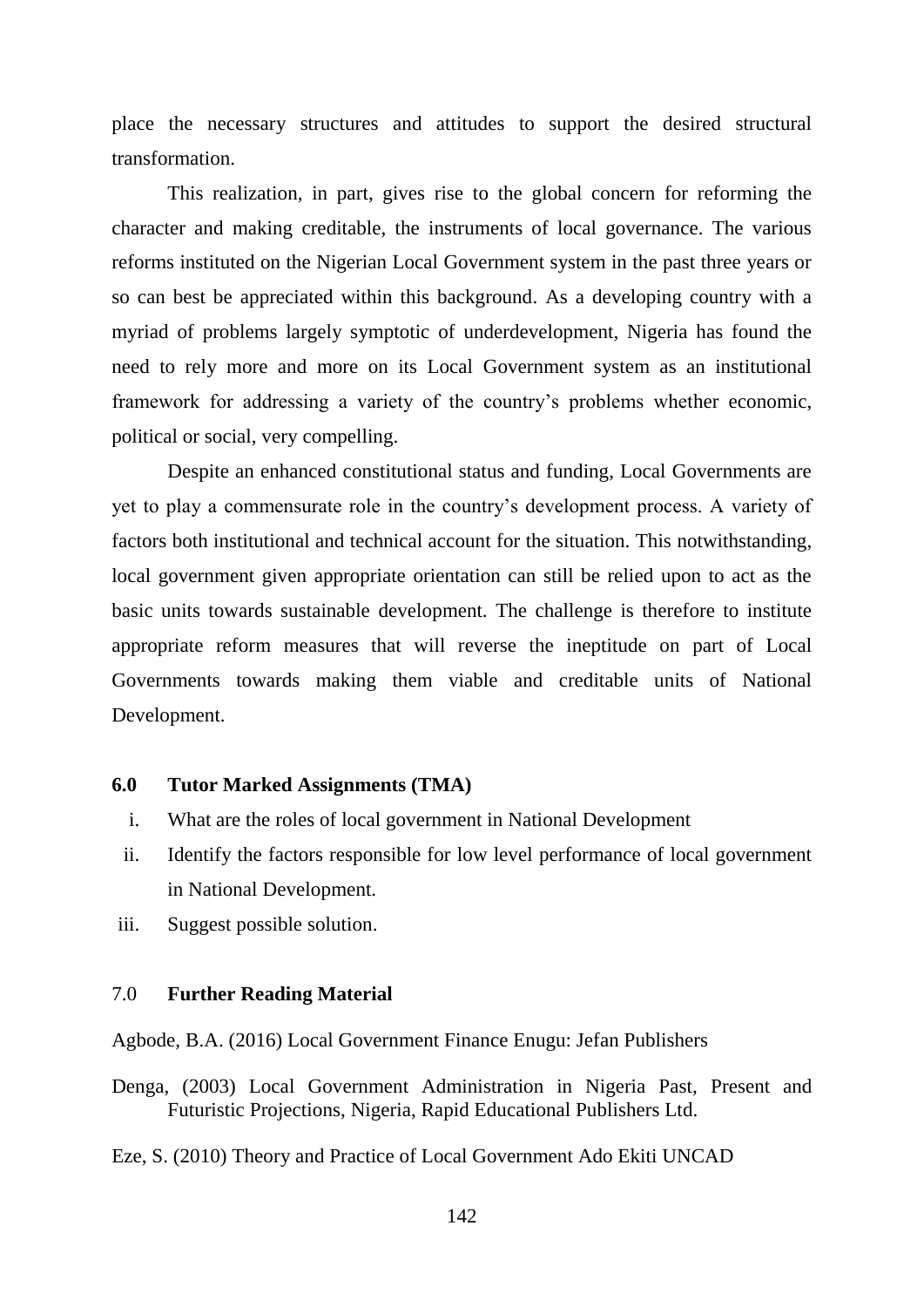- Obasi, E. (2013) The Local Government System in Nigeria Enugu: Fourth Dimension Publishers
- Ogunna, A.E.C. (1996) A Handbook on Local Government, Owerri: Versatile Publishers

#### **MODULE NINE**

## **UNIT TWENTY-SEVEN: INTERGOVERNMENTAL RELATIONSHIP**

- 1.0 Introduction
- 2.0 Objectives
- 3.0 Levels and Patterns of Intergovernmental Transactions
- 4.0 Conclusion
- 5.0 Summary
- 6.0 Tutor Market Assignments (TMA)
- 7.0 Further Reading Materials

#### **1.0 Introduction**

There are various definitions of intergovernmental relations. For example, Fox and Meyer (1995:66) defined it as encompassing all the complex and interdependent relations among various spheres of government as well as the co-ordination of public policies among national, provincial and local government through programme reporting process requirements, grants-in-aid, the planning and budgetary process and informal communication among officials. "Intergovernmental relations", according to Adamolekun (2002:60) "is the term commonly used to describe the interactions between the different levels of government within the state. Also Anderson (1960:3) defined it as important interactions occurring between governmental institutions of all types and in all spheres. And according to Mentzel and Fick (1996:101), intergovernmental relations is:

> a mechanism for multi and bi-lateral, formal and informal, multisectoral and sectoral, legislative, executive and administrative interaction entailing joint decision-making, consultation, coordination, implementation and advice between spheres of

> > 143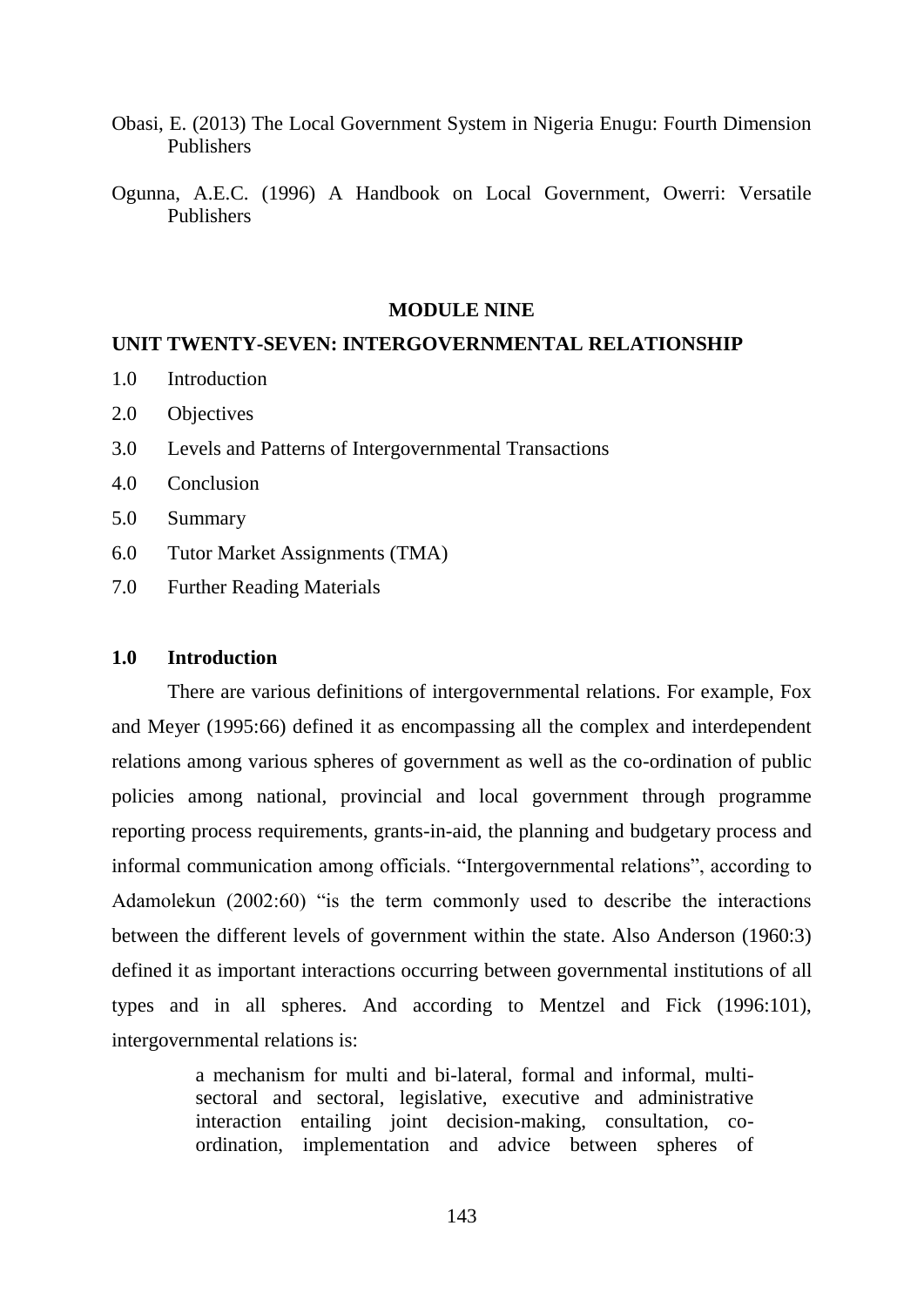government at vertical as well as horizontal levels and touching on every governmental activity.

In the words of Elekwa (1995:55), intergovernmental relations "involves the patterns of cooperative relationships between various levels of government in a federal governmental system". In the context of this chapter, intergovernmental relations is defined as interactions among the various spheres of government in both the federal and unitary systems, which at better co-ordination of public policies, sharing revenue and other resources and ensuring harmonious existence among the spheres of government.

It is clear from the above definitions of intergovernmental relations as Mathebula (2002:5)

> the nature of the interaction between different spheres of government varies constantly in terms of the degree of cooperation, depending on the dynamics of the system and the roleplayers involved at any given time and in accommodating geographical and managing interdependence, well as ongoing comprehensive transformation.

It is worthy of note that the success of intergovernmental relations depends on the level of participation by the key role players in the system, and that the extent of participation, whether of a competitive or co-operative nature, finally determines the ontological state of the system of intergovernmental relations (Mentzel and Fick, cited in Mathebula et al, 2002:5).

#### **2.0 Objectives**

By the end of this unit, the students should be able to do the followings:

- i. Explain the meaning of intergovernmental relations
- ii. Identify the levels and patterns of intergovernmental transactions

# **3.0 Main Content**

#### **3.0.1 Levels and Patterns of Intergovernmental Transactions**

The institutionalization of intergovernmental relations (IGR) is generally most highly developed within federations. In many countries that practice the federal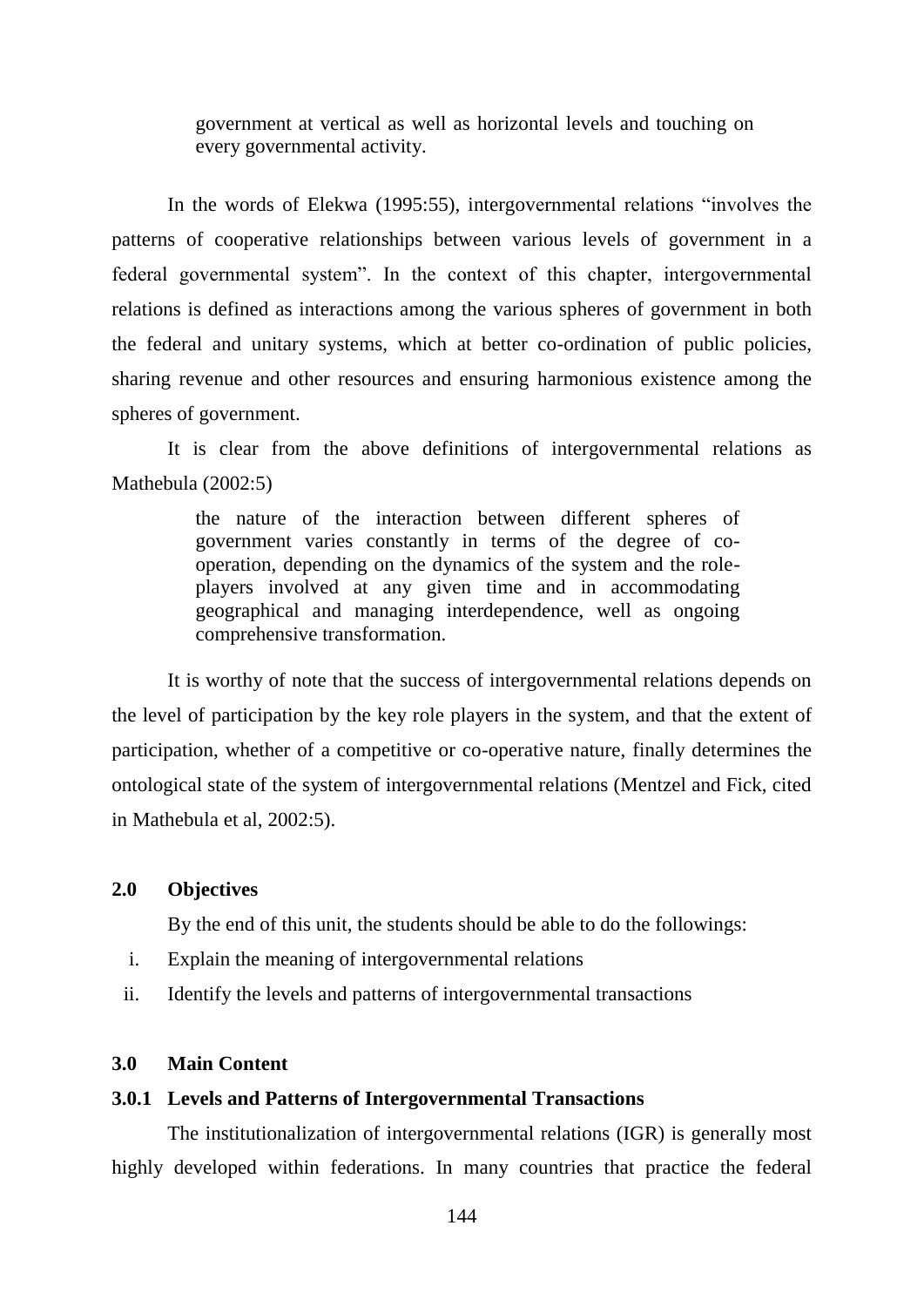system of government (for example, Australia, Brazil, Canada, Ethiopia, Germany, Nigeria, Switzerland, and the United States of America), intergovernmental relations are characterized by the relationship between the central or federal government and the major sub-national governments (e.g. state, local government et cetera), with the main features stated in the constitution (Adamolekun, 2002:60). Usually, the jurisdictional powers of each sphere of government is stated in the constitution and any change is through constitutional amendment involving both levels of government. Consequently, a full analysis within federal systems must cover the following (Adamolekun, 2002:60):

- Federal –regional
- Federal –regional-local
- Federal-local
- Interregional
- Regional –local
- Interlocal

In contrast, at least three levels of intergovernmental relations in a unitary state (Graves, 1974, Ayoade 1980):

- National –local relations
- Inter-local relations
- Federal –center relations

#### **4.0 Conclusion**

It is important to note that in contrast to the situation in Federal system, there is no constitutional allocation of governmental functions between central and regional governments in a unitary system; the central government determines what functions to allocate to the subnational governments and can unilaterally modify the functional allocations. In addition, the central government in a unitary state can unilaterally determine both the substance and the style of intergovernmental interactions (Adamolekun, 2002:61).

## **5.0 Summary**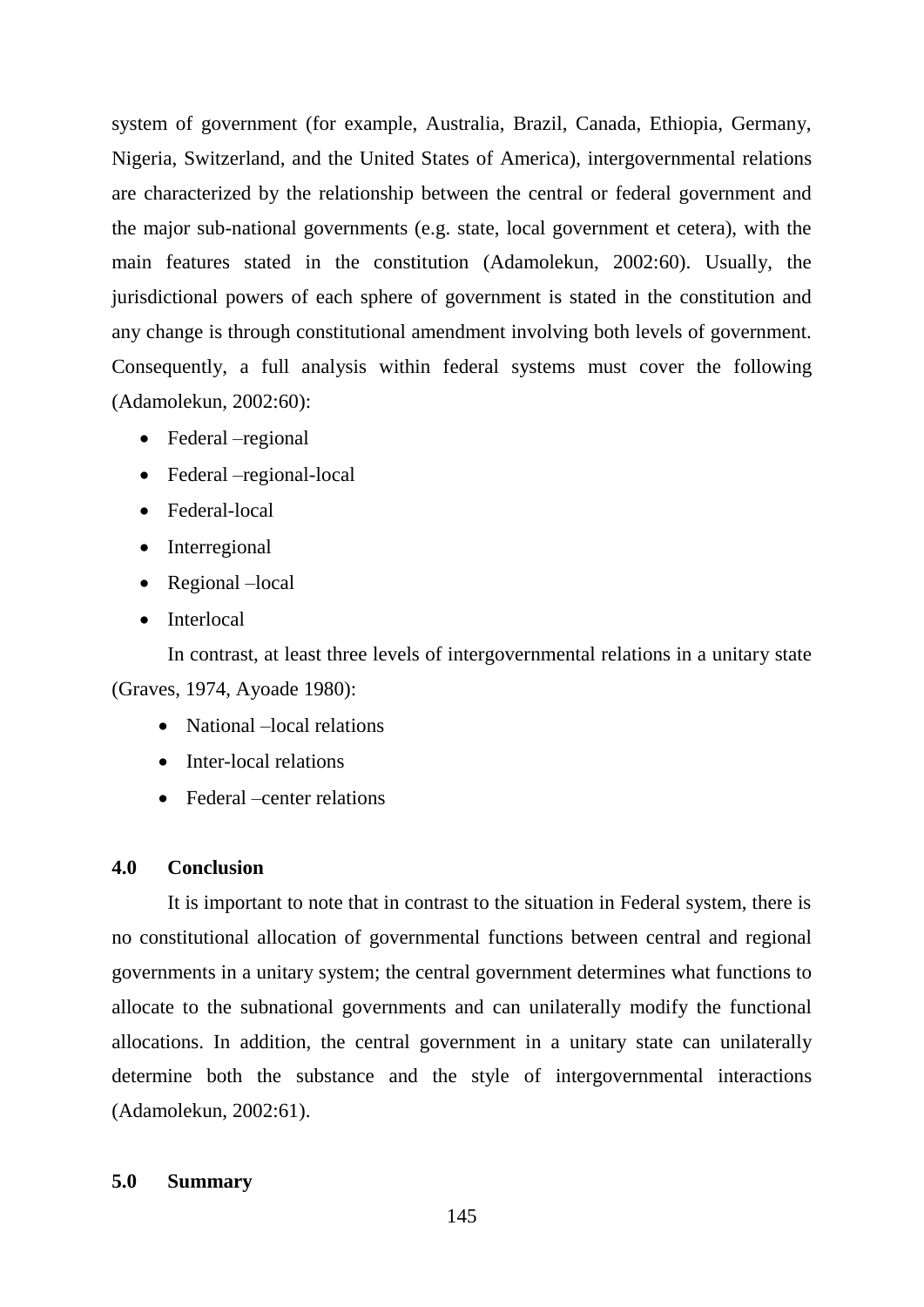In summary, the level and pattern of intergovernmental relations differ according to the system of government. Because the subject matter of this book is local government, our analyses of intergovernmental relations shall focus on the following:

Federal/Central –State – local Federal – Local State – Local, and Inter-local relations

### **6.0 Tutor Marked Assignments (TMA)**

- i. Explain the term intergovernmental relations
- ii. Identify the patterns of intergovernmental relations.

# **7.0 Further Reading Materials**

- Adeyemo, D.O. (2005) Local Government Autonomy in Nigeria: A Historical Perspective Journal of Social Sciences 10(2) 77-87.
- Aghayere, V.C. (1997) Dominant Issues in the Nigeria Local Government System: A Contemporary Focus Lagos: Imprint Services.
- Bowman, A.O.M. and Kearney, R.C. (2002) State and Local Government, Fifth Edition, New York: Houghton Mitten Company
- John, K. and Rupak, C. (ed) (2008) Local Government in Federal System New Delhi: Viva Books Ltd
- Mentzel, C. and Fick, J. (1996) Transformation Perspectives on Policy Management: Dynamics of Intergovernmental Relations with specific references to the Eastern Cape. *Africanus*Vol. 26(2).
- Rodipe, G.B. (1994) "Inter-local Government Relations" *Nigeria Journal of Federalism,* Vol. 1, No, 1.
- Wright, D.S. (1978) Understanding Intergovernmental Relations. Massachusetts: Duxbury Press.

### **UNIT TWENTY-EIGHT: FEDERAL/CENTRAL-STATE-LOCAL GOVERNMENT**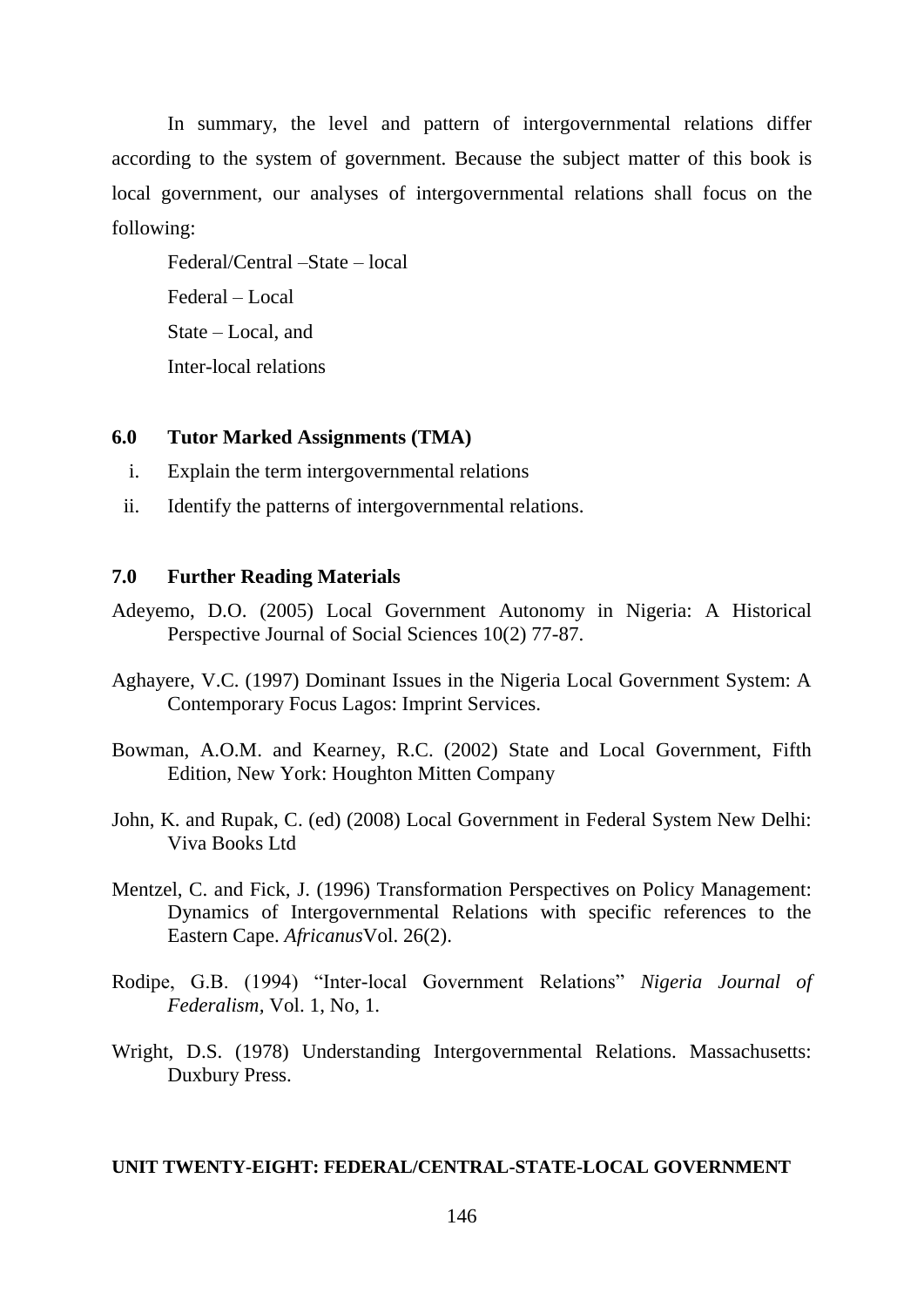- 1.0 Introduction
- 2.0 Objectives
- 3.0 Federal –State-Local Relations
- 4.0 Conclusion
- 5.0 Summary
- 6.0 Tutor Market Assignments (TMA)
- 7.0 Further Reading Materials

# **1.0 Introduction**

In Nigeria, fiscal relations are central to federal –state-local relations. Section 3, 4, 6, 7 and 8 of the 1999 constitution made provisions for the financial relationship among the three tiers of government in the federation. According to sub-section 3, "Any amount standing to the credit of the federal and state governments and the local government councils in the federation account shall also be allocated to the state for the benefit of their local government councils in such terms and in such manner as may be prescribed by the National Assembly".

### **2.0 Objectives**

By the end of this unit, the students should be able to do the followings:

- i. Explain federal-state-local relations
- ii. Discuss the workings of the relations
- iii. Highlight the problems inherent in the system

#### **3.0 Main Content**

### **3.0.1 Federal/Central-State-Local Relations**

Federal –State –Local relations vary from one country to another. In South Africa, for instance, chapter three of the 1996 constitution obligates the state to support interaction and cooperation between the three spheres of government on a continuous basis and therefore provides a set of principles to direct the manner and quality of those interactions. Section 41 (2) of the *constitution* stipulates that an Act of Parliament must establish or provide for process, structures and institutions to promote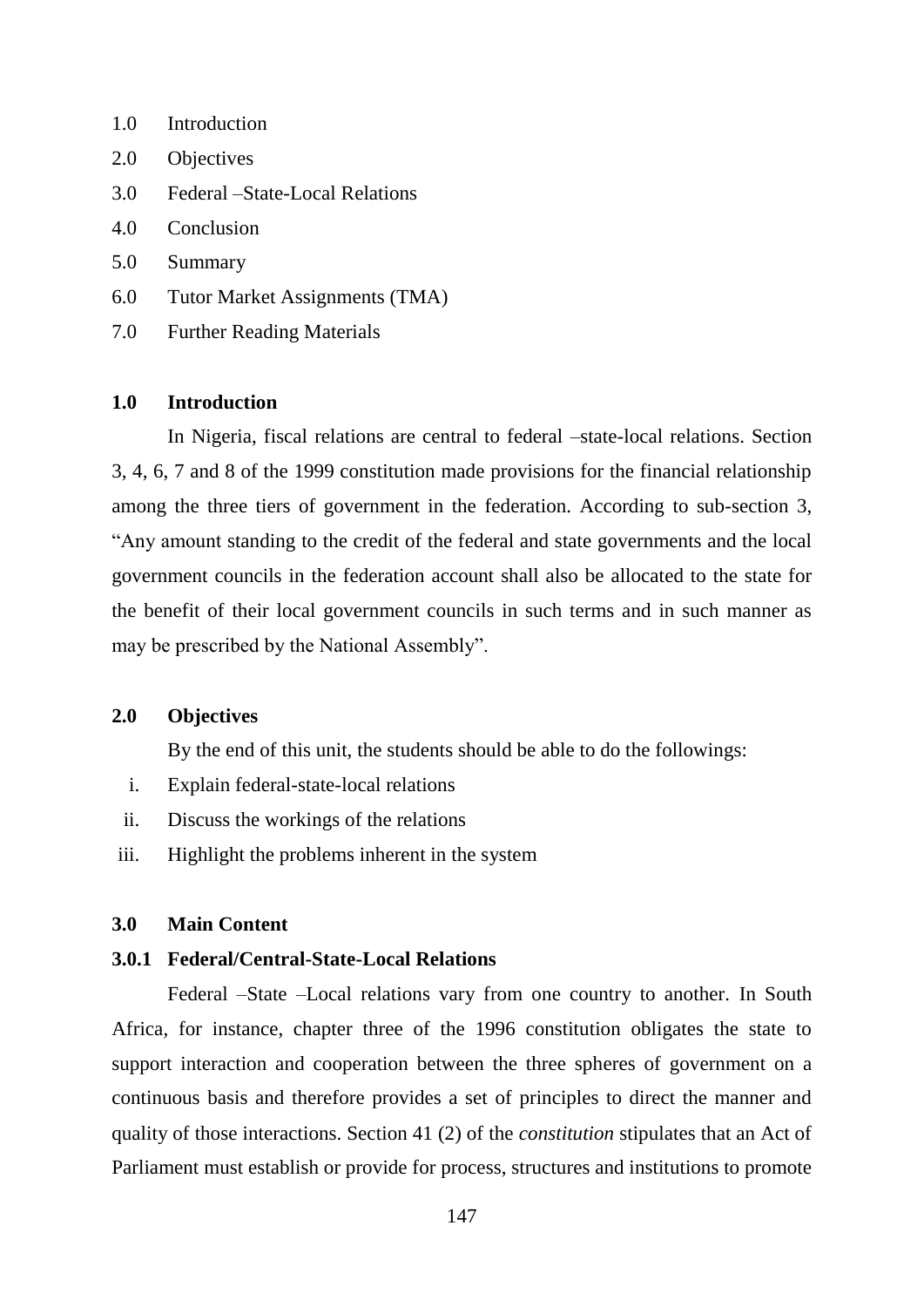and facilitate intergovernmental relations for appropriate mechanisms and procedures to facilitate settlement of intergovernmental disputes.

### **4.0 Conclusion**

The national and provincial governments are required to enact legislation to support and strengthen the capacity of municipalities to manage their own affaires, to exercise their powers and to perform their functions. Also draft legislations affecting local government must be made available for comment to allow organized local government and municipalities and opportunity to make representations before it is enacted.

## **5.0 Summary**

Fiscal relations are very vital aspect of intergovernmental this is seen relations in South Africa, by the intergovernmental relations Fiscal Act (1997) which established the Local Government Budget Forum (LGBF). The LGBF consists of the minister of finance, members of the Executive councils of provinces responsible for finance, five representatives of South African Local Government Association and one representative of each of the provincial local government associations. According to Mathebula (2002:6) "Representatives of all three spheres of government share information and consult with one another on financial matters in South Africa".

### **6.0 Tutor Marked Assignments (TMA)**

- i. Explain central-state-local relations
- ii. Discuss the operations of the system
- iii. Identify the problems inherent in the system.

# **7.0 Further Reading Materials**

Ezeani, E.C. (2000) Local Government Administration, Enugu: Zik-chuks Press

Wraith I.R. (1972) Local Government in West Africa London: George Allen and **I**Inwin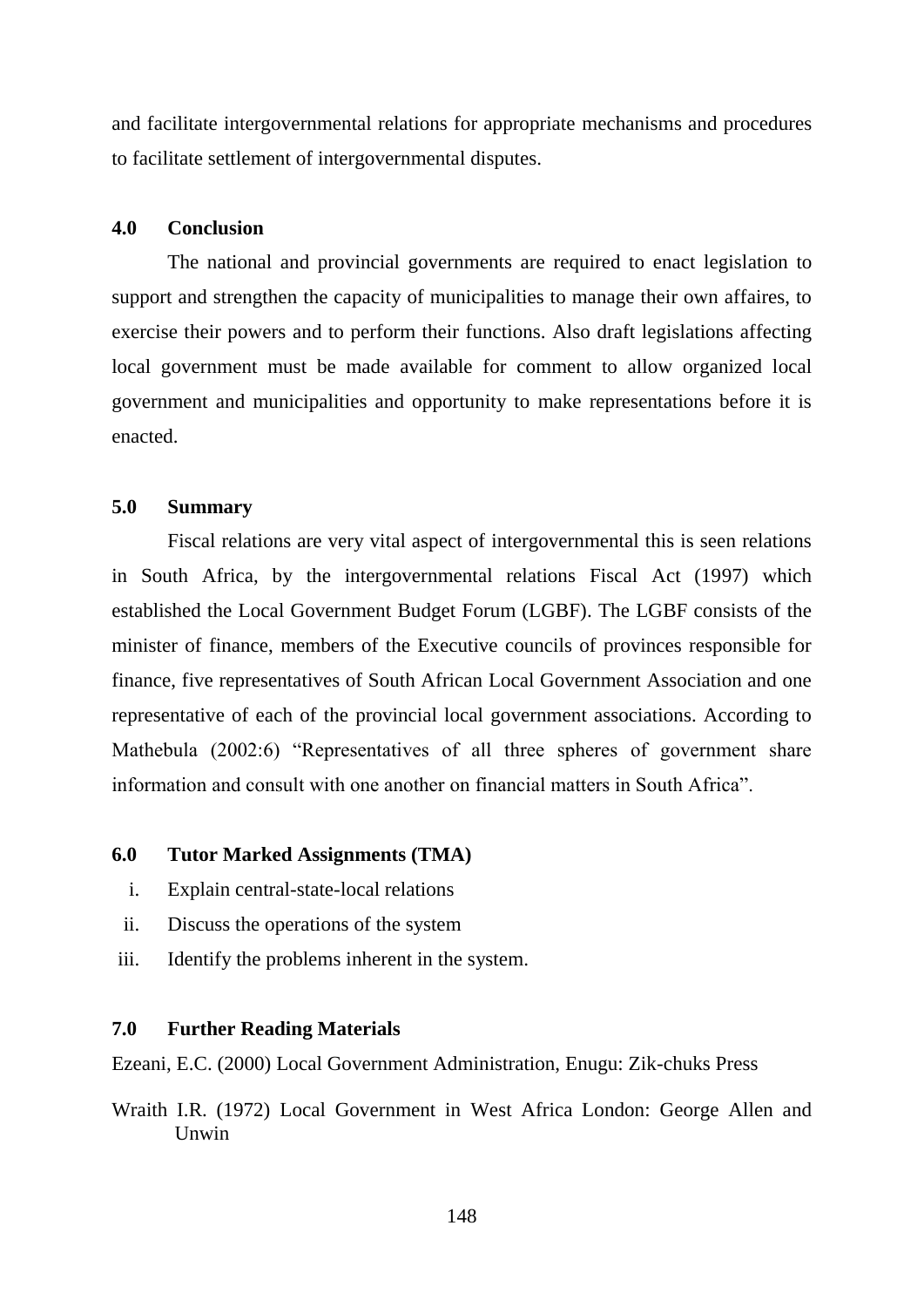Wright, D.S. (1978) Understanding Intergovernmental Relations Misschusetts, Duxbury Press

### **UNIT TWENTY NINE: FEDERAL- LOCAL RELATIONS**

- 1.0 Introduction
- 2.0 Objectives
- 3.0 Federal –Local Relations
- 4.0 Conclusion
- 5.0 Summary
- 6.0 Tutor Marked Assignments (TMA)
- 7.0 Further Reading Materials

# **1.0 Introduction**

The nature and pattern of Federal/central local relations differ from one country to another. For instance, Katz (1999:32) writing on several kinds of central/local relationships notes:

> The subordination of localities to nations or states is accomplished in different ways. The state legislature in America, the departments of the national government in England, the prefects of France and Italy, and the federal executive committees and the Communist Party in the Soviet Union are the active agents in causing local policies to conform to national policies.

In Nigeria, there was hardly any provision for federal-local relationship prior to the operation of the 1979 constitution. The federal constitutions of 1954, 1960 and 1963 did not mention local government as a subject in either their exclusive or concurrent legislature lists. The 1979 constitution changed this situation. It recognized local government as the third tier of government

### **2.0 Objectives**

By the end of this unit, the students should be able to do the followings:

- i. Explain federal-local relations
- ii. Discuss its operations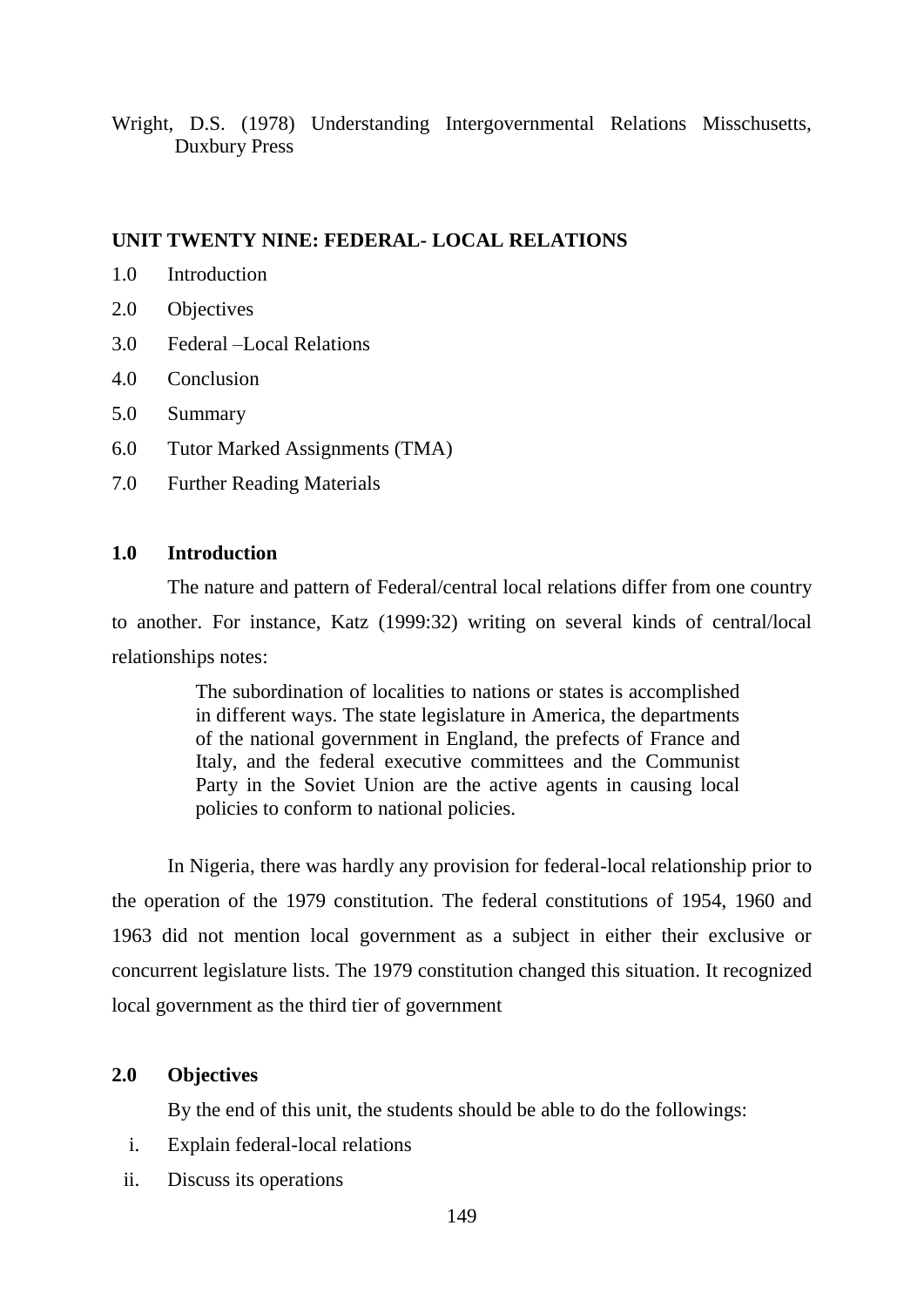#### **3.0 Main Content**

### **1.0.1 Federal –Local Relations**

Fiscal relations is central to federal-local relationships in Nigeria. Since 1976, the federal government had recognized that lack of adequate finance and subventions was one of the defects responsible for the inefficiency and collapse of the pre-1976 local government. Adequate provisions were therefore made both in the 1976 nationwide local government reforms and the 1979, 1989 and 1999 constitutions for statutory allocation of fund to local governments. The statutory allocation has increased from the initial 10 percent of nationally derived revenue to 15 percent, and currently it is 20 percent. Apart from the statutory allocations, the federal government had through various Decrees and Financial memoranda exercised control over financial management in the local government system.

Apart from fiscal relations. Federal-local relationships in Nigeria has also been maintained through federal government support to the local governments in strengthening personnel management and particularly, training programmes. The federal in recognition of the poor quality of staff of local important asset of any organization, in 1978 selected three universities – University of Nigeria, Nsukka; ObafemiAwolowo University; Ile-Ife, Ahmadu Bello University, Zaria, to train local government personnel throughout Nigeria.

The federal government, especially during the military era in Nigeria played active role in the creation and dissolution of local governments. Recently, the federal government has refused to recognize the new local governments created by some state governments by refusing to release the statutory allocation to a state like Lagos which disobeyed the federal government order that no new local governments should be created.

In the United States for instance, the constitution does not mention local government and there is a widespread belief that local government is a matter of state, not federal concern. This does not imply that the federal government has no influence over local government. For instance, the federal governments from infringing upon civil rights and liberties of their residents; it prohibits them from enacting laws that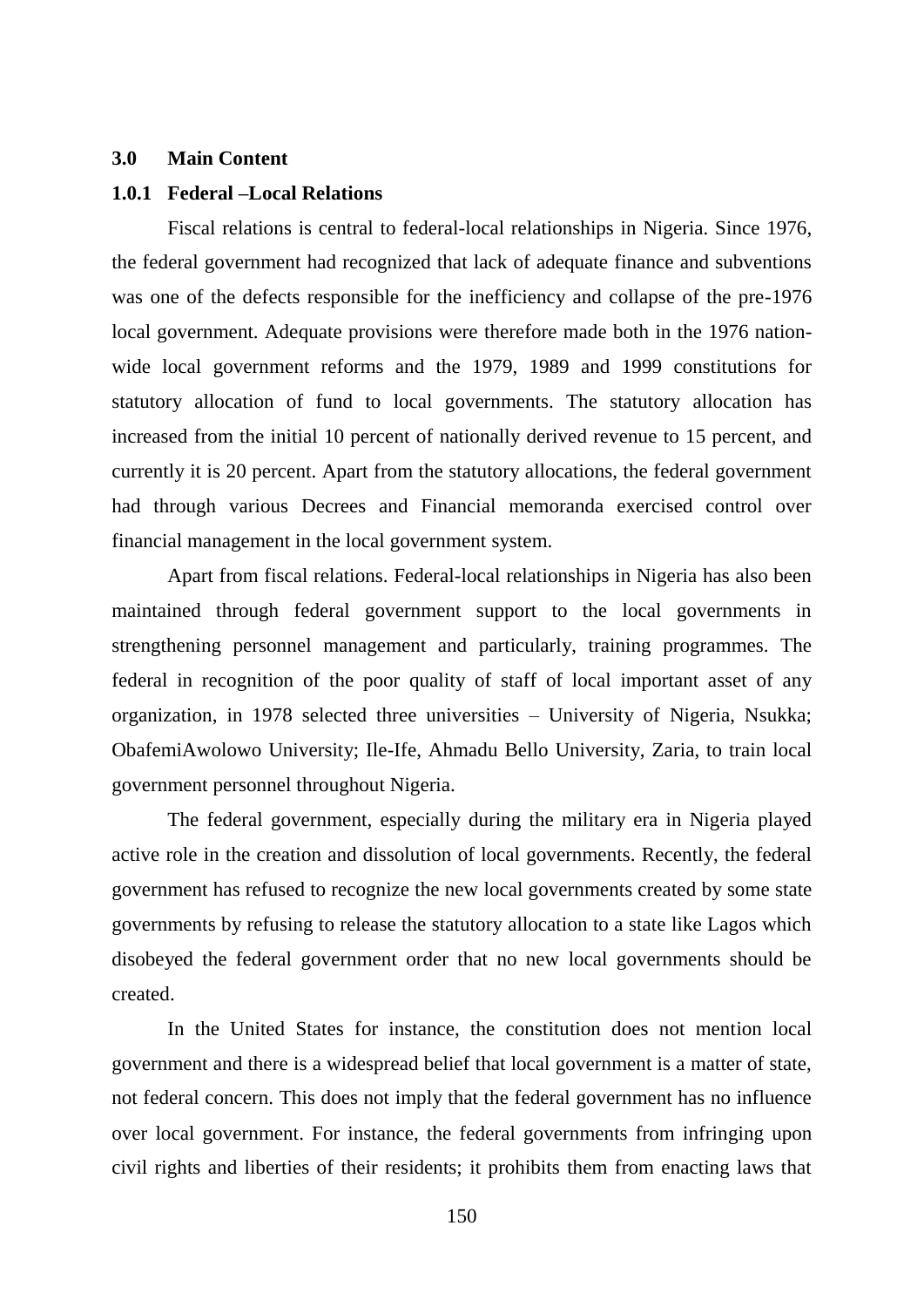discriminate against citizens of other states; and it bans tax and regulatory polices that handicap businesses in other state (Katz, 1999:1).

In addition, there exists fiscal relationship between the federal and local governments in America. For instance, local governments in the United States participate in the federal government"s grant-in-aid system, by which the federal government provides over \$225 billion in grants to state and local governments annually for a wide variety of purposes ranging from community development to education of child nutrition (Katz, 1999:1; Canada 2003:3-4).

Unlike the United State of America, central – local relations in Britain is characterized by centralized supervision and control of local units of government. Apart from judicial control which is exercised by the law courts under the doctrine of *ultra vires,* there are other methods by which the central government controls local authorities. Example of the auditing and possible surcharging of the annual accounts of the local authorities, annual grant-in-aid from the centre, power to approve or disapprove application for loan, and power to control the award of major contracts by the local authorities.

Another method of control by the central government in Britain over local authorities is legislative, which can be exercise through the power to approve or disapprove any bye-law which is approved by local authority. The final method is *administrative control*. The central government can as a last resort suspend or dismiss a local authority, and may in certain circumstances institute a private or a public inquiry into a local authority's affairs. However, these powers are rarely used (Price, 1985:169)

Another example of administrative control of local authorities by the center is that the appointment of certain officers of the local authorities, such as, Chief constables and stipend any magistrates, require the approval of the appropriate minister (the Home Secretary in both cases) (Price, 169). Also the conditions of service of local government employees in Britain are determined at the national level, and closely sentinel by the central government (Price, 1985:169).

Central-local relations in France, like Britain is characterized by centralized supervision and control. Unlike the United States, control of local governments in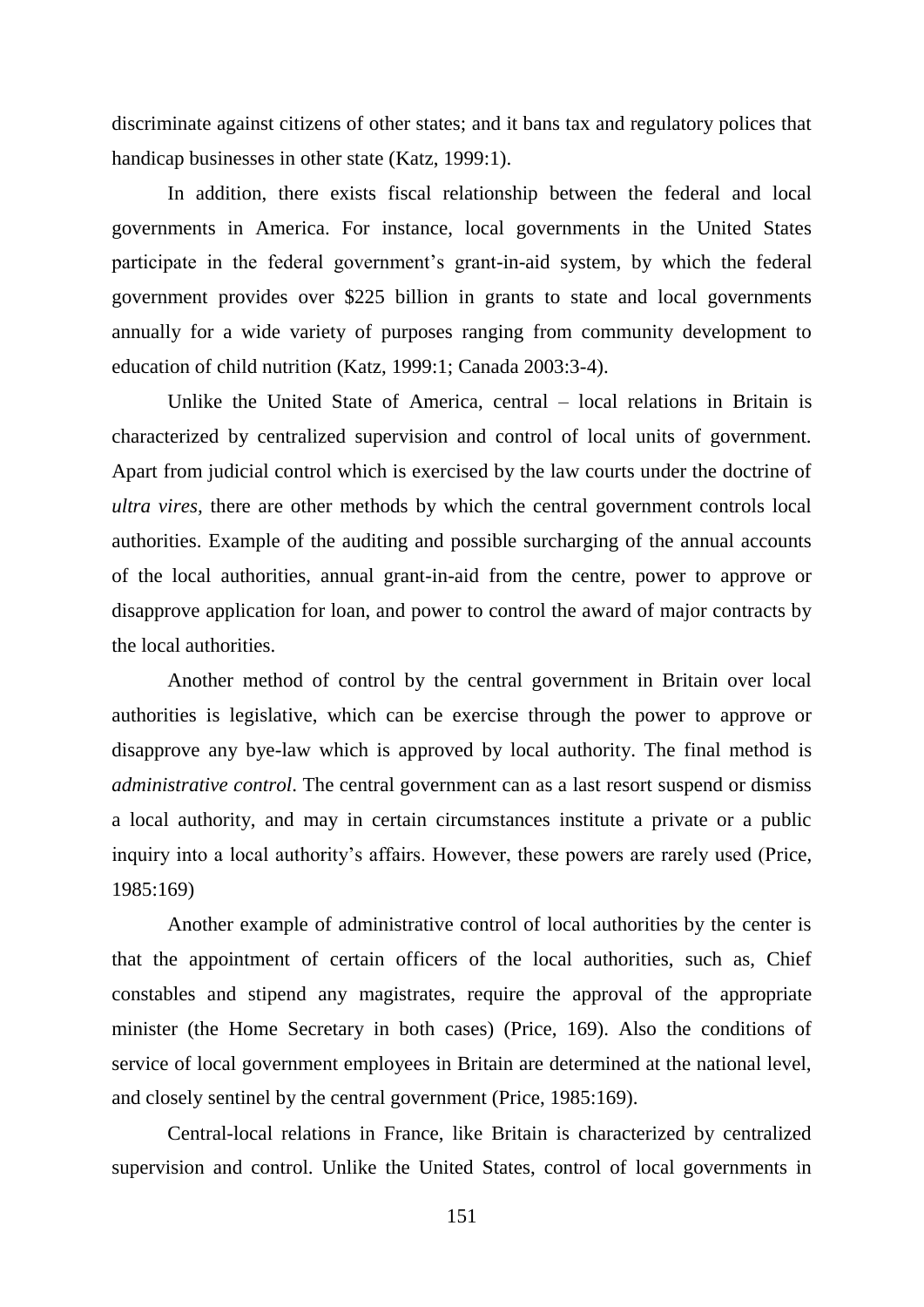France is in the hands of executives of the central government. The French prefect career official, appointed by the interior minister heads one of the ninety *departments*  into which France is divided. He has crucial powers over local government. The prefect may revoke mayorial elections, suspend temporily the mayor or council, and insist that the council vote various mandatory expenditures. Although his powers to some extent are limited by powers of a general council elected by the voters of the *department,* this council does not wield much powers.

In many African countries, central/federal state relations are provided for in the constitution. In Ghana, for instance, section 241(2) empowers the parliament to make provision for the redrawing of the boundaries of districts or for reconstituting the districts which is the principal unit of local government. Also section 243(1) of the same constitution makes provision for the establishment of the post of a District chief Executive for every district who shall be appoint by the president with the prior approval of member of the Assembly Present.

#### **4.0 Conclusion**

Fiscal federalism is an important aspect of inter-governmental relations. In this regard, section 252 of the constitution of Ghana, as we noted earlier in chapter six provides that "Parliament shall …. Make provision for the allocation of not less than five percent of the revenues of Ghana to the District Assemblies for development…."

In Zimbabwe, centralized supervision over local government is a major features of central-local relations. The Minister of Local Government retains a supervisory role over local government with the ultimate power of intervention and suspension of the local council. These powers have been exercised on a number of cases are granted to the minister by the Urban Council Act and the Rural District Council Act.

# **5.0 Summary**

Central-local relation is also maintained through a parliamentary plat form on local government which was established to provide a link between the two spheres of government. This new body consults organized local government (Urban Councils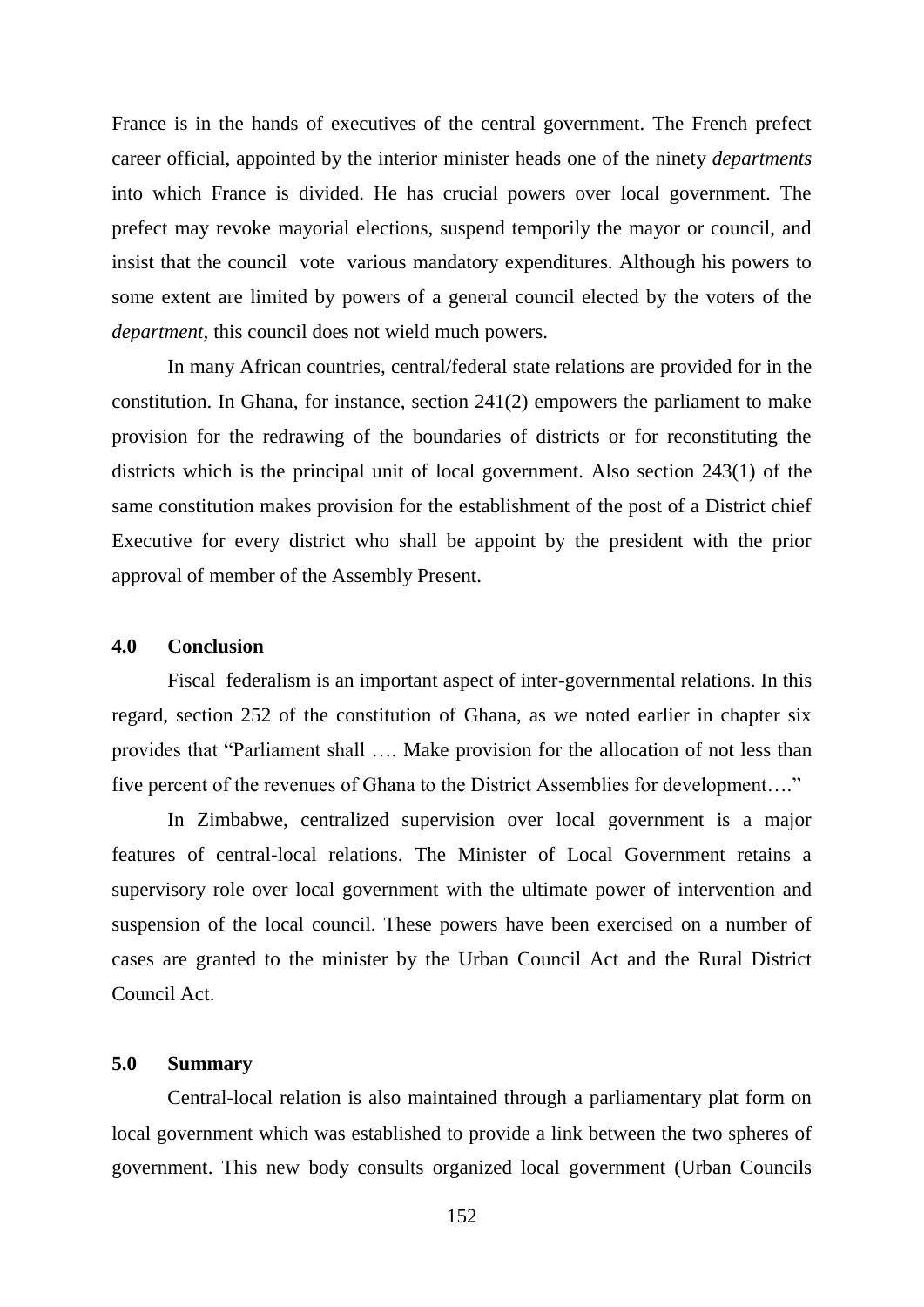Association of Zimbabwe (UCAZ) and the Association of Rural District Councils (ARDC) on draft bills in order that the view of local government can be brought to the attention of members of parliament before they begin their deliberations.

# **6.0 Tutor Marked Assignments (TMA)**

- i. Explain federal-local relation
- ii. Discuss the operations of federal-local relations in various countries

# **7.0 Further Reading Materials**

- Admaolekun, L. (2002) Public Administration in Africa, Abuja Spectrum Books Ltd. Anderson, W. (1960) Intergovernmental Relations in Review Minneaplis: University of Minnesota Press
- Elekwa, N.N. (1995) "Intergovernmental Relations in Nigeria" In Ikejiani-Clark, M. and F.C.Okoli (ed) Local Government Administration in Nigeria: Current Problems and Future Challenges Lagos Mangrove Publication.

Fox, W. and Meyer, I.H. (1995) Public Administration Dictionary Kenwyn. Juta.

### **UNIT THIRTY: STATE –LOCAL RELATION**

- 1.0 Introduction
- 2.0 Objectives
- 3.0 State-Local Relations
- 4.0 Conclusion
- 5.0 Summary
- 6.0 Tutor Marked Assignments (TMA)
- 7.0 Further Reading Materials

# **1.0 Introduction**

In a unitary system, the National or central government has constitutional responsibility for local government or local administration. In contrast, in a federal system, it is usually the state or provincial government that has the primary responsibility over local government. "The Federal Government could from time to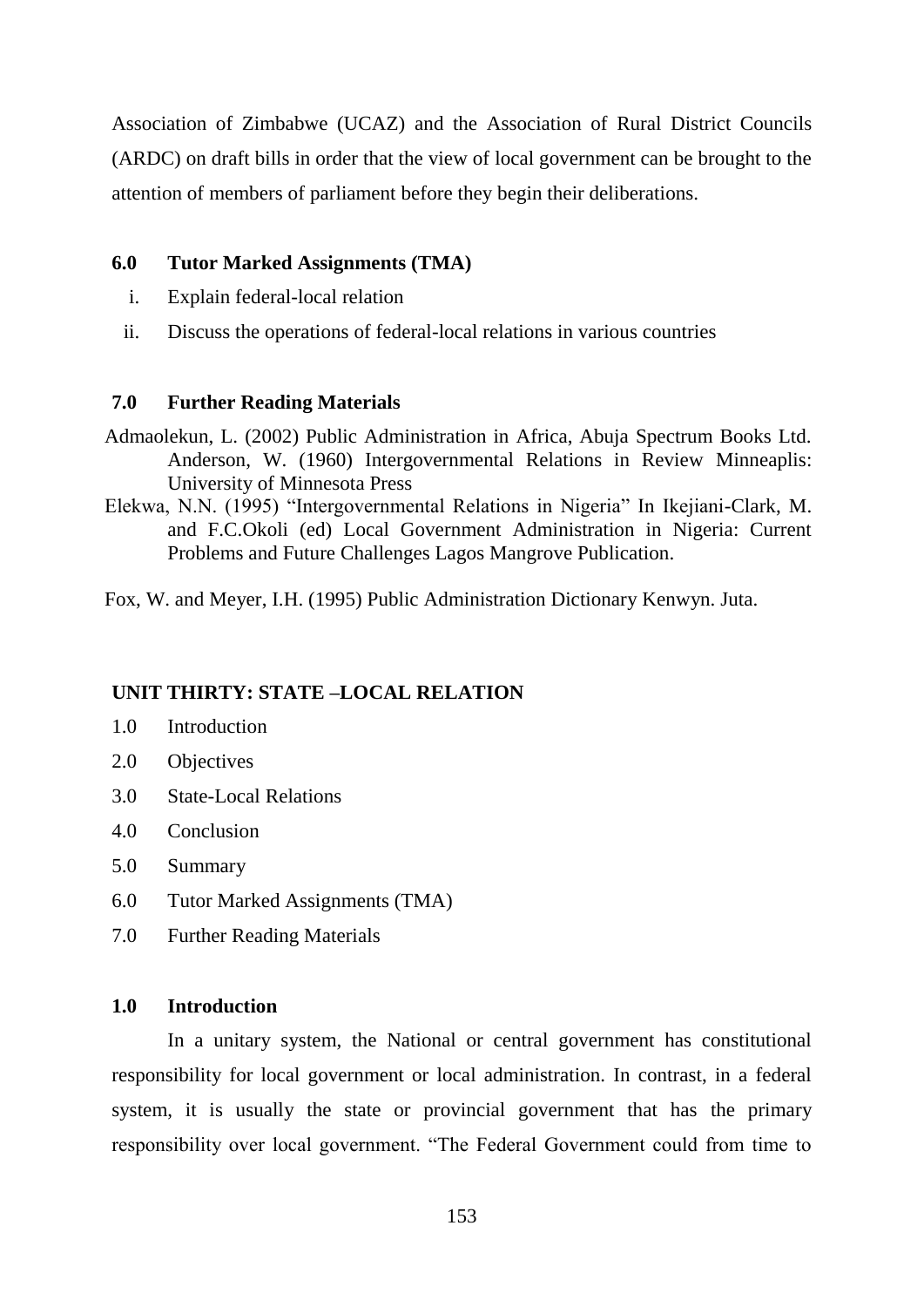time offer support to the local governments in financial terms or in streamlining their personnel management and training programmes" (Orewa, 1991:216).

In Nigeria, for instance, the state government has the primary responsibility for the creation of local governments Section 7(1) of the 1999 constitution provides that "… the government of every state shall subject to section 8 of this constitution, ensure their existence under a law which provides for the establishment, structure, composition, finance and functions of such councils".

Similarly, in the United States of America, units of local government are legally established by the state government (Blair, 1977:27). In the "*model state constitution"* prepared by the National Municipal League, which is a citizen reform organization, the legislature is assigned a six-fold task in shaping its local governments. Specifically, it states that the legislature will (1) provide for the incorporation of local units, (2) determine the powers of local governments, (3) provide alternative forms for local governments through general law and home-rule charters; (4) prescribe methods for the alteration of boundaries; (5) permit the consolidation of neighboring local units; and (6) enact provisions for the dissolution or reorganization of such civil divisions (Cited in Blair, 1977:28).

It is important to not that since local governments are created by the states in America, it follows that such units derive all their powers from their creator.

#### **2.0 Objectives**

By the end of this unit, the students should be able to do the followings:

- i. Recall federal-local relation
- ii. Explain state-local relations
- iii. Discuss the workings of state-local relations

# **3.0 Main Content**

### **3.0.1 State-Local Relations**

Fiscal relations is an important aspect of state-local relations not only in Nigeria, but also, in many other federal systems. For instance, in Nigeria, Section 7 sub-section 7(b) of the 1999 constitution states that, "the House of Assembly of a state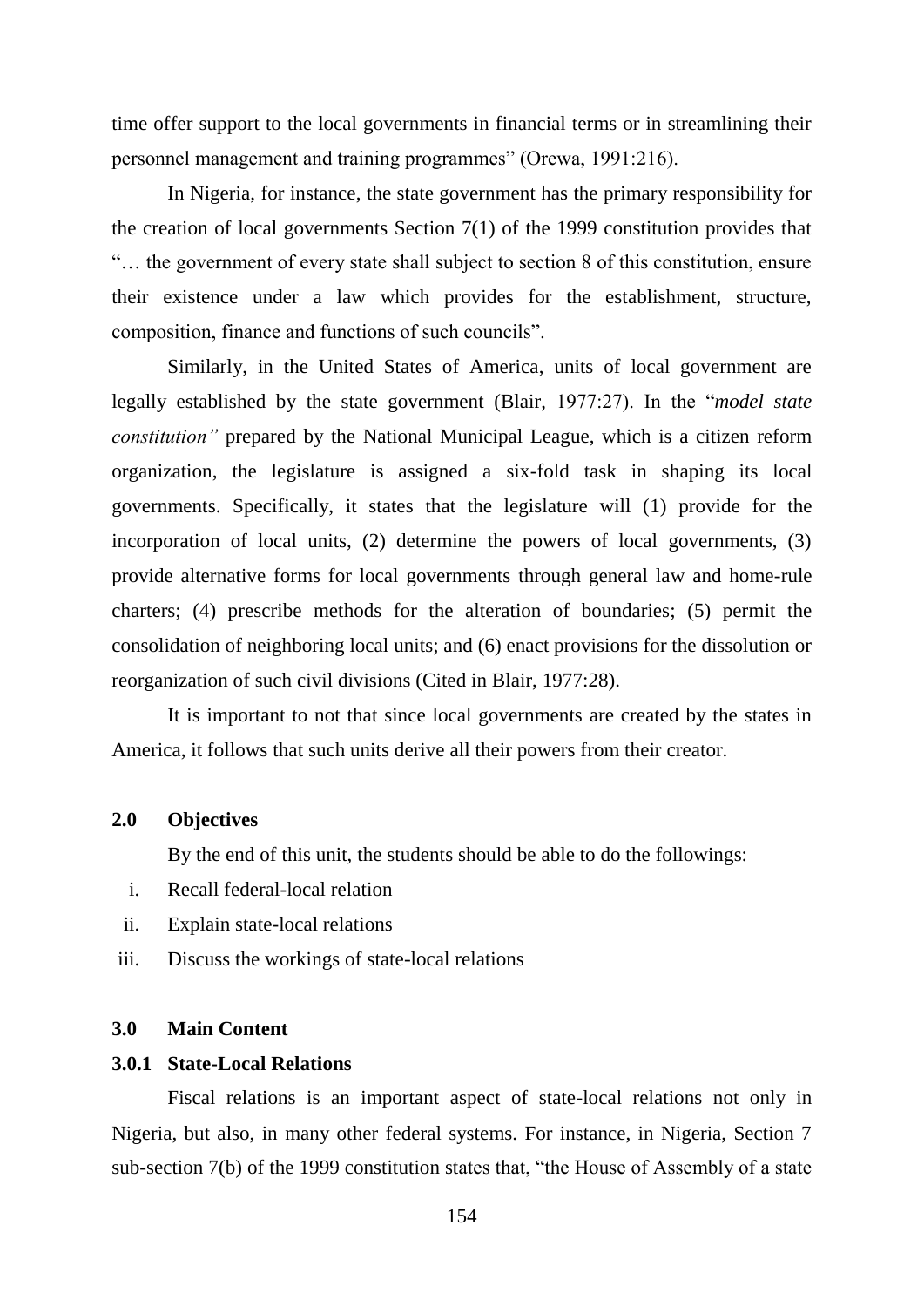shall make provisions for statutory allocation of public revenue to local government councils within the state". Statutory allocation from the state to local governments currently stand at 10 percent of internally generated revenue of the state.

Apart from statutory allocation, the state also exercise some measure of control over financial management in the local governments. For instance, in Nigeria Section 45 of Decree No 36 of 1998 provides for the appointment of an Auditor General by the Governor of the state subject to the ratification of the House of assembly of a state. The Auditor-General who shall be responsibility for auditing the Public Account of a local government council.

### **4.0 Conclusion**

State-local relationship is also maintained through state supervision and control of local government activities. The nature and details of such supervision varies from country to country, the supervision may be legislative, administrative, and judicial. Legislative supervision or control by the state is exercised through its power to approve bye-laws, enactment of statutes, appropriations for subsidies or grants-in-aid, approval of loans and legislative investigation.

Administrative control is exercised through state administrative agencies. This is the case in Nigeria, United States of America and European countries, such agencies as the Ministry of local government in England, Ministry of the interior of France have concentrated supervisory controls over their local governments (Blair, 1977:33). In Nigeria, the Local Government Service Commission and the Ministry of Local Government exercise administrative controls over local governments in the state.

# **5.0 Summary**

Finally, judicial control over local governments is exercised especially in the United States through judicial review. As Fordham (1949:36) rightly states, "while judicial review of legislative, executive, and administrative action is extensive and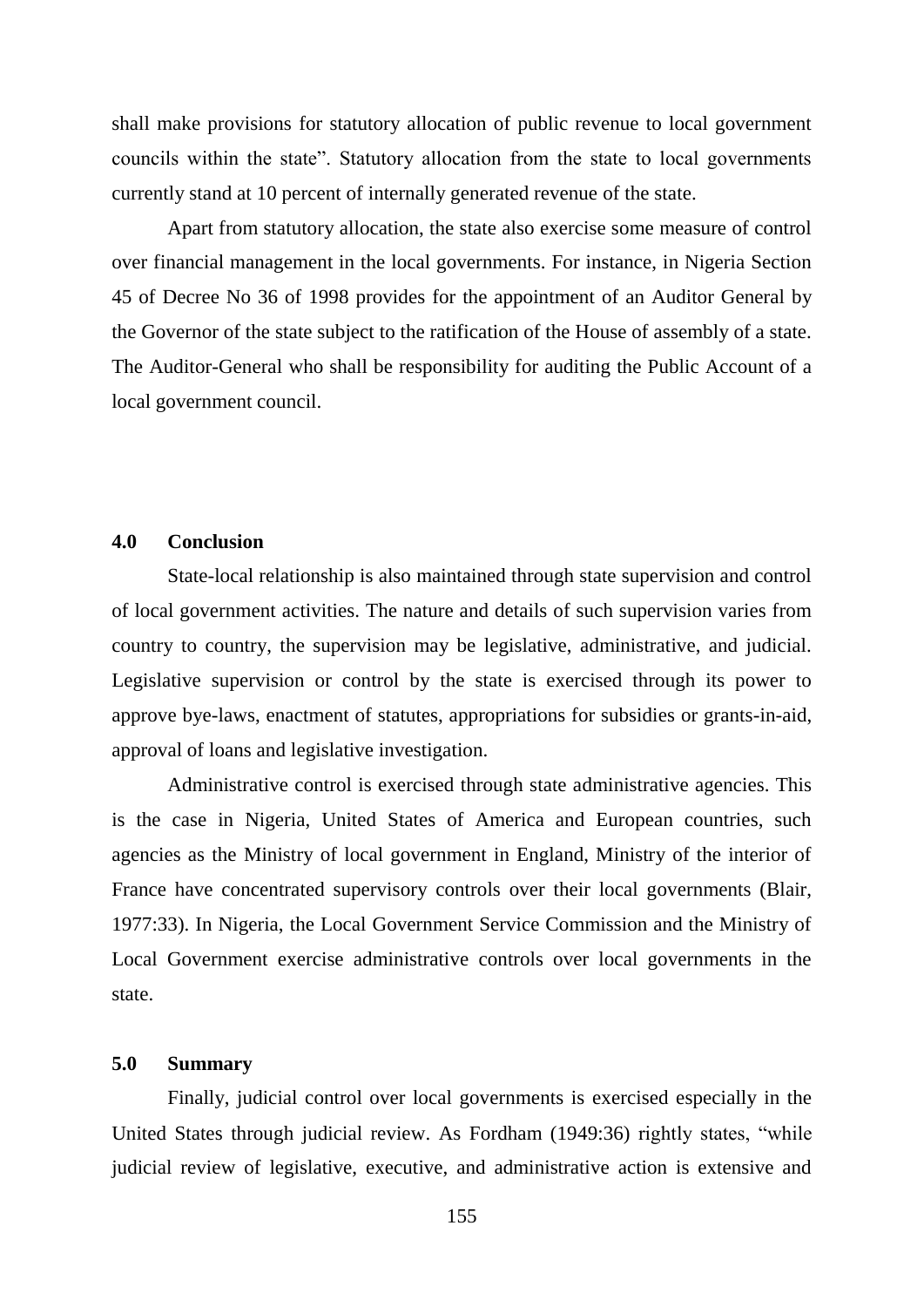crucial at all levels of government, it is most detailed and most pervasive at the local level". According to Blair (1977:35) "Because of the subordinate legal position of local governments, such units are continuously called upon to prove or defend their rights to exercise powers or to employ them to accomplish specific purposes".

# **6.0 Tutor Marked Assignments (TMA)**

- i. Recall federal-local relations
- ii. Discuss the workings of state-local relations
- iii. What are the problems inherent in state-local relations.

# **7.0 Further Reading Materials**

- Ezeani, E.O. (2004) Local Government Administration Enugu: Zik-Chuks Printing Press
- Fordham, J.B. (1949) Local Government Law. Foundation Press. International Managers Association (1942) "Relations with other Local Governments", *Public Management,* March, 24.
- Katz, E. (1985) Comparative Government. London: Hutchinson
- Katz, E. (1999) "Local self government in the United States" hit/usinfo. State gov/Journals/itdhr/0499/ijde/kotz.Htm.
- Mathebula, F.M.L. and Malan, L.P. (2002) "Intergovernmental Relations And Cooperative governance in South-Africa", a paper submitted to the Regional Information Centre on Local government, Harare, Zimbabwe.

# **UNIT THIRTY-ONE: INTER-LOCAL RELATIONS**

- 1.0 Introduction
- 2.0 Objectives
- 3.0 Inter-Local Relations
- 4.0 Conclusion
- 5.0 Summary
- 6.0 Tutor Marked Assignments (TMA)
- 7.0 Further Reading Materials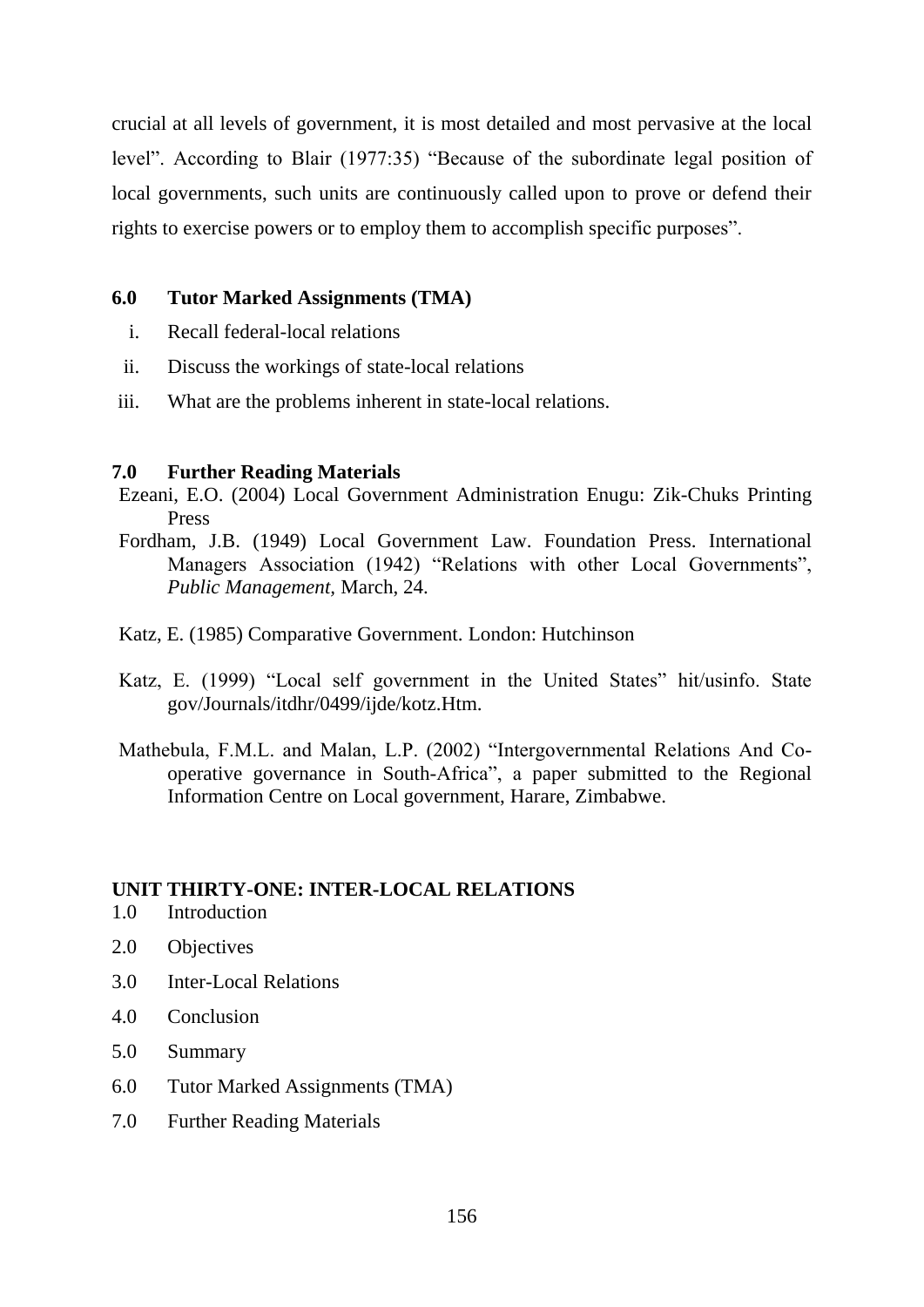### **1.0 Introduction**

According to Rodipe (1994:35) "Inter-local government relationship entails one or more local governments interacting, co-operating and relating in a manner mutually beneficial to them in the performance of the functions allocated to them". In the United States of America, for instance, one form of inter-local government relationship is called *interjurisdictional agreement.* This includes "both formal or written compacts and informal or clearly understood unwritten agreements by which two or more local units voluntarily attempt to solve or ameliorate a mutual problem" (Blair, 1977:37).

### **2.0 Objectives**

By the end of this unit, the students should be able to do the followings:

- i. Recall state-local relations
- ii. Explain inter-local relations
- iii. Discuss the problems inherent on it.

#### **3.0 Main Content**

### **3.0.1 Inter-Local Relations**

Other forms of or methods of inter-local government relationship in the United States include conferences, exchange of services, temporary loans, and joint use equipment or personnel, performance of service by one governmental unit for another, joint performance of a service, and cooperative administration through state leagues (International city managers Association, 1942:73-79).

Like the United States, inter-local government relationship government are common features of the local government system in Nigeria. This recur through such statutory fora as (i) the monthly state joint Account Allocation Committee. (ii) the local government service commission; (iii) the Bureau for local government and Chieftaincy Affairs at the Deputy Governor"s office. Apart from these statutory fora, other voluntary or mutual interaction of local government officials include the National or state conference of local government Chairman; the conference of Speakers of the local government legislative council; the monthly meeting of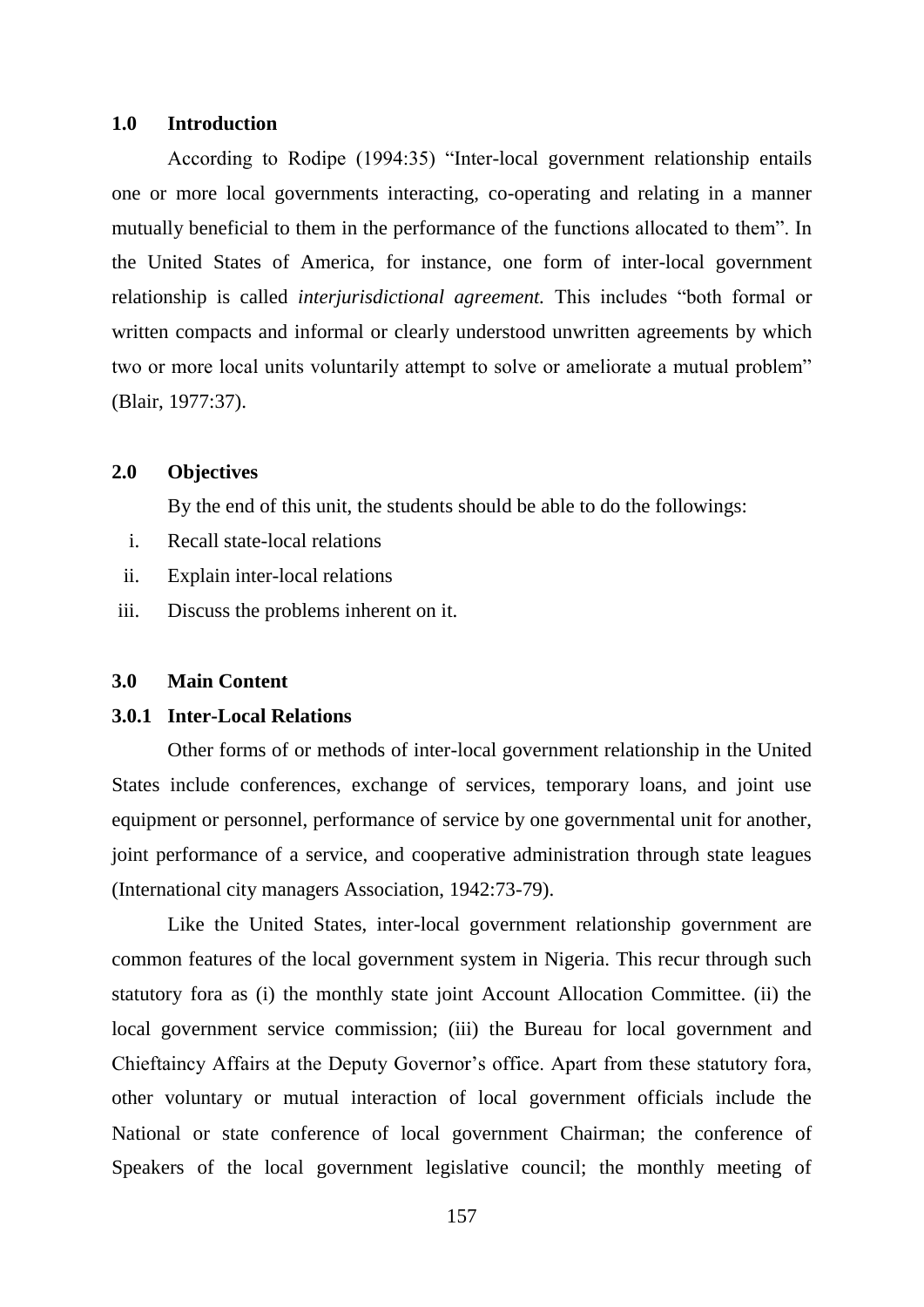Secretaries to the local government; the regular meetings of the Executive Secretaries of local government Education Authorities; seminars and workshops organized by federal or state government ministries, agencies and parastatals (Rodipe, 1994:35).

### **4.0 Conclusion**

Voluntary associations of local government Chairman and officials or employees also constitute another method of inter-local government relationships in many countries. In Nigeria, for instance, there are such associations as Association of Local Governments of Nigeria (ALGON) and Nigerian Union of Local Government Employees (NULGE). In Zimbabwe, there are such associations as Urban Councils Association of Zimbabwe (UCAZ) and the Association of Rural District Councils (ARDC). The South African Local Government Association (SALGA) is the national voice of local government in South Africa. Again, the National Association of Local Authorities Ghana (NALAG) is the sole association of local government in Ghana. These associations have become a fora for regular meeting and exchange of ideas among both Chairman officials, and employees of local governments, depending on the association in question.

### **5.0 Summary**

One major problem that has engaged the attention of the Nigerian leadership since the attainment of political independence in 1960, is that of the nation builder. Nigeria"s efforts toward achieving real national, development has been attenuated by the existence of several ethnic groups, which are at varying states or social mobilization. In a sustained attempt to manage complex mass or interwinning relationships emanating from its heterogonous environment, Nigerian adopted federalism as a strategy of attaining unity in diversity.

Invariably, federalism no matter whatever form it takes involves more than one tier of government. Interestingly, Nigerian federalism involves three tiers of government. The existence of three levels of government implies the existence of complex pattern of overlapping and sometimes conflicting relationships that require close understanding and management.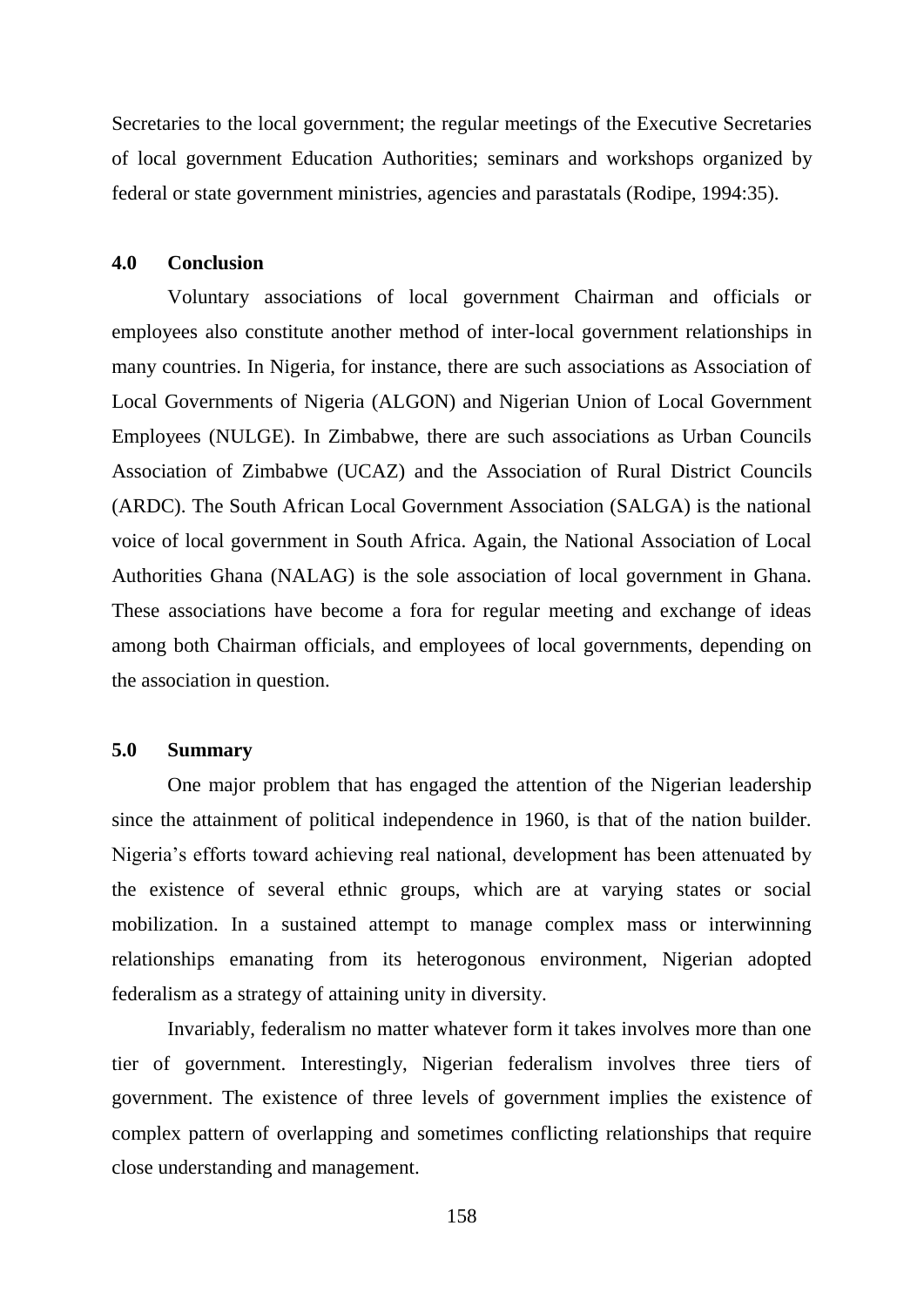In a Federal arrangement, promoting of meaningful democratic process for the purpose of real nation building demands sound inter-governmental relations. This is because as Umezunike (1990:20) noted, the future of intergovernmental relations would as much as possible determine the level to which government commitment to promotion of democratic process would be pursued. Since the task of effecting grassroot democracy in Nigeria lies with the local government which is the third tier of government, there is need to have sound intergovernmental relations between local governments and other tiers of government.

### **6.0 Tutor Marked Assignments (TMA)**

- i. Explain state-local relation
- ii. Discuss inter-local relation
- iii. Discuss the problems inherent on it

### **7.0 Further Reading Materials**

- Hitchner, D.J. and Harbold W.H. (1996) Modern Government, New York Dodd. Mead and Co.
- Ikeji, C.C. (2002) Local Government and Governance in Nigeria: Issues and Ecological Problems, Global Journal of Social Sciences, Vol. 1 (1). Pp 45-49.
- Nwachukwu, G.E. (2000) Theory and Practice of Local Government in Nigeria, Umuahia Ark Publishers
- Obi, V.A.O. (2001) Modern Local Government Practice in Nigeria Nsukka: Fulladu Publishing Company.
- Ogunna, A.E.C. (1994) "Democratization of Local Government in Nigeria" A Paper Presented at the 1993 Annual Conference of the Nigeria Political Science Association at ObafemiAwolowo University Ile-Ife.

#### **MODULE TEN**

# **UNIT THIRTY-TWO: ORGANIZATIONAL STRUCTURE OF A LOCAL GOVERNMENTCOUNCIL**

1.0 Introduction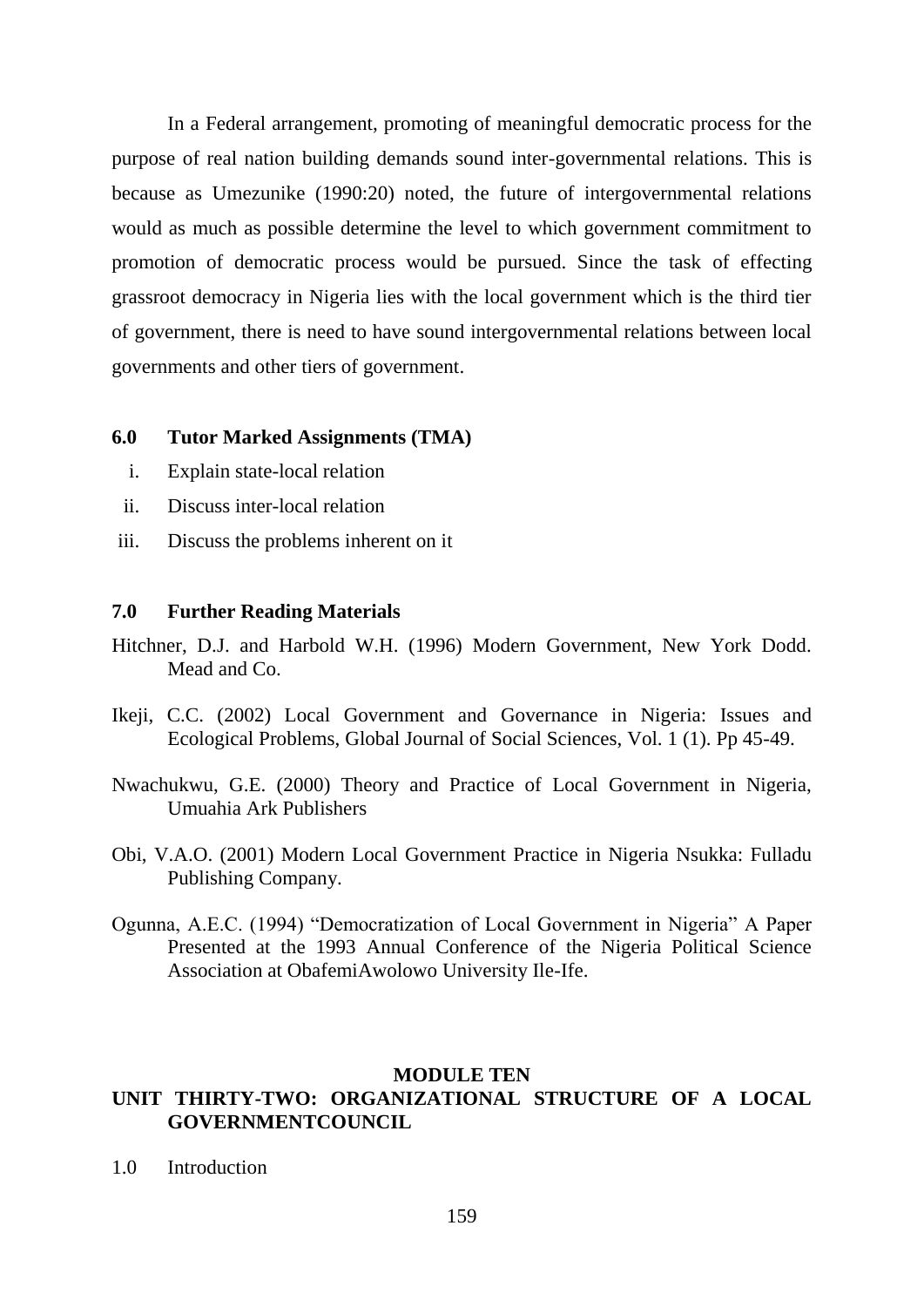- 2.0 Objectives
- 3.0 Organizational Structure of a Local Government Council
- 4.0 Conclusion
- 5.0 Summary
- 6.0 Tutor Marked Assignments (TMA)
- 7.0 Further Reading Materials

# **1.0 Introduction**

In Nigeria, experience has shown that many organizations, whether governmental or privately owned, do not last. Their births are usually announced with fanfare, but they die and disappear with the rapidity with which they came. Examples of such organizations include the Back to Land Programme, Operation Feed the Nation, the Green Revolution, River Basin Authorities, National Accelerated Food Production programme, War Against Indiscipline, Better Life Programme for Rural Women, and the Family Support Programme.

Since the local government is the third tier of government in Nigeria, it is expected that, being a creation of the supreme law of the land, it will not follow the patterns of ephemeral establishment that preceded it.

As single individuals could manage neither federal nor state governments, so are local government councils. The workload in local governments is so enormous that one individual, even if he possesses the strength of Hercules, cannot perform all the responsibilities allocated to it. Human beings have limitations in terms of ability, skill, areas of specialization, knowledge and expertise. For this reason, the workload in a local government is shared among various departments and individuals who work in concert for the development of the local government.

The Implementation Guidelines issued by the former government on the Application of Civil Service Reforms in local government service stipulates that a local government must not have more than six departments. These department are:

- Department of Personnel Management
- Department of Finance, Supplies, Planning and Statistics
- Department of Education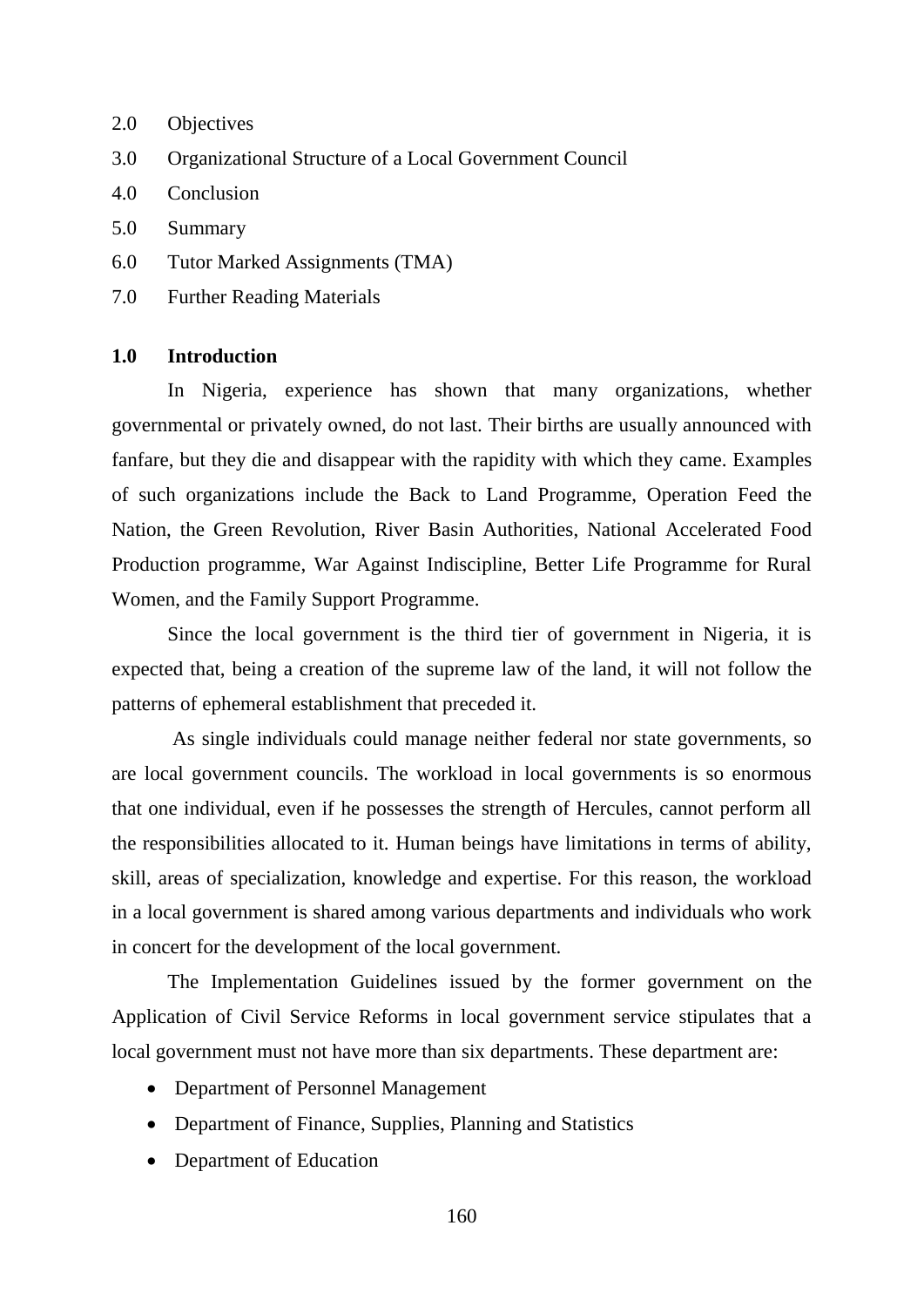- Department of Agriculture
- Department of Works, Housing, Lands and Survey
- Department of Medical Services and Health.

### **2.0 Objectives**

By the end of this unit, the students should be able to do the followings:

- i. Trace various organizations that successive governments in Nigeria has founded for development
- ii. Describe the organizational structure of a local government council
- iii. Explain briefly the main functions of the principal officers of the local government.

### **3.0 Main Content**

#### **3.0.1 Organizational Structure of the Local Government Council**

The Basic Constitutional and Transition Provision issued by the federal government in 1991 directed that there should not be less than 3 and not more than 5 offices of supervisors in a local government council. Under this arrangement, a local government council consisted of the following:

- Chairman and depute chairman
- Supervisors
- Councilors
- Committees
- Agencies

The chairman of a local government council is empowered to appoint the supervisors and the secretary to the local government. A wise chairman would take into consideration the financial capabilities of his local government before appointing the necessary number of supervisors.

The chairman assigns portfolios to the councilors. It is advisable that the chairman assigns one of the portfolios to his deputy. This is because many deputy chairman who do not head any department have complained that the responsibilities assigned to them were minimal and that they have become redundant. It is advisable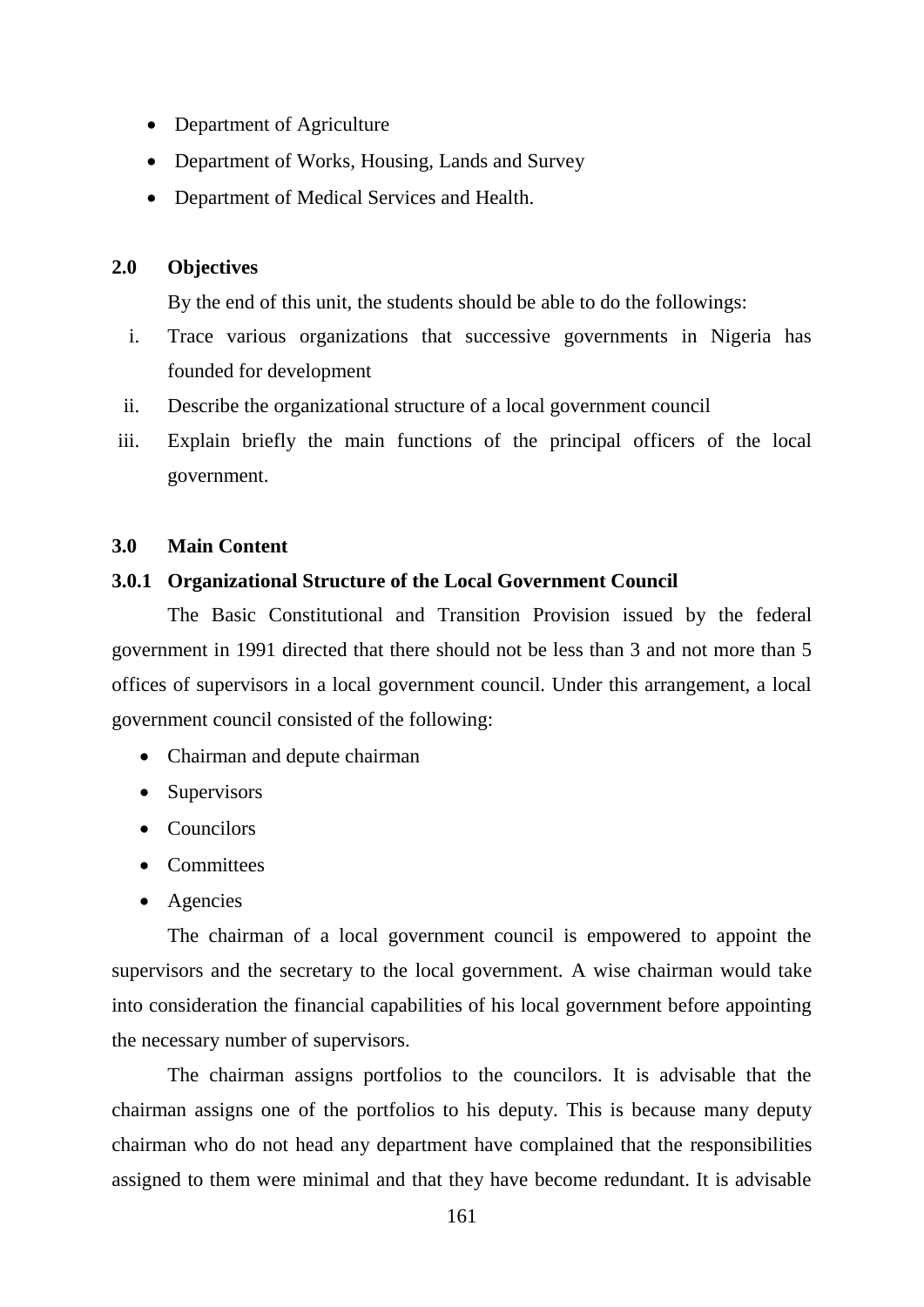for the chairman to assign a department to his deputy and assign the other departments, except the Department of Personnel Management, to his supervisors.

The head of personnel management who is a career officer should man the Department of Personnel Management. This recommendation is proffered because the career officer is expected, at his grade, to have had in-depth knowledge of establishment rules, financial memoranda, circulars and other enactments governing the local government service.

As the department reports to the chairman, a supervisor, a political appointee, heads each department. The supervisor lays broad guidelines for the department and oversees the various sections in it. The supervisor is advised not to interfere in the day-to-day administration of the department since this comes under the duty the head of department who is a career officer. The secretary to the government, together with the legal adviser, the internal auditor and the information officer report direct to the Chairman. The organization in Table 5.1 suggests an example of an ideal structure of the executive and the legislative arms of local government councils.

The chairman together with the deputy, the supervisors and the secretary to the local government form the executive arm of the local government. In the present presidential system of the local government councils, the legislature, with the clerk of the legislature as its secretary, forms the legislature arm of the local government.

### **Table 5.1 Organizational Structure of a local government**

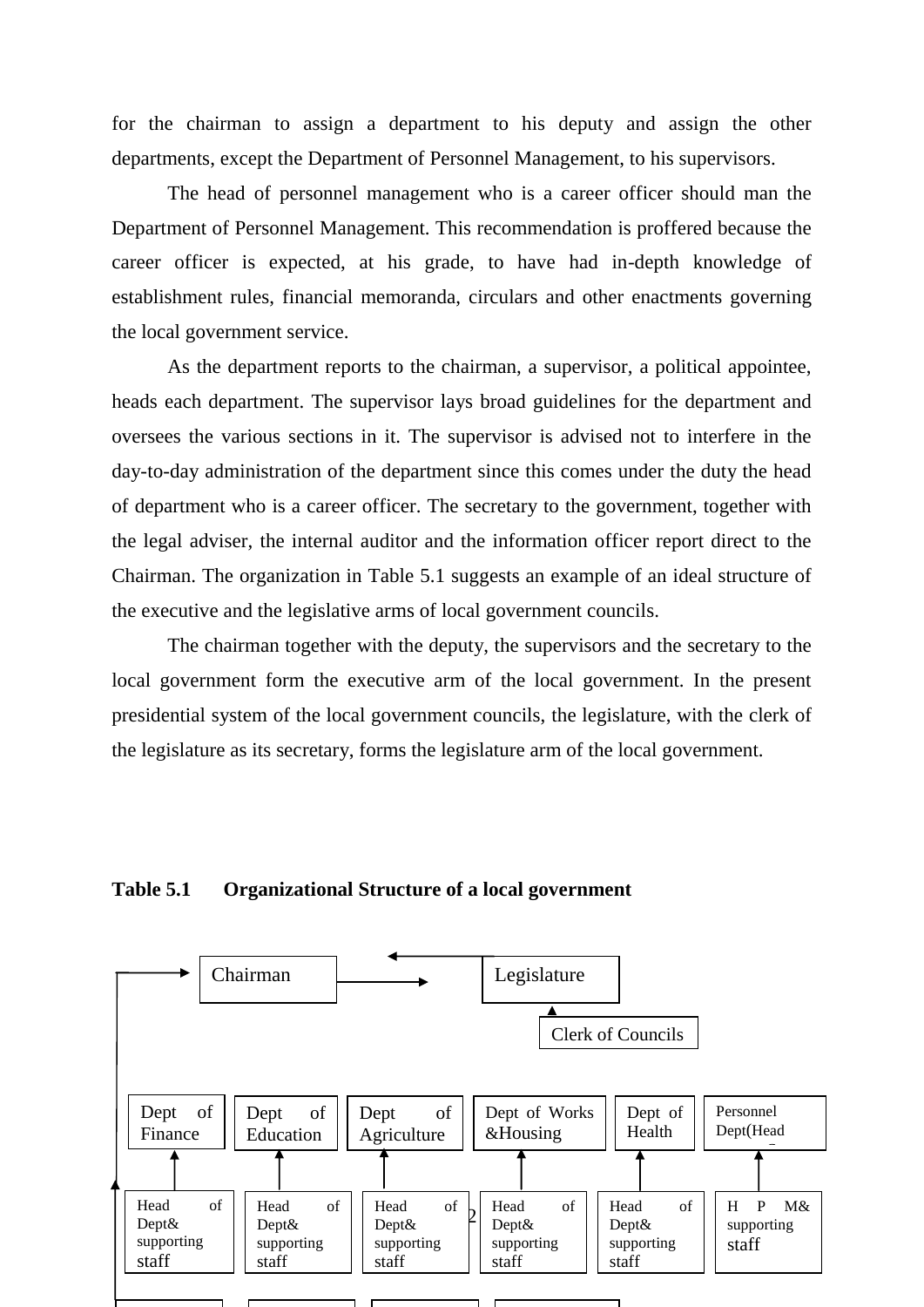### **4.0 Conclusion**

We have seen that the 1989 constitution was an improvement on both the 1976 local government reform and the 1979 constitution as far as local government administration in Nigeria is concerned. It would appear that the remarkable gains made in local government administration from 1976 to 1998 have been edipsed by the 1999 constitution. Discerning people have noted that absence of clearly defined roles of the various Departments the local government to avoid unnecessary conflict.

### **5.0 Summary**

It is necessary to realize that the gains obtained by the local governments did not just occur like a bolt from the blue. They were obtained as a result of hard begins, exchange of ideas and memoranda submitted by the older generation of local government practitioners to every government which ruled Nigeria from 1950s to date. In fact it is in view of the fore goings that the implementation guidelines on the application of civil service Reforms in local government service stipulates that a local government must have six departments to run the affairs of local government. These departments are personnel management, Education, Agriculture, Medical Services and Health, Finance, Supplies, Planning and Statistics.

# **6.0 Tutor Marked Assignments (TMA)**

- i. Trace various organizations that various governments have initiated for development
- ii. Discuss the organizational structure at a local government council.
- iii. List various departments in the local government.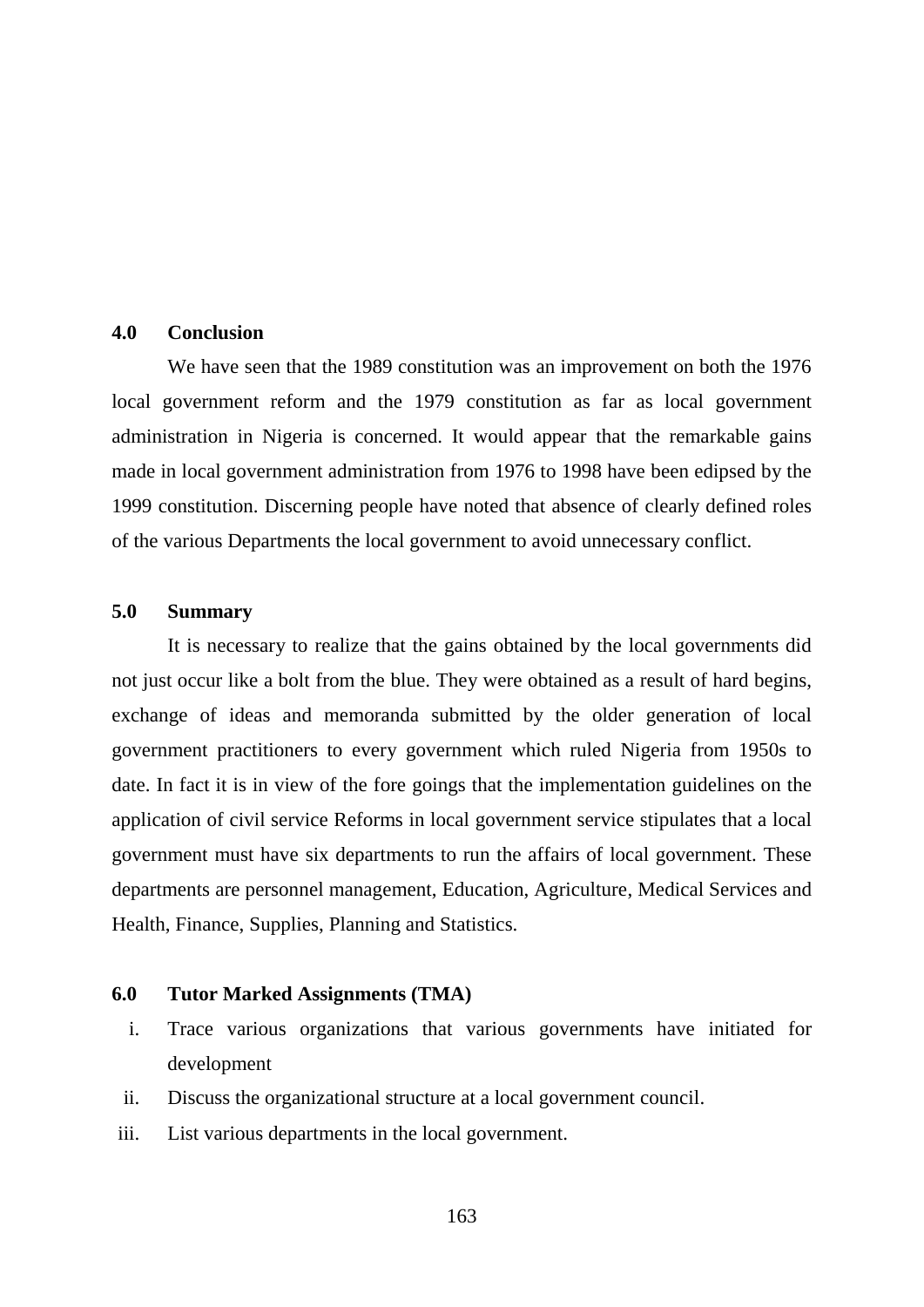#### **7.0 Further Reading Materials**

Guidelines on the Application of the Civil Service Reform in the Local Government Service

Handbook on Local Government by the Federal Government of Nigeria

Obi, V.A.O. (2001) Modern Local Government Practice in Nigeria Nsukka: Fulladu Publishing Company

The 1979 Constitution of the Federal Republic of Nigeria, Abuja Government Printer

# **UNIT THIRTY-THREE: VARIOUS COMMITTEES IN THE LOCAL GOVERNMENT AND THEIR VARIOUS FUNCTIONS**

- 1.0 Introduction
- 2.0 Objectives
- 3.0 Committees in the Local Government
- 4.0 Conclusion
- 5.0 Summary
- 6.0 Tutor Marked Assignments (TMA)
- 7.0 Further Reading Materials

### **1.0 Introduction**

Local government in one form or the other has existed in various countries of the world and with varying degrees of functionality. In France for instance, local governments existed as extension of federal government while in Britain it is seen as an extension of state government. With particular reference to Nigeria it is seen as a third tier government which was arrived at through the famous 1976 Local Government Reform. The 1976 Reform and the 1979 were specifically designed to make local governments autonomous and self-sustaining. It was in furtherance of this that the Basic constitutional and transition provision made provision for constitution of committees to run the affairs of local governments.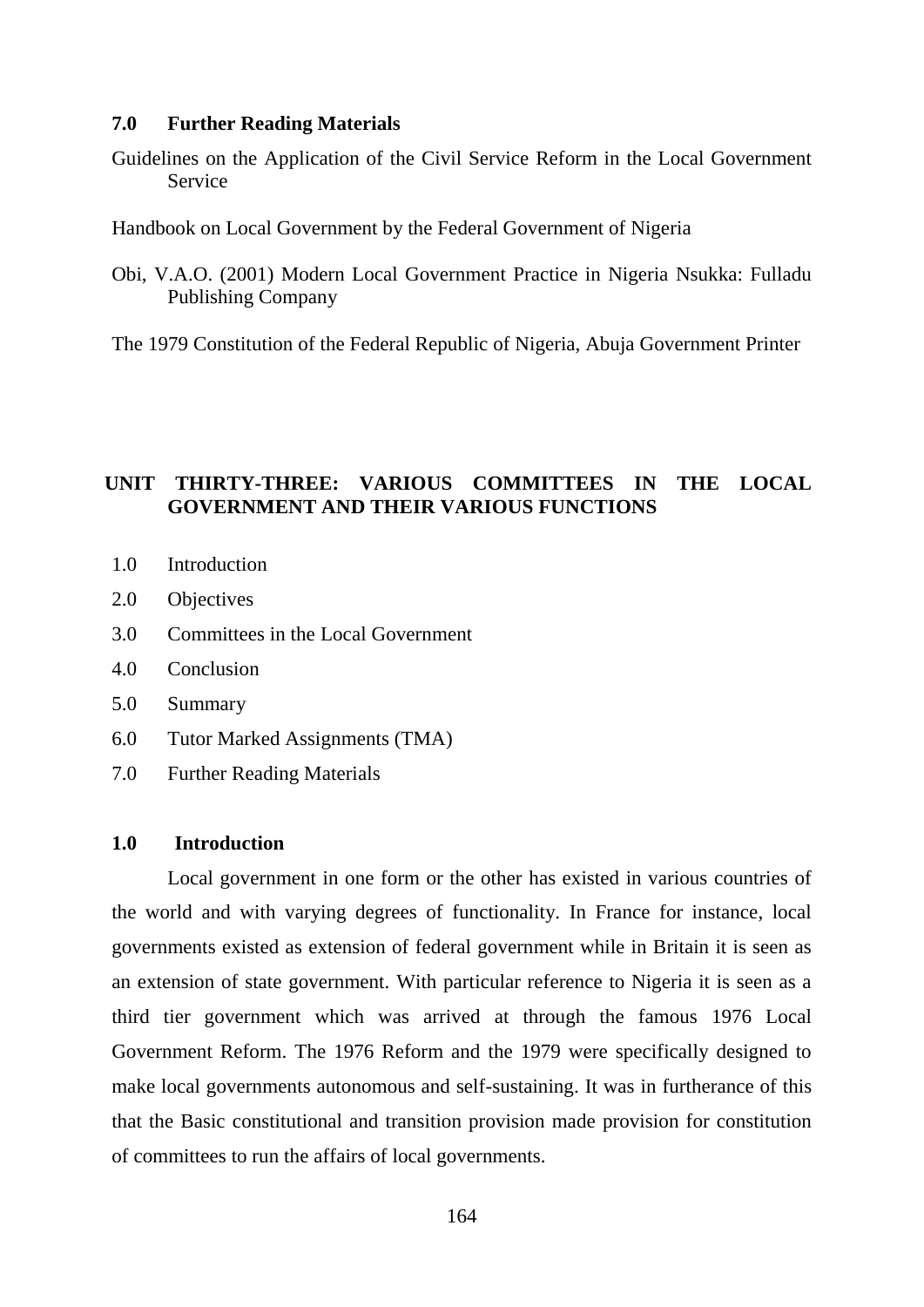### **2.0 Objectives**

By the end of this unit, the students should be able to do the followings:

- i. Identify various committees we have in the local government
- ii. Explain the functions of the various committees in the local government

### **3.0 Main Content**

## **3.0.1 Functions of Committees in the Local Governments**

Local government councils can set up some committees charged with different responsibilities to help them in their work. Examples of such committees and agencies are listed below:

### **1. Finance and General Purposes committee:**

Prior to the present presidential system of local government council, the Finance and General Purposes Committee was the cabinet of the local government council. By the present dispensation the executive arm of the local government has taken over its duties.

### **2. Junior Staff Management Committee:**

The local government is empowered to appoint, promote and discipline officers on salary grade levels 01-06. The head of personal management heads the committee. The committee, through the head of personnel management.Makes recommendations to the chairman.

### **3. Local Government Peace and Security Committee:**

The chairman of the local government chairs this Committee. Other members include the police, the three arms of the armed forces, one representative of the state security service, a prominent traditional rulers in the local government area, two community leaders, one of whom shall be a non-native leader and one representative of women"s organizations. The secretary to the government is the secretary to the committee.

The Committee meets once a month and reviews the security situation in the local government area. It also monitors the reaction of the people in respect of state or local government's policies and programmes. As its name suggests, it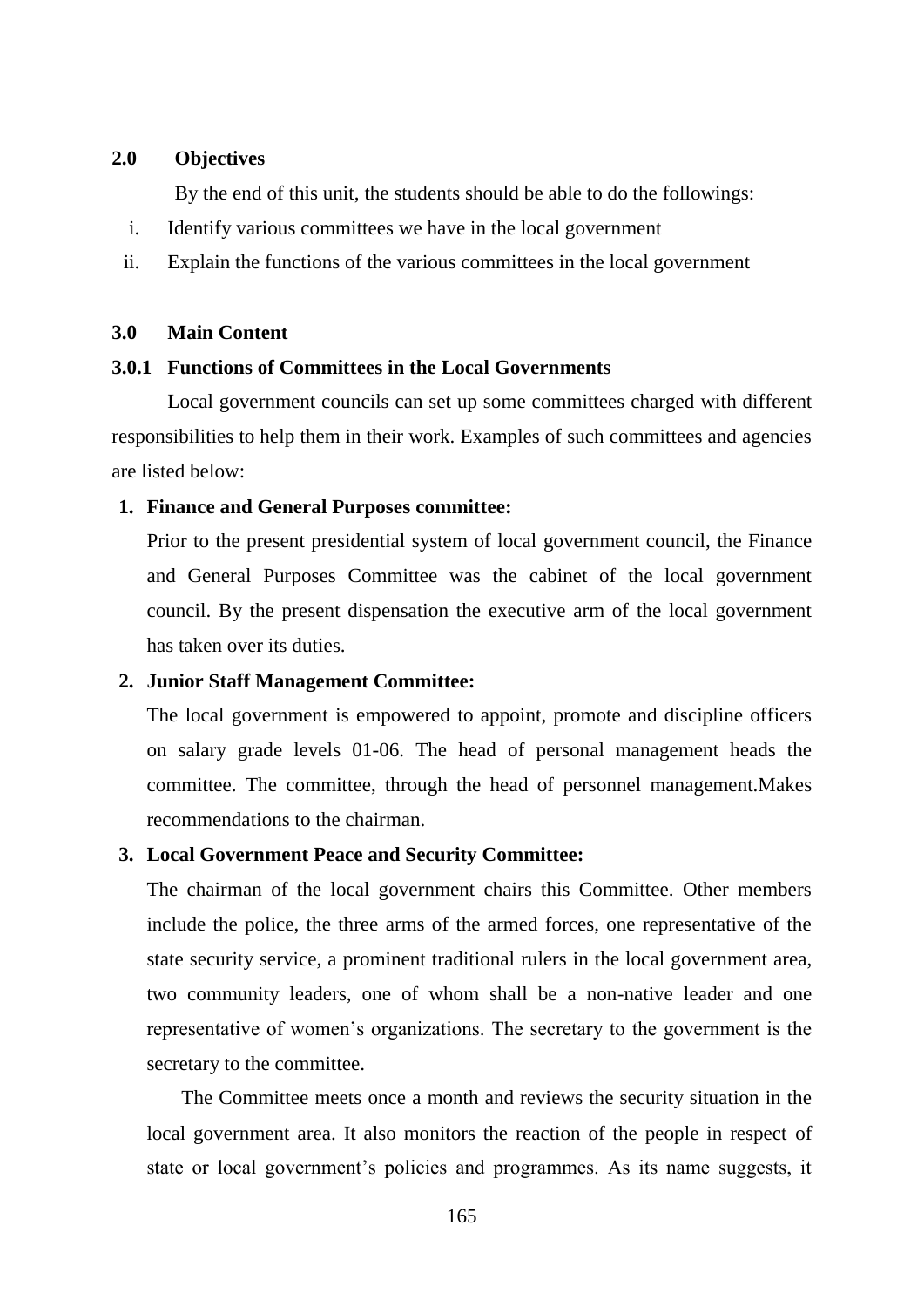strives to ensure that peace and security is maintained in the local government area.

### **4. Police/Community Relations Committee:**

The chairman of the local government chairs this Committee. Other members include the deputy chairman, the chairman of the Traditional/Emirate Council, one representative of the Christian/Muslim organization in the area, representative of the Hoteliers Association, Market Association, non-indigenous association, two community leaders, and the most senior police officer in the area. The secretary to the local government is the secretary to the committee.

The Committee aids the police in maintaining law and order in the area. It assists the police, through public voluntary donations, in maintaining vehicles or sometimes buying vehicles for the efficient performance of police duties in the area. It helps to establish good relations between the public and the police. It receives complaints against the police from the public and places such complaints before the police authorities with a view to their taking remedial measures to establish trust between the police and the general public.

### **5. House Committees**

The legislative arm of the local government can set up certain committees to which certain matters can be referred to for in-depth investigation. For example, there can be a house committee on education, agriculture or health. Sometimes when the legislature wants to discuss some sensitive vital issues affecting the local government areas and does not want any outsider to be present during the discussion, it can –resolve itself into a committee of the whole house for his purpose only.

### **6. Alarm Committee**

The Committee comprises the auditor-general for local governments, the director, Inspectorate and Monitoring Services Department in the Office of the Deputy Governor and a representative of the State's Accountant-General. The Guidelines on the Application of the Civil Service Reforms in the Local Government Service direct that a qualified accountant must head the Internal Audit Unit of a local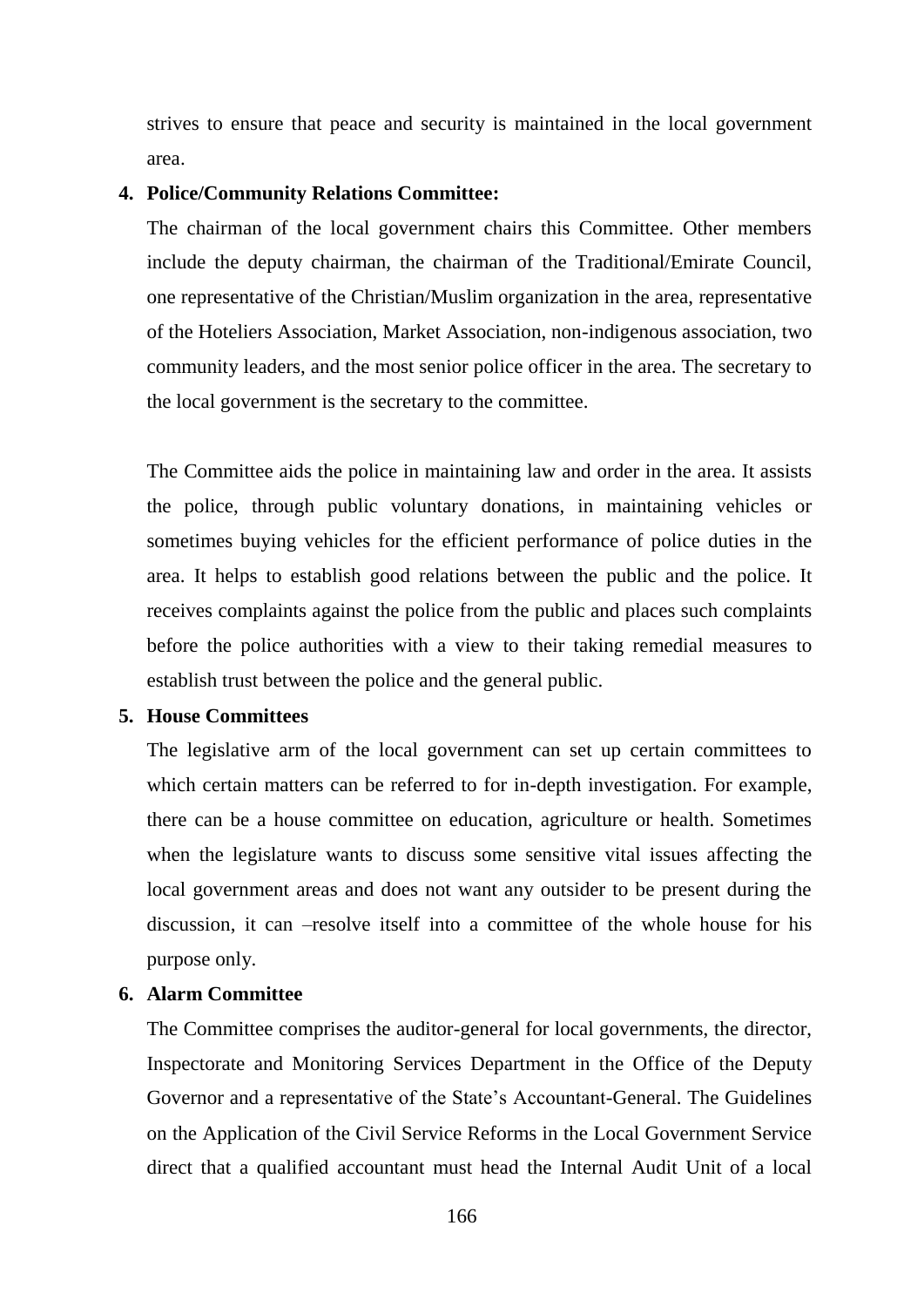government. The essence of this directive is to plant a knowledgeable person in the local government who could examine the pre-and post-payment vouchers in the local government with a view to detecting and forestalling irregular an a unauthorized payment. As soon as the internal auditor notices any irregular vouchers, he will raise a query and if the matter is not satisfactorily clearly he will, with the assistance of the secretary to the local government and the treasurer, raise an audit alarm, which will be handled by the Audit Alarm Committee.

### **7. Internal Audit Unit**

This is not a committee but a unit. It is an important and independent unit in the local government. The Internal Audit Unit, which is manned by a qualified accountant, is directly responsible to the chairman as the accounting officer of the local government. His main duty is to "provide complete and continuous audit of the accounts and records of revenue, expenditure, plant, allocated and unallocated stores where applicable". The internal auditor shall issue monthly financial reports on the finances of the council to both the chairman and the auditor-general for local governments. He also required to issue special reports, where in his opinion, the attention of the auditor-general for local governments should be drawn to any irregularity or apparent departure from earlier internal audit reports/recommendations. The arrangement whereby the internal auditor works directly under the chairman is fraught with obvious problems. One wonders how independent an internal auditor can be when he receives his salary from the local government council and when his career progression is under the whims of the chairman. There have been occasions when internal auditors were emasculated or removed by transfer for venturing to raise simple eyebrows on certain expenditures approved by the chairman.

# **8. Public Accounts Committee**

This committee has no direct bearing on the local government council, but it is an ultimate appellate body to which a report from the auditor-general for local governments is made on matters of audits of significant importance involving the accounting officer of the local government or any other officer who refuses to answer an audit query.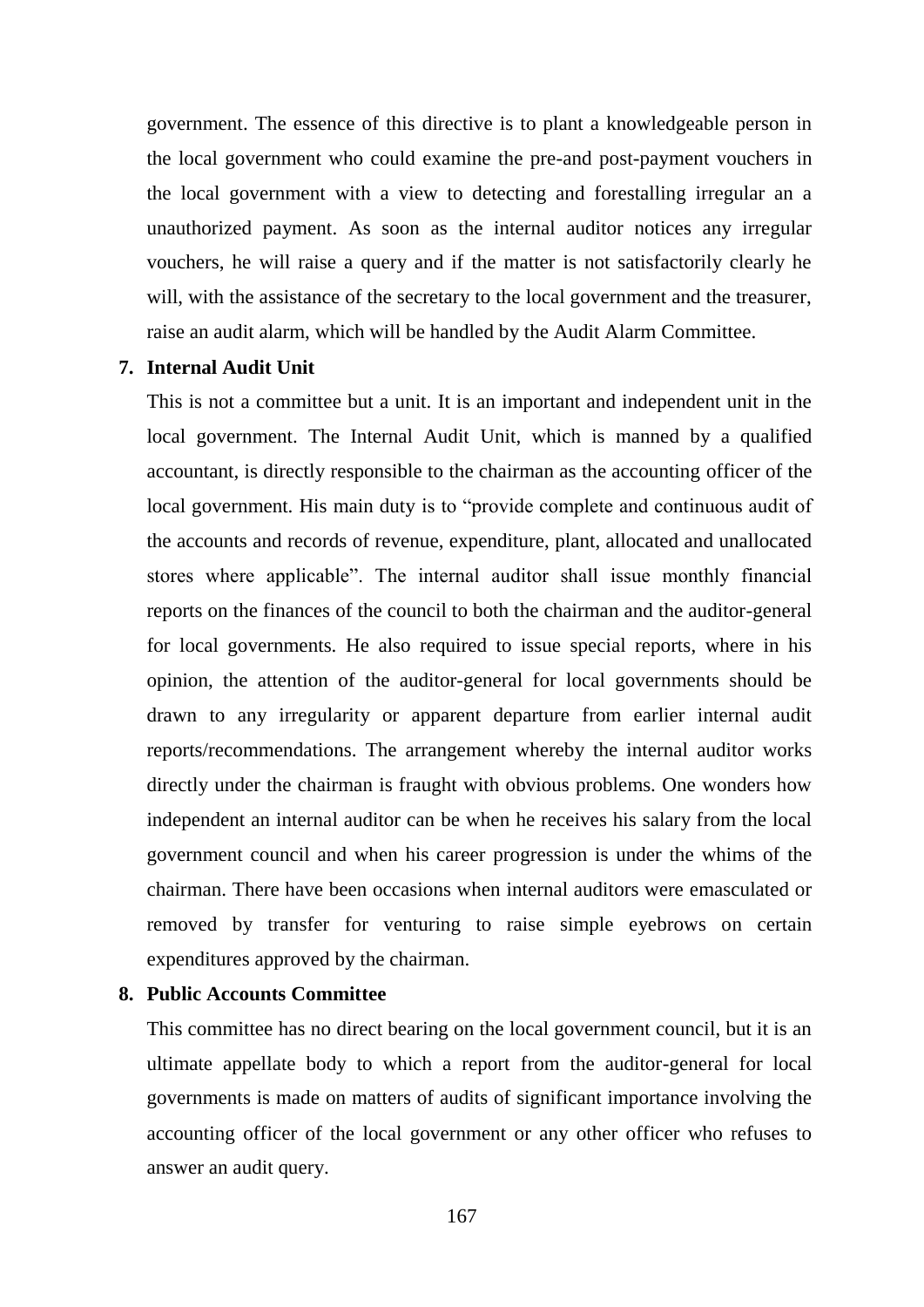### **9. Local Government Service Commission**

The local government has a direct relationship with the Local Government Service Commission. This body was established by the Local Government Edict of 1976 as the Local Government Service Board. As time went on, the Board acquired the status of a commission, which was incorporated in the un-operated 1989 Constitution. The 1999 Constitution did not give it such a status. The Commission has the responsibility for the control, appointment, promotion and discipline of local government staff on salary G L 07 and above.

#### **10.Local Government Pensions Board**

The local government has a relationship with the Local Government Pensions Board. Section 309(3) of the un-operated 1989 Constitution guaranteed pension rights for staff of the local governments. Fifteen percent of the salaries of the local governments, excluding allowances, are deducted every month and paid into the Board"s account. The state government also makes its own contribution to the Board, which pays the retiring benefits all the retired staff in the local government service.

#### **4.0 Conclusion**

We have discussed in this unit the various committees in the local government of their various functions. These committees which are recognized by 1976, 1989 and 1999 constitutions of Federal Republic of Nigeria is aimed at making the impact of the local governments to be felt at both urban and rural areas. The idea behind the formation of these committee is to ensure effective and efficient service during at an affordable rate.

# **5.0 Summary**

In order to enable local government perform its constitutional duties effectively and efficiently in order to make its impact felt maximally, the founding fathers of 1976 local government brought in a lot of administrative reform in the system. Part of